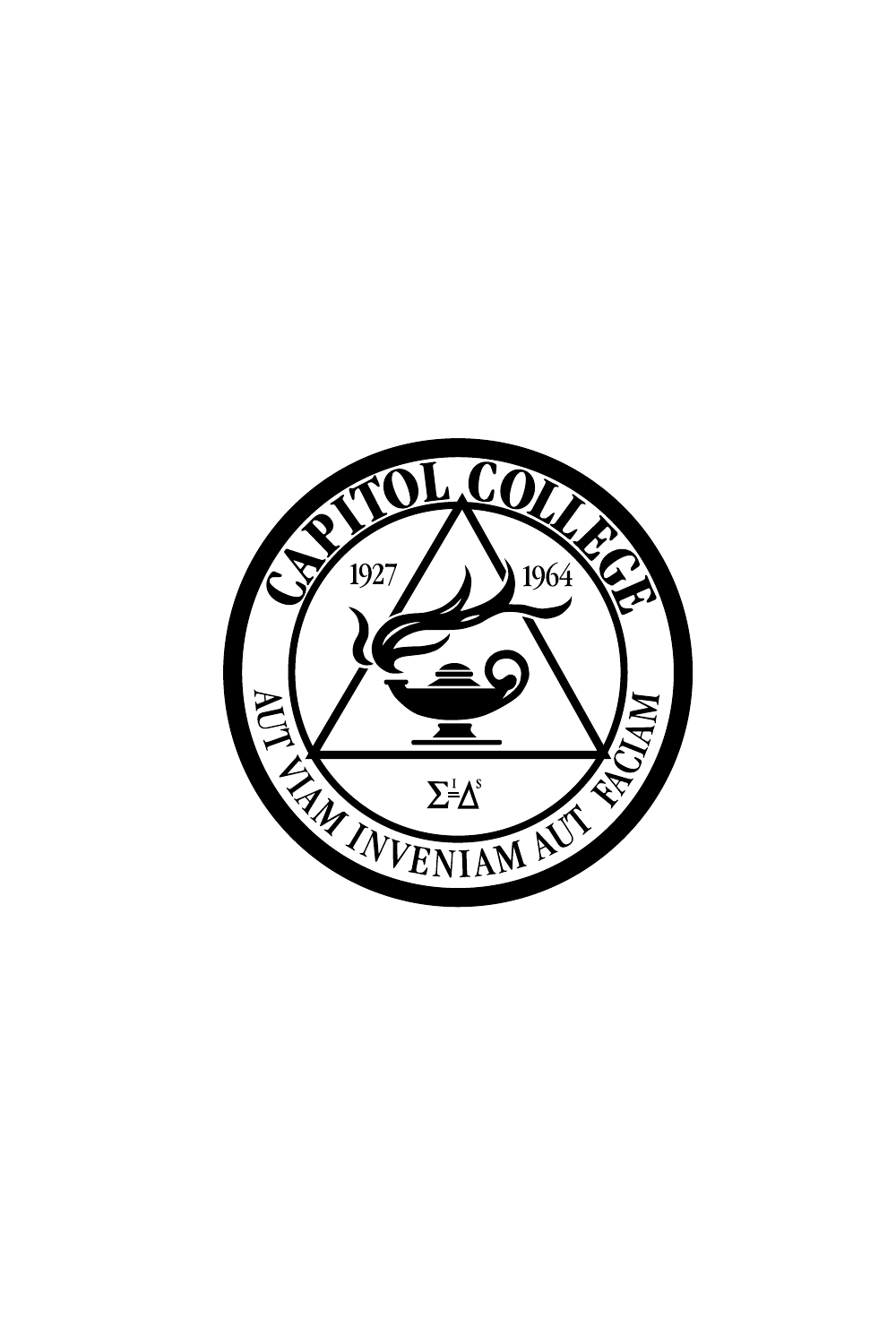# CAPITOL COLLEGE<br>2014-2015 Catalog

# General Information

# Academic Policies

# Tuition/Financial Aid

# Undergraduate Studies

# Graduate Studies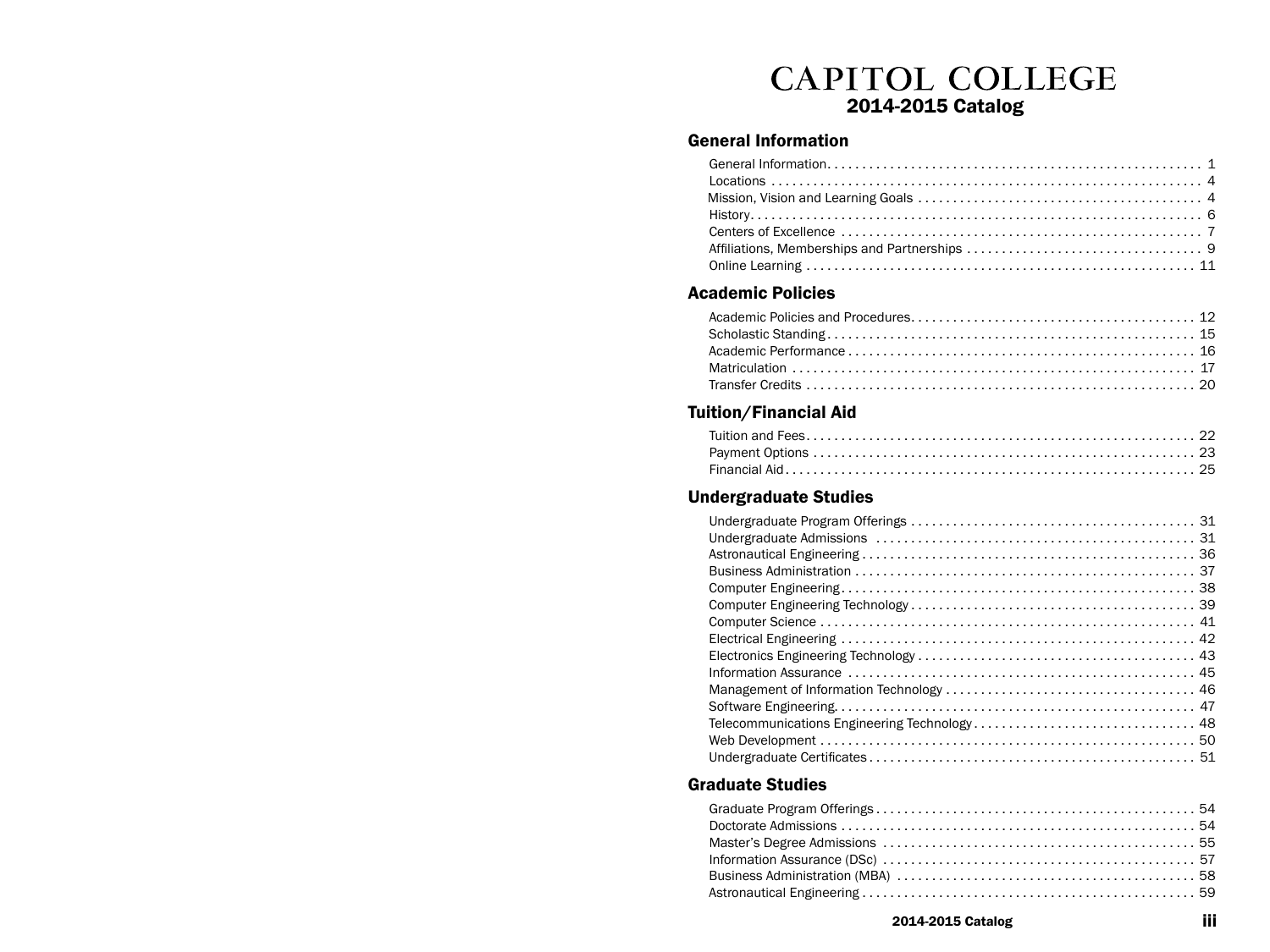### Courses

|--|--|

### Resources

# General Information

# **Directory**

Capitol College 11301 Springfield Road Laurel, MD 20708-9758

Main Telephone Numbers 301-369-2800 888-522-7486

#### Admissions

Washington, DC 301-953-3200 Toll Free 800-950-1992 Fax 301-369-2326 Distance Learning 866-960-9620 Undergraduate Admissions Email admissions@capitol-college.edu Graduate Admissions Email gradadmit@capitol-college.edu

#### Website

www.capitol-college.edu

#### Office Hours

The following offices are open Monday through Friday, 8:30 a.m.- 5 p.m. (EST).

#### Executive Suite

President Vice President for Academic Affairs Vice President for Advancement Vice President for Finance and Administration Vice President for Planning and Assessment Office of the Deans Dean of Business and Information **Sciences** Dean of Engineering and Computer **Science** Critical Infrastructures and Cyber Protection Center Administration and Human Resources Advancement and Alumni Services Career Services\* Communications and Publications

\*Evening appointments are available.

The following offices are open as indicated (EST).

Financial Aid

| Admissions                           |                 |
|--------------------------------------|-----------------|
| M. F                                 | 9 a.m. - 5 p.m. |
| T-Th                                 | 9 a.m.- 7 p.m.  |
| Saturday appointments are available. |                 |
| <b>Business Office</b>               |                 |
| M. F                                 | 9 a.m.- 5 p.m.  |
| T-Th                                 | 9 a.m.- 7 p.m.  |
|                                      |                 |

| Financial Ald<br>M. F<br>T-Th                   | 9 a.m.-5 p.m.<br>9 a.m.- 7 p.m.  |
|-------------------------------------------------|----------------------------------|
| <b>Registration and Records</b><br>M. F<br>T-Th | 9 a.m.- 5 p.m.<br>9 a.m.- 7 p.m. |
| Student Life<br>M-F<br>Evenings by appointment. | 9 a.m.-5 p.m.                    |

# Emergency Closing

In the event of severe weather or other emergencies, any possible cancellations or late openings will be announced to area radio and television broadcasts and posted on the college website.

The college maintains a recorded message at 301-369-2800, 888-522-7486, 800-950-1992 and 301-953-3200 and posts a weather advisory on the website when possible. Due to power outages and other circumstances that occur during adverse weather, it is not always possible to update this information. It is the responsibility of students to tune in to the radio or television for announcements.

The television channels and radio stations notified by the college are listed in the student handbook and on the college website.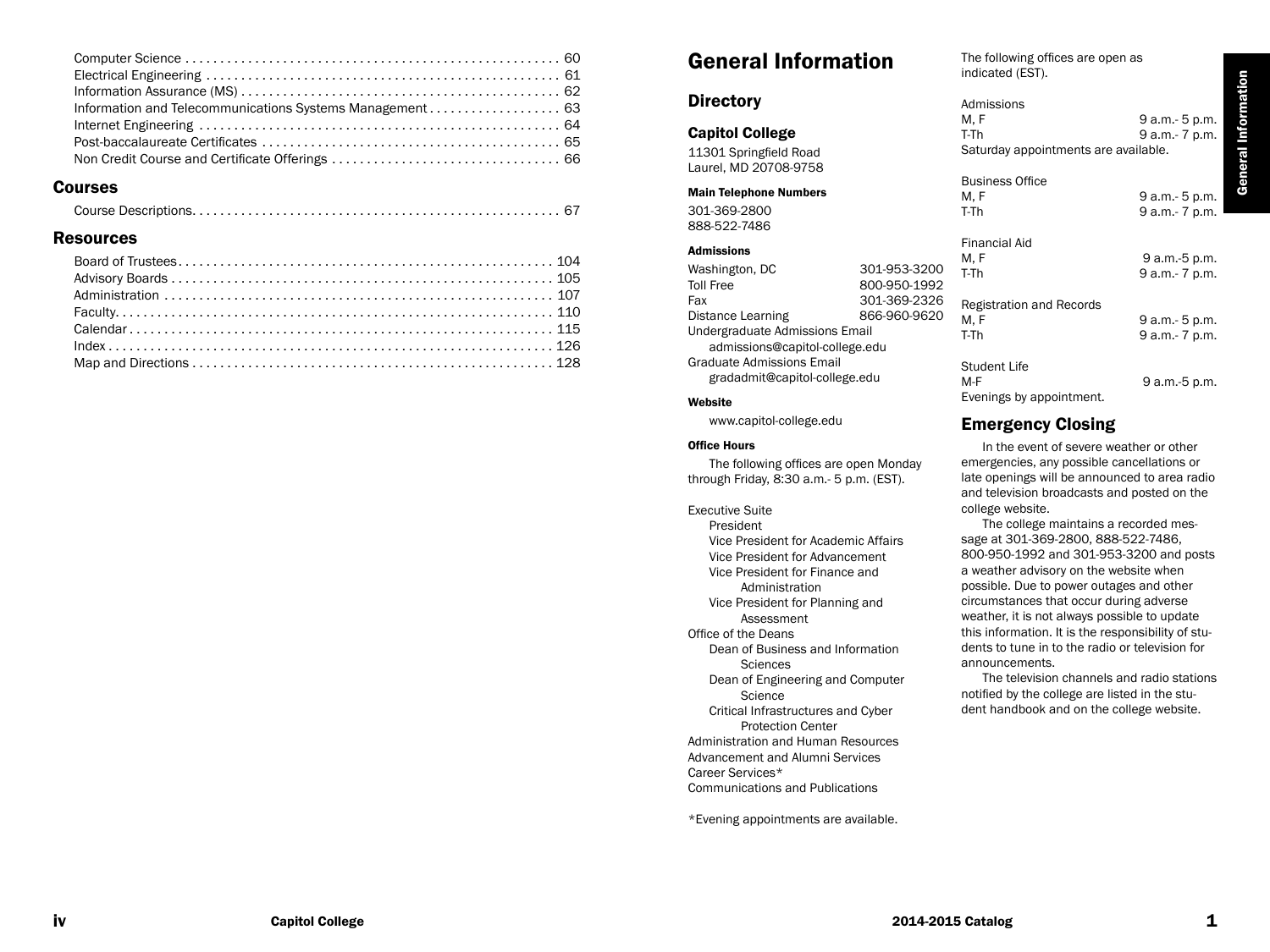# **General Information** General Information

# Accreditation

Capitol College is authorized by the state of Maryland (Maryland Higher Education Commission, 6 N. Liberty St., Baltimore, MD 21201, 410-767-3301) to confer bachelor of science (BS) degrees in astronautical engineering, business administration, computer engineering, computer science, electrical engineering, information assurance, management of information technology, software engineering and web development. The college is authorized to confer BS and associate in applied science (AAS) degrees in computer engineering technology, electronics engineering technology, and telecommunications engineering technology. The BS programs in business administration and management of information technology are fully accredited by the International Assembly for Collegiate Business Education (IACBE, PO Box 25217, Overland Park, KS 66225).

The college is authorized by the state of Maryland to confer master of science (MS) degrees in astronautical engineering, computer science, electrical engineering, information assurance, information and telecommunications systems management, and Internet engineering. The college is authorized by the state of Maryland to confer a master of business administration (MBA) degree. The MBAand information and telecommunications systems management programs are fully accredited by the International Assembly for Collegiate Business Education (IACBE, PO Box 25217, Overland Park, KS 66225).

The college is authorized by the state of Maryland to confer a doctor of science (DSc) in information assurance.

The college is accredited by the Commission on Higher Education of the Middle States Association of Colleges and Schools (Commission on Higher Education, Middle States Association of Colleges and Schools, 3624 Market Street, Philadelphia, PA 19104, 215-662- 5606). The BS degree programs in electrical engineering, astronautical engineering and computer engineering are also accredited by the Engineering Accreditation Commission of Accreditation Board for Engineering and Technology. The baccalaureate degree programs in computer engineering technology, electronics engineering technology and telecommunications engineering technology are also accredited by the Technology Accreditation Commission of the Accreditation Board for Engineering and Technology (111 Market Place, Suite 1050, Baltimore, MD 21202, 410-347-7700). Capitol College is approved for veterans' education by the Maryland Higher Education Commission.

# Equal Opportunities

Capitol College actively subscribes to a policy of equal educational and employment opportunity and, in accordance with Title IX of the education amendments of 1972, does not discriminate on the basis of race, color, religion, gender, gender identity or expression, gender orientation, sexual orientation, national or ethnic origin, genetics, disability, age, or veteran status in admission, treatment of students or employment.

The following members of the Capitol College community are designated to receive inquiries concerning the college's application of the equal opportunities statement. Inquiries related to the application of Title IX may be referred to the campus Title IX Coordinator, Melinda Bunnell-Rhyne, the Director of Administration, Jacqueline Enright, or any Vice President of the college or to the Department of Education's Office of Civil Rights.

Melinda Bunnell-Rhyne Dean of Student Life and Retention Title IX Coordinator and Section 504 Coordinator 11301 Springfield Rd. Laurel, MD 20708 301-369-2491 deanofstudents@capitol-college.edu

Jacquelyn Enright Director of Administration 11301 Springfield Rd. Laurel, MD 20708 301-369-2547 jke@capitol-college.edu

# Changes in Catalog Information

Capitol College reserves the right to make changes in policies, procedures, degree requirements, schedules, course offerings and other college standards or announcements to meet circumstances that may arise after publication.

The provisions of this publication are not to be regarded as an irrevocable contract between the student and Capitol College. The college reserves the right to change any

provision or requirement in any college publication without notice at any time during the student's term of attendance.

Capitol College reserves the right to require a student to withdraw, or to refuse to grant a degree or certificate if, in the judgment of the administration of the college, the student fails to meet the college's requirements satisfactorily. The college reserves the right to change tuition and fees at any time at the discretion of the Board of Trustees.

### Student Records

The procedures and guidelines adopted by Capitol College (hereinafter occasionally referred to as the "college") regarding student records comply fully with the Family Educational Rights and Privacy Act of 1974 (FERPA). This federal law establishes the rights of students to inspect and review their records, and provides students with a mechanism for correcting inaccurate or misleading data found within a student's education record. Moreover, FERPA guarantees the privacy of students' education records. Specifically, FERPA limits the disclosure of personally identifiable, non-directory, information from education records, without the consent of the student. Consistent with its obligations, Capitol College will not release personally identifiable information from a student's education records without the student's consent, except in circumstances permitted by FERPA (e.g., in connection with a health or safety emergency).

Education records are records, files, documents and other materials containing information directly related to a student that are maintained by Capitol College. For example, records maintained by faculty advisors, the Office of Admissions, Office of Financial Aid, the Business Office, the Office of Career Services, Dean of Students' Office, and Office of Registration and Records, are generally education records.

#### Student Review of Education Records

Students are entitled to inspect and review education records maintained by Capitol College. Students who wish to access a particular record should contact the office responsible for maintaining that record. The college will produce the record within a reasonable period of time, although in most instances the college will allow the student

to review the record immediately upon request. Certain documents, including financial records of parents, are not available to students.

A student who, after reviewing their records, believes they contain information that is inaccurate, misleading, or in violation of the student's rights of privacy, may request that Capitol College amend the record. Students should submit such requests, in writing, to the official from whom the record was obtained. Alternatively, students may submit written requests to Melinda Bunnell-Rhyne, Dean of Student Life and Retention. Capitol College will decide whether to amend the record, as requested by the student, within a reasonable time after receiving the request. If Capitol College declines to amend the record as requested, it will inform the student of its decision. In this instance, the student is entitled to request a hearing to determine the merits of his or her request.

Students may request copies of their Capitol College education records. Reproduction of academic transcripts costs \$10 per copy. However, Capitol College will not copy records for students with unpaid financial obligations.

#### Disclosure of Information Contained in Education Records

Capitol College will generally not disclose personally identifiable information contained in a student's education records without the student's prior consent. However, FERPA does allow Capitol College to disclose such information in certain, limited circumstances. For example, Capitol College may disclose information in a student's education records to school officials within Capitol College whom the college has determined to have a legitimate educational interest in the information. A school official generally has a legitimate educational interest if the official needs to review an education record in order to fulfill his or her professional responsibility. School officials include: professors; instructors; administrators; health staff; counselors; attorneys; clerical staff; trustees; members of committees and disciplinary boards; and a contractor, volunteer or other party to whom the college has outsourced institutional services or functions.

Capitol College may also disclose a student's directory information without consent. Directory information includes, but is not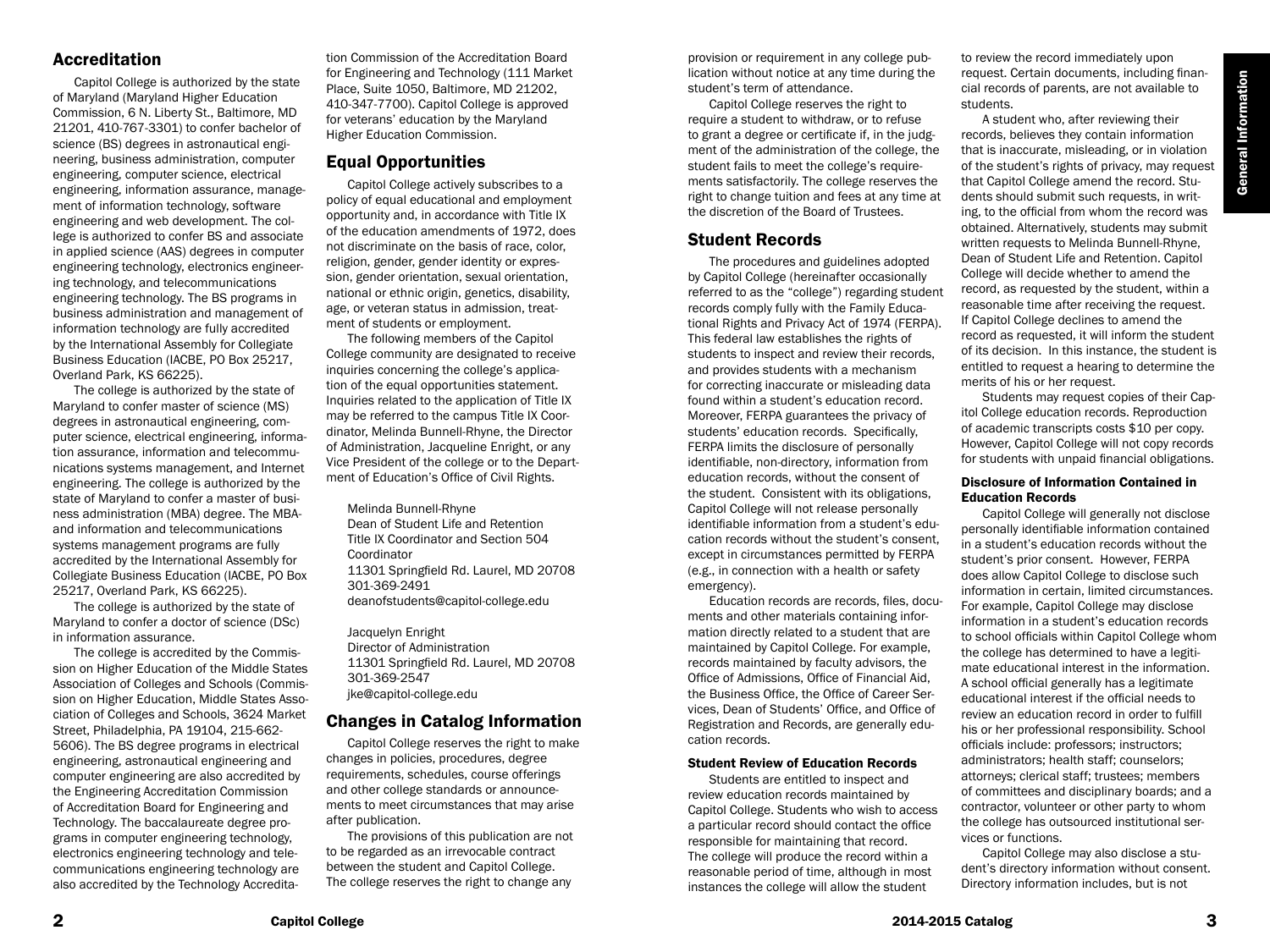# •Teamwork – exercising collective effort •Communications –providing timely and

opportunities •Safety – maintaining awareness and prevention of accidents and threats

•Integrity – being honest, ethical and

•Flexibility – discovering and seizing

to support students and staff

useful information

# Students

open

Capitol College's student body mirrors the 21st century diversity of American higher education. Academically prepared and motivated high school graduates come to Capitol College to complete educational experiences that will open career opportunities for them. Working adults, veterans and transfer students come to Capitol College to complete undergraduate programs of study that will open or enhance career opportunities for them. Established professionals come to Capitol College to expand their skills by earning graduate degrees or completing shortterm learning experiences. The diversity of students enriches the learning environment of the college.

# Learning Goals

Capitol College seeks to prepare graduates who demonstrate four characteristics:

Employability: The ability to enter and advance in technical and managerial careers, appropriate to their level and area of study, immediately upon graduation.

Communications: Mastery of traditional and technological techniques of communicating ideas effectively & persuasively.

Preparation of the Mind: The broad intellectual grounding in technical and general subjects required to embrace future technical and managerial opportunities with success.

Professionalism: Commitment to life long learning, ethical practice and participation in professions and communities.

# Locations

limited to, the student's name, address, telephone number, electronic mail address, photograph, date and place of birth, major field of study, grade level/class, enrollment status (e.g., undergraduate or graduate, full-time or part-time), dates of attendance, participation in officially recognized activities and sports, degrees, honors, and awards received, and previous educational agencies or institutions

Students may restrict the release of directory information, except to school officials with legitimate educational interests. To do so, a student must make a written request directed to the Office of Registration and Records. Once filed, this request will become a permanent part of the student's record until the student instructs the college, in writing, to

Allegations that Capitol College is not in compliance with FERPA may be directed, in writing, to the Family Policy Compliance Office

 Capitol College guarantees its qualified bachelor's degree graduates placement in the field of engineering, engineering technology, computer sciences, information technology or business with a competitive salary within 90 days of graduation, or Capitol College will provide up to 36 additional undergraduate credits tuition free while students continue their job

 The Capitol College Commitment is a written job guarantee between the student and Capitol College. The commitment is open to all full-time undergraduate students (U.S. citizens or permanent

Contact the Office of Career Services for

at the U.S. Department of Education.

The Capitol College

**Commitment** 

search.

residents).

more information.

attended.

remove the request.

### Laurel Campus

Capitol College occupies the grounds of the former Beltsville Speedway. Located just off the Baltimore-Washington Parkway, the campus is minutes away from NASA Goddard Space Flight Center, the Beltsville Agricultural Research Center, the laboratory headquarters of the U.S. Food and Drug Administration, and the Patuxent Wildlife Research Center.

Vision

and success.

In 2020, in accordance with the Mission Statement, Capitol College will be seen by its

A STEM focused institution educating in engineering, information sciences and business, that has flexibility and opportunities to grow, and that adapts offerings to emerging

A provider of hands-on, career-relevant learning that is conducted in an interdisciplinary and interactive environment, where faculty and staff support student achievement

A university that delivers programs of similarly outstanding quality through face-to-face and virtual classrooms, and other forms and mixtures of teaching methods that align with

An organization with faculty and leadership who stimulate and implement new curricula for the professions we serve, and that benefit a diverse community of learners.

An organization that is closely linked to its constituency of local, national, and international partners in business and government, and that provides influence for future technol-

A university that develops graduates with communications, analysis and critical thinking skills that allow them to be successful in a global environment and pursue lifelong learning as technical professionals, leaders and

The core values are the characteristics we embrace in working together to fulfill the mission and achieve the vision of the institution. •Quality – always striving for continuous

•Growth – expanding and changing to

•Leadership – offering creative, support-

meet new needs of society

ive and shared leadership •Balance – maintaining a balance between competing needs

constituents and by the public as:

workforce and societal needs.

the learning needs of our students.

ogy development and policies.

improvement

innovators. Values

The tree-ringed suburban campus features gentle slopes and a small pond. The sleek white forms of M/A-COM Hall, MCI Hall and Telecommunications Hall are connected by glass-enclosed pedestrian walkways. The William G. McGowan Academic Center houses state-of-the-art classrooms, the Space Operations Institute and the Cyber Battle Lab. The buildings have high ceilings, skylights and exterior reflective glass walls overlooking the woods. Apartment-style student housing is available for 90 to 120 students.

# Southern Maryland

Selected courses leading to degrees in electrical engineering and computer science are offered in classrooms at the Southern Maryland Higher Education Center in California, Maryland, near the Patuxent River Naval Air Station.

# Mission, Vision and Learning Goals

# Motto from the College Seal

Aut viam inveniam aut faciam (Latin). Either find a way or make one.

### Mission

The mission of Capitol College is to educate individuals for professional opportunities in engineering, computer and information sciences, and business. We provide relevant learning experiences that lead to success in the evolving global community.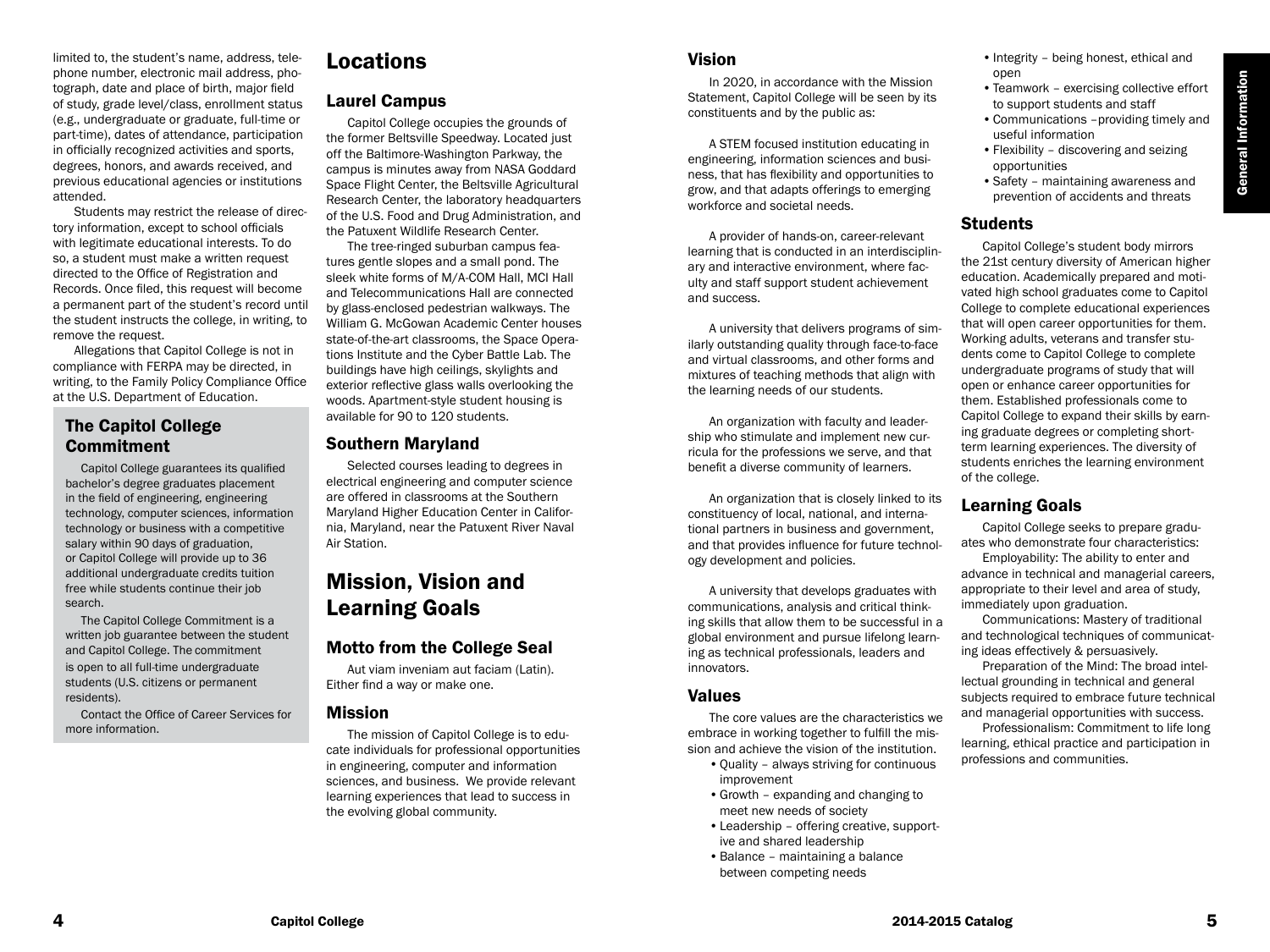# The Educational Philosophy of the Academic Programs

Four principles define the educational philosophy of Capitol College. Academic programs must be:

- •Grounded in both theory and practice in order to prepare graduates for immediate employment and long-term professional careers,
- •Fundamentally hands on and practice oriented to provide the technical skills for students to be immediately employable upon graduation,
- •Tied to the contemporary needs of industry so that curriculum reform and development are pragmatic, and
- •Enriched by courses in the liberal arts to provide every graduate with an enhanced sense of self, society, history and aesthetics.

# Strategic Goals

#### Elevating Education and Expanding Enrollment

Capitol College is an institution that offers career relevant curriculum with quality learning outcomes. The strategy includes continuing to expand educational offerings at higher levels of degree attainment, program completion, and learner qualifications and outcomes. Capitol will accelerate the strategy to become more globally known and active in serving international countries, companies and learners. The 52-acre campus will be built-out to accommodate current and future growth in volume and diversity of educational programs and student services. Capitol will increase student enrollment to 1500 by Fall 2018.

#### Diversifying Institutional Resources

Capitol will enhance its financial resources by expanding the range and amount of funding available to the institution, aligning costs with strategic initiatives, and expanding corporate relationships. Capitol will increase annual revenue from philanthropy to \$1.34 million by 2018 through a coordinated advancement plan.

#### Extending Family of Organizational Partners

The mission of Capitol College is to provide relevant learning experiences that lead to success in the evolving global community. In order to achieve the mission, Capitol will enhance and expand corporate relationships. Capitol will increase annual revenue from services to corporations and government agencies to \$500,000 by 2018.

#### Maintaining Institutional Viability

Capitol College is committed to providing relevant learning in a quality learning environment. Capitol continuously reviews the higher education landscape to identify opportunities to revise and enhance the learning environment, either online or on campus. Capitol will develop plans to ensure the sustainability of the organization.

# **History**

Since its start more than 80 years ago, Capitol College has remained true to its mission – preparing students for careers in a quickly changing world. With a tradition of academic excellence and practical learning, Capitol College has equipped its alumni with the knowledge and skills to evolve with the advanced sophistication of technology.

Capitol College was founded in Washington, DC as the Capitol Radio Engineering Institute in 1927, by Eugene H. Rietzke. A Navy veteran and radio operator, Rietzke foresaw the need for an advanced school that could produce talented radio and electronics technicians. CREI began as a correspondence school, but its popularity led to the 1932 opening of a residence division allowing students to work hands on in laboratories. As radio technology improved, new training programs and courses were quickly added. Following World War II, CREI became one of the first three technical institutes accredited by the Engineers' Council for Professional Development.

The institute entered a new era in the mid-1950s when it began awarding threeyear AAS degrees. The school expanded its reach to new programs in applied engineering and electronics. To reflect this evolution, the institute changed its name to Capitol Institute of Technology in 1964. It awarded its first bachelor of science degrees in 1966 to four graduates of its electronics engineering technology program. Anticipating the need for more room, Capitol relocated in 1969 to a leased space in Kensington, Maryland.

During the following decade, enrollment increased and so did the program offerings. In 1976 the Middle States Association of Colleges and Secondary Schools granted accreditation to Capitol, and the National Science Foundation provided funding for new instructional scientific equipment. Quickly outgrowing its space, Capitol's leaders recognized a need for a permanent campus and began searching for the right location.

In 1980 the college found its home in Laurel, Maryland. Capitol purchased the 52-acre former site of the Beltsville Speedway, built new academic facilities and opened the doors to students in 1983. Enrollment swelled and two more engineering technology degrees were added. Within the next decade a capital campaign and funding from the state of Maryland raised millions for buildings, equipment and a scholarship endowment. The campus expanded with Telecommunications Hall and the 340-seat Avrum Gudelsky Memorial Auditorium.

In the late 1980s, Capitol's leadership again recognized the transformation in the institution. The technology-based curriculum had become broader, with an increasing incorporation of humanities and social science courses. With a spacious campus and four-year degrees, the school had shed its skin as a technical institute. Preferring a title and an environment that would better suit its presence, the Board of Trustees changed the school's name to Capitol College. Along with the name change came a plan to offer more degrees in engineering and management, build on-campus housing and convert from a quarterly academic calendar to a semester system.

Master's degrees were introduced in the 1990s. The college began several outreach efforts and business partnerships, such as the NASA PREP summer program for minority students and the Maryland Distance Learning Network. Meanwhile, the college expanded the John G. and Beverly A. Puente Library, creating a spacious state-of-the-art facility with a multimedia teaching center. The opening of the William G. McGowan Academic Center in 2005 marked the next era for the college. The academic center hosts an expanded computer science department, the Space Operations Institute, and the BRAC-funded Cyber Battle Lab.

In 2013, with a new century and millenium well under way, the time had come once again to take stock of Capitol's achievements and set a course for its future growth. The radio institute founded in 1927 had burgeoned over the decades in ways that few could have predicted. It had become a fullfledged institution of higher education, offering a wide palette of academic disciplines and degrees. Reflecting these changes, a fiveyear strategic plan was adopted in November 2013, paving the way for the college's transition to a university.

Today Capitol is the only independent college in Maryland that specializes in providing a relevant education in engineering, business and related fields. It takes pride in its proven record of placing graduates in competitive careers with salaries that are higher than the industry average. As a respected regional leader, Capitol continues attracting the attention of government agencies and corporate partners. Through a partnership with NASA, Capitol offers academic programs in astronautical engineering and practical training at its Space Operations Institute. The National Security Agency and Department of Homeland Security have designated Capitol a National Center of Academic Excellence in Information Assurance Education, and the Institute of Electrical and Electronics Engineers has named the school one of its twelve educational partners. In 2010, Capitol introduced a doctor of science in information assurance to its academic repertoire, allowing students to pursue their education to the highest level in the discipline.

While new innovations spur new developments and industries, the foundations that are taught at Capitol – thinking critically, actively and creatively – will remain. As it looks to the future, Capitol remains committed to providing students with a quality education and the relevant experience to excel in a changing world.

# The Centers of **Excellence**

Capitol College has a vision, mandated by industry leaders, government officials, and education policy makers, to answer the call to provide a new generation of engineers and technology professionals who have higher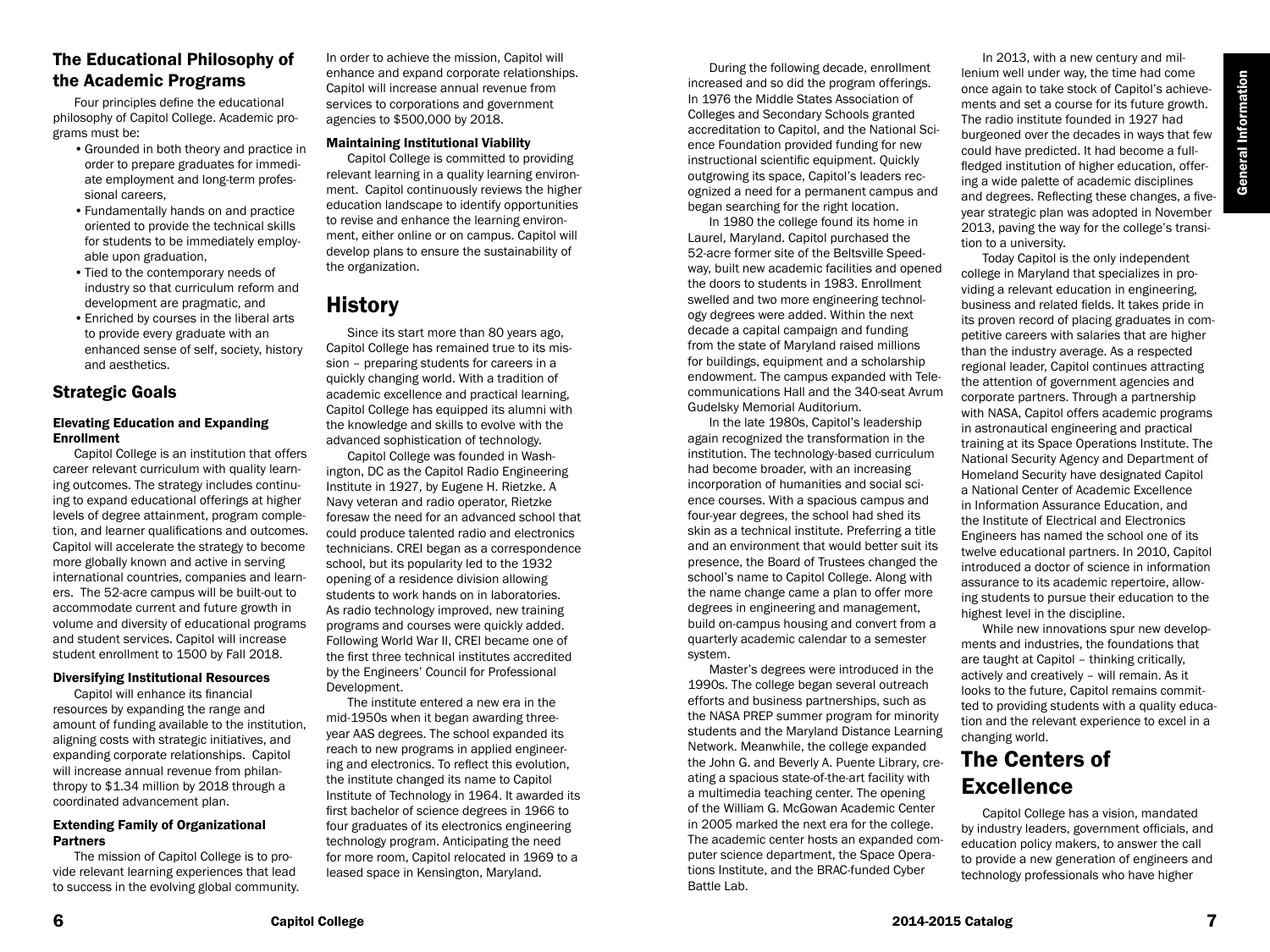levels of innovation and leadership in order to ensure the national workforce is competitive in science, technology, engineering, mathematics, and business.

# Critical Infrastructures and Cyber Protection Center

Capitol College established the Critical Infrastructures and Cyber Protection Center (CICPC) to address the technical and managerial needs of the nation's professional workforce in the areas of critical infrastructure protection and homeland security. The CICPC delivers professional training to the homeland security workforce, as well as facilitating employment connections between our talented students and the federal agencies and industry contractors that hire them. CICPC programs and services specifically target the needs of individuals employed in fields responsible for securing what many take for granted – the American way of life.

From technical training in areas such as Computer Forensics and SCADA protection to managerial areas such as project management and supply chain management, CTU provides customized programs featuring dedicated faculty who bring years of experience with theory and concepts. Our programs can be delivered at the customer site, on campus, and/or via our synchronous distance-learning platform.

# Innovation and Leadership Institute

The Innovation and Leadership Institute offers programs designed to build the technical and social skills of young people and working adults who want to succeed in technology entrepreneurship and leadership careers. ILI sponsors the Capitol President's Forums and speaker series, which bring distinguished speakers and panelists together with students and community members to share insights on innovation, entrepreneurship and leadership.

Future ILI endeavors will continue to deliver seminars, conferences and symposia on innovative topics, and non-credit professional development programs in information assurance, technology management and entrepreneurship.

Other ILI activities include:

- a program of applied innovation and leadership research, resulting in the publication of best practices, organizational trends and successful leadership stories;
- •providing facilities and college faculty as neutral resources focused on bringing together people with common technology and leadership challenges to solve problems;
- •programs for minorities and women, two groups that continue to be under-represented in both technology and business leadership;
- outreach programs to high school and community college audiences to increase interest in engineering, technology and business leadership careers.

## Space Operations Institute

The Space Operations Institute (SOI) was established at Capitol College in 2003 with a grant from the National Aeronautics and Space Administration (NASA). It is a consortium of NASA, industry, government and education partners.

The SOI builds on Capitol's established engineering foundation and works closely with NASA and industry partners to understand the aerospace industry's changing skills requirements. The SOI provides support educational programs that prepare students for careers in the aerospace industry. The SOI provides the infrastructure to provide hands-on experience in satellite mission operations and planning, and developing and operating a picosatellite ground system.

Students enrolled at Capitol may apply for an industry sponsored or internal college SOI internships. Industry sponsored student interns work at NASA, the employers facility, or on campus. SOI interns work in the Aerospace Research Lab or SOI Control Center on development and ground system operations projects. The SOI provides students with practical experience that supplements their academic learning. The SOI currently has interns working on the Tropical Rainforest Measurement Mission (TRMM) at NASA Goddard Spaceflight Center, the James Webb Telescope at the Hubble Space Science Institute in Baltimore, and the Jet Propulsion Laboratory in California.

SOI management is continually seeking new opportunities with NASA and private

industry to expand training and learning opportunities for students.

# Center for Space Science Education and Public Outreach

The Center for Space Science Education and Public Outreach (SSEPO) provides handson education and workforce development experiences for students in K-12, community colleges, colleges or universities and those who support them in achieving leadership careers in the science, technology, engineering and math (STEM) fields.

The Center's vision is to assist in educating and developing the future leaders of the STEM career fields through utilizing space science, astronomy and other related areas of study at Capitol College to engage students of all ages.

 Working at the local, regional, and national levels, the Center will:

- •assist the Capitol College Space Operations Institute in fulfilling their mission;
- •provide hands-on educational experiences for middle school, high school, community college, and college students to both introduce them to STEM fields and continue to expand their interest in these fields as possible career choices;
- •provide leadership development opportunities, in conjunction with the Innovation and Leadership Institute, to enable students to be future leaders within the STEM fields:
- •support the dissemination of information regarding STEM workforce and leadership opportunities.

# Affiliations, Memberships and Partnerships

The college's academic offerings are strengthened by relationships with government agencies, professional societies and private industry.

# **CyberWATCH**

Capitol College is a member of Cyber-WATCH, an Advanced Technological Education Center funded by a grant from the National

Science Foundation. CyberWATCH, founded in 2005 as a consortium for ten institutions in the DC metro area, has grown to 95 member institutions across 29 states and the District of Columbia. The CyberWATCH mission is to increase the quantity and quality of the cybersecurity (information assurance) workforce through increased education, curriculum development, faculty development, student development, career pathway exploration and development and public awareness.

# Institute of Electrical and Electronics Engineers

Capitol College is a participating college partner with the Institute of Electrical and Electronics Engineers. Individuals who hold full membership in IEEE at the time of registration will receive a 10 percent discount on tuition charges upon verification.

### National Defense University

Capitol College is a partner with the National Defense University iCollege (formerly Information Resource Management College) to advance the professional skills and knowledge of active-duty military, veterans and select Department of Defense employees. This arrangement provides an opportunity for military and DoD students who have completed selected NDU programs to transfer up to 15 credits in lieu of Capitol College graduate coursework.

# National Security Agency and Department of Homeland **Security**

The National Security Agency and the Department of Homeland Security initially designated Capitol College as a National Center of Academic Excellence in Information Assurance Education (CAEIAE) in 2003, after a thorough review of the master of science in information assurance (MSIA) curriculum. In 2007, Capitol became one of only three institutions nationwide to be certified as meeting all six standards (at the most advanced levels where applicable) as determined by the Committee on National Security Systems. Today, Capitol College remains the only institution with this all-inclusive mapping that delivers its program fully online.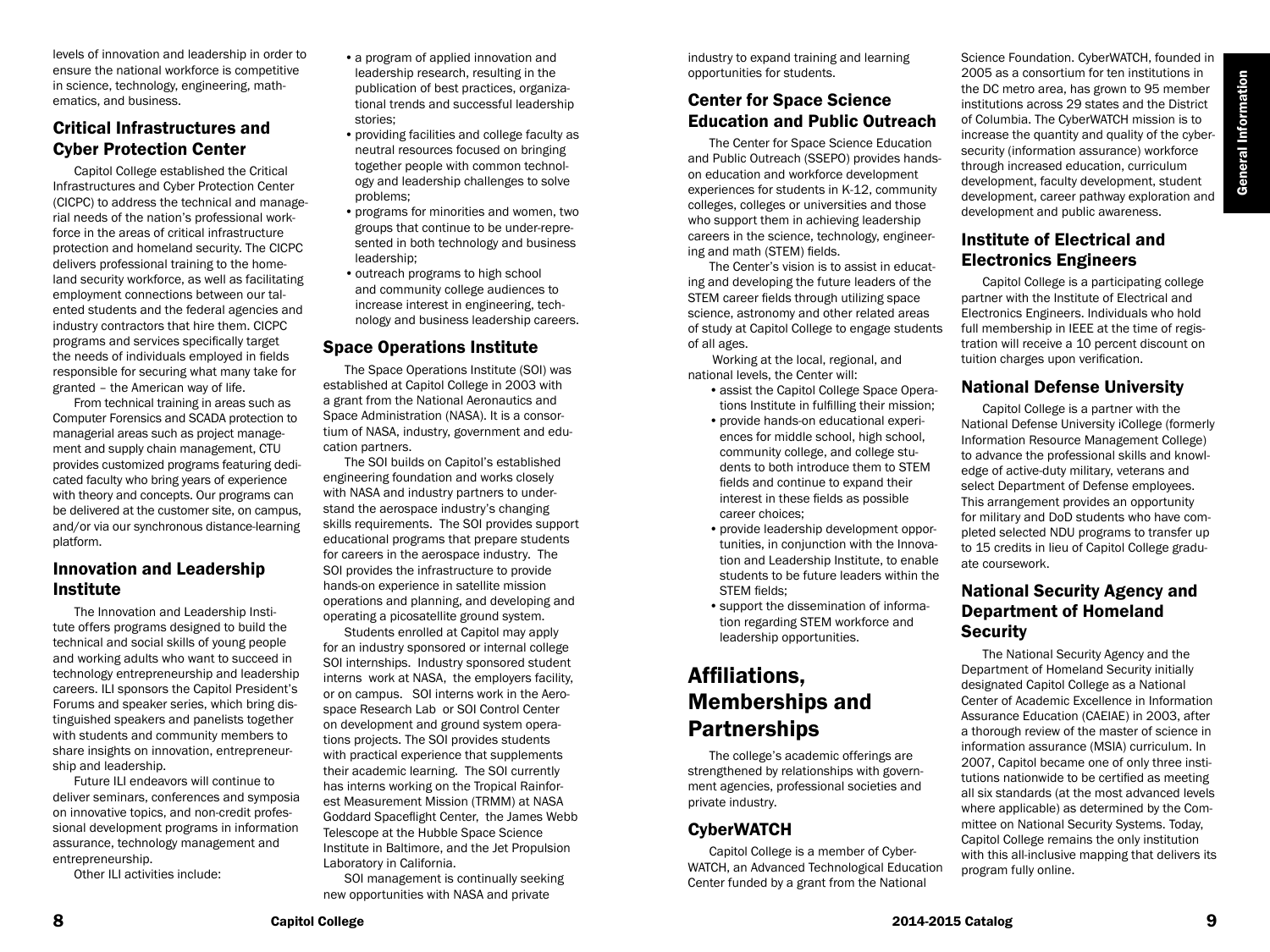Students successfully completing the requirements for the degree are awarded, in addition to the graduate degree, a federally accepted certificate attesting that they stud ied the requirements of the six national train ing standards. In the process of earning the MSIA, students have the opportunity to earn three post-baccalaureate certificates; Net work Protection, IA Administration, and Secu rity Management. For more information on these certificates see the Post-baccalaureate Certificates section of the college catalog.

# Maryland Community College Partner Institutions

Capitol College has collaborated with ten Maryland colleges to provide transfer/articu lation agreements in certain degree fields. These colleges include Anne Arundel Commu nity College, Baltimore City Community Col lege, College of Southern Maryland, Commu nity College of Baltimore County, Hagerstown Community College, Harford Community College, Howard Community College, Mont gomery Community College, Prince George's Community College and WorWic Community College. These agreements allow students from these participating institutions to easily transfer credits to Capitol College.

# Online Learning

Capitol College offers all graduate degrees and certificates entirely online. In addition, undergraduate third and fourth year courses leading to a BS in Business Administration, Information Assurance, or Management of Information Technology are available online for degree completion at a distance. Students enrolled in Capitol's online programs meet in virtual classrooms using a web-based application that delivers interac tive live classes. In addition, a course man agement system provides course materials, homework, grades, and discussion threads. Online students participate in real-time class sessions once or twice a week. During the live lectures, students view lecture slides while listening to professors and other students speaking in real-time. Student interactivity is encouraged and is made possible through chat and audio discussions. Similar to a tra ditional classroom, students can raise their hands using interface icons and ask ques tions using their microphones or by chatting. Outside of the live classroom, the knowledge exchange continues as students download and view course material, transmit homework assignments, post to discussion boards and collaborate with other class mates. A typical online course consists of 16 class sessions, alternating between synchronous("live") lectures and asynchronous sessions. Asyn chronous sessions can be recorded lectures or assignments that supplement topics dis cussed during the live lecture.

Because software vendors constantly update the online platforms, Capitol College posts the latest computer system require ments for online learning on our support site, ask.CapTechU.edu. Use the search input box there to look for "minimum system require ments" or just "minimum." In general, most computers manufactured after 2008 meet the minimum requirements for online learn ing. The computers will also need audio capa -

bilities for speakers and microphones. Lec ture audio uses Voice over Internet Protocol (VoIP), so students will need an Internet con nection with sufficient bandwidth (usually DSL or cable Internet but even wireless mobile devices with data plans should be sufficient for most classes). Remember that minimum requirements are bare minimums: more memory, faster processing speed, and faster Internet connections will always improve the online class experience. Even though it is pos sible and convenient to attend online classes with mobile devices, they limit capacities required in some classes. For example, a stu dent might be required to upload and present a PowerPoint presentation or use another application.

To fully participate in a Capitol LIVE! virtual classroom, students must have access to a Windows or Linux PC or a Mac configured with a full-duplex sound card and a headset (or microphone and speakers).

Note that graduate students in Informa tion Assurance labs and selected advanced undergraduate courses are expected to have more recent Windows systems with considerable RAM memory and hard drive space.

Students can get technical assistance by phone or e-mail (ask@CapTechU.edu) and around-the-clock support via our website at ask.CapTechU.edu. Phone support is avail able every hour classes are in session includ ing 8:30 a.m. until 10 p.m. Monday-Thursday; 8:30 a.m. until 5 p.m. Friday; and 8:30 a.m. until 2 p.m. Saturday at 888-960-9620.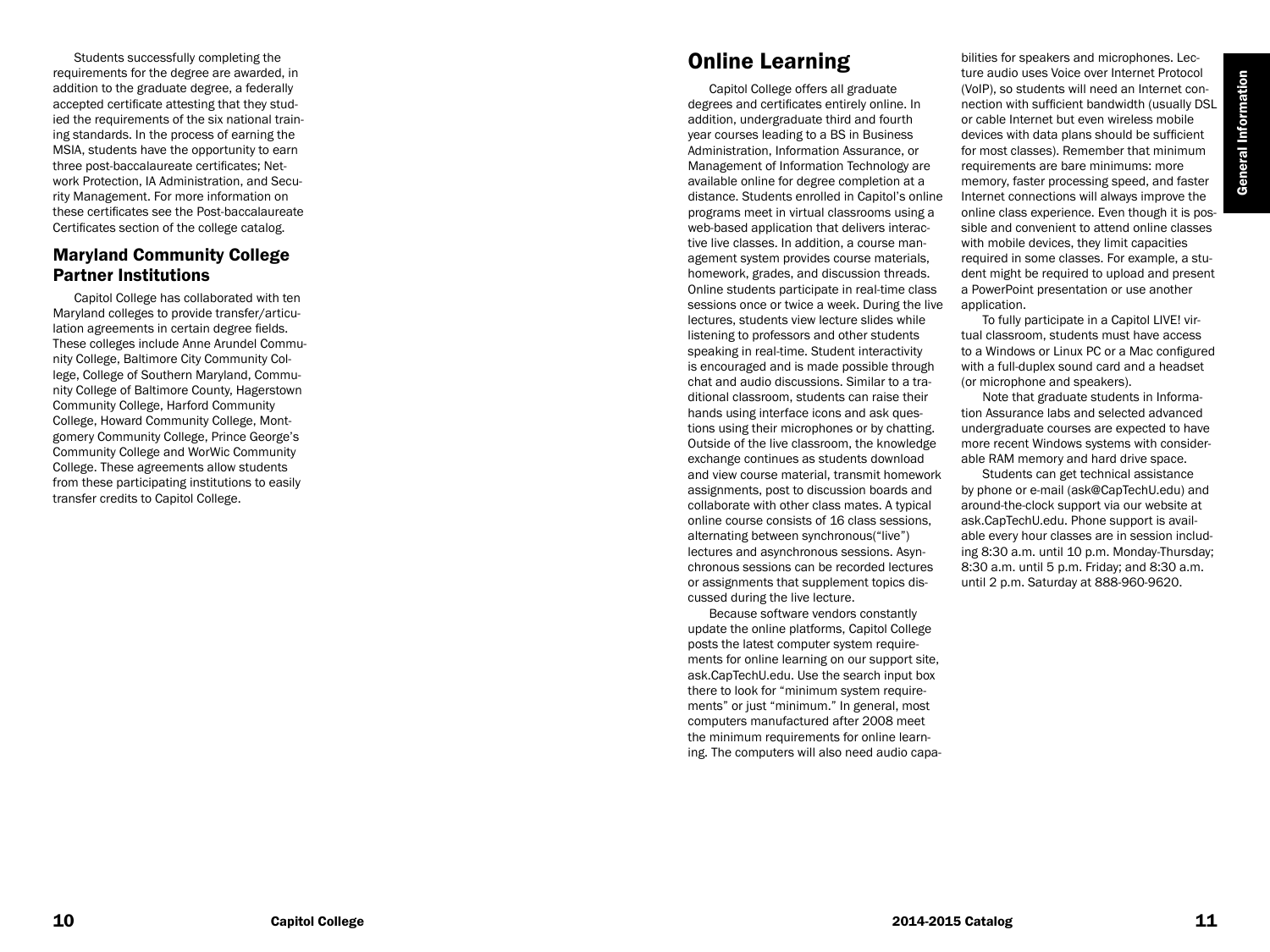# Academic Policies and Procedures

### Program Advisors

Degree-seeking students are assigned academic advisors before registration. Students are encouraged to work closely with advisors in developing their programs of study. Academic advisors are available for guidance, but each student must assume final responsibility for conforming to college regulations and curriculum requirements.

#### Registration Procedures

Detailed registration information is provided before the beginning of each semester. Registration dates are listed in the college calendar beginning on page 110 and online. Students must be in good financial standing with the college to be eligible for registration services.

Registration forms can be obtained and submitted at the Laurel campus or online.

Late registration occurs during the first two weeks of the semester for all semesterlength courses, or between the first and second class meeting for all term-length courses (both undergraduate and graduate). No term-length course registrations will be accepted after the second class meeting. The last day to add or drop a class is listed in the college calendar beginning on page 110 and online.

### Cross Divisional Registration

Students pursuing an undergraduate degree who wish to enroll in graduate courses must meet with the dean responsible for the course and receive approval from the dean prior to registration. This includes concurrent undergraduate students taking graduate level coursework to meet graduate degree requirements and students substituting graduate courses for undergraduate degree requirements. Courses taken at the graduate level to satisfy undergraduate degree requirements will not be counted toward the graduate level should the student choose to pursue a graduate degree. Course substitutions will be necessary for completing graduate credit requirements. Students interested in cross divisional registration should submit the appropriate

paperwork to the Office of Registration and Records.

#### Audited Courses

Students who register to audit a course are charged the same tuition as those who register for credit. The grade of X is awarded at the end of the semester and is not used in computing the cumulative grade point average. Half-time, financial aid students that change to audit will have part or all of their aid returned to the federal government. Students receiving VA benefits will not receive payment for audited courses. Any student receiving financial aid contemplating an audit should contact the Office of Financial Aid. Once registered for audit, students are not permitted to change to credit after the first two weeks of the semester. The last day to change from credit to audit is listed in the college calendar beginning on page 110 and online.

### Independent Study

Independent study in a course will be granted in only the most extraordinary circumstances. The professor who administers the independent study and the appropriate academic dean must give permission for the course. When permission is given, the professor organizes the course requirements, including exams, homework, lab assignments, research and position papers, to compensate for the absence of classroom participation. Students must be in good academic standing to petition for independent study. Students interested in independent studies should consult with the appropriate academic dean and submit all appropriate documentation to the Office of Registration and Records.

### Change of Degree Program

Students who want to change degree programs must fill out a change of degree program form, which may be obtained in the Office of Registration and Records or online. The academic dean must approve all changes of degree programs. Students who change their degree program are required to meet all requirements of the new programs that are in effect at the time of the change. Transfer credits and courses that have already been completed will be applied toward the new degree program where appropriate. Any student receiving financial aid contemplating

a change of degree should see the Office of Financial Aid. Completed documentation must be submitted to the Office of Registration and Records after academic dean approval.

### Double Degree Requirements

Undergraduate students who are currently enrolled and want to pursue two degrees (AAS or BS) must have a cumulative GPA (grade point average) of 2.5 or higher. For a second BS degree, the student must complete a minimum of 150 credits, with a minimum of 18 credits distinction between majors, of which at least 12 must be upper-level credits completed at Capitol College. For a second AAS degree, the student must complete a minimum of 75 credits, with a minimum of nine credits distinction between majors, of which at least six must be 200-level or above. Undergraduate students who are currently enrolled in an AAS program and a different BS program must complete nine credits of distinction between the two degrees.

Graduate students who want to obtain two degrees may overlap two to three courses, depending on the degree program, but must otherwise complete all the requirements for both degrees. Should more courses overlap than is approved, the student must take additional courses to make up the credit requirement. Double-degree-seeking graduate students are encouraged to consult their academic dean for advisement.

All students declaring a second degree must have academic dean approval and complete the change of degree program form. This may be obtained in the Office of Registration and Records or online.

### Course Drop

There are two course drop periods. The first course drop period occurs during the registration period and ends on the last day for a 25% refund. The second course drop period occurs following the period for 25% refund and continues until the date indicated on the academic calendar.

For a course drop that takes place during the first period students are entitled to a percentage refund as outlined in the refund schedule. The course is removed from the student's transcript and no grade is assigned.

A course drop that takes place during the second period results in a mark of W on the

student's transcript. A grade of W does not affect students' cumulative GPA. Failure to attend class does not constitute withdrawal from the course and does not eliminate a student's academic or financial responsibilities.

If a student drops all classes for the semester (zero credits), he/she is considered withdrawing from the college and should follow the procedure for withdrawal (as listed in the next section). Deadline dates for dropping a course with or without a W from a course are listed in the college calendar on page 110 and online.

### Withdrawal from the College

Students who want to withdraw from the college or are dropping from all classes in a term or semester must complete a withdrawal form from the Office of Student Life or online. Students who interrupt their attendance for less than one academic year and are in good standing with Capitol College at the time of the withdrawal do not need to reapply to the college. Also see "Readmission."

 Failure to attend classes does not constitute withdrawal and does not eliminate students' academic or financial responsibilities. Students cannot withdraw during the week of final exams.

Withdrawal from the college may affect financial aid awards. Anyone receiving financial aid or VA benefits must see a financial aid administrator before withdrawing. Consult the college calendar on page 110 for specific withdrawal dates.

#### Readmission

Students who withdraw from the college are eligible for readmission at any time, unless they have been in violation of the college's academic regulations, or have been dismissed for disciplinary reasons. Students who have been admitted to the college and interrupt their attendance for more than one academic year (three consecutive semesters) must resubmit an application for admission. In this case, a readmitted student must meet the degree requirements in place at the time of readmission in order to qualify for graduation. Applications are available online. Arrangements for payment of outstanding tuition balances must be made with the Business Office before readmission is approved.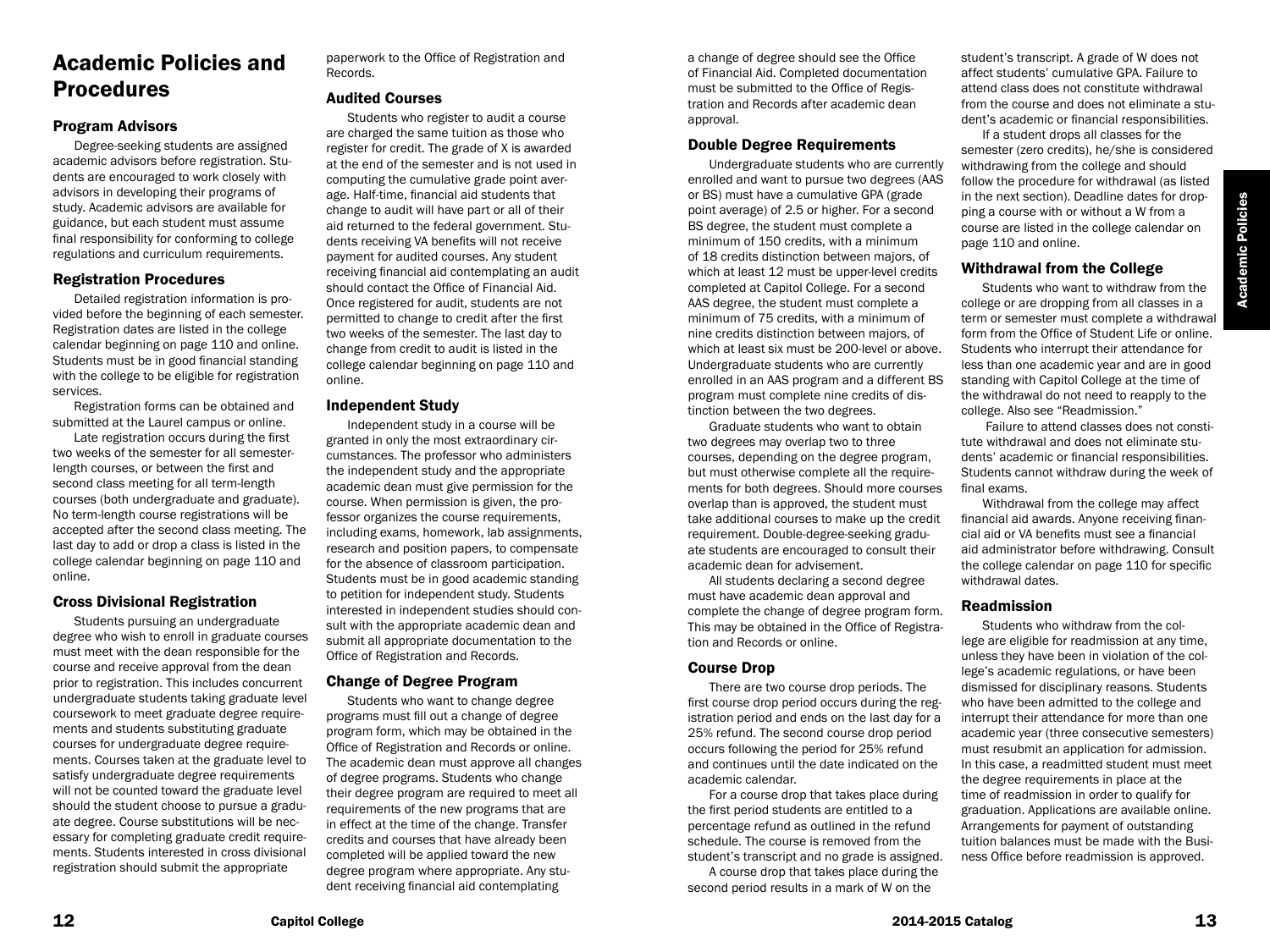### Leave of Absence

Doctoral students may request a Leave of Absence (LOA) by completing the "Request for Leave of Absence" form on the myCapitol portal (Doctoral Student tab). When requesting an LOA, keep in mind all coursework must be completed within a five-year time period. Please note this does not include the additional two years allowed for dissertation completion.

All LoA requests must be submitted in writing, include the reason for the request and be signed and dated. In order to adhere to federal regulations of the Department of Education, the LOA, together with any additional leaves of absence, must not exceed a total of 180 days in any 12-month period. The 12-month period begins on the initial date of your LOA. If you have not returned at the end of the 180-day period, the school is required to notify the Department of Education of your last date of attendance. This will affect your federal financial aid and your loan repayment status.

#### Course Cancellation

The college can cancel a course for which an insufficient number of students are enrolled. Students will be notified of a cancellation by the first class session, and any payments made will be refunded in full or credited to your next term.

### Course Prerequisites

When planning schedules for upcoming semesters, students should pay special attention to the course prerequisites. Students must obtain a grade of C or better in prerequisites for degree required courses. Those students not meeting the course criteria will not be allowed to register without approval from the appropriate academic dean.

### Completion of English Courses

Students seeking bachelor's degrees at Capitol College must complete EN-101 and EN-102 before being permitted to register for junior-level classes. Transfer students must have equivalent transfer credits for EN-101 and EN-102 before being permitted to register for junior-level classes. Transfer students of junior status who do not have equivalent transfer credits for EN-101 and EN-102 must meet with the dean of business and information management before registering.

#### Class Attendance

Each professor establishes regulations regarding class attendance at Capitol College. Regular class and laboratory attendance is necessary to achieve maximum success in college work. Students receiving financial aid who do not attend classes will lose their aid.

### **Transcripts**

Student academic records are maintained exclusively by the Office of Registration and Records. These records are considered privileged documents between the student and the college and will be released only upon a signed, written request from the student, except as may be required by law.

Transcripts will be issued when the student submits a signed request form and the student's financial account is current. A \$10 transcript fee is assessed for each issuance. Transcript request forms are available in the Office of Registration and Records and on the myCapitol portal.

Capitol College will neither issue a transcript that reflects only part of a student's record nor make copies of transcripts on file from other colleges or universities. Federal guidelines prohibit the faxing or emailing of grades and transcripts.

Unofficial transcripts are available at any time with proper photo identification if the student's financial account is current.

#### Summer Session

The undergraduate summer semester is composed of 8- and 11-week sessions with a week for final examinations. All summer sessions will contain the same amount of material normally covered during a semester. Class schedules will be modified to accommodate the shortened period. Please refer to the college calendar beginning on page 110 for the summer session schedule.

Graduate online courses offered in the summer session maintain the 8-week accelerated term and 16-week semester.

### Identification Cards

All enrolled undergraduate students will receive a Capitol College identification card. ID cards are required to check out laboratory equipment or library materials.

The student activity fee covers the cost of the original ID card. At the beginning of each semester, information about obtaining an ID card is posted on campus and online.

Graduate students may request an ID card from the Office of Student Life.

# Scholastic Standing

### Grading System

The quality of a student's academic performance is evaluated by letter grades that are assigned quality points as follows:<br>Ouality

|                          | Quality        |
|--------------------------|----------------|
| Standard                 | <b>Points</b>  |
| Excellent                | 4              |
| Good                     | 3              |
| Average*                 | $\overline{2}$ |
| Below average**          | 1              |
| Failing                  | $\Omega$       |
| Incomplete               | O              |
| No grade                 | 0              |
| Pass                     | O              |
| Repeat                   | ი              |
| Satisfactory             | ი              |
| Unsatisfactory           | ი              |
| <b>Validation credit</b> | O              |
| Withdrawn (officially)   | O              |
| Audit                    | ი              |
| Transfer credit          |                |
|                          |                |

\*A grade of C shows minimum expectations have been met at the graduate level.

\*\*Grades of D will not apply toward graduate program requirements.

### Grade Point Average

At the end of each semester, averages are computed for each student's record to indicate the general level of his or her academic standing. The first is the scholarship level for the semester. The second is the cumulative grade point average, indicating the scholarship level for all work taken at the college to date.

In cases where a student retakes a course, only the highest grade is used in computing the CGPA. The previous grade remains on record as information only. To graduate, undergraduate students must have a minimum 2.0 CGPA and a 2.0 GPA in their degree program. Graduate students must have a minimum 3.0 CGPA and a 3.0 GPA in their current degree program.

### Incomplete Grades

An incomplete (I) grade will not be given except in the case of a true emergency that can be documented by medical records, death certificates, etc. Even if a true emergency exists, a student will not be allowed an extension (an I grade) unless that student has been attending classes and has kept up with the work before the emergency.

When an I grade is submitted, the professor will complete an incomplete grade form in the Office of Registration and Records explaining the reasons for the I grade and listing the student's grades in the course. The student must then complete the work by the end of the fourth week of the next term, or the I will be converted to an F (unless the professor has specified that the I be converted to a C or D). After six months, the Academic Affairs Council must approve changes in grades.

### No Grade Mark

When it is not appropriate to award a grade, a mark of NG will be given. NG grades are not calculated in the student's term or CGPA.

### Grade Reports

Grade reports are available at http// mycapitol.captechu.edu within three weeks after the last day of final exams. Students who want to have grades sent to sponsors must complete the proper request form available in the Office of Registration and Records or online. Federal regulations prohibit the use of phone, email or fax for official grade distribution.

### Grade Appeal

Students who believe their posted grade is incorrect should speak directly to the professor. If the student and professor cannot resolve the issue in a satisfactory manner, the student may write a letter clearly explaining the situation to the appropriate academic dean. If the academic dean and student are unable to resolve the issue in a satisfactory manner, the student may appeal in writing to the vice president for academic affairs. The vice president will review the situation and may seek the advice of the Academic Affairs Council. The decision of the vice president is final and no further review will be granted. All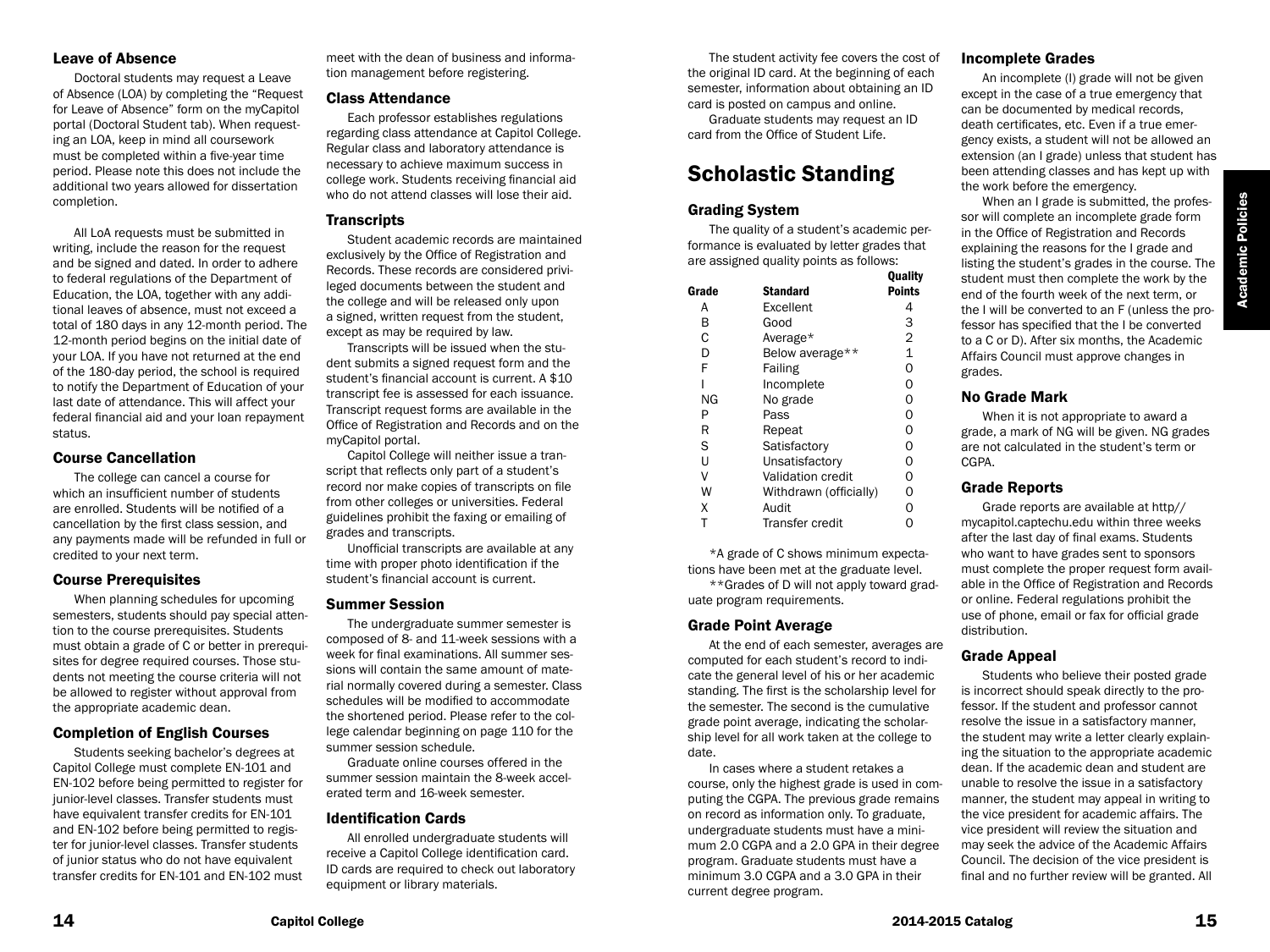**Academic Policies** Academic Policies

appeals must be filed by the fourth week of the next term.

#### Grade Changes

Occasionally, a grade must be changed as errors do occur. However, grade changes will not be accepted later than six months after a term has ended; therefore, if a student truly feels that a mistake has been made, he or she must investigate as soon as possible after the grade is issued. (see Grade Appeal above)

### Dean's List for Full-time Students

Full-time undergraduate students who have GPAs of 3.5 or higher, and no failing grades for the semester, qualify for the dean's list. Dean's list designation is included on the student's permanent record.

### Dean's List for Part-time Students

Part-time undergraduate students taking at least six semester credits, who have GPAs of 3.5 or higher and no failing grades for the semester, qualify for the dean's list for part-time students. Dean's list designation is included on the student's permanent record.

# Academic Performance

### Academic Standing

Students seeking a bachelor's or associate degree are in good academic standing if they have a cumulative grade point average of at least 2.0 in their degree program and are not on academic suspension. Students seeking a master's or doctoral degree are in good academic standing if they have a CGPA of at least 3.0 and are not on academic suspension.

### Repeating a Class

A specific course may be repeated twice in order to improve a grade or replace a W or X. Therefore, a student may take a specific course only three times. Three-time enrollment is limited to a maximum of five different courses during a student's academic career. The higher grade is used and the lower grade is omitted in computing the CGPA. All grades are recorded on the student's transcript.

Any student who has taken a course required for their degree three times and has not achieved a satisfactory grade will be

dismissed from that academic program. The dismissed student is permitted to apply for any other program that does not require that specific course. An academically dismissed student with extenuating circumstances can appeal in writing to the departmental dean for recommendation to the vice president of academic affairs.

### Satisfactory Academic Progress for Students Receiving Financial Aid

Undergraduate and graduate students receiving federal aid must meet satisfactory academic progress (SAP) standards or risk the cancellation of financial awards and repayment of funds already received. See page 25 for the policy.

#### Academic Probation

Academic probation alerts students that they are in academic trouble and will be suspended from the college if their GPA and CGPA are not brought up to good academic standing (see above).

Undergraduate students are placed on academic probation under the following conditions:

- If a student registers for MA-005 or EN-001 and does not complete the course with a P
- If the CGPA of an undergraduate student with fewer than 30 attempted credits falls below 1.7
- If the CGPA of an undergraduate student with more than 30 attempted credits falls below 2.0.

Undergraduate students on academic probation must have a mandatory meeting with their advisor before registration and may not register for more than 12 semester credits, or no more than four courses.

Master's degree students whose cumulative GPA falls below 3.0 are placed on last warning. Students on academic probation will be given three semesters (registered for coursework) to raise their CGPA to 3.0 and must consult with their advisor on the best course options.

Doctoral students must maintain a 3.0 GPA. A grade of C or below is not acceptable and if obtained, the class must be repeated the next semester as an independent study or the student must move to a different cohort group. If a B or higher is not obtained on the

third attempt, the student will be academically dismissed.

### Academic Suspension

Undergraduate students who have not completed the prerequisites for MA-110 or MA-114 and EN-101 through placement testing, or successful completion of MA-005 and EN-001 after attempting 24 credit hours, will be suspended from the college until it is demonstrated to the faculty that they can achieve and maintain good academic standing at the college level.

Undergraduate students whose cumulative GPA has been below 2.0 for three consecutive semesters will be suspended from the college for one academic semester after which they may return to the college. Students suspended from the college are not relieved of their financial obligations.

Upon return, students will remain on probation and must achieve and maintain good academic standing or be suspended from the college until it is demonstrated to the faculty that they can achieve and maintain good academic standing at the college level. To demonstrate to the faculty that a student can achieve and maintain good academic standing at the college level, he or she must complete at least six academic courses (a minimum of 18 credits) with grades of a C or better at another accredited college or college. Before a student is readmitted to Capitol College, the director of admissions will review his or her file.

### Academic Dismissal

After a second suspension, undergraduate students who have been readmitted to Capitol College after completing 18 credits at another institution must earn a 2.0 GPA each semester. If their GPA falls below 2.0 at any time, they will be dismissed and not permitted to return to Capitol College. Graduate students who fail to reach the 3.0 requirement in the allowed period will be automatically dismissed and may not be readmitted to the college for at least one year after the effective date of dismissal.

Students dismissed from the college are not relieved of their financial obligations.

The U.S. Department of Veterans Affairs regional office will be notified if students receiving VA educational benefits are suspended or terminated. The academic dean

will consider re-entry requests on an individual basis from students who have been dismissed for unsatisfactory progress.

The Office of Registration and Records will maintain a record of each VA student's grades in accordance with VA regulations. A student can request official transcripts from the Office of Registration and Records as long as his or her financial accounts are current.

# Disciplinary Dismissal

The continued enrollment of any student is dependent upon proper conduct. Failure to comply with the college's regulations, or conduct deemed by the faculty as inconsistent with general good order, is regarded as sufficient cause for irreversible dismissal. The college reserves the right to terminate a student's enrollment at any time for cause. Students dismissed from the college are not relieved of their financial obligations.

# Matriculation

|           | Classification of Undergraduate Students |
|-----------|------------------------------------------|
| Freshman  | 29 semester credits or                   |
|           | fewer                                    |
| Sophomore | 30-65 semester credits                   |
| Junior    | 66-95 semester credits                   |
| Senior    | 96 semester credits or                   |
|           | more                                     |
|           |                                          |

Doctoral students are considered candiates for the D.Sc. upon approval of the doctoral proposal.

### Residency Requirements

A minimum of 15 semester credits, including 12 semester credits in the student's degree program, must be completed at Capitol College in order to receive an associate degree. At least 30 semester hours of academic credit must be earned by direct instruction. Direct instruction does not include instruction through correspondence, credit for prior learning, cooperative education activities, practica, internships, externships, apprenticeships, portfolio review, departmental examinations or challenge examinations.

A minimum of 30 semester credits, including 18 semester credits in the student's degree program, must be completed at Capitol College in order to receive a bachelor's degree. At least 60 semester hours of academic credit must be earned by direct instruc-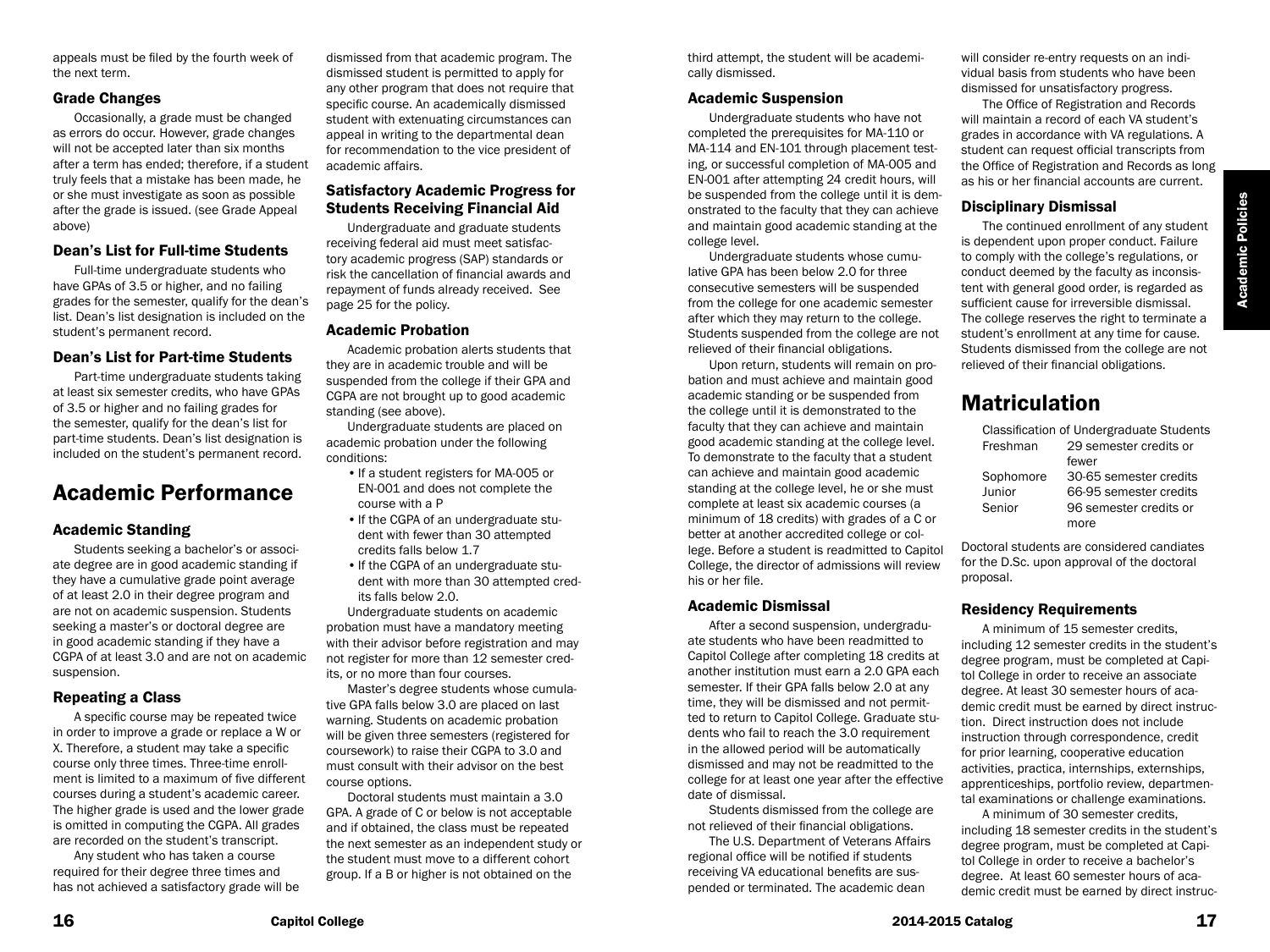**Academic Policies** Academic Policies

tion. Direct instruction means synchronous or asynchronous instruction for academic credit that allows regular interaction between student and instructor, such as lectures, laboratory instruction, interactive instructional television, delayed video online instruction and (if regular interaction is available from an instructor) independent study. An exception is made for undergraduate active duty military. The residency requirement is 25% of the degree requirements for campus based programs and 30% for online programs.

For all BS degrees, at least 27 credits must be 300 level or above to qualify for graduation.

Students who want to take courses at another institution for possible transfer after enrolling at Capitol College must receive prior written permission from the appropriate academic dean. Transfer credit approval forms are available at the Office of Registration and Records and online.

Graduate degrees must be completed in their entirety at Capitol College, with the exception of students transferring courses in accordance with the transfer credit policy on page 18 of this catalog.

Students pursuing a Capitol College certificate must complete all required coursework through Capitol College.

#### Enrollment Status

#### Undergraduate

1-11 credits is considered part time 12-18 credits is considered full time

#### Graduate

1-8 credits is considered part time 9 or more credits is considered full time For federal and Veterans' benefits enrollment requirements, see page 28.

### Graduation Requirements

Capitol College conducts the annual commencement ceremony at the Laurel campus in May. Transcripts always reflect the exact semester the degree program is completed. The "date degree conferred" information on transcripts and diplomas coincides with the date of the May commencement ceremony for spring semester graduates and with the last day of classes in the semester for summer and fall semester graduates.

#### Undergraduate Requirements

Undergraduate students must have satisfactorily completed the curriculum requirements for their degree program with a CGPA and degree program GPA of at least 2.0 and must have satisfied the Capitol College residency requirements as listed.

Undergraduate students who complete all degree requirements by the end of the summer session are permitted to take part in the commencement ceremonies as degree candidates. If a student is not enrolled for the summer by April 15, permission to participate as a degree candidate will not be granted.

Undergraduate students must file an application for graduation with the Office of Registration and Records no later than six months before the semester of completion. The student's file is reviewed and forwarded to the appropriate academic dean for final approval. Students are subsequently notified of approval and status. Applications for graduation are available in the Office of Registration and Records and online. The graduation fee, due by April 15, cannot be waived.

Undergraduate students are considered degree candidates only when the above procedures have been completed. Students who change their plans for graduation must notify the Office of Registration and Records in writing.

#### Graduate Requirements

Graduate students must have a minimum 3.0 CGPA. Grades of D will not apply towards graduate program requirements. Graduate students must submit an application for graduation no later than the end of January to be considered and included in the May commencement ceremony. The graduation fee, due by April 15, cannot be waived. The form, available online and in the Office of Records and Registration, is required so that orders for diplomas and commencement regalia can be placed before commencement. Diplomas will be released only after graduation fees are paid.

Graduate students who complete all degree requirements by the end of the summer (term I, term II or in summer semester classes) are permitted to take part in commencement ceremonies as degree candidates. If a student is not enrolled for the summer by April 15, permission to participate as a degree candidate will not be granted.

#### Time Limit for Degree Completion

Graduate students are required to maintain satisfactory progress toward the completion of degree requirements, which must be accomplished within seven years. The seven-year period begins when the oldest course applied to the degree was completed. This includes any transfer credits from other institutions.

Doctoral students are required to maintain satisfactory progress toward the completion of course requirements, which must be accomplished within five years. Students then have an additional two years to complete their dissertation.

#### Graduation Clearance

In the final weeks of their last semester of study, students should check with the Business Office, the Office of Financial Aid, the Office of Residence Life and the Puente Library to be certain that they have no outstanding obligations. Diplomas and transcripts will not be issued for students who have outstanding library books or fines, outstanding balances in the Business Office, or for financial aid recipients who have not had exit interviews with the Office of Financial Aid.

#### Academic Honors

Honors are awarded and noted on the transcript of students who graduate with the following cumulative GPAs:

#### **Undergraduate**

3.9 - 4.0 summa cum laude 3.75 - 3.8999 magna cum laude 3.5 - 3.7499 cum laude

# **Master's**

with honors

If an undergraduate student is completing more than one degree, the overall CGPA is used to calculate honors for the multiple degree programs.

If a master's student is completing more than one degree, the CGPA within their degree program is used to determine honors.

### Honor Societies

#### Alpha Chi National Honor Society

The Maryland Beta Chapter represents the Alpha Chi National Honor Society at Capitol College. Membership is based on demonstrated service to the college community,

good reputation and character, as well as high academic standing. Juniors and seniors enrolled in one of the bachelor's degree programs at Capitol College for at least one year and who rank among the top 10 percent of their class are eligible for election to the chapter by the faculty.

Alpha Chi offers opportunities for public performance at conventions; publication in the Alpha Chi Recorder; leadership through National Council membership; financial assistance through National Benedict Fellowships, Nolle Scholarships and several regional scholarships; and participation in local chapter projects and activities.

#### Tau Alpha Pi National Honor Society

The Kappa Alpha Chapter represents the Tau Alpha Pi National Honor Society at Capitol College. Membership requirements include successful completion of at least 55 semester credit hours and at least 24 semester credit hours at Capitol College, enrollment in one of the degree programs, a CGPA of at least 3.5 for two consecutive semesters and a willingness to lead and serve in capacities beneficial to the college community. Members are elected for life. The chapter holds dinner meetings to recognize new members and encourages alumni participation.

### Eta Kappa Nu National Honor Society

The Kappa Mu Chapter of Eta Kappa Nu at Capitol College is a national honor society for electrical engineers. HKN was founded in 1904 and enjoys a membership of over 175,000, representing 198 chapters. This prestigious organization is the only honor society solely devoted to electrical engineering. A successful candidate possesses proven character, perseverance and the ability to excel. This organization extends membership to the top juniors and seniors in the fall and spring semesters. Officers are elected in the fall.

### Sigma Delta Beta

The purposes of Sigma Beta Delta are to encourage and recognize scholarship and achievement among students of business, management and administration, and to encourage and promote personal and professional improvement and a life distinguished by honorable service to humankind. Membership in Sigma Beta Delta is the highest national recognition a business student can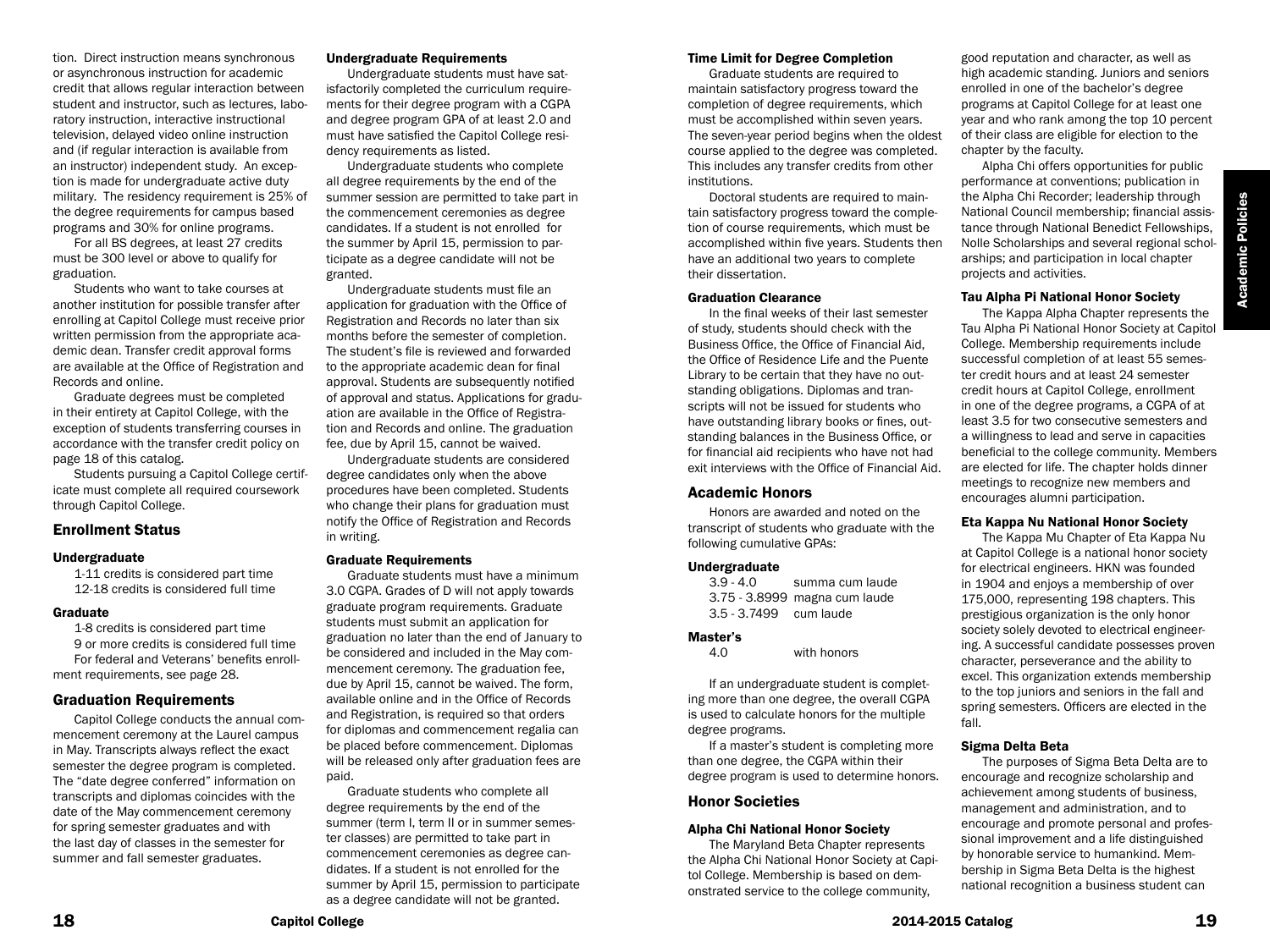receive at a college or college with a Sigma Beta Delta chapter. To be eligible for membership, a business student must rank in the upper 20 percent of the junior, senior or master's class and be invited to membership by the faculty officers.

# Transfer Credits

# Undergraduate Transfer Policies

Unofficial transfer credit evaluations are completed during the admissions process in consultation with the academic departments. Once the transfer student is enrolled at Capitol College, an official evaluation is conducted by the assistant director of registration and records in consultation with the academic departments and approved by the director of registration and records. The approved transfer credits are then added to the student's permanent academic record and the student will receive written notification of the official transfer evaluation from the Office of Registration and Records. Once students matriculate at Capitol College, they must meet the academic standards for their degree program.

Capitol College will consider credit for transfer from coursework completed at a regionally accredited institution, ABET-accredited program, or, in special cases, other qualified institutions acceptable to the standards of Capitol College. Capitol College will consider transfer credit for courses taken at an unaccredited institution on a probationary status, in which the student must complete a minimum of 24 credits at Capitol College with a CGPA of 2.0 before the credits will transfer.

Coursework must also meet the following requirements:

- •Courses must be relevant to the Capitol College curriculum.
- •Only a passing grade of C or higher will be considered for transfer (courses are evaluated and transferred individually).
- •Grades do not transfer, therefore transfer credits are not used in computing the CGPA.
- •Capitol College credit requirements are based on the semester-credit system. Transfer credits from other institutions operating on other academic calendar

systems will be converted to semester credits.

- •The grade of D will not be accepted for credit even when it is part of a degree.
- •Comply with Residency Requirements as stated on page 16.

Capitol College will transfer a maximum of 70 semester-credit hours from any combination of the following:

- community or junior colleges\*
- proprietary or technical schools
- the military
- 
- •College Level Examination Program (CLEP)
- •Advanced Placement (AP)
- International Baccalaureate (IB)
- Massive Open Online Course (MOOC)\*\*
- \* Credits transferred are limited to the

first two years and up to 50% of the baccalaureate degree program.

\*\* MOOC coursework will be considered for transfer credit if the courses are approved by the American Council of Education (ACE).

There is no maximum amount of credits that can be transferred from a four-year accredited institution as long as residency requirements are met.

#### Military Credits

Capitol College will award credit for military courses based on the American Council on Education's Guide to the Evaluation for Educational Experiences in the Armed Forces and program relevancy. Applicants must present a certificate of completion and/or an official DD214 or DD295 to the Capitol College Office of Registration and Records.

#### Industrial Courses

Capitol College will not accept credits for courses taken at an industrial site unless the American Council on Education has approved the course. Students who have taken industrial courses may elect to take validation exams (see below).

#### Continuing Education Units

Capitol College will not accept continuing education units (CEU) for transfer.

#### CLEP Tests

The official results of all CLEP exams must be submitted to the Office of Registration and Records no later than two semesters before completion.

#### Validation Exams

Students who can demonstrate competence in a subject without having completed the specific coursework, due to relevant work or life experience, may take a specially arranged validation examination. Not every course, however, lends itself to the validation process, and the appropriate academic dean must grant permission for the examination to be given. Validation examinations are thorough and cannot be taken a second time.

 After paying the proper fee in the Business Office, interested students may register for a validation exam in the Office of Registration and Records, where forms and procedures are available. Students who pass the validation examination receive a V on their transcript and the appropriate number of semester credits. No partial credit or quality points are awarded.

#### Professional Certifications

Capitol College will consider transfer credit for industry recognized certifications that are relevant to the program curriculum.

#### Waived/Substituted Courses

In some circumstances, transfer credits may count toward a waived or substituted course. If a Capitol College course is waived, the student must complete the equivalent number of credits in a related subject area to fulfill the requirements of the degree. If a course is substituted, the credit is transferred and the requirement is therefore considered complete. Waivers and substitutions are conducted by the assistant director of registration and records and approved in writing by the appropriate academic dean.

#### Engineering Programs

Students transferring credits into the engineering programs must follow additional guidelines.

Credits for military, vocational or technical training may be used to satisfy some electronics- and technology-based freshman and sophomore level EL courses.

Such courses do not fulfill the objectives of engineering, engineering science, or social science courses; they may be used as engineering electives in the engineering programs.

# Graduate Transfer Policies

Unofficial transfer credit evaluations are completed during the admissions process in consultation with the academic departments. Once the student is enrolled at Capitol College, an official evaluation is conducted by the assistant director of registration and records in consultation with the academic departments and approved by the director of registration and records. The approved transfer credits are then added to the student's permanent academic record and the student will receive written notification of the official transfer evaluation from the Office of Registration and Records.

Depending on the program, a maximum of six to nine semester credits of comparable accredited coursework taken elsewhere may be applied toward a graduate degree. Only courses with a B or better will be accepted for transfer. Capitol College will not accept continuing education units (CEUs) for transfer. Results from a certification exam may not be used for transfer. Validation exams for credit are not available at the graduate level. In some cases, military training and ACEaccredited government courses may be transferred. Official transcripts of such coursework may be submitted for evaluation of transfer credit. These materials should be submitted to the Office of Registration and Records for evaluation. The graduate programs will not award transfer credit for any course identified as correspondence. Credit that is part of a completed graduate degree may be used as transfer credit. Transfer credits are limited to six credits in 30-credit programs and nine credits in programs containing more than 30 credits except in the case of students who participated in selected NDU programs (see page 9 for details). Once the student enrolls at Capitol College, all remaining credits must be completed at Capitol College.

The time limit for degree completion applies to transfer credits. Therefore, any course that was taken more than seven years before the date of graduation will not fulfill graduation requirements at the master's level and will be removed from the student's transcript. At the doctoral level, courses taken within five years of admission will be considered for transfer. Once accepted, doctoral transfer credits do not expire. Transfer credits cannot be applied to any capstone or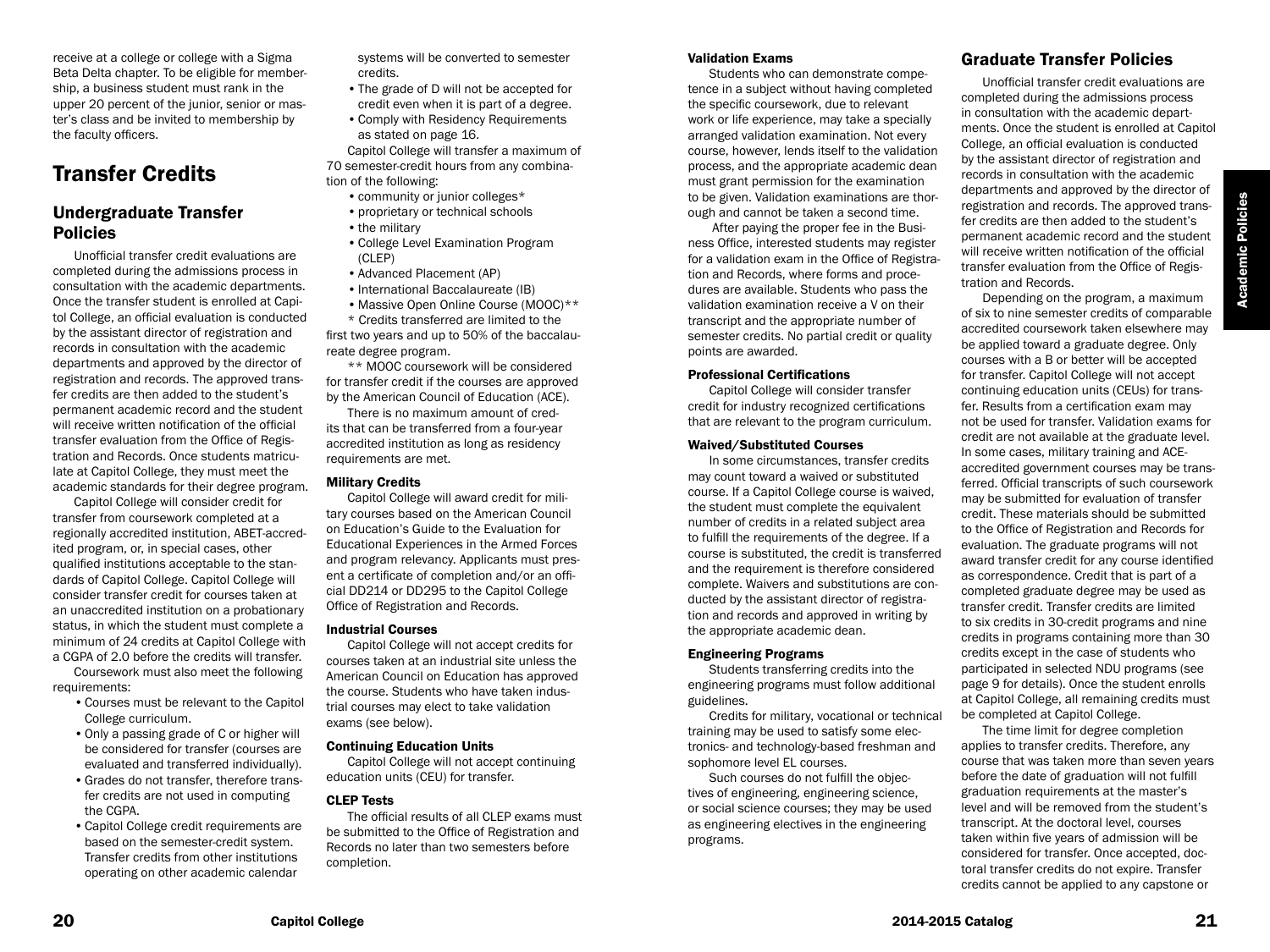research-related course. Grades do not transfer, therefore transfer credits are not used in computing the CGPA.

# Tuition and Fees

The following rates are in effect for the 2014-2015 academic year beginning fall 2014 and continuing through summer 2015. Tuition rates are subject to change without notice.

## Undergraduate Tuition

#### Engineering, Computer and Technology Degree Programs

| Full-time tuition, per semester         |        |
|-----------------------------------------|--------|
| $(12-18 \text{ credits})$               | 11.088 |
| Full-time credits above 18 (per credit) | 924    |
| Part-time 1-11 credits (per credit)     | 726    |
| Audited courses (per credit)            | 726    |
| Southern Maryland Higher Education      |        |
| Center (per credit)                     | 622    |
| <b>Business and Management Degree</b>   |        |

#### Programs

# Graduate Tuition

#### Master's Programs

| Online (per credit), plus fees                | 554   |
|-----------------------------------------------|-------|
| Independent study (per credit), plus fees 766 |       |
| Southern Maryland Higher Education            |       |
| Center (per credit), plus fees                | 554   |
| Online 3-credit course, including fees        | 1.707 |
|                                               |       |

#### Doctoral Program

| Per credit      | 797   |
|-----------------|-------|
| 3-credit course | 2.391 |

### Fees

#### Admissions

| Undergraduate (paper) application   | 25   |
|-------------------------------------|------|
| Undergraduate online application    | free |
| Master's program online application | free |
| Processing fee for international    |      |
| students                            | 150  |
| Doctorate application               | 100  |
|                                     |      |

#### Registration

| Late registration for continuing                                 |    |
|------------------------------------------------------------------|----|
| students                                                         | 40 |
| Drop/add (each form)                                             | 10 |
| Deferred payment plan                                            | 30 |
| Late payment                                                     | 25 |
| Returned check                                                   | 40 |
| Check stop payment request                                       | 40 |
| <b>Undergraduate On-campus Student</b><br>Services, per semester |    |
| Resident students                                                |    |
| Fill the concert of the control of the state                     |    |

| ı uli-ulile cullillulel stuuelits<br>$(12 + \text{credits})$<br>Part-time commuter students | 36  |
|---------------------------------------------------------------------------------------------|-----|
| $(1-11)$ credits)                                                                           | 10  |
| Information Technology, per semester                                                        |     |
| Undergraduate Full-time                                                                     |     |
| (flat fee, $12+$ credits)                                                                   | 300 |
| Undergraduate Part-time                                                                     |     |
| (per credit, 1-11 credits)                                                                  | 15  |
| Southern Maryland Higher Education                                                          |     |
| Center (per credit)                                                                         | 15  |
| Master's (per credit)                                                                       | 15  |
| <b>Academic Services</b>                                                                    |     |
| Transcripts (each)                                                                          | 10  |
| Certificates (each)                                                                         | 25  |

# Replacement of Diploma 75 Graduation (non-refundable) AAS degree programs 75 BS, MS, MBA, DSc degree programs 150 Additional degrees 75 Validation exam 250 Doctorate entrance exam 100 Business and Management Degree **Subscription Fee** (per academic year) 16 Campus Residence Halls Single room (per semester) 3,107

| onigie Tourn (per serriester)     | ◡.⊥◡ ៸ |
|-----------------------------------|--------|
| Double room (per semester)        | 2.682  |
| Triple room (per semester)        | 2.195  |
| Room reservation deposit.         |        |
| continuing students               | 50     |
| Security deposit (refundable)*    | 200    |
| <b>Off-Campus College Housing</b> |        |
|                                   |        |
| Single room (per semester)        | 2826   |
|                                   |        |

\*See Guide to Residence Life to determine eligibility for refund.

# Full-time Student Tuition Lock

Capitol College offers a tuition-lock program for undergraduate students registered full time. Tuition is locked in from the students' first full-time semester and remains unchanged for up to five years. To remain eligible for the tuition-lock rate, students must adhere to the following terms and conditions:

- •Maintain continuous full-time enrollment during the academic year (minimum 12 credits per semester).
- •Keep all financial accounts up to date. (Consult the academic calendar on page 110 for due dates.)
- •Remain in good academic standing. (See page 15 for academic performance.)

If these terms are not met, the student will no longer be eligible for the tuition lock and will be subject to the prevailing tuition rate.

# Payment Options

# Undergraduate Payment **Options**

- •Full payment at time of registration
- •Deferred payment plan
- •Financial aid (see page 24)
- •VA Benefits (see page 28)
- •Employer sponsorship

#### Undergraduate Deferred Payment Plan

The undergraduate deferred payment plan allows semester students to pay their tuition in three installments: one-third at registration, one-third on or before the end of the fourth week of classes and one-third on or before the end of the eighth week. Students taking 8-week classes may also pay their tuition in three installments: one-third at registration, one-third on or before the second week of classes and one-third on or before the sixth week of classes. The cost of the deferred payment plan is \$30, which is due with the first installment.

Nonpayment of tuition deposits may result in registration cancellation. Failure to adhere to the arrangements of the deferred payment plan may result in immediate dismissal from the college. Students who abuse the deferred payment plan will not be allowed to defer their tuition in the future.

Students on academic last warning are not eligible to use the deferred payment

plan and must pay their tuition in full at registration.

### Undergraduate Employer **Sponsorship**

Undergraduate students who are sponsored by an employer or other appropriate third party must submit authorization forms to the Business Office at the time of registration. Sponsors will be billed directly. Tuition not covered will be the responsibility of the student.

### Undergraduate Employer Tuition Reimbursement

Undergraduate Students who are reimbursed by their employers must pay in full or use the undergraduate deferred payment plan.

# Master's Program Payment **Options**

- •Full payment at time of registration
- •Deferred payment plan
- •Financial aid (see page 24)
- •VA Benefits (see page 28)
- •Employer sponsorship
- •Employer reimbursement

# Doctorate Program Payment **Options**

- •Full payment prior to start of classes
- •Financial aid (see page 24)
- •VA Benefits (see page 28)
- •Employer sponsorship
- •Employer reimbursement

### Master's Programs Deferred Payment Plan

Masters students are required to pay 50 percent of tuition upon registration. If tuition is not paid in full at the start of classes, students will be automatically enrolled in the deferred payment plan and assessed a \$30 deferment fee. The remaining balance is due four weeks after classes begin. Nonpayment of tuition could result in cancellation of student registration.

### Graduate Employer Sponsorship

Graduate students (masters and doctorate) who are sponsored by an employer or other appropriate third party must submit authorization forms to the Business Office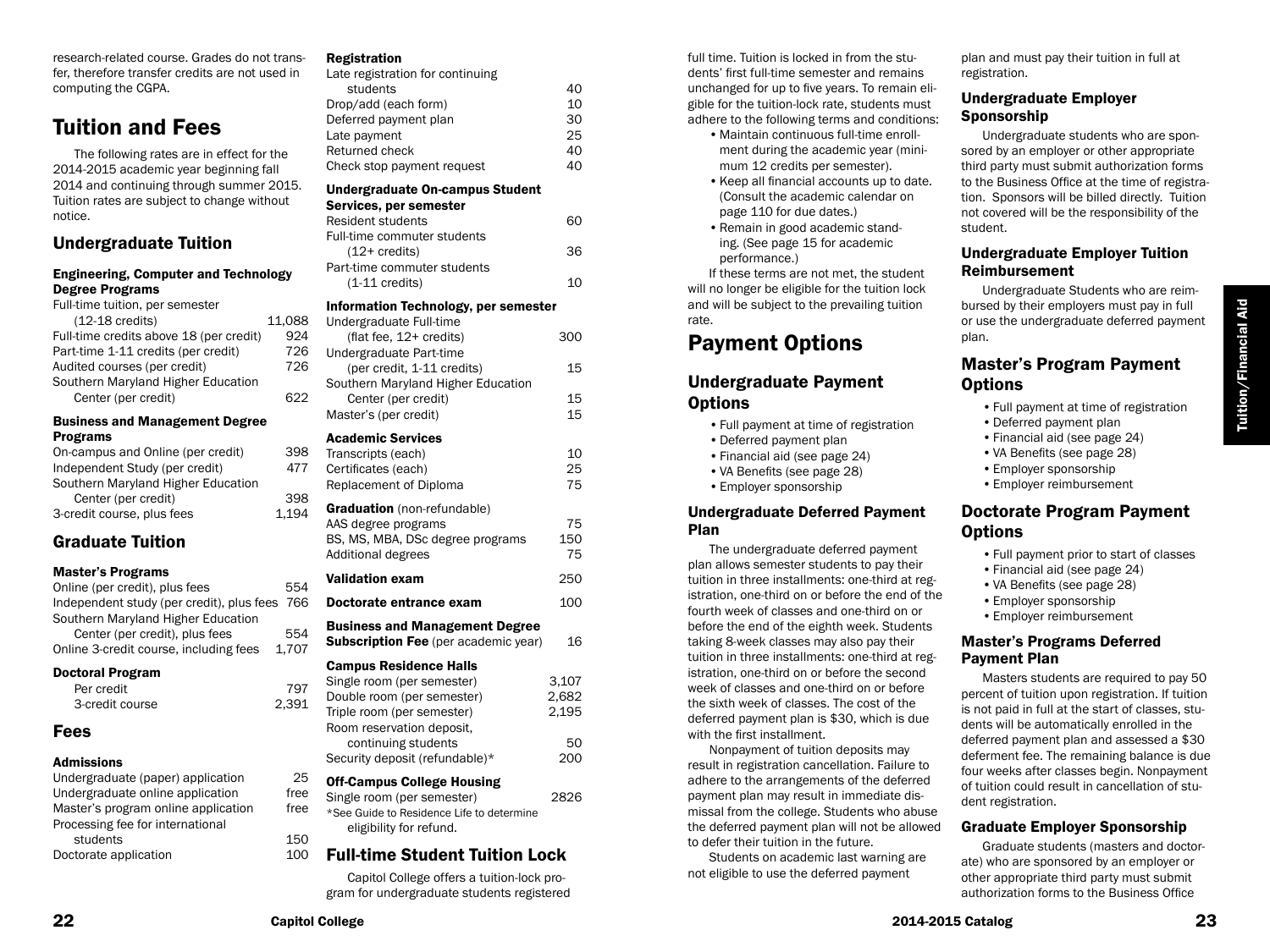at the time of registration. Sponsors will be billed directly. Tuition not covered will be the responsibility of the student.

### Graduate Employer Tuition Reimbursement

Graduate students (masters and doctorate) who are reimbursed by an employer must submit authorization forms to the Business Office at the time of registration along with one third  $(1/3)$  of the tuition cost. Balance is due ten (10) days after classes end. Students who do not pay within the ten days will be subject to deferment fees and required to follow the standard payment options in the future.

# Financial Aid

All students who receive financial aid are required to pay the remaining balance in full or follow the appropriate deferred payment plan. If funds have not been received by the college from a particular financial aid source, that amount will not be credited to the student's account and cannot be provided to the student, even if notification of the award has been received.

# Book Vouchers

All students receiving financial aid in excess of tuition, fees and on-campus housing charges may be considered for a book voucher. The Business Office must receive all financial aid proceeds, including federal and private loans, for students to receive a book voucher.

# Obligation for Payment

Tuition and fees for all students become an obligation in accordance with the provisions of the refund schedule in this section. Failure to pay any debt when due to the college is considered sufficient cause to bar the student from classes or examinations or to withhold diploma, scholastic certificate or transcript of record. Students with outstanding accounts will be sent to collections. Collection or litigation expenses associated with this account are the responsibility of the student. Students whose accounts are past due one semester will be notified that their accounts are in jeopardy of being referred to a collection agency.

# Refund Policy

#### Dropping or Withdrawing from Classes

It is the students' responsibility to officially drop any class in which they are enrolled. This includes situations in which the student never attended the first class meeting. Never attending or ceasing to attend classes does not constitute an official withdrawal or relieve students of their financial obligation to Capitol College.

Full tuition refunds are available only to students who officially drop a class before the first day of classes. After the first day of classes, any student who drops or withdraws from class will be subject to the tuition refund schedule, outlined below. Refunds are effective on the date the drop or withdrawal is submitted to the Office of Registration and Records.

Refunds are computed according to the following schedule and are a percentage based on the full tuition amount for each course. The percentage listed equates to the student refund in the event the balance was paid in full before the start of class. Students on company contract may be personally responsible for the balance of their tuition, in the event their company only pays for completed courses.

Please refer to the published semester and term calendars beginning on page 110 of this catalog or online for specific dates of refunds.

### Tuition Refund Schedules

#### 8-week Term Courses

- 100% Student drops before the first day of classes
- 75% Student drops during the first week of classes
- 50% Student drops during the second week of classes
- 25% Student drops during the third week of classes
- 0% Student drops after the third week of classes

#### 16-week Semester Courses

- 100% Student drops before the first day of classes
- 75% Student drops during the first or second week of classes
- 50% Student drops during the third week of classes
- 25% Student drops during the fourth week of classes
- 0% Student drops after the fourth week of classes

# Federal Return of Funds Policy

The Financial Aid Office is required by federal statute to recalculate federal financial aid eligibility for students who withdraw, drop out, are dismissed or take a leave of absence before completing 60% of a payment period or term. The federal Title IV financial aid programs must be recalculated in these situations.

If a student leaves Capitol College before completing 60% of a payment period or term, the financial aid office recalculates eligibility for Title IV funds. Recalculation is based on the percentage of earned aid using the following Federal Return of Title IV funds formula:

Percentage of payment period or term completed = the number of days completed up to the withdrawal date divided by the total days in the payment period or term. (Any break of five days or more is not counted as part of the days in the term.) This percentage is also the percentage of earned aid.

Funds are returned to the appropriate federal program based on the percentage of unearned aid using the following formula:

Aid to be returned  $=$  (100% of the aid that could be disbursed minus the percentage of earned aid) multiplied by the total amount of aid that could have been disbursed during the payment period or term.

If a student earned less aid than was disbursed, the institution would be required to return a portion of the funds and the student would be required to return a portion of the funds. Keep in mind that when Title IV funds are returned, the student borrower may owe a debit balance to the institution.

If a student earned more aid than was disbursed to him/her, the institution would owe the student a post-withdrawal disbursement that must be paid within 120 days of the student's withdrawal.

Refunds are allocated in the following order:

Unsubsidized Direct Stafford Loans (other than PLUS loans) Subsidized Direct Stafford Loans Federal Perkins Loans Direct PLUS Loans

Federal Pell Grants for which a return of funds is required Academic Competitiveness Grant National SMART Grant

Federal Supplemental Opportunity Grants for which a return of funds is required

According to federal regulation, a financial aid student who receives all Fs during a period of enrollment is considered not to have attended any of his or her classes; therefore, all financial aid received for that period of enrollment must be returned to the Department of Education. Financial aid will not have to be returned to the federal government if at least one of the student's professors verifies that the student has been in class and really earns the failing grade. The return of financial aid does not relieve the student of financial obligations.

# Financial Aid

Capitol College understands that paying for college is a major hurdle for parents and students. To help families meet tuition and living expenses, the college offers a variety of financial assistance programs including loans, work-study, scholarships and grants to help cover tuition and living expenses. Regardless of income level, all degreeseeking students are encouraged to apply for assistance.

Financial aid is available to both full- and part-time undergraduate students who are U.S. citizens or eligible non-citizens. Audited courses, some repeated courses, and credit by examination are not counted as meeting enrollment requirements. A student receiving financial aid must demonstrate satisfactory progress toward degree completion.

The Capitol College student handbook contains additional information about financial aid at Capitol College.

# Application Procedures

One of the most important aspects of the financial aid process is to apply for assistance as early as possible. The application due dates are priority deadlines. Students who meet the priority deadlines enjoy the security of having their award authorization ready in time for class registration.

1. You must complete and submit the Free Application for Federal Student Aid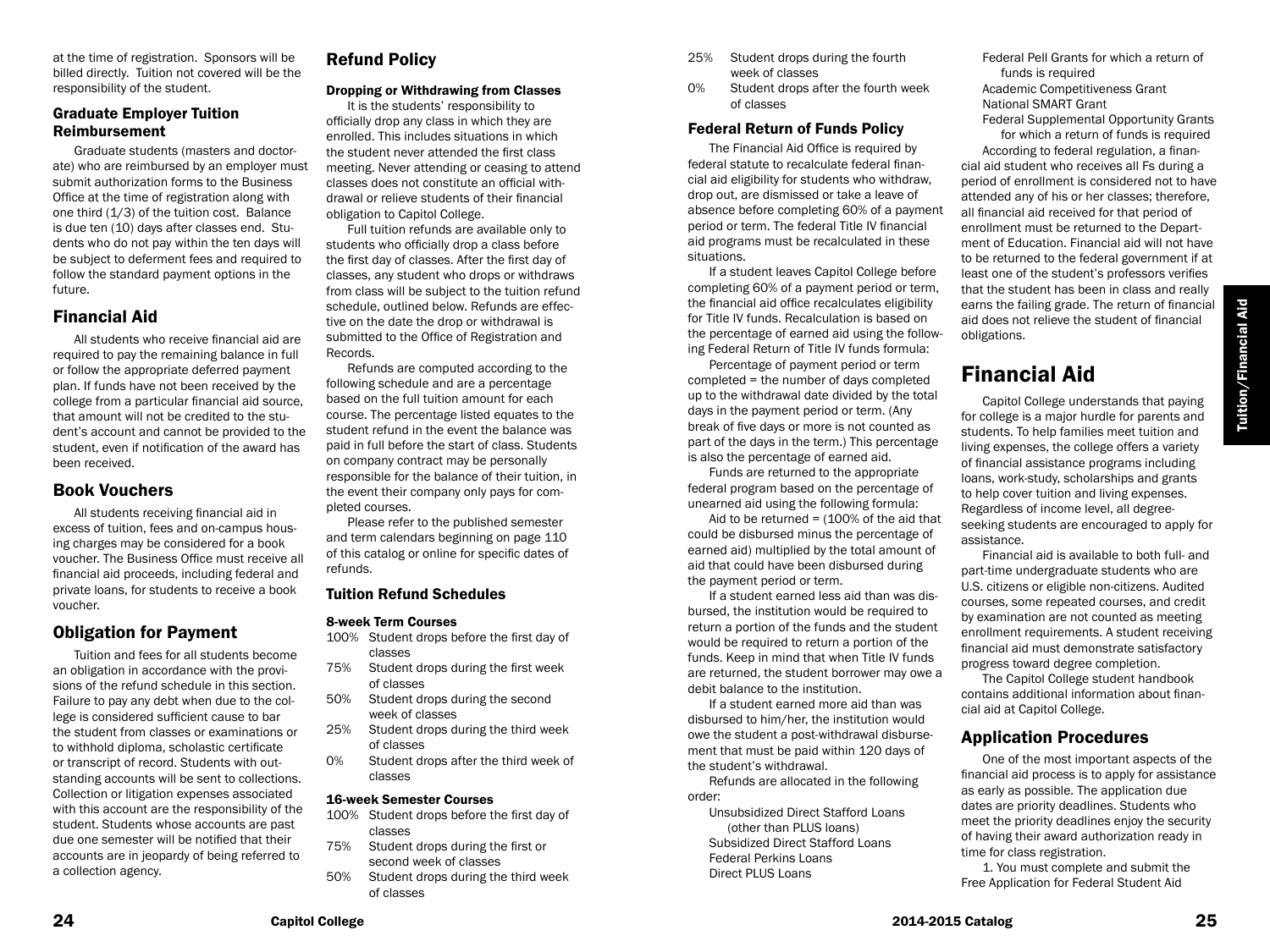(FAFSA) to apply for federal and state financial aid. Complete the application by March 1 or as far in advance of the starting term as possible. Applying online with FAFSA on the web at www.fafsa.ed.gov is faster and easier than using a paper FAFSA. Be sure to list Capitol College on the FAFSA, School Code 001436 so the FAFSA information will be electronically forwarded to the college. A paper FAFSA can be obtained by requesting one from the Department of Education at 1-800-433-3243.

2. After reviewing your processed FAFSA data, the Office of Financial Aid will send an award letter listing the awards for which you are eligible.

3. Sign and return one copy of the award letter to the Office of Financial Aid. Students may also review, accept and decline their financial aid on the myFA portal. This portal is located within myCapitol and is available 24 hours a day from any location.

### Renewal of Financial Aid

Financial aid is not automatically renewed, except as may be noted. The entire financial aid application process must be completed every year in order for your request for federal, state and institutional aid to be considered.

# Enrollment Status for Financial Aid

#### Undergraduate and Graduate – Federal

- •6-8 credits is considered half time
- •9-11 credits is considered three-quarter time
- 12+ credits is considered full time

#### Undergraduate – Veterans

- •3 to 5 credits is considered part time
- •6 to 8 credits is considered half time
- •9 to 11 credits is considered threequarter time
- •12+ credits is considered full time

#### Graduate – Veterans

- •3 or more credits taken during an 8-week term session is considered full time
- •3 to 5 credits taken during a 16-week semester is considered greater than one-quarter but less than half time
- •6 or more credits taken during a 16-week semester is considered full time

### Continuing Eligibility

The Office of Financial Aid reserves the right to review or modify financial aid commitments at any time based on information affecting eligibility. This includes the availability of funds, changes in financial status, satisfactory academic progress, and changes in enrollment status.

#### Return of Federal Funds

Students who have received financial aid awards and withdraw from classes (officially or unofficially) may be required to return a portion of the federal funds. See the federal return of funds policy on page 24.

# Federal Satisfactory Academic Progress (SAP) Standards

The Department of Education has passed a new federal satisfactory academic progress policy effective July 1, 2011.

This policy applies to both undergraduate and graduate students receiving federal financial student aid funds. This financial aid SAP policy is separate from the college's general satisfactory academic progress policy.

Under the Federal SAP policy there are two components: a qualitative SAP component (Grade Point Average) and a quantitative SAP standard (earned credit hours versus attempted credit hours). Students receiving federal student aid must be in compliance with both standards in order to be considered making financial aid satisfactory academic progress.

#### Repeated Coursework

A student may repeat any coursework previously taken in the student's program as long as the repeated course is not a result of more than one repetition of a previously passed course.

### Undergraduate Student Requirements

#### Qualitative Standard (Grade Point Average Component)

A minimum cumulative Grade Point Average of 1.7 for undergraduate students who have attempted fewer than 30 semester credit hours; a minimum Grade Point Average of 2.0 for undergraduate students who have attempted 30 semester credit hours or more

or have completed their second academic year, whichever comes first. Transfer credits are also counted in the earned credit hours.

#### Quantitative Standard (number of credit hours attempted versus number of credit hours earned)

Under the quantitative component of the financial aid satisfactory academic progress standard, an undergraduate student must successfully complete coursework within a certain time frame. Charts showing the minimum number of credits you must earn each enrollment period and year of study are in the table below and on the college website. Additionally, for an undergraduate the time frame cannot exceed 150% of the published length of the program measured in academic years or credit hours attempted, as determined by the college. For instance, if the published length of your academic program is 120 credit hours, the

#### Undergraduate Credit Hours

| must not exceed                                     |                                           |    |                |    |    |     |     |              |              |     |     |     |     |
|-----------------------------------------------------|-------------------------------------------|----|----------------|----|----|-----|-----|--------------|--------------|-----|-----|-----|-----|
| 180 (120 x 1.5)                                     | <b>Half-time Students</b>                 |    |                |    |    |     |     |              |              |     |     |     |     |
| attempted hours.                                    | Year                                      | 1  | $\mathbf{2}$   | 3  | 4  | 5   | 6   | 7            | 8            | 9   | 10  | 11  | 12  |
| To be in com-<br>pliance, you must                  | Credits<br>(5.5 credits<br>per semester)  | 11 | 12             | 33 | 44 | 55  | 66  | 77           | 88           | 99  | 110 | 121 | 132 |
| complete your                                       | <b>Three-quarter-time Students</b>        |    |                |    |    |     |     |              |              |     |     |     |     |
| credit hours as                                     | Year                                      | 1  | $\overline{2}$ | 3  | 4  | 5   | 6   | 7            | 8            | 9   | x   | x   | x   |
| listed in the chart<br>to the right.<br>Not meeting | Credits<br>(7.5 credits)<br>per semester) | 15 | 28             | 44 | 59 | 73  | 88  | 103          | 117          | 132 | x   | X   | X   |
| these standards                                     | <b>Full-time Students</b>                 |    |                |    |    |     |     |              |              |     |     |     |     |
| will place you                                      | Year                                      | 1  | $\overline{2}$ | 3  | 4  | 5   | 6   | X            | x            | x   | x   | X   | x   |
| on financial aid<br>warning for one                 | Credits<br>(11 credits<br>per semester)   | 22 | 44             | 66 | 88 | 110 | 132 | $\mathsf{x}$ | $\mathsf{x}$ | X   | x   | X   | X   |
| semester.                                           |                                           |    |                |    |    |     |     |              |              |     |     |     |     |

period.

#### A student on financial aid

maximum period

warning will receive financial aid for one more semester. However, before registering for classes the student must meet with the college advisor to develop a success plan and to receive approval for courses the student wishes to register for during the warning period.

A student under financial aid warning will have his/her financial aid terminated if the standards (GPA and credit hour) are not met following the warning period.

### Financial Aid Termination – Undergraduate and Graduate (Master's and Doctoral) students

Graduate Student (Master's and Doctoral) Financial Aid Progress

Master's and Doctoral degree students

Graduate students must maintain a 3.00 Cumulative Grade Point Average. Not meeting this standard will place you on financial aid warning for one semester. A student on financial aid warning will receive financial aid for one more semester. However, before registering for classes the student must consult with their advisor on the best course options. A student under financial aid warning will have his/her financial aid terminated if the GPA standard is not met during the warning

Graduate students must adhere to the time limit for degree completion. See page 17.

receiving federal student aid

**Requirements** 

An undergraduate or graduate student whose financial aid is terminated following the warning period will not receive financial aid again unless the student has submitted an appeal requesting financial aid reinstatement. In your letter of appeal, you must explain the reason for your poor academic performance and provide medical documentation or other documents which help to explain your exceptional circumstances.

Your letter of appeal and accompanying documentation will be sent to the college's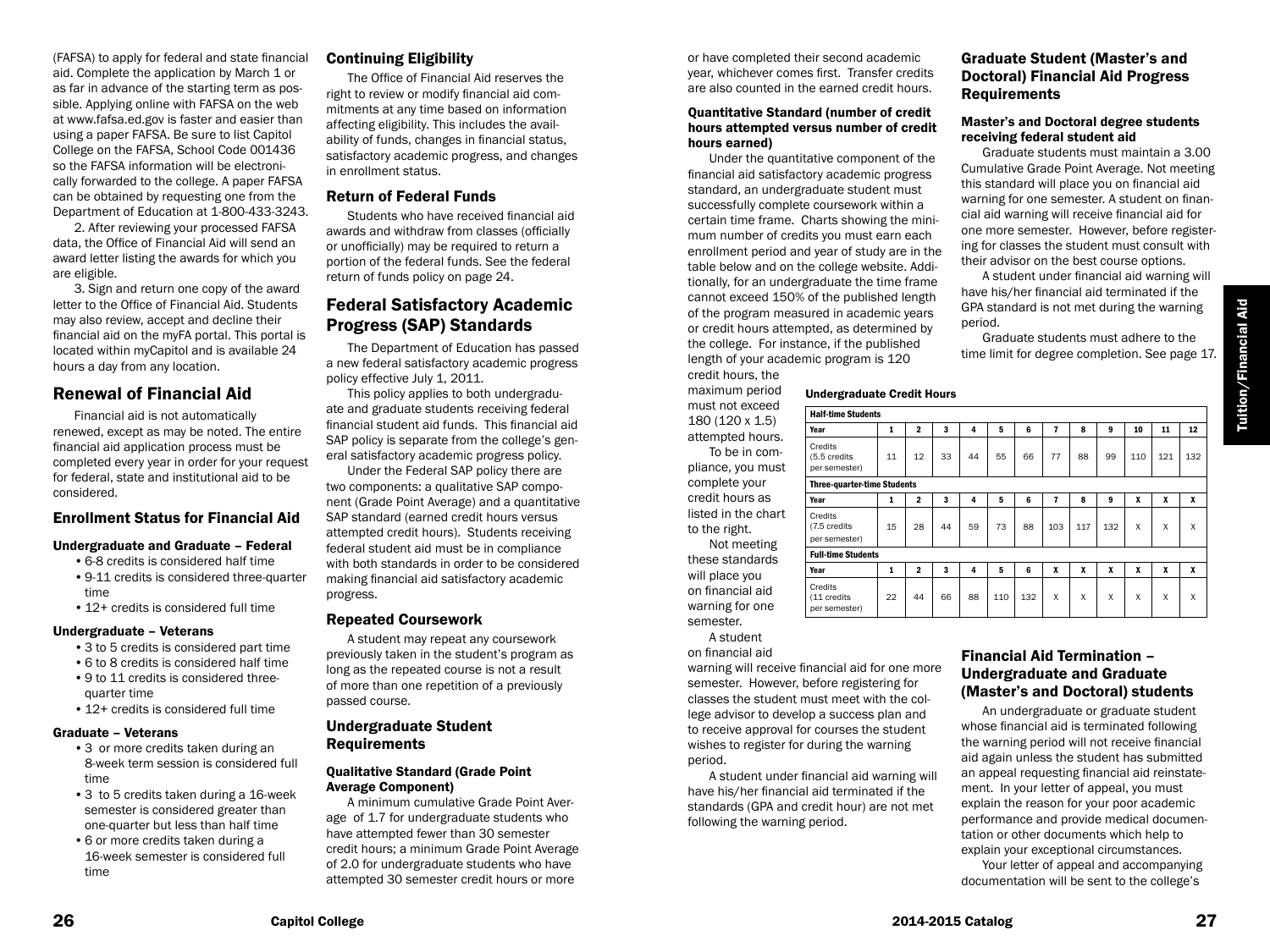Financial Aid Appeals Committee for review. You will be notified in writing of the Committee's decision.

If your appeal is granted you will be placed in a probationary status for one semester.

# Types of Financial Aid

The financial aid program at Capitol College consists of grants, scholarships, loans and work-study employment. Detailed information about each aid program is available from the Office of Financial Aid.

### **Scholarships**

The scholarship program at Capitol College is designed to reward students for their academic accomplishments, leadership qualities or other special talents. The scholarships come from a variety of sources and donors, and each scholarship has its own set of criteria and annual value, ranging from \$2,000 to full tuition. Scholarships are available to fulltime undergraduate students enrolled for 12 credits or more per semester. Scholarships do not have to be repaid.

#### Institutional Scholarships

Each full-time undergraduate degree applicant is automatically considered for an institutional scholarship when applying for admission to the college. Initial institutional scholarship notification is sent by the Office of Admissions and is based on prior academic performance and SAT scores. For eligibility requirements, contact the Office of Admissions. All of the scholarships are annually renewable to recipients who maintain at least a 3.0 GPA and complete 24 credits each year.

#### Richard J. Heiman Scholarship

Awards range from \$10,000 to \$12,000. Named in memory of a dedicated member of the Capitol College Board of Trustees, this scholarship is the highest offered by the college to new students.

#### Presidential Scholarship

Awards range from \$7,000 to \$9,000.

#### Board of Trustee Scholarship

Awards range from \$4,000 to \$6,000. The scholarship is named to recognize the service and support of the college Board of Trustees members.

#### Capitol College Scholarship

This scholarship is offered to qualifying community college students who are transferring to Capitol College, with awards ranging from \$4,000 to \$10,000.

#### Corporate and Foundation Scholarships

A number of corporations and foundations have invested funds with the college to be awarded annually to students meeting criteria specified by the donors, such as academic merit or financial need. Students continuing to meet the awarding criteria will be considered for subsequent scholarship awards. However, corporate and foundation scholarships are not automatically renewed.

Interested students must submit a completed scholarship application with a typed essay on an assigned topic, no later than March 1 before the academic year they want to be considered for a corporate and foundation scholarship. Applications can be obtained in the Office of Financial Aid. For a complete listing of corporate and foundation scholarships and eligibility criteria, please consult the student handbook or visit the financial aid section online.

#### Maryland State Scholarships

Maryland students seeking Maryland state scholarships should complete the FAFSA by the March 1 filing deadline.

Students who are residents of other states should check with their state scholarship agencies for available scholarships, proper application procedures and deadline dates.

#### Grants

Grants are available to undergraduate students. Grants do not have to be repaid.

#### Richard A. Wainwright Grant

This grant provides support for students who have academic ability and demonstrate financial need. The Richard A. Wainwright Grant is the highest level of institutional grant offered to the most qualified students.

#### Pell Grant and Federal Supplemental Educational Opportunity Grant (SEOG)

These grants are funded by the federal government and are awarded by the Office of Financial Aid to eligible students based

on financial need as determined by the U.S. Department of Education.

#### Maryland Part-time Grant

These grants are funded by the state of Maryland and are awarded to Maryland residents enrolled on a half-time basis. Interested students enrolled on a half-time basis must complete the FAFSA. Funds are limited.

#### The Howard P. Rawlings Educational Excellence Awards

These grant program funds (Guaranteed Access Grant, Educational Assistance Grant, Part-time Grant and Professional Scholarship Program) are awarded to full-time eligible students who filed their FAFSA after the state's March 1 deadline. Funds are limited.

#### Loans

Loans are a serious financial obligation that must be repaid. Both undergraduate and graduate students can apply for loans. Students must be enrolled at least half time (six credits each semester) and cannot borrow more than their cost of attendance minus other financial aid received. The Federal Family Education Loan Program (FFELP) includes the Federal Direct Stafford and graduate PLUS loans for students and the Federal Direct PLUS loan for parents. Students can apply for loans online through the college website.

#### Federal Perkins Loan

The Federal Carl Perkins Loan program is for undergraduate and graduate students with exceptional financial need. Eligibility is determined by the Department of Education, based on the information provided on the FAFSA. Funds are limited and are not awarded to graduate students.

#### Alternative Loan Programs

These loans are available if additional funds are needed over and above what you receive under the federal, state, and institutional financial aid programs.

### Work-Study Employment

On-campus jobs are available to both undergraduate and graduate students under the Federal College Work-Study and Capitol College Work-Study programs. These work

programs offer students the opportunity to earn money to meet educational and personal expenses during the year and to get on-the-job work experience.

#### Federal Work-Study

Federal Work-Study is funded by the federal government and awarded by the Office of Financial Aid to eligible students who have filed the FAFSA. It is the policy of Capitol College that while class is in session during fall and spring, students cannot work more than 20 hours each week.

### Capitol College Work-Study

Students not awarded Federal Work-Study can consider employment under the Capitol College Work-Study Program. Funding for this program is provided by various campus departments. Admitted students can contact the Office of Financial Aid for more information. The employer decides the maximum hours students may work each week.

### Other Aid Programs

### Private Organizations

In addition to federal, state and institutional financial aid programs, there are private organizations that offer financial aid funds for a college education.

Many local clubs, religious organizations and other groups provide scholarships for deserving students. Students should visit their public library to research these possible sources or contact organizations such as the American Legion, 4-H clubs, Kiwanis, Jaycees, Chamber of Commerce, Girl Scouts and Boy Scouts. Do not overlook organizations connected with family, friends, and field of interest, such as the American Society of Professional Engineers or the Society of Women Engineers.

### Veterans' Benefits

To qualify for financial aid, veterans' benefits or both students must be enrolled in a degree program and submit all necessary transcripts. Non-degree students are not eligible for veterans' benefits or federal financial aid. Certification and certificate courses are not eligible for veterans' benefits or federal financial aid, unless they are taken as part of an approved degree program. A veteran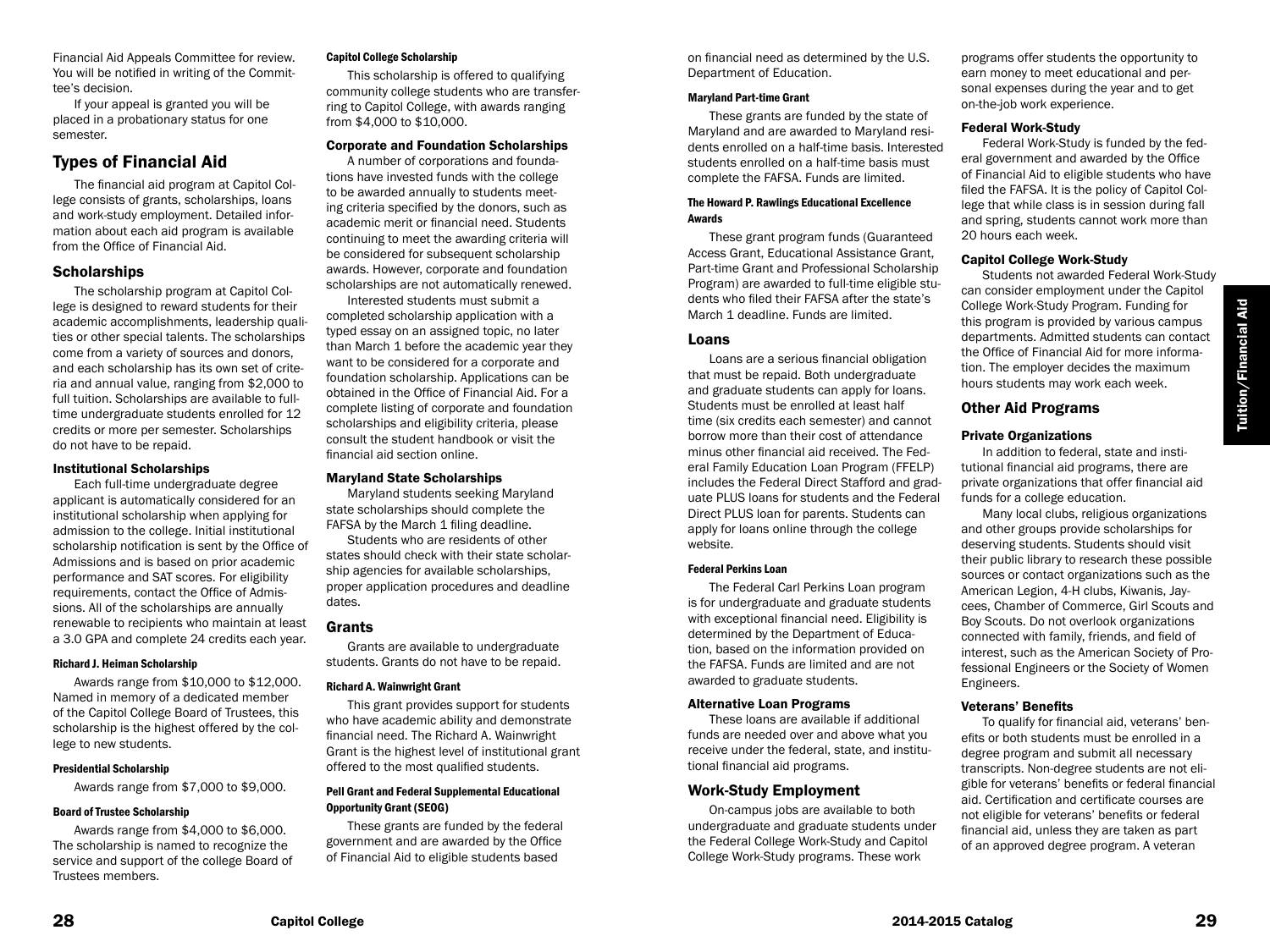will not receive educational benefits for an audited course. Private loan programs can be used for these programs.

A counselor is available to assist veter ans, active duty personnel and spouses, and children of deceased veterans who may be eligible for educational assistance through the VA. The counselor is located in the Office of Registration and Records.

#### Vocational Rehabilitation

Assistance is available to individuals with physical and/or mental disabilities. For further information, contact the Vocational Rehabilitation Service nearest you.

#### Additional Information

Course withdrawals (W) after the drop/ add period are considered a non-completion of attempted credit hours.

An audit grade is not considered attempted coursework.

Incomplete grades are not included in the GPA calculation nor are they counted as attempted coursework. When the course is completed and a permanent grade is assigned the Office of Financial Aid will reevaluate the student's academic progress.

Students will not receive financial aid for audited courses.

The Capitol College student handbook contains additional information about finan cial aid at Capitol College.

#### Student Complaints

A student who wishes to file a complaint against the college should contact the Mary land Higher Education Commission, 6 N. Lib erty St., Baltimore, MD 21201, 410-767-3301 and/or the college's accrediting agency: Commission on Higher Education, Middle States Association of Colleges and Schools, 3624 Market Street, Philadelphia, PA 19104 (215-662-5606).

# Undergraduate Program **Offerings**

# Bachelor of Science (BS) Degrees

- •Astronautical Engineering
- •Business Administration
- •Computer Engineering
- •Computer Engineering Technology
- •Computer Science
- •Electrical Engineering
- •Electronics Engineering Technology
- •Information Assurance
- •Management of Information Technology
- •Software Engineering
- •Telecommunications Engineering **Technology**
- •Web Development

# Associate in Applied Science (AAS) Degrees

Computer Engineering Technology Electronics Engineering Technology Telecommunications Engineering **Technology** 

### Programs of Study

Capitol College's programs of study for associate in applied science and bachelor of science degrees are outlined beginning on page 35.

#### Undergraduate Certificates

#### Lower Division

- •Object-Oriented Programming
- Programming and Data Management<br>• Web Programming
- 

#### Upper Division

- •Acquisitions Management
- •Computer and Network Security
- •Project Management
- •Software Engineering
- •Space Missions and Operations Specialist
- •Website Development

Requirements for undergraduate certifi cates are outlined beginning on page 50.

# Undergraduate Admissions

# Degree-seeking Students

#### First-Time, Full-Time Freshman

A first-time, full-time freshman is defined as any applicant who has graduated from high school within one year of the proposed entrance term and is entering Capitol College on a full-time basis. A full-time student must carry 12 or more credits per semester.

#### Application Requirements

1. File a formal application for admission as far in advance of the proposed entrance date as possible. An application for admission can be obtained from the Office of Admis sions or online .

2. Enclose a \$25 nonrefundable admis sions processing fee with the application. (Applications remain on file for one academic year.) The application fee is waived for those students submitting electronic applications through the college website.

3. Forward the official high school tran scripts to the Office of Admissions.

4. Submit SAT or American College Test (ACT) scores to the Office of Admissions.

### Admissions Requirements

All applicants receive a comprehensive evaluation of their previous school records. Admissions decisions are based on the appli cant's course preparation, high school grade point average (GPA), class rank and standard ized test scores. Scholarship consideration is given based on GPA test scores, along with the admissions essay, letters of recommenda tion and a personal interview.

High school course preparation should include a minimum of four units of English, three units of mathematics (including plane geometry and Algebra II), two units of lab sci ence and two units of social sciences.

Students whose GPA, course preparation and/or test scores do not meet the general admissions requirements may be further con sidered if they submit an admissions essay, letters of recommendation, placement tests and visit the campus for a personal interview.

The minimum GPA required for admission to Capitol College is 2.2 on a 4.0 scale. The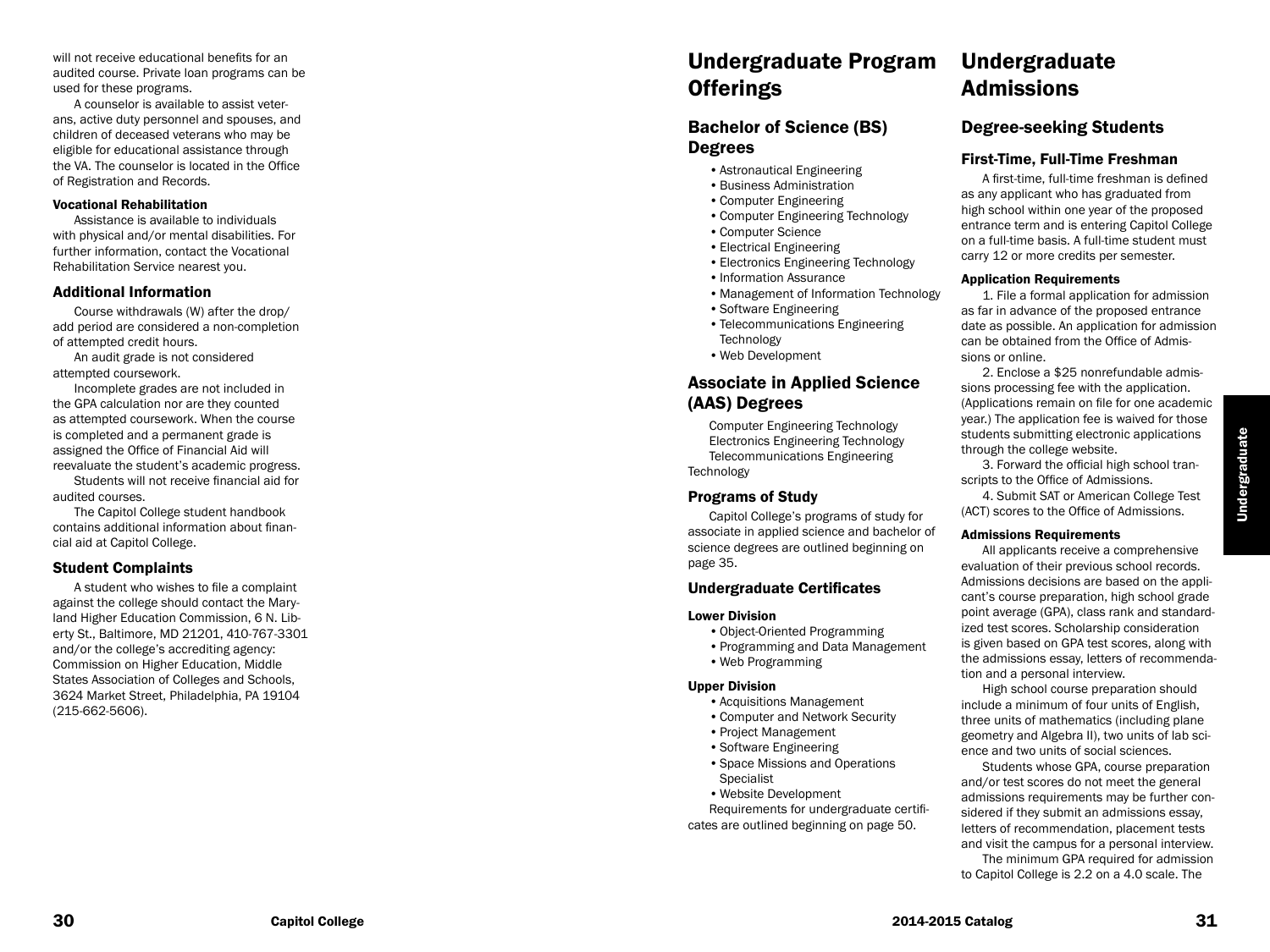minimum SAT score is 800 composite. The minimum ACT score is 17 composite.

#### Undeclared Applicants

Students admitted to an AAS or BS degree who are undecided on their program study may complete up to 15 credits before they are required to declare a major. During this period, their account will reflect the 15-credit hold.

#### Engineering Applicants

Applicants to the engineering programs must have an additional unit of mathematics or entry into college calculus, an additional unit of laboratory science (physics or chemistry), an overall high school GPA of at least 2.8, and a minimum SAT score of 900 with at least a 500 on the Math section (or an ACT score of at least 19).

Engineering applicants who do not meet these additional criteria, but meet the general admissions criteria, will be accepted into an engineering technology program for their freshman year. After successful completion of the freshman year, students may transfer into the engineering program with academic dean approval.

#### Tuition Deposit

Upon acceptance, all full-time applicants are required to pay a nonrefundable \$200 tuition deposit or \$200 housing deposit to the college. The tuition deposit is credited to the applicant's first-semester tuition. The housing deposit is held until graduation, or permanent move to off-campus housing.

#### Full-Time Transfer Students

A full-time transfer student is defined as any applicant who is eligible to transfer 15 or more semester credits from an accredited higher education institution to Capitol College and will attend on a full-time basis. A full-time student must carry 12 or more credits per semester.

#### Application Requirements

1. File a formal application for admission as far in advance of the proposed entrance date as possible. An application for admission can be obtained from the Office of Admissions or online.

2. Enclose a \$25 nonrefundable admissions processing fee with the application. (Applications remain on file for one academic year.) The application fee is waived for those students submitting electronic applications through the college website.

3. Forward all official transcripts to the Office of Admissions. Applicants who are completing, or who have already earned, an associate or bachelor's degree from a regionally accredited college need only forward college transcripts. Applicants who have less than 30 college credits must forward an official high school transcript denoting graduation date or General Equivalency Diploma (GED) record and college transcripts, if applicable.

4. For transfer credit policies, see page 18 of this catalog.

#### Admissions Requirements

Full-time transfer applicants who have successfully completed an associate or bachelor's degree are generally accepted into Capitol College once their application file is complete. Admissions requirements for all other students are based on previous academic coursework (including high school, college, proprietary institutions, the military or appropriate work experience), with an emphasis on postsecondary achievement. Students must be in good standing at all previous institutions. Students not in good standing are subject to further review.

If applicants are not eligible to transfer credits for MA-114 or EN-101, completion of a skills assessment test may be required.

#### Part-time Degree-seeking Students

A part-time degree-seeking student is defined as any student pursuing an undergraduate degree at Capitol College on a parttime basis. A part-time student may carry 1-11 credits per semester.

#### Application Requirements

1. File a formal application for admission as far in advance of the proposed entrance date as possible. An application for admission may be obtained from the Office of Admissions or online.

2. Enclose a \$25 nonrefundable admissions processing fee with the application. (Applications remain on file for one academic year.) The application fee is waived for those students submitting electronic applications through the college website.

3. Forward all official transcripts to the Office of Admissions. Applicants who are completing, or who have already earned, an associate or bachelor's degree from a regionally accredited college need only forward college transcripts. Applicants who have less than a degree or no college credits must forward an official high school transcript denoting graduation date or General Equivalency Diploma (GED) record and college transcripts, if applicable.

4. For transfer credit policies, see page 18 of this catalog.

#### Admissions Requirements

Part-time applicants who have successfully completed an associate or bachelor's degree are generally accepted into Capitol College once their application file is complete. Admissions requirements for all other students are based on previous academic course work (including high school, college, proprietary institutions, the military or appropriate work experience). Students must be in good standing at all previous institutions. Students not in good standing are subject to further review.

If applicants are not eligible to transfer credits for MA-114 or EN-101, completion of a skills assessment test may be required.

## Concurrent, Readmit and Other Types of Students

#### Concurrent Enrollment

Concurrent students are any qualified high school juniors or seniors who want to enroll in a limited number of courses at Capitol College while completing their high school graduation requirements. Concurrently enrolled students are not eligible for financial aid.

#### Application Requirements

1. File a formal application for admission as far in advance of the proposed entrance date as possible. An application for admission may be obtained from the Office of Admissions or online.

2. Enclose a \$25 nonrefundable admissions processing fee with the application. (Applications remain on file for one academic year.) The application fee is waived for those students submitting electronic applications through the college website.

3. Forward an up-to-date official high school transcript to the Office of Admissions.

4. Forward a letter of recommendation from the high school principal or guidance counselor.

5. Meet with an admissions counselor at Capitol College for a personal interview.

#### Admissions Requirements

Once the application requirements have been completed, the applicant will be eligible for concurrent enrollment. Concurrent students are required to complete all prerequisites for courses in which they intend to enroll. Concurrent enrollment is considered a non-degree-seeking status, so the student will not be accepted into a specific degree program. If the student wants to apply for degree-seeking status after high school graduation, the student must complete the application requirements for a first-time, fulltime freshman, outlined on page 30 of this catalog, and should do so as far in advance of the proposed start term as possible.

Concurrent students who want to enroll in MA-114 or EN-101 may be required to complete a skills assessment test.

#### Readmission

A readmit applicant is defined as any applicant who has previously completed any amount of coursework at Capitol College, has not attended Capitol College in at least one full academic year and wants to resume study. Students who were at any time in violation of the college's academic, financial or disciplinary regulations may be denied readmission. Readmitted students may be required to submit or resubmit required documents, such as official transcripts. Readmitted students will enter Capitol College's degree program under the current graduation requirements and will be subject to current policies and procedures. A course audit will be completed to determine what coursework must be fulfilled for graduation. Readmission is contingent upon an application for admission, which may be obtained from the Office of Admissions or online, and review by the admissions staff.

#### Other Types of Students

Applicants who do not match any of the undergraduate types discussed herein should contact the Office of Admissions to determine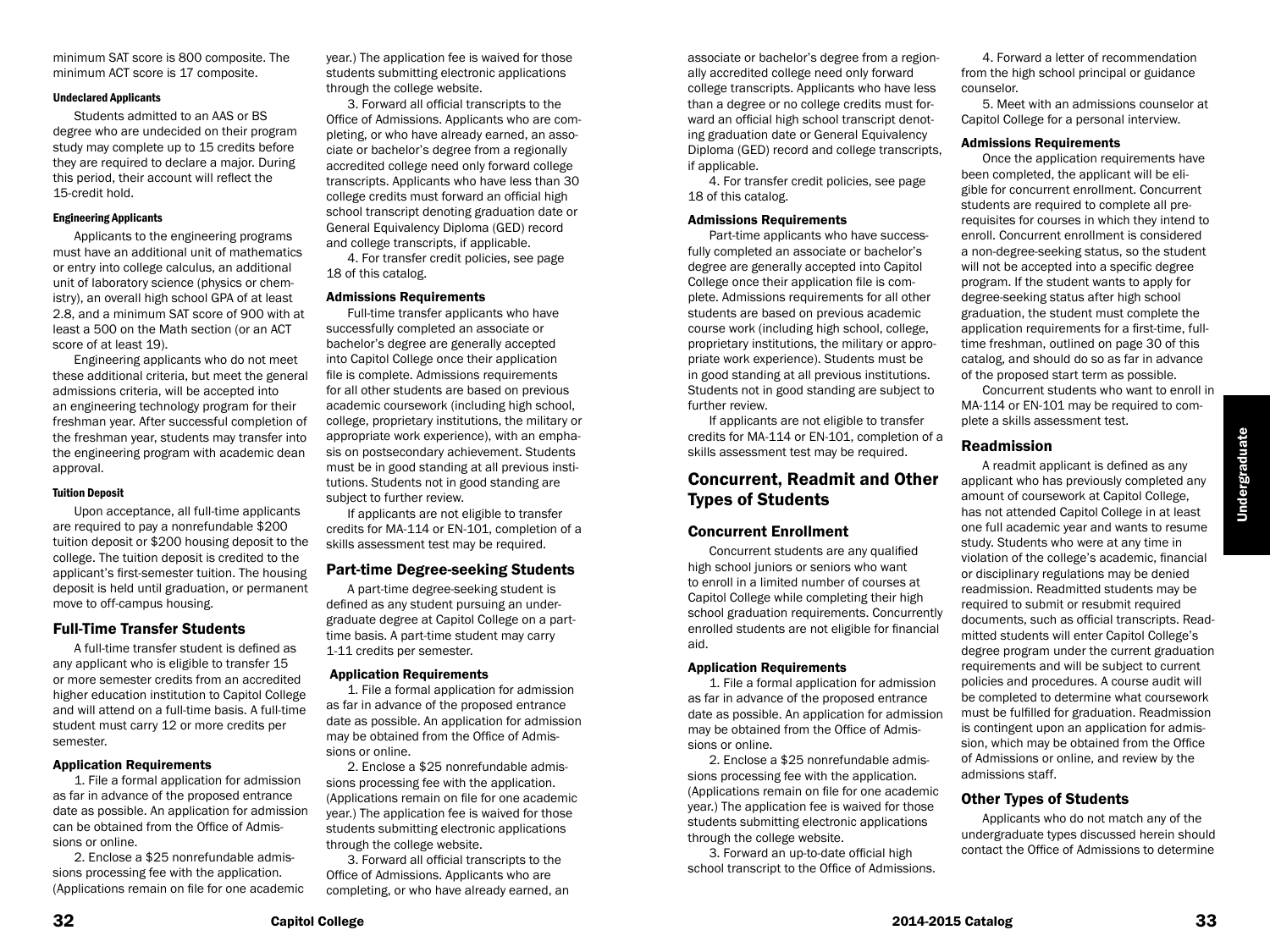the application and admissions requirements that apply. To reach the Office of Admissions, call 800-950-1992 or send email to admissions@CapTechU.edu.

#### Certificate Students

An undergraduate certificate student is any student pursuing one or more of Capitol College's state-approved undergraduate certificates, maintaining less than 12 credits per semester and not pursuing a degree. Undergraduate certificate students are not eligible for financial aid.

#### Application Requirements

1. File a formal application for admission as far in advance of the proposed entrance date as possible. An application for admission can be obtained from the Office of Admissions or online.

2. Enclose a \$25 nonrefundable admissions processing fee with the application. (Applications remain on file for one academic year.) The application fee is waived for those students submitting electronic applications through the college website.

3. Forward all official transcripts to the Office of Admissions. Applicants who are completing, or who have already earned, an associate or bachelor's degree from a regionally accredited college need forward only college transcripts. Applicants who have less than a degree or no college credits must forward an official high school transcript denoting graduation date or General Equivalency Diploma (GED) record and college transcripts, if applicable.

#### Admissions Requirements

Undergraduate certificate applicants who have successfully completed an associate or bachelor's degree are generally eligible to register for classes once their application file is complete. Admissions requirements for all other students are based on previous academic coursework (including high school, college, proprietary institutions, the military or appropriate work experience). Students must be in good standing at all previous institutions. Students not in good standing are subject to further review.

All certificates require that students have completed MA-110, MA-114 or have equivalent experience. All coursework must be completed through Capitol College. Students must complete the specific courses listed for

the certificate; no substitutions are permitted. Once the course requirements are completed, students must apply for the certificate in the Office of Registration and Records. A \$25 processing fee is due with the certificate request. A student must have a minimum cumulative GPA of 2.0 in all certificate coursework to be awarded the certificate.

### Non-degree-seeking Students

A non-degree-seeking student is any student pursuing a non-degree certification program or taking individual courses not applying to a degree. Non-degree study is not eligible for financial aid.

#### Application Requirements

1. File a formal application for admission as far in advance of the proposed entrance date as possible. An application for admission can be obtained from the Office of Admissions or online.

2. Enclose a \$25 nonrefundable admissions processing fee with the application. (Applications remain on file for one academic year.) The application fee is waived for those students submitting electronic applications through the college website.

#### Admissions Requirements

Once the application and processing fee are received, applicants are notified of their acceptance and may register for classes during the appropriate registration period. Information about registration is continually updated online.

After successful completion of 15 semester credits at Capitol College, non-degree students must complete the admissions procedure for degree-seeking status, or receive approval for continued non-degree status from the appropriate academic dean.

### International Students

An international student is defined as any applicant from a country other than the United States who will be pursuing an undergraduate degree program on a student visa. Eligibility requirements, listed below, must be met for acceptance. International students are not eligible for institutional scholarships or federal financial aid.

#### Application Requirements

1. File a formal application for admission as far in advance of the proposed entrance date

as possible. An application for admission can be obtained from the Office of Admissions or online.

2. Enclose a \$150 nonrefundable admissions processing fee with the application. (Applications remain on file for one academic year.)

3. Verify that you meet the academic and financial requirements stated below.

#### Academic Requirements

Submit certified transcripts (with English translations) of secondary school and/or college records, or examination results when periodic grades are not used for measurement purposes. The college may require that you have your transcripts evaluated by a recognized credential evaluation service.

Applicants should have two years of college preparatory mathematics, such as algebra, geometry and trigonometry.

English proficiency for direct admission into a degree program:

TOEFL paper-based test score of 500 or computer-based test score of 173, or proof of completing a specified level of proficiency at an English language school, or satisfactory completion of English courses at an accredited college or college within the United States.

#### Financial Requirements

International students must submit evidence of sufficient financial resources for living and educational expenses. Support documents must be dated within the last six months. Proof of financial support can be in one of the following forms:

A letter of sponsorship or scholarship from a government agency or corporation. This letter of sponsorship must be an original and outline specific billing procedures.

Complete the declaration and certification of finances form. This form must be accompanied by supporting bank statements or employment verification. Include signatures or original letters of support from each sponsor.

Students who have not provided valid evidence of sponsorship from a government agency or corporation must make a tuition deposit of \$500 prior to formal acceptance and issuance of I-20.

Applicants can expect an answer from the college three to five weeks after receipt of all necessary documents. All international students must join the college health insurance program, unless adequate coverage is proven.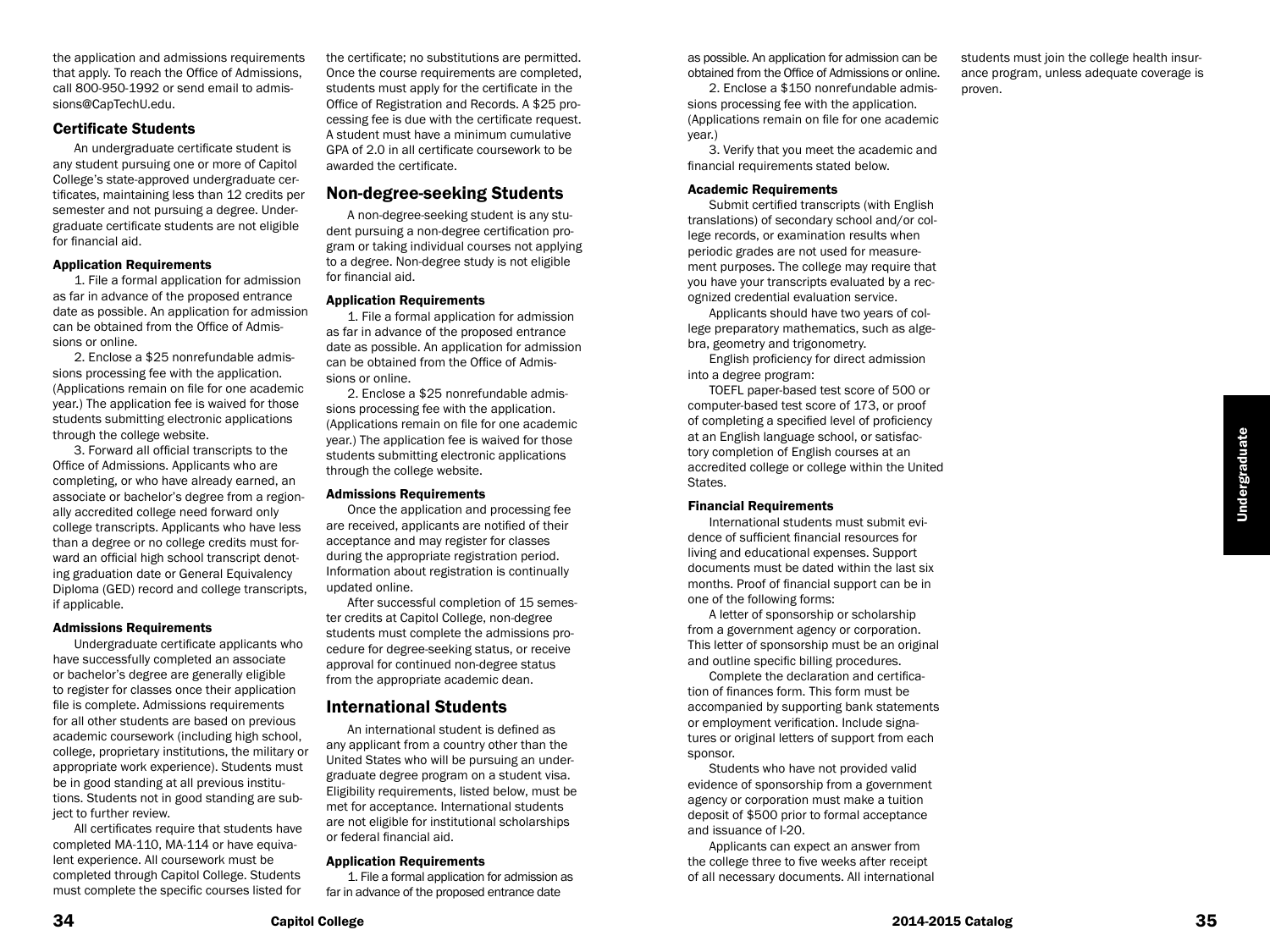# Astronautical Engineering

The Astronautical Engineering program is structured to provide students with a balance between theory and practice. Students receive hands on design experience via the college's high altitude balloon payload program, course assignments, laboratory exercises and the college's Space Operations Institute. The focus is on spacecraft and ground systems design rather than research.

The main objectives of the program is to produce skilled systems oriented astronautical engineers to support the needs of NASA and the aerospace industry.

In order to achieve this objective, students study space systems engineering, orbital mechanics, spacecraft subsystems, spacecraft attitude and control, autonomous ground systems as well as other areas of satellite mission planning, design and operations. Graduates have the ability to work on multidisciplinary teams, meet the expectations of employers of astronautical engineers, and pursue an advanced degree if desired.

All engineering majors must take courses in humanities and social science to broaden their understanding of professional and ethical responsibilities and impact of their engineering solutions in a global context.

All bachelor of science students must complete a capstone where they propose, design, develop and deliver a satellite mission plan or other space related project.

#### Course Requirements

|                                    | <b>Bachelor of Science</b><br><b>130/131 Credits</b>     |            |
|------------------------------------|----------------------------------------------------------|------------|
| Course                             |                                                          | Credits    |
| <b>Computer Sciences</b><br>CS-130 | 4 Credits<br><b>Computer Science Fundamentals I</b><br>4 |            |
| Engineering                        |                                                          | 45 Credits |
| AE-150                             | Introduction to Space                                    | 3          |
| AE-311                             | <b>Spacecraft Systems</b>                                | 3          |
| AE-350                             | Autonomous Ground Systems                                | 3          |
| AE-351                             | <b>Orbital Mechanics</b>                                 | 3          |
| AE-361                             | Introduction to Satellite Imaging                        | 3          |
| AF-411                             | Space Systems Engineering                                | 3          |
| AE-454                             | Spacecraft Dynamics and Control                          | 3          |
| AE-455                             | Satellite Communications                                 | 3          |
| AE-458                             | Senior Project in Space Science                          | з          |

| ∟∟∹ວບອ        | Gilguit Design and Simulation            | ت          |  |
|---------------|------------------------------------------|------------|--|
| EE-453        | Control I                                | 3          |  |
| AE-463        | <b>Spacecraft Simulations</b>            | 3          |  |
|               | Astronautical Engineering electives (3)* | 9          |  |
|               |                                          |            |  |
|               | <b>English Communications</b>            | 9 Credits  |  |
| EN-101        | <b>English Communications I</b>          | 3          |  |
| EN-102        | <b>English Communications II</b>         | 3          |  |
| EN-408        | Writing Seminar in Technical             |            |  |
|               | Research                                 | 3          |  |
|               |                                          |            |  |
|               | <b>Humanities and Social Sciences</b>    | 19 Credits |  |
|               | FS-100 Freshman Seminar                  | 1          |  |
|               | HU-331 or HU-332 Arts and Ideas          | 3          |  |
| SS-351 Ethics |                                          | 3          |  |
|               | Humanities electives (2)*                | 6          |  |
|               | Social Sciences electives (2)*           | 6          |  |
|               |                                          |            |  |
|               | Mathematics and Sciences                 | 36 Credits |  |
| CH-120        | Chemistry                                | 3          |  |
|               | MA-261 Calculus I                        | 4          |  |
|               | MA-262 Calculus II                       | 4          |  |
|               | MA-263 Calculus III                      | 4          |  |
| MA-300        | <b>Mathematical Methods</b>              | 3          |  |
| MA-340        | <b>Ordinary Differential Equations</b>   | 3          |  |
| MA-360        | Laplace and Fourier Analysis             | 3          |  |

EE-309 Circuit Design and Simulation 3

| EE-159 | <b>Circuit Theory</b>                  |   |
|--------|----------------------------------------|---|
| EL-200 | <b>Electronic Devices and Circuits</b> | 4 |
| EL-204 | Digital Electronics                    | 3 |
| EL-250 | <b>Advanced Analog Circuits</b>        | 4 |
| EL-261 | Introduction to Communications         |   |
|        | <b>Circuits and Systems</b>            | з |
|        |                                        |   |

PH-261 Engineering Physics I 4 PH-262 Engineering Physics II 4 PH-263 Engineering Physics III 4 Technical Courses 18 Credits

\*See appropriate department for approved list.

All bachelor of science degrees require a minimum of 27 credits at the 300-level or above. For descriptions of required courses, see courses beginning on page 67.

# Business Administration

The business administration (BA) curriculum provides students with the knowledge necessary to integrate business, analytical and decision-making skills into a culturally, politically, socially and demographically diverse environment. Graduates will bring to the job market the ability to effectively apply the acquired skills and knowledge (theory, tools and models) to everyday work situations of current or future employers. The goals of the program are to give students an understanding of how private and public sector organizations function effectively and efficiently. Students will gain a clear picture of how the functional business areas work together to achieve organizational success in a global environment. Course content builds a solid business and management foundation to include marketing, accounting, finance, information technology and human resource management. The combined required and elective courses provide students with a breadth of skills important in today's technology-driven business climate.

#### Course Requirements

|                | <b>Bachelor of Science</b>            | <b>120/121 Credits</b> |
|----------------|---------------------------------------|------------------------|
| Course         |                                       | Credits                |
|                | <b>Business Administration</b>        | 33 Credits             |
| <b>BUS-200</b> | <b>Business Communications</b>        | 3                      |
|                | BUS-270 Financial Accounting I        | 3                      |
| BUS-271        | Financial Accounting II               | 3                      |
| BUS-280        | Macroeconomics                        | 3                      |
| BUS-281        | Microeconomics                        | 3                      |
| <b>BUS-376</b> | <b>Marketing Principles</b>           | 3                      |
| <b>BUS-378</b> | <b>Legal Environment of Business</b>  | 3                      |
| <b>BUS-384</b> | <b>Production and Operations</b>      |                        |
|                | Management                            | 3                      |
| <b>BUS-386</b> | Organizational Theory and Behavior or |                        |
|                | <b>BUS-387 Logistics</b>              |                        |
| BUS-410        | Strategic Management                  | 3                      |
| <b>BUS-458</b> | Senior Project                        | 3                      |
|                |                                       |                        |
|                | <b>Business Fundamentals</b>          | 18 Credits             |
|                | BUS-174 Introduction to Business      |                        |

|                          | and Management                               |            | З                       |
|--------------------------|----------------------------------------------|------------|-------------------------|
| <b>BUS-275</b>           | Human Resource Management                    |            | 3                       |
| <b>BUS-279</b>           | Introduction to Leadership                   |            | 3                       |
| <b>BUS-283</b>           | <b>Managerial Accounting</b>                 |            | 3                       |
| <b>BUS-372</b>           | <b>Financial Management</b>                  |            | 3                       |
| <b>BUS-454</b>           | <b>International Business</b>                |            | $\overline{\mathbf{3}}$ |
|                          | <b>English Communications</b>                | 9 Credits  |                         |
| EN-101                   | <b>English Communications I</b>              |            | 3                       |
| EN-102                   | <b>English Communications II</b>             |            | 3                       |
| EN-408                   | Writing Seminar in Technical                 |            |                         |
|                          | Research                                     |            | 3                       |
| <b>General Electives</b> |                                              | 15 Credits |                         |
|                          | General electives (5)*                       |            | 15                      |
|                          | <b>Humanities and Social Sciences</b>        | 19 Credits |                         |
|                          | FS-100 Freshman Seminar                      |            | 1                       |
|                          | HU-331 or HU-332 Arts and Ideas              |            | 3                       |
| SS-351                   | Ethics                                       |            | 3                       |
|                          | Humanities/History/Philosophy electives (2)* |            | 6                       |
|                          | Social Sciences electives (2)*               |            | 6                       |
|                          | Information Technology                       | 12 Credits |                         |
|                          | BUS-250 Database for Managers                |            | 3                       |
|                          | BUS-301 Project Management                   |            | 3                       |
| <b>BUS-362</b>           | <b>Information Systems for Managers</b>      |            | 3                       |
| SE-321                   | Human-Computer Interaction                   |            | 3                       |
|                          | <b>Mathematics and Sciences</b>              | 15 Credits |                         |
|                          | BUS-400 Research Methods                     |            | З                       |
| MA-110                   | <b>Business Math I</b>                       |            | 3                       |
| MA-111                   | <b>Business Math II</b>                      |            | 3                       |

MA-128 Introduction to Statistics 3

All bachelor of science degrees require a minimum of 27 credits at the 300-level or above. For descriptions of required courses, see courses beginning on page 67.

\*Any course may be taken to satisfy the general

Science elective

elective requirement.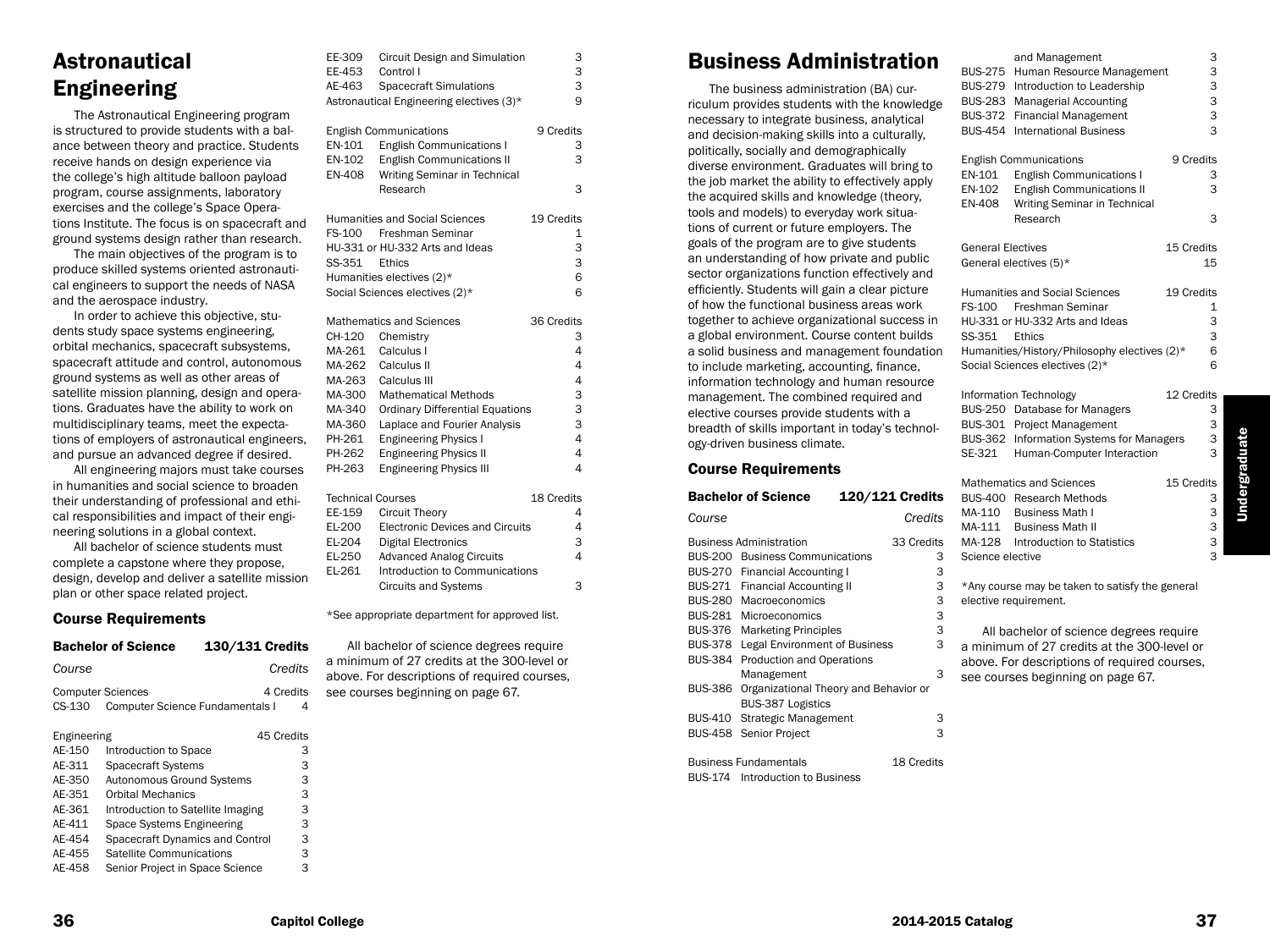# Computer Engineering

The computer engineering (CE) program is structured to teach students to design and program computers and computer-based systems, including the latest embedded technology. The main objective of the computer engineering program is to produce practical design engineers who will be capable of analyzing the technical needs of society, and to create the next generation of integrated hardware and software solutions to meet systems requirements. CE majors study digital systems, computer organization and architecture, software design and testing, operating systems and programming languages, microcontroller systems, and the latest programmable chip technology. All engineering majors must take courses in humanities and social science to broaden their understanding of professional and ethical responsibilities and the impact of their engineering solutions in a global context. All students complete a capstone course in which they propose, design, build, test and deliver a computer-based system.

#### Course Requirements

|          | <b>Bachelor of Science</b>          | 131 Credits |   |
|----------|-------------------------------------|-------------|---|
| Course   |                                     | Credits     |   |
|          | <b>Computers and Programming</b>    | 19 Credits  |   |
| $CS-150$ | Introduction to Programming Using C |             | 4 |
| $CS-200$ | Programming Using C++               |             | 3 |
| $CS-220$ | Database Management                 |             | 3 |
| CS-351   | Assembly Language Programming       |             | 3 |
| CT-152   | Introduction to Unix                |             | 3 |

| Engineering |                                        | 33 Credits |
|-------------|----------------------------------------|------------|
| EE-304      | Digital Design I                       | з          |
| EE-354      | Digital Design II                      | 3          |
| EE-362      | Microcontroller System Design          | 3          |
| EE-364      | <b>Computer Architecture</b>           | 3          |
| EE-404      | Large-Scale Digital Design             | 3          |
| EE-452      | <b>Advanced Microcontroller System</b> |            |

|                  | Design                                          | 3          |
|------------------|-------------------------------------------------|------------|
| EE-458           | Senior Project                                  | 3          |
| EL-452           | <b>Automated Test Systems</b>                   | 3          |
|                  | Computer or Engineering electives (3)*          | 9          |
|                  | <b>English Communications</b>                   | 9 Credits  |
| EN-101           | <b>English Communications I</b>                 | 3          |
| EN-102<br>EN-408 | <b>English Communications II</b>                | 3          |
|                  | Writing Seminar in<br><b>Technical Research</b> | 3          |
|                  |                                                 |            |
|                  | <b>Humanities and Social Sciences</b>           | 19 Credits |
|                  | FS-100 Freshman Seminar                         | 1          |
|                  | HU-331 or HU-332 Arts and Ideas                 | 3          |
| SS-351           | Ethics                                          | 3          |
|                  | Humanities electives (2)*                       | 6          |
|                  | Social Science elective (2)*                    | 6          |
|                  | Mathematics and Sciences                        | 34 Credits |
| CH-120           | Chemistry                                       | 3          |
| MA-124           | Discrete Mathematics                            | 3          |
|                  | MA-261 Calculus I                               | 4          |
|                  | MA-262 Calculus II                              | 4          |
| MA-300           | <b>Mathematical Methods</b>                     | 3          |
| MA-340           | <b>Ordinary Differential Equations</b>          | 3          |
| MA-345           | Probability and Statistics                      |            |
|                  | for Engineers                                   | 3          |

PH-261 Engineering Physics I 4 PH-262 Engineering Physics II 4 Physics or science elective 3

Technical Courses 17 Credits EE-159 Circuit Theory 4 EL-200 Electronic Devices and Circuits 4 EL-204 Digital Electronics 3 EL-262 Microprocessors and Microassembly 3 IAE-201 Intro to Information Assurance 3

\* See appropriate department for approved list.

All bachelor of science degrees require a minimum of 27 credits at the 300-level or above. For descriptions of required courses, see courses beginning on page 67.

# Computer Engineering **Technology**

The Computer Engineering Technology (CET) program is structured to teach students to work at the interface between hardware and software linking digital technology to computer applications. The main objective of the program is to produce technologists who support industry in areas ranging from computers and computer manufacturing to networking and network programming. CET majors study software design and testing, operating systems programming languages, digital systems, computer organization and architecture, micro-controller systems, and the latest programmable chip technology. Students are trained to work in a wide range of technical jobs in the information technology industry. All bachelor of science students complete a capstone course in which they propose, design, build, test and deliver a computer-based system.

#### Associate in Applied Science Degree

The AAS degree program is designed to prepare graduates to work in technical positions of the computer technology industry. The program also provides further education for people who seek to broaden their base of knowledge and update their skills.

### Bachelor of Science Degree

The BS degree program is designed to educate students for computer technology fields by providing a comprehensive understanding of computers. Academic instruction is augmented by requiring students to design and write programs, and through carefully planned laboratory exercises during which students build, interconnect, test, service and operate computer devices and systems.

### Course Requirements

#### Associate in Applied Science

 64/65 Credits *Course Credits*

|        | <b>English Communications</b>    | 6 Credits |
|--------|----------------------------------|-----------|
| EN-101 | <b>English Communications I</b>  | 3         |
| EN-102 | <b>English Communications II</b> | з         |

|                          | <b>Humanities and Social Sciences</b>                          | 7 Credits   |   |
|--------------------------|----------------------------------------------------------------|-------------|---|
| FS-100                   | <b>Freshman Seminar</b>                                        |             | 1 |
|                          | History/Humanities/Philosophy elective (1)*                    |             | 3 |
|                          | Social Sciences elective (1)*                                  |             | 3 |
|                          |                                                                |             |   |
|                          | <b>Mathematics and Sciences</b>                                | 20 Credits  |   |
| MA-112                   | Intermediate Algebra                                           |             | 3 |
| MA-114                   | Algebra and Trigonometry                                       |             | 4 |
| MA-124                   | <b>Discrete Mathematics</b>                                    |             | 3 |
| MA-261                   | Calculus I                                                     |             | 4 |
| PH-201                   | General Physics I                                              |             | 3 |
| PH-202                   | <b>General Physics II</b>                                      |             | 3 |
|                          |                                                                |             |   |
| <b>Technical Courses</b> |                                                                | 32 Credits  |   |
| CS-150                   | Introduction to Programming Using C                            |             | 3 |
| CS-200                   | <b>Computer Science Fundamentals II</b>                        |             | 3 |
| CT-152                   | Introduction to Unix                                           |             | 3 |
| EL-100                   | Introductory DC/AC Circuits                                    |             | 3 |
| EL-200                   | <b>Electronic Devices and Circuits</b>                         |             | 4 |
| EL-204                   | <b>Digital Electronics</b>                                     |             | 3 |
| EL-262                   | Microprocessors/Microassembly                                  |             | 3 |
| TC-110                   | Introduction to Telecommunications                             |             | 3 |
| <b>NT-100</b>            | <b>Computer Architecture</b>                                   |             |   |
|                          | and Construction                                               |             | З |
| NT-110                   | <b>Computer Networking</b>                                     |             | 3 |
|                          |                                                                |             |   |
|                          | <b>Bachelor of Science</b>                                     | 132 Credits |   |
|                          | All requirements for the associate in applied                  |             |   |
|                          | science degree, plus the following:                            |             |   |
|                          |                                                                |             |   |
| Course                   |                                                                | Credits     |   |
|                          | <b>English Communications</b>                                  | 3 Credits   |   |
| <b>EN-408</b>            | Writing Seminar in                                             |             |   |
|                          | <b>Technical Research</b>                                      |             | 3 |
|                          |                                                                |             |   |
|                          | <b>Humanities and Social Sciences</b>                          | 12 Credits  |   |
|                          | HU-331 or HU-332 Arts and Ideas                                |             | З |
| SS-351                   | Ethics                                                         |             | 3 |
|                          | History/Humanities/Philosophy elective (1)*                    |             | 3 |
|                          | Social Science elective (1)*                                   |             | 3 |
|                          | <b>Mathematics and Sciences</b>                                | 13 Credits  |   |
| CH-120                   | Chemistry                                                      |             | 3 |
| MA-128                   | <b>Introduction to Statistics</b>                              |             | 3 |
| MA-262                   | Calculus II                                                    |             | 4 |
|                          |                                                                |             | 3 |
|                          | Math or Science elective (1)*                                  |             |   |
| <b>Technical Courses</b> |                                                                | 39 Credits  |   |
| CS-220                   | Database Management                                            |             | З |
| CS-418                   | <b>Operating Systems</b>                                       |             | 3 |
| CT-240                   | <b>Network Routers and Switches</b>                            |             | 3 |
| EE-304                   | Digital Design I                                               |             | 3 |
| EE-354                   | Digital Design II                                              |             | 3 |
|                          |                                                                |             | 3 |
| EE-362                   | Microcontroller System Design<br><b>Automated Test Systems</b> |             | 3 |
| EL-452                   |                                                                |             |   |

IAE-201 Intro to Information Assurance 3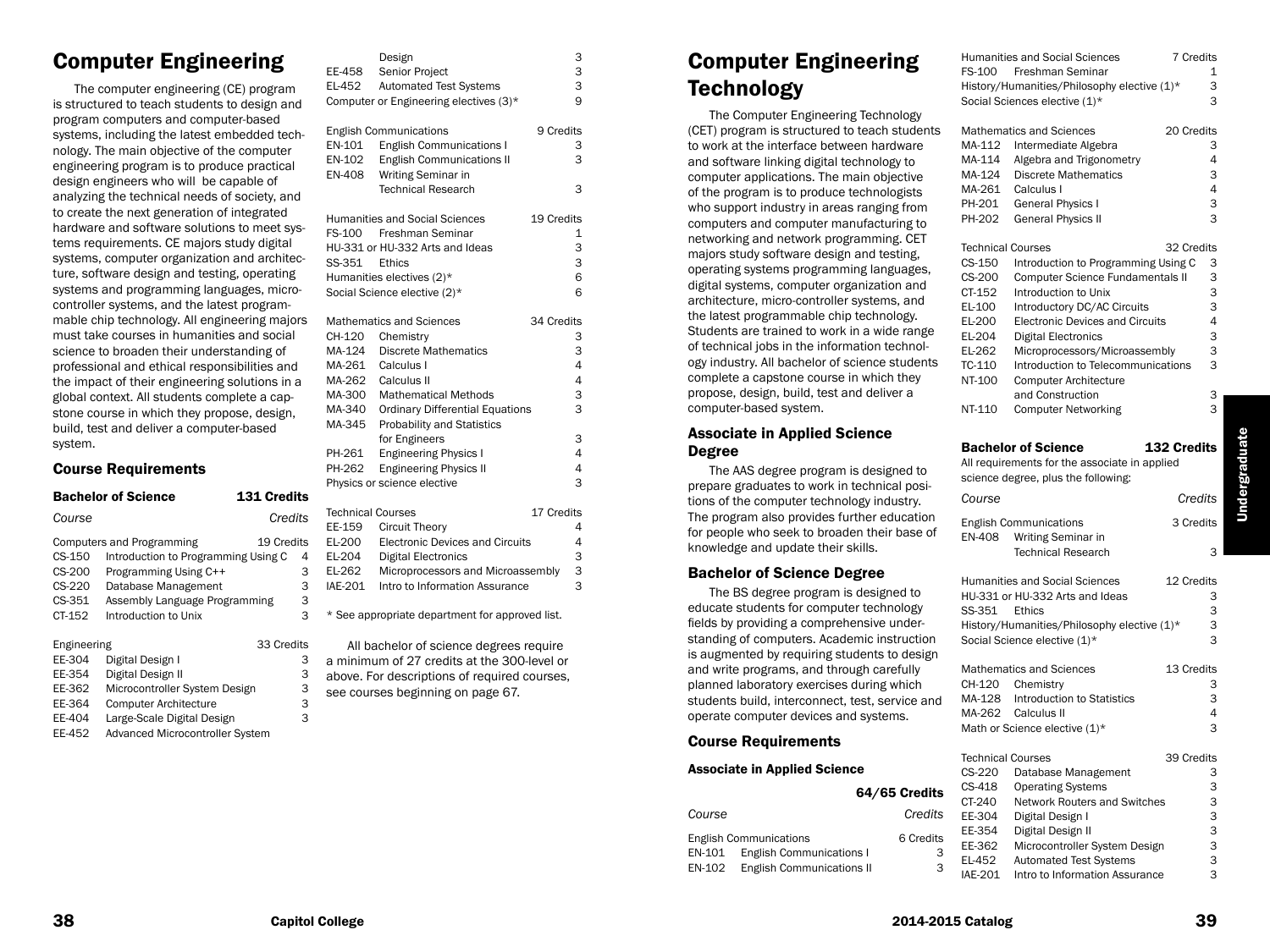| SE-458                                          | Senior Project         | 3  |
|-------------------------------------------------|------------------------|----|
| TC-309                                          | Network Sim & Modeling | 3. |
| Technical elective (1)                          |                        | з  |
| Technical elective (1) (2xx or above)           |                        | 3. |
| Technical electives (1) (3xx or above)          |                        | 3. |
| * See appropriate department for approved list. |                        |    |

3

All bachelor of science degrees require a minimum of 27 credits at the 300-level or above. For descriptions of required courses, see courses beginning on page 67.

# Computer Science

The computer science (CS) program is structured to teach students to design and program computers and computer-based systems to meet the needs of all areas of society. The main objective of the computer science program is to produce practical com puter system specialists who can apply com puter theory and algorithmic principles to the design of computer-based systems that meet requirements. In order to meet this objective, CS majors study programming languages, computational science, algorithms and com plexity, the architecture and organization of computers, software engineering, humancomputer interaction, intelligent systems, information management, and the social and professional issues associated with the practice of computer science. All CS students must take courses in the humanities and social sciences to broaden their understand ing of professional and ethical responsibili ties and the impact of their CS solutions in a global context. All students complete a cap stone course in which they propose, design, build, test and deliver a computer-based system .

#### Course Requirements

|        | <b>Bachelor of Science</b>               | <b>129 Credits</b> |   | ir      |
|--------|------------------------------------------|--------------------|---|---------|
| Course |                                          | Credits            |   | С<br>ir |
|        | <b>English Communications</b>            | 9 Credits          |   | С       |
| EN-101 | <b>English Communications I</b>          |                    | З | ta      |
| EN-102 | <b>English Communications II</b>         |                    | 3 | $\star$ |
| EN-408 | Writing Seminar in                       |                    |   |         |
|        | <b>Technical Research</b>                |                    | 3 |         |
|        |                                          |                    |   | a       |
|        | <b>Computers and Engineering Science</b> | 47 Credits         |   | a       |
| CS-130 | <b>Computer Science Fundamentals I</b>   |                    | 4 | S       |
| CS-150 | Introduction to Programming Using C*     |                    | 4 |         |
| CS-220 | Database Management                      |                    | 3 |         |
| CS-225 | Intermediate Java Programming            |                    | 3 |         |
| CS-230 | <b>Computer Science Fundamentals II</b>  |                    | З |         |
| CS-310 | <b>Computer Algorithms</b>               |                    | 3 |         |
| CS-316 | Intelligent Systems                      |                    | 3 |         |
| CS-330 | iPhone Application Development           |                    | 3 |         |
| CS-351 | Assembly Language                        |                    | 3 |         |
| CS-405 | Introduction to Software Design          |                    |   |         |
|        | with UML                                 |                    | 3 |         |
| CS-418 | <b>Operating Systems</b>                 |                    | 3 |         |
| CT-152 | Introduction to Unix                     |                    | 3 |         |
| CT-376 | Javascript                               |                    | 3 |         |
| SE-458 | Senior Project                           |                    | 3 |         |

|                    | Humanities and Social Sciences                | 22 Credits |
|--------------------|-----------------------------------------------|------------|
|                    | FS-100 Freshman Seminar                       | 1          |
|                    | HU-331 or HU-332 Arts and Ideas               | 3          |
|                    | SS-272 Group Dynamics                         | 3          |
| SS-351             | Ethics                                        | 3          |
|                    | History/Humanities/Philosophy elective (2)*** | 6          |
|                    | Social Science elective (1)***                | 3          |
|                    | Social Science/Management elective (1)***     | 3          |
|                    |                                               |            |
|                    | <b>Mathematics and Sciences</b>               | 30 Credits |
| Science elective   |                                               | 3          |
| EL-100             | Introductory DC/AC Circuits                   | 3          |
| MA-114             | Algebra and Trigonometry                      | 4          |
| MA-124             | <b>Discrete Mathematics</b>                   | 3          |
| MA-128             | Introduction to Statistics                    | 3          |
| MA-261             | Calculus I                                    | 4          |
| MA-262             | Calculus II                                   | 4          |
| PH-201             | <b>General Physics I</b>                      | 3          |
| PH-202             | <b>General Physics II</b>                     | 3          |
|                    |                                               |            |
| エー・トー じょうし ヘー・・・・・ |                                               | 0.04111    |

Computer Science Electives 12 Credits

Computer Science electives (3)\*\*

| Technical Courses |                                    | 9 Credits |
|-------------------|------------------------------------|-----------|
| EL-204            | Digital Electronics                | 3         |
| EL-262            | Microprocessors/Microassembly      | 3         |
| TC-110            | Introduction to Telecommunications | 3         |
|                   |                                    |           |

\* Students who validate CS-150 or who place into Calculus I may replace this course with any techni cal course not already required for the CS degree. \*\*CT-240 is recommended for students interested additional networking courses. CT-102 and S-356 are recommended for students interested constructing websites with dynamic webpages. S-432 is recommended for students interested in aking CS-513 in the MSCS program. \*\*\*See appropriate department for approved list.

All bachelor of science degrees require minimum of 27 credits at the 300-level or bove. For descriptions of required courses, ee courses beginning on page 67.

Undergraduate

Undergraduate

9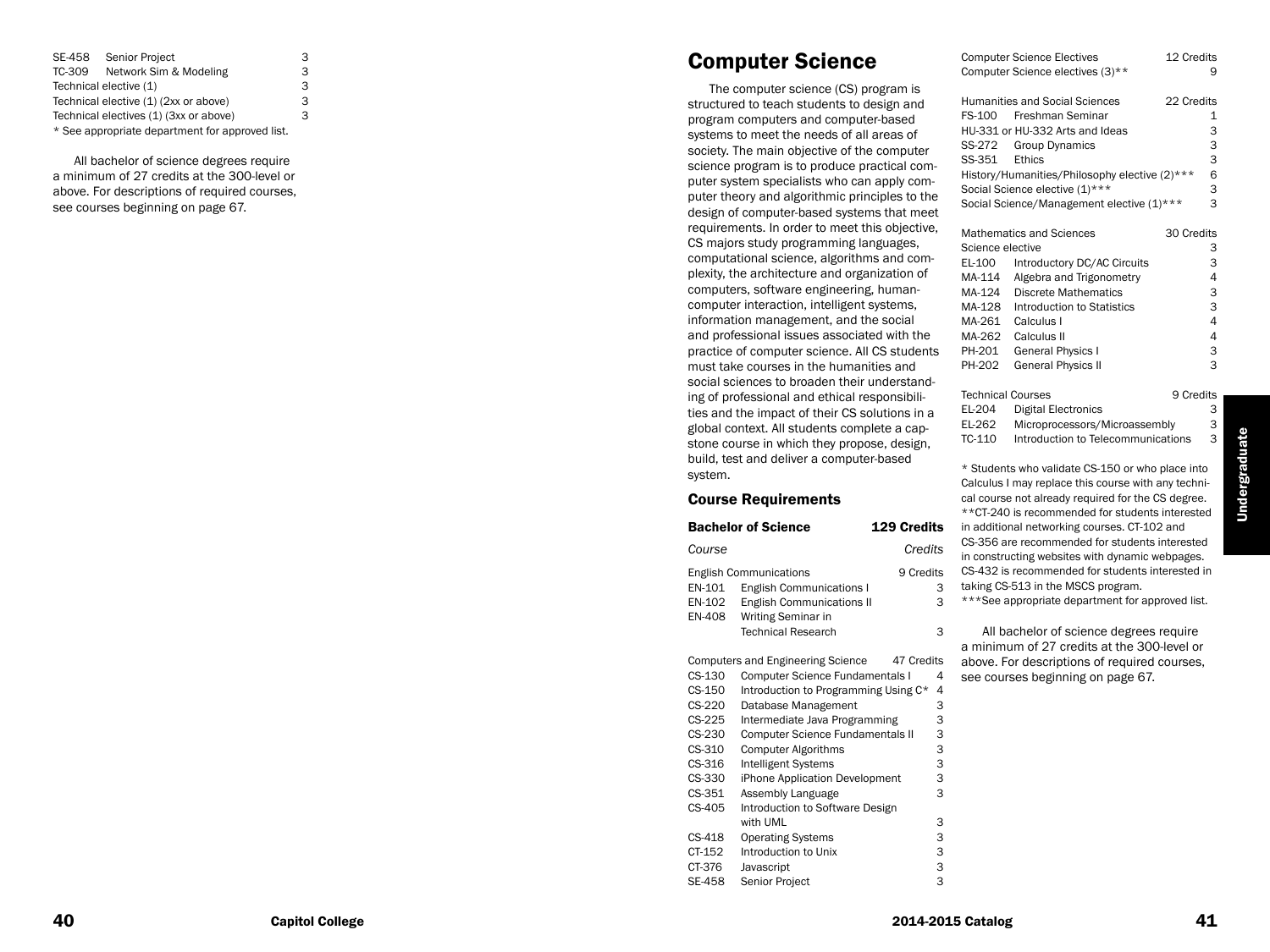# Electrical Engineering

The electrical engineering (EE) program is structured to teach students a blend of theory and practice directed at engineering design, rather than research. The main objective of the program is to produce practical design engineers who are capable of analyzing the technical needs of society, and to create the next generation of electrical and electronic circuits to meet systems requirements. To meet this objective, students start in the program with basic circuit theory and laboratory projects that provide them a practical background. The students are then taught to use increasingly sophisticated design and testing techniques to conduct experiments, and interpret data. As students progress through the program they are taught more theoretical methods of circuit modeling and computer-aided circuit simulation tools that enable them to design, build, test and analyze sophisticated circuits and systems. There are elective courses that allow for specialization in communications systems, micro-controller system design, signals and systems, digital signal processing, microwave engineering, VHDL and telecommunications. All engineering majors must take courses in humanities and social science to broaden their understanding of professional and ethical responsibilities and the impact of their engineering solutions in a global context. All students complete a capstone course in which they propose, design, build, test, analyze and deliver a working prototype circuit to meet engineering standards and realistic constraints.

#### Course Requirements

|        | <b>Bachelor of Science</b>            | 136 Credits |         |
|--------|---------------------------------------|-------------|---------|
| Course |                                       |             | Credits |
|        | <b>Electrical Engineering</b>         | 48 Credits  |         |
| EE-304 | Digital Design I                      |             | 3       |
| EE-309 | Circuit Design and Simulation         |             | 3       |
| EE-359 | High Frequency Circuit Design         |             | 3       |
| EE-362 | Microcontroller System Design         |             | З       |
| EE-406 | <b>Signals and Systems</b>            |             | 3       |
| EE-409 | <b>Network Analysis and Synthesis</b> |             | 3       |
| EE-419 | Electrostatics                        |             | 3       |
| EE-453 | Control I                             |             | 3       |
| EE-456 | Digital Signal Processing             |             | 3       |
| EE-458 | <b>Senior Project</b>                 |             | 3       |
| EE-459 | Electromagnetic Field Theory          |             | 3       |

| EE-461                   | <b>Communications Theory</b>           |            | 3              |
|--------------------------|----------------------------------------|------------|----------------|
| EE-463                   | Control II                             |            | 3              |
|                          | Computer elective (1)*                 |            | 3              |
|                          | Engineering elective (2)*              |            | 6              |
|                          | <b>English Communications</b>          | 9 Credits  |                |
| EN-101                   | <b>English Communications I</b>        |            | 3              |
| EN-102                   | <b>English Communications II</b>       |            | 3              |
| EN-408                   | Writing Seminar in                     |            |                |
|                          | <b>Technical Research</b>              |            | 3              |
|                          | <b>Humanities and Social Sciences</b>  | 19 Credits |                |
| <b>FS-100</b>            | Freshman Seminar                       |            | 1              |
|                          | HU-331 or HU-332 Arts and Ideas        |            | 3              |
| SS-351 Ethics            |                                        |            | 3              |
|                          | Humanities electives (2)*              |            | 6              |
|                          | Social Science electives (2)*          |            | 6              |
|                          | <b>Mathematics and Sciences</b>        | 39 Credits |                |
| CH-120                   | Chemistry                              |            | 3              |
| MA-261                   | Calculus I                             |            | 4              |
| MA-262                   | Calculus II                            |            | $\overline{4}$ |
| MA-263                   | Calculus III                           |            | $\overline{4}$ |
| MA-300                   | <b>Mathematical Methods</b>            |            | 3              |
| MA-340                   | <b>Ordinary Differential Equations</b> |            | 3              |
| MA-345                   | <b>Probability and Statistics</b>      |            |                |
|                          | for Engineers                          |            | 3              |
| MA-360                   | Laplace and Fourier Analysis           |            | 3              |
| PH-261                   | <b>Engineering Physics I</b>           |            | $\overline{4}$ |
| PH-262                   | <b>Engineering Physics II</b>          |            | 4              |
| PH-263                   | <b>Engineering Physics III</b>         |            | 4              |
| <b>Technical Courses</b> |                                        | 21 Credits |                |
| EE-159                   | <b>Circuit Theory</b>                  |            | 4              |
| EL-200                   | <b>Electronic Devices and Circuits</b> |            | 4              |
| EL-204                   | <b>Digital Electronics</b>             |            | 3              |
| EL-250                   | <b>Advanced Analog Circuits</b>        |            | 4              |
| EL-261                   | Introduction to Communications         |            |                |
|                          | <b>Circuits and Systems</b>            |            | 3              |
| EL-262                   | Microprocessors and Microassembly      |            | 3              |

\*See appropriate department for approved list.

All bachelor of science degrees require a minimum of 27 credits at the 300-level or above. For descriptions of required courses, see courses beginning on page 67.

# Electronics Engineering **Technology**

The electronics engineering technology (EET) program is structured to teach students a foundation in electronics technology with a strong emphasis on laboratory work and further the students' knowledge with more advanced studies in theoretical analysis and design. The main objective of the program is to produce technologists who support industry in areas ranging from circuit analysis to digital design to control and robotics. To meet this objective, EET majors study circuit design and simulation, network analysis and synthesis, transmission lines, micro-system design and fiber-optic communications with options for specialization in areas such as communications, computer design, control theory, micro-controllers and telecommunications. Students are trained to work in a wide range of practical electronics jobs and conduct design and theory work in the electronics field. All EET students must take courses in humanities and social science to broaden their understanding of professional and ethical responsibilities and the impact of their engineering solutions in a global context. All bachelor of science students complete a capstone course in which they propose, design, build, test and deliver a working electronic project.

#### Associate in Applied Science Degree

The AAS degree program is designed to provide students a foundation in electronics technology with a strong emphasis on laboratory work and to prepare graduates to work in technical positions of the electronics technology industry. Some theoretical courses are included to prepare students who are continuing with the bachelor's degree.

#### Bachelor of Science Degree

The BS degree program is designed to build on the AAS program with more advanced studies in theoretical analysis and design. Courses in design, modeling and simulation provide students with the necessary background to do design work in the electronics field and to pursue continued studies in order to avoid technical obsolescence.

### Course Requirements

#### Associate in Applied Science

|                   |                                                                            | <b>66 Credits</b> |
|-------------------|----------------------------------------------------------------------------|-------------------|
| Course            |                                                                            | Credits           |
|                   | <b>English Communications</b>                                              | 6 Credits         |
|                   | EN-101 English Communications I<br><b>EN-102</b> English Communications II | З<br>3            |
|                   | Humanities and Social Sciences                                             | 7 Credits         |
|                   | FS-100 Freshman Seminar                                                    | 1                 |
|                   | Humanities elective (1)*                                                   | 3                 |
|                   | Social Science elective (1)*                                               | 3                 |
|                   | <b>Mathematics and Sciences</b>                                            | 17 Credits        |
| MA-112            | Intermediate Algebra                                                       | З                 |
| MA-114            | Algebra and Trigonometry                                                   | 4                 |
| MA-261            | Calculus I                                                                 | 4                 |
| PH-201            | <b>General Physics I</b>                                                   | 3                 |
| PH-202            | <b>General Physics II</b>                                                  | 3                 |
| Technical Courses |                                                                            | 36 Credits        |
|                   |                                                                            |                   |

| Technical Courses   |                                        | 50 VIEUILS |   |
|---------------------|----------------------------------------|------------|---|
| CS-150              | Introduction to Programming Using C    |            | 4 |
| EL-100              | Introductory DC/AC Circuits            |            | 3 |
| EL-150              | <b>DC/AC Circuit Analysis</b>          |            | 3 |
| EL-200              | <b>Electronic Devices and Circuits</b> |            | 4 |
| EL-204              | Digital Electronics                    |            | 3 |
| EL-212              | <b>Transmission Lines</b>              |            | 3 |
| EL-250              | <b>Advanced Analog Circuits</b>        |            | 4 |
| EL-255              | <b>Control and Robotics</b>            |            | 3 |
| EL-261              | Introduction to Communications         |            |   |
|                     | <b>Circuits and Systems</b>            |            | 3 |
| EL-262              | Microprocessors/Microassembly          |            | 3 |
| Technical elective* |                                        |            | 3 |

\* See appropriate department for approved list. \*\* Students who intend to stop at the associate degree may replace Calculus II with another math course.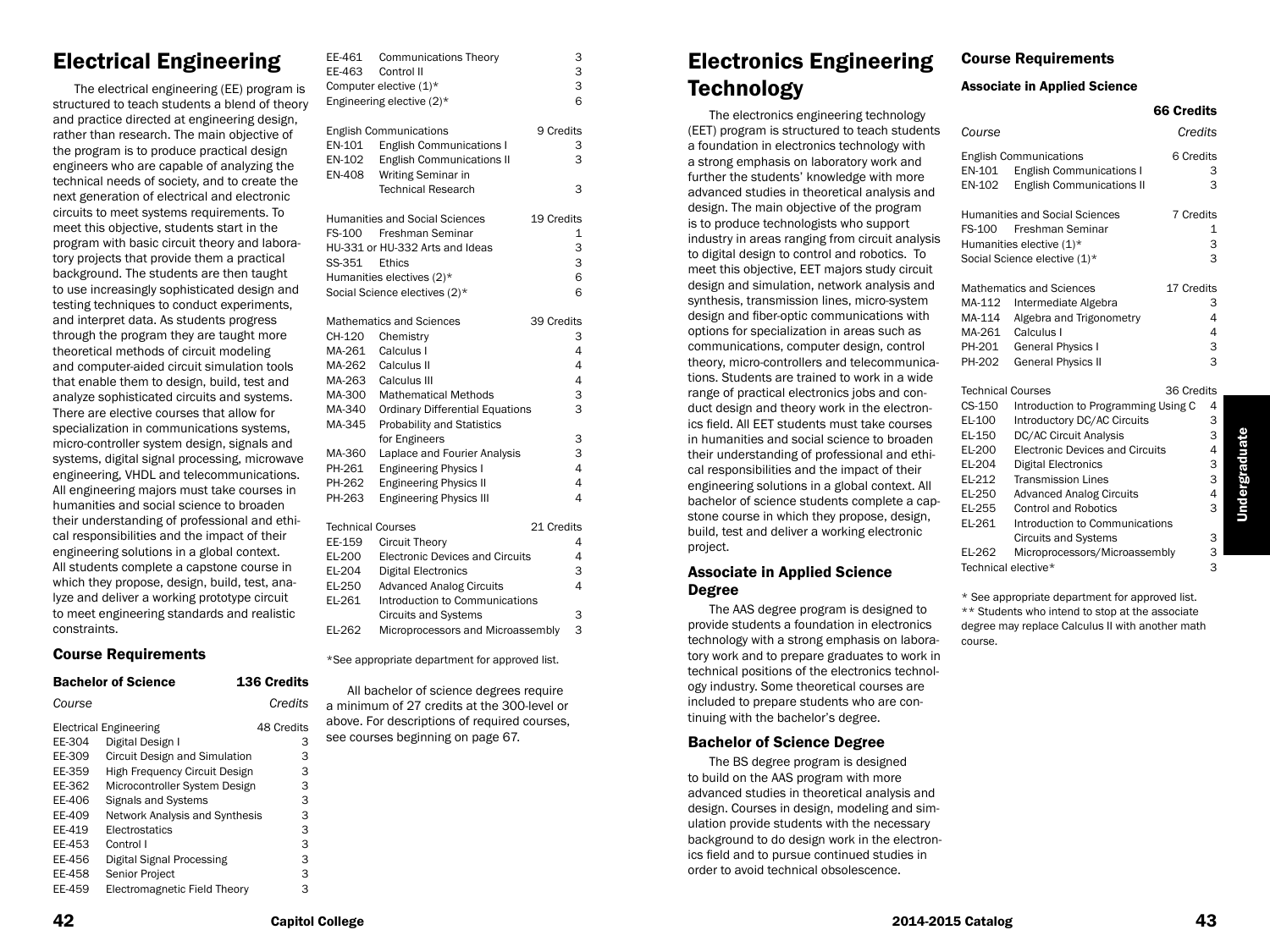# Bachelor of Science 133 Credits

All requirements for the associate in applied sci ence degree, plus the following:

| Course                   |                                                     | Credits       |
|--------------------------|-----------------------------------------------------|---------------|
| <b>EN-408</b>            | <b>English Communications</b><br>Writing Seminar in | 3 Credits     |
|                          | <b>Technical Research</b>                           | 3             |
| <b>General Electives</b> |                                                     | 6 Credits     |
|                          | General electives $(2)^*$                           | 6             |
|                          | Humanities/Social Sciences                          | 12 Credits    |
|                          | HU-331 or HU-332 Arts and Ideas                     | 3             |
| SS-351                   | Ethics                                              | 3             |
|                          | Humanities elective (1)**                           | 3             |
|                          | Social Science elective (1)**                       | 3             |
|                          | Mathematics and Sciences                            | 16 Credits    |
| CH-120                   | Chemistry                                           | 3             |
| MA-262                   | Calculus II                                         | 4             |
| MA-300                   | <b>Mathematical Methods</b>                         | 3             |
| MA-340                   | <b>Ordinary Differential Equations</b>              | 3             |
| MA-360                   | Laplace and Fourier Analysis                        | 3             |
| <b>Technical Courses</b> |                                                     | 36 Credits    |
| EE-304                   | Digital Design I                                    | 3             |
| EE-309                   | Circuit Design and Simulation                       | 3             |
| EE-354                   | Digital Design II                                   | 3             |
| EE-362                   | Microcontroller System Design                       | 3             |
| EE-409                   | Network Analysis and Synthesis                      | 3             |
| EE-453                   | Control I                                           | 3             |
| EE-458                   | Senior Project                                      | 3             |
| EL-301                   | <b>Advanced Communications</b>                      |               |
|                          | <b>Circuits and Systems</b>                         | 3             |
| EL-307                   | Noise and Shielding                                 | $\frac{3}{3}$ |
| OP-301                   | <b>Fiber Optic Communications</b>                   |               |

\* Any course may be taken to satisfy the general elective requirement.

\*\* See appropriate department for approved list.

All bachelor of science degrees require a minimum of 27 credits at the 300-level or above. For descriptions of required courses, see courses beginning on page 67.

# Information Assurance

The information assurance (IA) program is designed to meet current and anticipated needs for highly-skilled information assurance professionals, particularly as it relates to securing information and defending the information systems that store it. As society becomes increasingly reliant on information in electronic form, identifying and address ing vulnerabilities where information resides is vital to any public, private or government organization. The BSIA degree develops and builds upon students' mastery in computer networking and programming, so that they become effective technologists for managing information security risk. In addition, BSIA students complete courses by the end of their sophomore year that prepare them to pass industry certification exams to include A+, Network+, CEH, CISSP and Security+. By attaining a combination of the BSIA degree and one or more of the industry certifications, graduates will not only possess the profes sional knowledge required for a successful career in information assurance, but also have the credentials to prove it.

### Course Requirements

#### Bachelor of Science 127/130 Credits

| Course   | Credits                                 |   |
|----------|-----------------------------------------|---|
|          | 31 Credits<br>Programming and Computer  |   |
| $CS-130$ | <b>Computer Science Fundamentals I</b>  | 4 |
| $CS-150$ | Introduction to Programming Using C     | 3 |
| $CS-220$ | Database Management                     | 3 |
| $CS-230$ | <b>Computer Science Fundamentals II</b> | 3 |
| $CS-320$ | Database Administration                 | 3 |
| CS-418   | <b>Operating Systems</b>                | 3 |
| CT-152   | Introduction to Unix                    | 3 |
| CT-206   | <b>Scripting Languages</b>              | 3 |
| CT-240   | Internetworking with Routers            |   |
|          | and Switches                            | 3 |
| SF-458   | <b>Senior Project</b>                   |   |
|          |                                         |   |

Information Assurance Courses 27 Credits IAE-201 Introduction to Information

|                                              | <b>Assurance Concepts</b>                     |               | 3 |
|----------------------------------------------|-----------------------------------------------|---------------|---|
| <b>IAE-301</b><br>Comprehensive Computer and |                                               |               |   |
|                                              | Network Security *                            |               | 3 |
| <b>IAE-315</b>                               | Secure System Administration and              |               |   |
|                                              | Operation*                                    |               | 3 |
| <b>IAE-321</b>                               | Applied Wireless Network Security*            |               | 3 |
| <b>IAE-325</b>                               | Secure Data Communications and                |               |   |
|                                              | Cryptography*                                 |               | 3 |
| <b>IAE-402</b>                               | Introduction to Incident Handling and         |               |   |
|                                              | Malicious Code*                               |               | 3 |
| <b>IAE-405</b>                               | Malware Analysis / Reverse                    |               | 3 |
|                                              | Engineering*                                  |               |   |
| <b>IAE-406</b>                               | Digital Forensics and the                     |               |   |
|                                              | Investigative Process*                        |               | 3 |
| IAE-410                                      | Penetration Testing*                          |               | 3 |
|                                              |                                               |               |   |
|                                              | <b>Mathematics and Sciences</b>               | 17 Credits    |   |
| MA-114                                       | Algebra and Trigonometry                      |               | 4 |
| MA-124                                       | <b>Discrete Mathematics</b>                   |               | 3 |
| MA-128                                       | Introduction to Statistics                    |               | 3 |
| MA-261                                       | Calculus I                                    |               | 4 |
|                                              | Science elective (1)**                        |               | 3 |
|                                              |                                               |               |   |
|                                              |                                               |               |   |
|                                              |                                               |               |   |
| Management                                   |                                               | 6 Credits     |   |
| BUS-174                                      | Introduction to Business                      |               |   |
|                                              | and Management                                |               | 3 |
| BUS-301                                      | Project Management                            |               | 3 |
|                                              |                                               |               |   |
|                                              | <b>English Communications</b>                 | 9 Credits     |   |
| EN-101                                       | <b>English Communications I</b>               |               | 3 |
| EN-102                                       | <b>English Communications II</b>              |               | 3 |
| <b>EN-408</b>                                | Writing Seminar in                            |               |   |
|                                              | <b>Technical Research</b>                     |               | 3 |
|                                              |                                               |               |   |
|                                              | <b>Humanities and Social Sciences</b>         | 18-19 Credits |   |
| FS-100                                       | Freshman Seminar                              |               | 1 |
|                                              | HU-331 or HU-332 Arts and Ideas               |               | 3 |
| SS-351                                       | Ethics                                        |               | 3 |
|                                              | History/Humanities/Philosophy electives (2)** |               | 6 |
|                                              | Social Sciences electives (2)**               |               | 6 |
|                                              |                                               |               |   |
| <b>General Electives</b>                     |                                               | 19-21 Credits |   |
|                                              | * Offered online only.                        |               |   |

\*\* See appropriate department for approved list.

All bachelor of science degrees require a minimum of 27 credits at the 300-level or above. For descriptions of required courses, see courses beginning on page 67.

4

3

3

3

3

3

3

3

3

3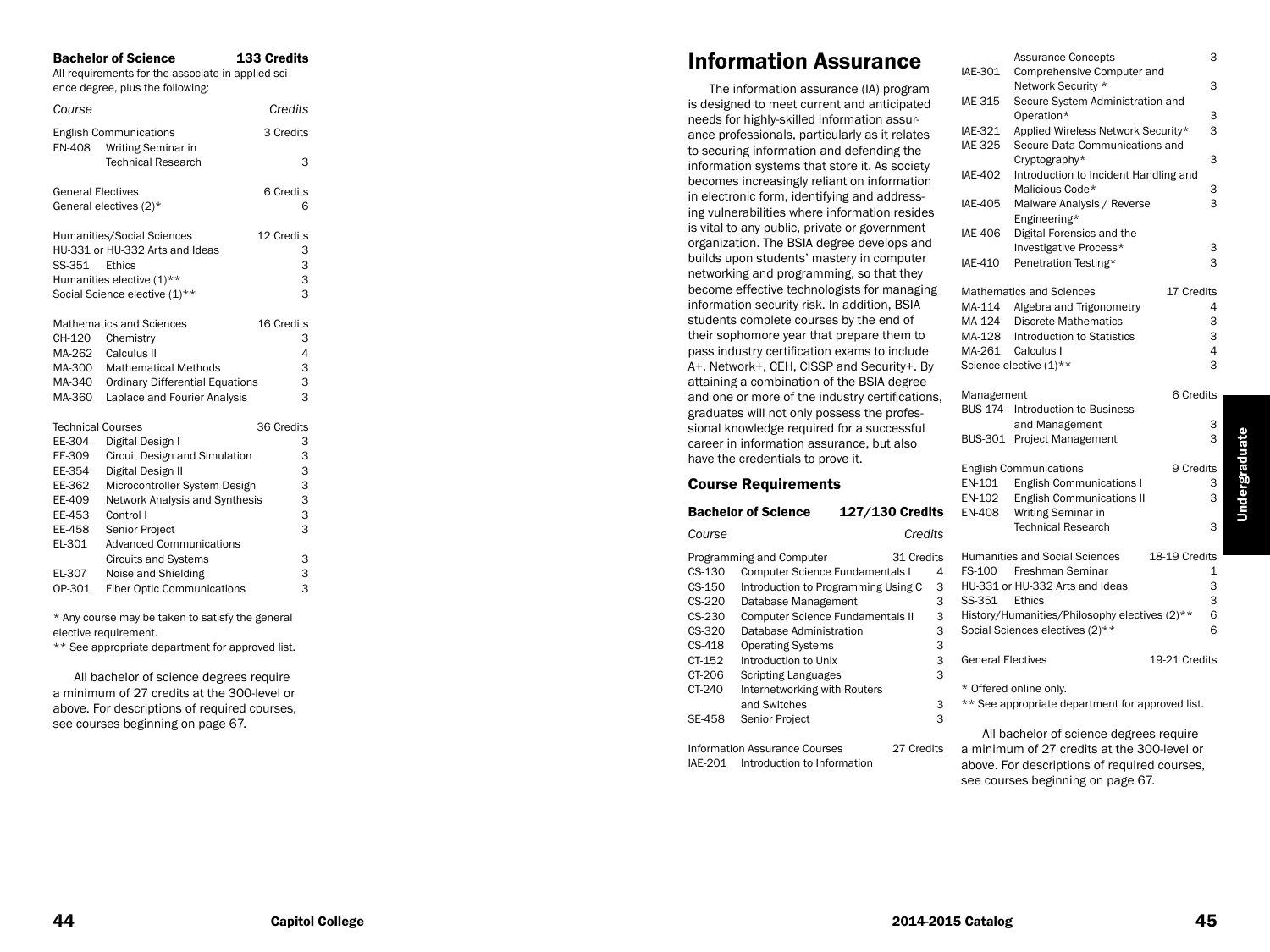# Management of Information Technology

The management of information technology (MIT) program prepares students for positions in the information technology industry or in businesses that rely on the use of sophisticated information resources and tools. Students are trained to understand the demands of technical jobs and to facilitate, from a managerial standpoint, an effective and efficient working environment for employees. The main objective of the program is to produce systems thinkers with both management expertise and technical competence. MIT majors study principles of management, organizational behavior, production and operations management, business telecommunications analysis, marketing and personnel management. All students complete a capstone course in which they propose, design, test and deliver a management project.

#### Course Requirements

|                | <b>Bachelor of Science</b>               | 121/122 Credits |            |   |
|----------------|------------------------------------------|-----------------|------------|---|
| Course         |                                          |                 | Credits    |   |
|                | <b>Business Foundations</b>              |                 | 21 Credits |   |
| BUS-174        | Introduction to Business                 |                 |            |   |
|                | and Management                           |                 |            | 3 |
|                | <b>BUS-200 Business Communications</b>   |                 |            | 3 |
|                | BUS-270 Financial Accounting I           |                 |            | 3 |
|                | BUS-275 Human Resource Management        |                 |            | 3 |
|                | BUS-280 or BUS-281 Macro/Microeconomics  |                 |            | 3 |
|                | BUS-372 Financial Management             |                 |            | 3 |
| <b>BUS-400</b> | <b>Research Methods</b>                  |                 |            | 3 |
|                | <b>Business Administration</b>           |                 | 21 Credits |   |
|                | BUS-208 Internet and the Law             |                 |            | З |
|                | BUS-279 Introduction to Leadership       |                 |            | 3 |
|                | BUS-301 Project Management               |                 |            | 3 |
| <b>BUS-386</b> | Organizational Theory and Behavior       |                 |            | 3 |
| BUS-410        | Strategic Management                     |                 |            | 3 |
| <b>BUS-454</b> | <b>International Business</b>            |                 |            | 3 |
| <b>BUS-458</b> | Senior Project                           |                 |            | 3 |
|                | Information Technology                   |                 | 34 Credits |   |
|                | BUS-250 Database for Managers            |                 |            | 3 |
|                | BUS-362 Information Systems for Managers |                 |            | 3 |

|                | Computer Science Fundamentals I                     | 3 |
|----------------|-----------------------------------------------------|---|
| CS-150         | Introduction to Programming Using C                 | 3 |
| CT-101         | <b>Computer Applications</b>                        | 3 |
| CT-152         | Introduction to Unix                                | 3 |
| CT-152         | Introduction to Unix                                | 3 |
| <b>IAE-201</b> | Introduction to Information                         |   |
|                | <b>Assurance Concepts</b>                           | 3 |
| <b>IAE-301</b> | Comprehensive Computer and                          |   |
|                | Network Security *                                  | 3 |
| <b>IAE-402</b> | Introduction to Incident Handling and               |   |
|                |                                                     |   |
|                | Malicious Code*                                     | 3 |
| <b>IAE-405</b> | Malware Analysis / Reverse                          | 3 |
|                | Engineering                                         |   |
| TC-110         | Introduction to Telecommunications                  | 3 |
|                |                                                     |   |
|                | General electives $(2)^*$                           | 6 |
|                |                                                     |   |
|                | <b>English Communications</b><br>9 Credits          |   |
| EN-101         | <b>English Communications I</b>                     | 3 |
| EN-102         | <b>English Communications II</b>                    | 3 |
| <b>EN-408</b>  | Writing Seminar in                                  |   |
|                | <b>Technical Research</b>                           | 3 |
|                |                                                     |   |
|                |                                                     |   |
|                |                                                     |   |
|                | <b>Humanities and Social Sciences</b><br>19 Credits |   |
| FS-100         | Freshman Seminar                                    | 1 |
|                | HU-331 or HU-332 Arts and Ideas                     | 3 |
| SS-351         | Ethics                                              | 3 |
|                | History/Humanities/Philosophy electives (2)*        | 6 |
|                | Social Sciences electives (2)*                      | 6 |
|                |                                                     |   |
|                | <b>Mathematics and Sciences</b><br>12 Credits       | 3 |
|                | MA-110 Business Math I                              |   |
| MA-111         | <b>Business Math II</b>                             | 3 |
| MA-128         | <b>Introduction to Statistics</b>                   | 3 |
|                | Science elective (1)*                               | 3 |
|                | * See appropriate department for approved list.     |   |
|                |                                                     |   |
|                | All bachelor of science degrees require             |   |
|                | a minimum of 27 credits at the 300-level or         |   |
|                | above. For descriptions of required courses,        |   |
|                | see courses beginning on page 67.                   |   |
|                |                                                     |   |
|                |                                                     |   |

# Software Engineering

The software engineering (SE) program is structured to teach students to design and program computers and computer-based systems to meet the needs of all areas of society. The main objective of the program is to produce practical software engineers who can analyze and determine the needs of a system and apply engineering principles to create software and hardware solutions. SE majors study modern programming languages and applications, algorithm development, and software design and testing in the software component, computer organization and architecture, micro-controller system design and the latest programmable chip technology in the hardware portion, and modern approaches to knowledge acquisition using UML in both individual and team environments. All engineering majors must take courses in humanities and social science to broaden their understanding of professional and ethical responsibilities and the impact of their engineering solutions in a global context. All students complete a capstone course in which they propose, design, build, test and deliver a working software application.

# Course Requirements

|                           | <b>Bachelor of Science</b>             | 131 Credits |   |                       |
|---------------------------|----------------------------------------|-------------|---|-----------------------|
| Course                    |                                        | Credits     |   | $^{\star}$ !<br>$* *$ |
|                           | <b>Computers and Software</b>          | 37 Credits  |   | ele                   |
| CS-130                    | <b>Computer Science Fundamentals I</b> |             | 4 |                       |
| CS-150                    | Introduction to Programming Using C    |             | 3 |                       |
| CS-220                    | Database Management                    |             | 3 | а                     |
| CS-225                    | Intermediate Java Programming          |             | 3 | at                    |
| CS-230                    | Computer Science Fundamentals II       |             | 3 | SE                    |
| CS-310                    | <b>Computer Algorithms</b>             |             | 3 |                       |
| CS-330                    | iPhone Application Development         |             | 3 |                       |
| CS-376                    | Javascript                             |             | 3 |                       |
| CS-405                    | Introduction to Software Design with   |             |   |                       |
|                           | Unified Model Language                 |             | 3 |                       |
| CS-418                    | <b>Operating Systems</b>               |             | 3 |                       |
| CT-152                    | Introduction to Unix                   |             | 3 |                       |
| <b>IAE-201</b>            | Intro to Information Assurance         |             | 3 |                       |
| SE-458                    | Senior Design Project                  |             | 3 |                       |
| 21 Credits<br>Engineering |                                        |             |   |                       |
| EE-304                    | Digital Design I                       |             | 3 |                       |
| EE-362                    | Microcontroller System Design          |             | 3 |                       |
| EE-364                    | <b>Computer Architecture</b>           |             | З |                       |
| SE-321                    | Human Computer Interaction             |             | 3 |                       |

| EN-101<br>EN-102<br>EN-408                                                                                                    | <b>English Communications</b><br><b>English Communications I</b><br><b>English Communications II</b><br>Writing Seminar in<br><b>Technical Research</b>                                                                                                             | 9 Credits  | 3<br>3<br>3                               |
|-------------------------------------------------------------------------------------------------------------------------------|---------------------------------------------------------------------------------------------------------------------------------------------------------------------------------------------------------------------------------------------------------------------|------------|-------------------------------------------|
| General Electives                                                                                                             | General electives (2)**                                                                                                                                                                                                                                             | 6 Credits  | 6                                         |
| FS-100<br>SS-351                                                                                                              | <b>Humanities and Social Sciences</b><br>Freshman Seminar<br>HU-331 or HU-332 Arts and Ideas<br><b>Ethics</b><br>Humanities electives (2)*<br>Social Sciences electives (2)*                                                                                        | 19 Credits | 1<br>3<br>3<br>6<br>6                     |
| CH-120<br>MA-114<br>MA-124<br>MA-128<br>MA-261<br>PH-261<br>PH-262                                                            | <b>Mathematics and Sciences</b><br>Chemistry<br>Algebra and Trigonometry<br>Discrete Mathematics<br><b>Introduction to Statistics</b><br>Calculus I<br>MA-262 Calculus II<br><b>Engineering Physics I</b><br><b>Engineering Physics II</b><br>Science elective (1)* | 32 Credits | З<br>4<br>3<br>3<br>4<br>4<br>4<br>4<br>3 |
| Technical Courses<br>EL-204<br>EL-262                                                                                         | <b>Digital Electronics</b><br>Microprocessors and Microassembly                                                                                                                                                                                                     | 6 Credits  | 3<br>3                                    |
| * See appropriate department for approved list.<br>** Any course may be taken to satisfy the general<br>elective requirement. |                                                                                                                                                                                                                                                                     |            |                                           |

Software or Engineering electives (2)\* 6

All bachelor of science degrees require minimum of 27 credits at the 300-level or bove. For descriptions of required courses, e courses beginning on page 67.

**Undergraduate** Undergraduate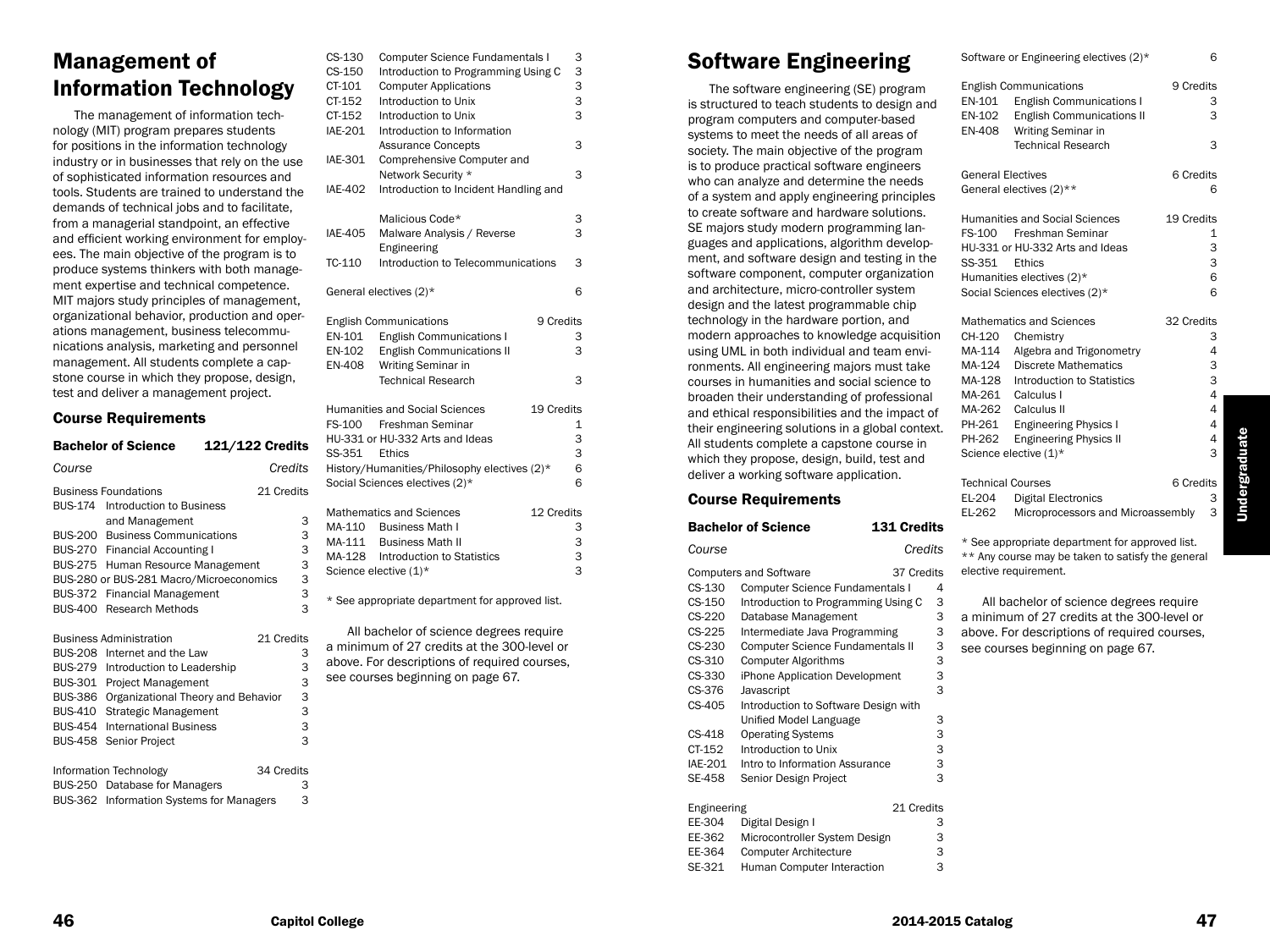# **Telecommunications** Engineering Technology

The telecommunications engineering technology (TET) program is structured to teach students to design, build, maintain, troubleshoot and expand networks of all types. The main objective of the program is to produce technologists who support industry in areas ranging from data communications and networking to routers and switches to network modeling and design. To achieve this objective, TET majors study digital electronics, noise and shielding, fiber-optic communica tions, microprocessors and micro assembly, and may specialize in either data communi cations and networking or RF and satellite communications. Students are trained to work in a wide range of telecommunications and computer networking jobs on both the technical and the design sides. TET majors must take courses in humanities and social science to broaden their understanding of professional and ethical responsibilities and the impact of their technological solutions in a global context. All bachelor of science stu dents complete a capstone course in which they propose, design, build, test and deliver a working telecommunications project.

### Associate in Applied Science Degree

The AAS degree program is designed to teach students about the design and construction of networks by giving them a broad foundational background in the field of telecommunications. Students at the AAS level will be able to construct and test tele communications circuits and networks using many different types of test equipment. Some theoretical courses are included to prepare students who are continuing with the bach elor's degree .

# Bachelor of Science Degree

The BS degree program is designed to build on the AAS program with more advanced studies in simulation, analysis and modeling of communications circuits and networks. Courses in optical communications, data communications and networking and Internet networks provide students with the necessary background to do network design and administration work and to pursue con tinued studies in engineering, engineering technology or information technology.

#### Course Requirements

|                          | <b>Associate in Applied Science</b>    | <b>65 Credits</b> |   |
|--------------------------|----------------------------------------|-------------------|---|
| Course                   |                                        | Credits           |   |
|                          | <b>English Communications</b>          | 6 Credits         |   |
| EN-101                   | <b>English Communications I</b>        |                   | 3 |
| EN-102                   | <b>English Communications II</b>       |                   | 3 |
|                          | <b>Humanities and Social Sciences</b>  | 7 Credits         |   |
| FS-100                   | Freshman Seminar                       |                   | 1 |
|                          | Humanities elective (1)*               |                   | 3 |
|                          | Social Sciences or MIT elective (1)*   |                   | 3 |
|                          | Mathematics and Sciences               | 17 Credits        |   |
| MA-114                   | Algebra and Trigonometry               |                   | 4 |
| MA-128                   | Introduction to Statistics             |                   | 3 |
| MA-261                   | Calculus I                             |                   | 4 |
| PH-201                   | <b>General Physics I</b>               |                   | 3 |
| PH-202                   | <b>General Physics II</b>              |                   | 3 |
| <b>Technical Courses</b> |                                        | 35 Credits        |   |
| CS-130                   | <b>Computer Science Fundamentals</b>   |                   | 4 |
| CS-150                   | Introduction to Programming Using C    |                   | 3 |
| CT-152                   | Introduction to Unix                   |                   | 3 |
| CT-240                   | Internetworking with Routers           |                   |   |
|                          | and Switches                           |                   | 3 |
| EL-100                   | Introductory DC/AC Circuits            |                   | 3 |
| EL-200                   | <b>Electronic Devices and Circuits</b> |                   | 4 |
| EL-204                   | Digital Electronics                    |                   | 3 |
| <b>IAE-201</b>           | Introduction to Information            |                   |   |
|                          | <b>Assurance Concepts</b>              |                   | 3 |
| NT-100                   | Computer Architecture and              |                   |   |
|                          | Construction                           |                   | 3 |

\* See appropriate department for approved list.

TC-110 Introduction to Telecommunications

3

3

NT-150 Computer Networking

#### Bachelor of Science 129 Credits

All requirements for the associate in applied sci ence degree, plus the following:

| Course                   |                                                               | Credits    |
|--------------------------|---------------------------------------------------------------|------------|
| <b>EN-408</b>            | <b>English Communications</b><br>Writing Seminar in Technical | 3 Credits  |
|                          | Research                                                      | 3          |
| <b>General Electives</b> |                                                               | 6 Credits  |
|                          | General electives (2)*                                        | 6          |
|                          | Humanities/Social Sciences                                    | 12 Credits |
|                          | HU-331 or HU-332 Arts and Ideas                               | З          |
| SS-351                   | Ethics                                                        | 3<br>3     |
|                          | Humanities elective (1)**                                     |            |
|                          | Social Science elective (1)**                                 | 3          |
|                          | Mathematics and Sciences                                      | 13 Credits |
| CH-120                   | Chemistry                                                     | 3          |
| MA 128                   | Introduction to Mathematics                                   | 3          |
| MA-262                   | Calculus II                                                   | 4          |
| MA-340                   | <b>Ordinary Differential Equations</b>                        | 3          |
| <b>Technical Courses</b> |                                                               | 30 Credits |
| CS-250                   | Intro to Network Programming in C                             | 3          |
| EL-261                   | Introduction to Communications                                |            |
|                          | <b>Circuits and Systems</b>                                   | 3          |
| EL-307                   | Noise and Shielding                                           | 3          |
| <b>IAE-301</b>           | <b>Comprehensive Network Security</b>                         | 3          |
| OP-301                   | <b>Fiber Optic Communications</b>                             | 3          |
| TC-309                   | <b>Network Simulation</b>                                     |            |
| TC-312                   | Voice over IP                                                 | 3          |
| TC-359                   | Network Modeling and Design                                   | 3          |
| <b>TC-458</b>            | Senior Design Project                                         | 3          |
|                          | Technical elective (1)**                                      | 3          |

\* Any course may be taken to satisfy the general elective requirement.

\*\* See appropriate department for approved list.

All bachelor of science degrees require a minimum of 27 credits at the 300-level or above. For descriptions of required courses, see courses beginning on page 67.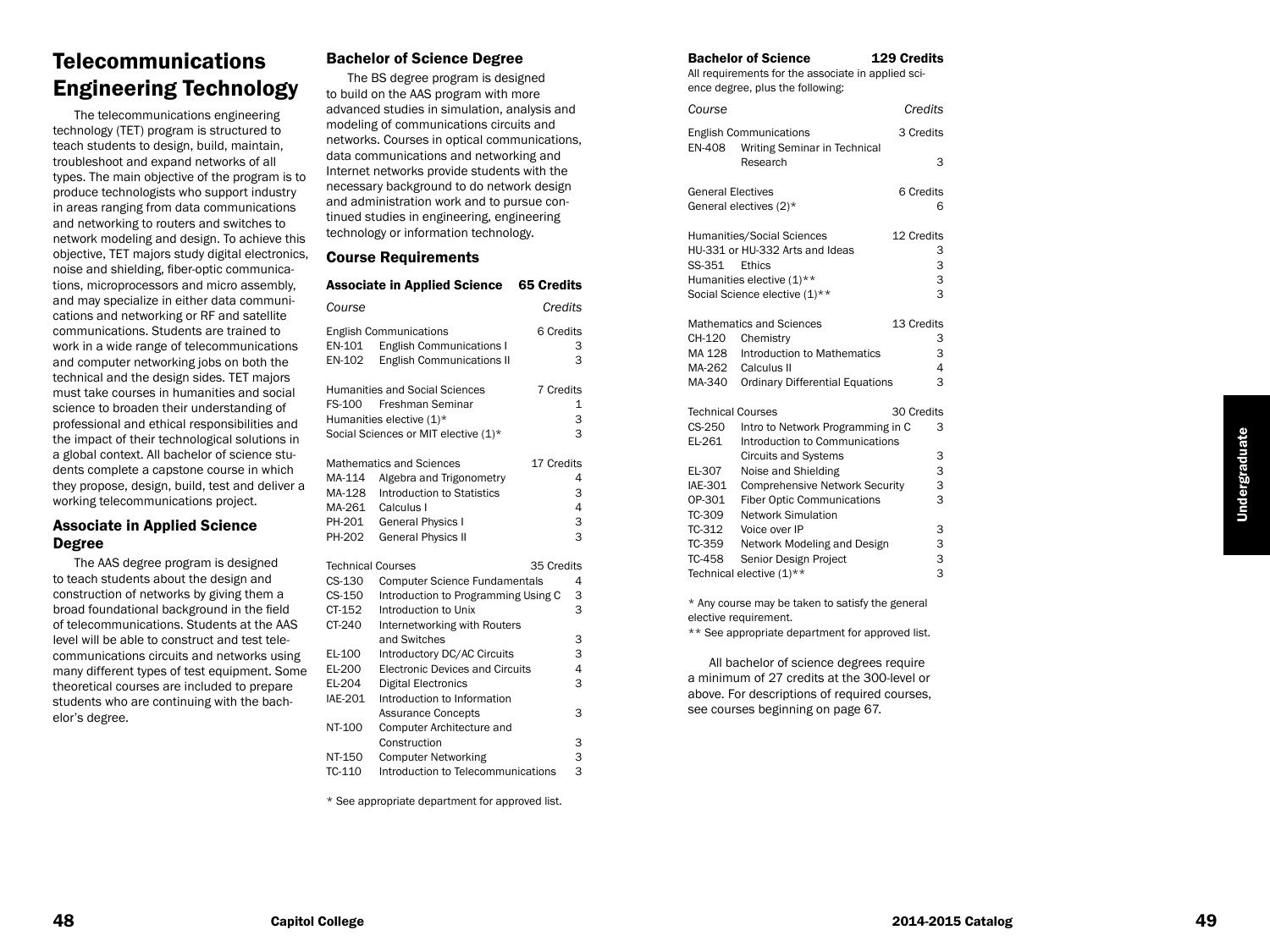# Web Development

The web development (WD) degree program is structured to prepare students to understand and effectively respond to the entire spectrum of Internet issues and challenges, with a strong emphasis on web development. The main objective of the program is to produce well-rounded web development experts who can design the visual aspect of web sites on the front end while possessing the more technical development and programming knowledge that resides on the back end. Front end instruction includes HTML, Flash, Javascript and Javascript libraries (Jquery, Prototype, Scriptaculous), complemented by back end instruction that includes Unix, SQL, PHP, Java Server Pages, Java Servlets, and .NET (C#). Students also study courses in business and entrepreneurship to enable them to develop websites and support. Web development majors must take courses in humanities and social science to broaden their understanding of professional and ethical responsibilities and the impact of their web development solutions in a global context. All students complete a capstone course in which they propose, design, test and deliver a web-based project.

#### Course Requirements

|                | <b>Bachelor of Science</b>              | <b>126 Credits</b> |
|----------------|-----------------------------------------|--------------------|
| Course         |                                         | Credits            |
| Computers      |                                         | 50 Credits         |
| CS-130         | <b>Computer Science Fundamentals I</b>  | 4                  |
| CS-150         | Introduction to Programming Using C*    | 4                  |
| CS-220         | Database Management                     | 3                  |
| CS-230         | <b>Computer Science Fundamentals II</b> | 3                  |
| CS-225         | Intermediate Java Programming           | 3                  |
| CS-321         | <b>Computer Human Interaction</b>       | 3                  |
| CS-356         | Dynamic Web Page Development            | 3                  |
| CT-102         | Introduction to Internet Applications   | 3                  |
| CT-152         | Introduction to Unix                    | 3                  |
| CT-201         | Multimedia Applications                 | 3                  |
| CT-206         | <b>Scripting Languages</b>              | 3                  |
| CT-376         | Javascript                              | 3                  |
| CT-406         | Web Programming Languages               | 3                  |
| <b>IAE-201</b> | Intro to Information Assurance          | 3                  |
| <b>IAE-301</b> | <b>Comprehensive Network Security</b>   | 3                  |
| <b>SE-458</b>  | Senior Design Project                   | 3                  |
|                | <b>English Communications</b>           | 9 Credits          |
| EN-101         | <b>English Communications I</b>         | 3                  |

| EN-102                   | <b>English Communications II</b>                | 3          |
|--------------------------|-------------------------------------------------|------------|
| EN-408                   | Writing Seminar in<br><b>Technical Research</b> |            |
|                          |                                                 | 3          |
| <b>General Electives</b> |                                                 | 12 Credits |
|                          | General electives (4)**                         | 12         |
|                          |                                                 |            |
|                          | <b>Humanities and Social Sciences</b>           | 19 Credits |
| FS-100                   | Freshman Seminar in Computers                   | 1          |
|                          | HU-331 or HU-332 Arts and Ideas                 | 3          |
| SS-351                   | <b>Fthics</b>                                   | 3          |
|                          | History/Humanities/Philosophy electives (2)     | 6          |
|                          | Social Sciences/Management electives (2)        | 6          |
|                          |                                                 |            |
|                          | <b>Mathematics and Sciences</b>                 | 12 Credits |
| MA-112                   | Intermediate Algorithms                         | З          |
| MA-124                   | Discrete Mathematics                            | 3          |
| MA-128                   | Introduction to Statistics                      | 3          |

| OUIGHOU UIGULIVU (±)                 |            |
|--------------------------------------|------------|
| Option                               | 12 Credits |
| Choose four related courses $(4)$ ** | 12         |

MA-128 Introduction to Statistics 3

Science elective (1)

\* Students who validate CS-150 may replace this course with any technical course not already required for the WD degree. \*\*Examples of options: Gaming option: HU-210, CS-305, CS-330, CS-430 IA option: CS-320, IAE-315, IAE-325, IAE-402 System hardware option: NT-100, NT-150, CT-240 and NT-250

Students may create their own option. Students should consult with an advisor in selecting an option.

All bachelor of science degrees require a minimum of 27 credits at the 300-level or above. For descriptions of required courses, see courses beginning on page 67.

# Undergraduate **Certificates**

The undergraduate certificates are targeted at specialized jobs in distinct information technology and management fields. The courses required for these certificates are offered in a standard 16-week format. Consult the schedule of classes for more information. Students seeking an undergraduate certificate must complete all coursework at Capitol College.

For descriptions of required courses, see courses beginning on page 67.

#### Acquisitions Management (12 credits)

This upper-level certificate is designed to provide students with knowledge of the broad concepts and strategies of procurement and contract management, which contributes to the ability to make sound business decisions. Major topics include the foundations of pricing and negotiations, basic aspects of contracting, procurement of services and products, software acquisitions, and mergers and acquisitions.

#### *Required Courses*

| BUS-301 Project Management                     | З |
|------------------------------------------------|---|
| <b>BUS-385</b> Federal Acquisitions Management | 3 |
| BUS-387 Mergers and Acquisitions               | 3 |
| <b>BUS-388</b> Software Acquisitions           | з |

### Computer and Network Security (13 credits)

This upper-level certificate provides students with a fundamental knowledge of general network security concepts, which can then be applied to an advanced training program in specific security software and platforms. Students learn the basics of practical and theoretical network and computer security. The first course introduces students to introductory computer programming to support the advanced courses. The remaining courses provide students with an understanding of computer and network security issues, including encryption, SSL, privacy issues, directory services protocols such as LDAP, intrusion detection, viruses, firewalls and network management.

*Required Courses*

| CS-130  | <b>Computer Science Fundamentals I</b> | 4 |
|---------|----------------------------------------|---|
| IAE-201 | Introduction to Information            |   |
|         | <b>Assurance Concepts</b>              | 3 |
| IAE-301 | Compr. Computer & Network Security     | 3 |
| IAE-315 | Secure System Administration and       |   |
|         | Operation                              | З |
|         |                                        |   |

### Object-Oriented Programming (13 credits)

This lower-level certificate provides a solid grounding in object-oriented programming to students with no prior programming experience. Students learn to analyze and design programs from the object-oriented perspective. Implementing object-oriented solutions to problems in two languages, C++ and Java, helps to reinforce an understanding of object-oriented concepts from coupling and cohesion to inheritance and polymorphism. In addition, Java provides students with the tool necessary to implement graphical user interfaces as well as a variety of features and classes useful in webpage and Internet programming. C++ requires students to develop a good understanding of structures, such as lists, queues and trees, and to implement them using the classes defined in the C++ Standard Template Library.

#### *Required Courses*

- CS-130 Computer Science Fundamentals I 4<br>CS-150 Introduction to Programming Using C 3
- CS-150 Introduction to Programming Using C
- CS-225 Intermediate Java Programming 3
- CS-230 Computer Science Fundamentals II 3

### Project Management (12 credits)

This upper-level certificate is built on core processes defined in the Project Management Body of Knowledge (PMBOK). The certificate consists of four core courses, which provide students the opportunity to learn the basic concepts and strategies of project management required to successfully manage projects in both government and private industry.

*Required Courses*

|           | З                                                                                                                                                     |
|-----------|-------------------------------------------------------------------------------------------------------------------------------------------------------|
|           | 3                                                                                                                                                     |
|           |                                                                                                                                                       |
| Advantage | 3                                                                                                                                                     |
|           | З                                                                                                                                                     |
|           | BUS-301 Project Management<br>BUS-302 Methods of IT Project Management<br>BUS-303 Project Management Competitive<br>BUS-375 Human Resource Management |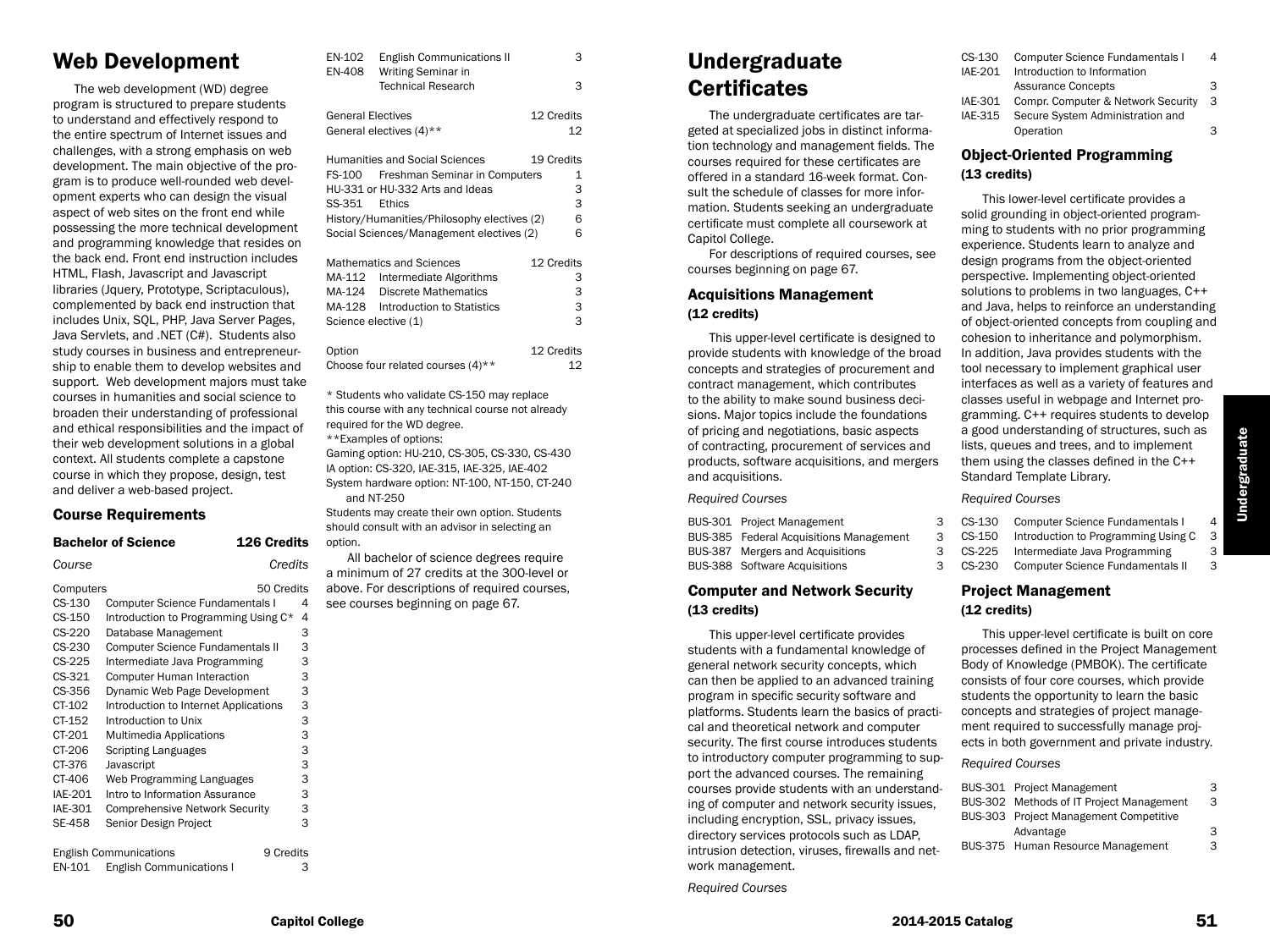### Programming and Data Management (13 credits)

This lower-level certificate provides a good understanding of how programmers store and manage computer data. Students learn the fundamental aspects of the storage and management of computer data. Courses in C++ and Java introduce the student to the object-oriented paradigm and the underly ing principles of the structures and methods associated with data management. In addi tion, Oracle is used in the database manage ment course, which introduces students to relational databases and the techniques for analyzing and designing database solutions. Finally, a course in advanced data structures teaches students the theory and underlying techniques used to store, search, sort and access computer data.

#### *Required Courses*

| $CS-130$ | <b>Computer Science Fundamentals I</b> |
|----------|----------------------------------------|
| $CS-220$ | Database Management                    |
| $CS-225$ | Intermediate Java Programming          |
| CS-310   | <b>Computer Algorithms</b>             |

#### Software Engineering (13 credits)

This upper-level certificate introduces students to relational databases software design, and user interaction with technol ogy. Students learn the practical aspects of programming and database management, as well as the theoretical issues involved in ana lyzing, designing and implementing computer applications that are accessible, reliable and maintainable. The software engineering course allows students to apply basic engi neering principles to help them understand software performance, modularity, portability and reliability. A course in human-computer interaction investigates the relationship between the functionality and usability of computer systems in order to maximize their efficiency by selecting appropriate input-out put devices and interaction styles.

#### *Required Courses*

| CS-130 | <b>Computer Science Fundamentals I</b> |
|--------|----------------------------------------|
| CS-230 | Computer Science Fundamentals II       |

| CS-310 | Computer Algorithms                  |
|--------|--------------------------------------|
| CS-405 | Introduction to Software Design with |
|        | Unified Modeling Language            |

3

3

# Space Missions and Operations Specialist

# (12 credits)

This upper-level certificate provides stu dents with a general overview of satellites, including simple physics of satellite orbits and the history of NASA and scientific mis sion operations. Students will learn satellite design with emphasis on power manage ment, heating and cooling considerations, telemetry and communications and control systems. Coursework includes the study of orbital mechanics and the physics of the instruments used to monitor and analyze the earth and atmosphere. Prerequisites for the certificate include an understanding of math through differential equations with basic engi neering physics.

#### *Required Courses*

4

3

3

3

| AE-150 | Introduction to Space             | 3 |
|--------|-----------------------------------|---|
| AE-250 | <b>Ground Systems Engineering</b> | 3 |
| AE-350 | <b>Autonomous Ground Systems</b>  | 3 |
| AE-411 | Space Systems Engineering         | 3 |

### Web Programming (12 credits)

This lower-level certificate provides stu dents the foundation to write programs that support transactions conducted over the Internet. Students learn about the web and the basic tools used for webpage construc tion, including HTML, DHTML, scripting, CSS and an overview of XML. The database management course provides students with an understanding of relational databases, how they are designed, how data is stored in them, and how that data can be accessed. The final two courses, Intermediate Java Pro gramming and Web/ CGI Programming Using Perl, provide students with the programming techniques and tools needed to create truly dynamic webpages.

*Required Courses*

| CT-102 | Introduction to Internet Applications | З |
|--------|---------------------------------------|---|
| CT-201 | Multimedia Applications               | 3 |
| CT-376 | Javascript                            | 3 |

3

Prerequisite: CT-115, CS-130 or equivalent.

#### Website Development (12 credits)

This upper-level certificate is designed for students interested in building websites. Students learn a variety of tools and applica tions such as HTML, Java Script, ASP, PHP, Microsoft FrontPage and Macromedia Direc tor used to build webpages and add multime dia content to them. The website construc tion course deals with website and browser requirements, platform selection issues, web server functions, client and server side applications, cookies and other topics. In the website administration course, students learn concepts in the use of software to monitor and optimize website operations, alternatives to CGI such as ASP and website security.

#### *Required Courses*

| CT-152   | Introduction to Unix            | З        |
|----------|---------------------------------|----------|
| $CS-130$ | Computer Science Fundamentals I | $\Delta$ |
| $CS-220$ | Database Management             | 3        |
| CS-320   | Database Administration         | з        |
|          |                                 |          |

Prerequisite: CT-115, CS-130 or equivalent.

4

3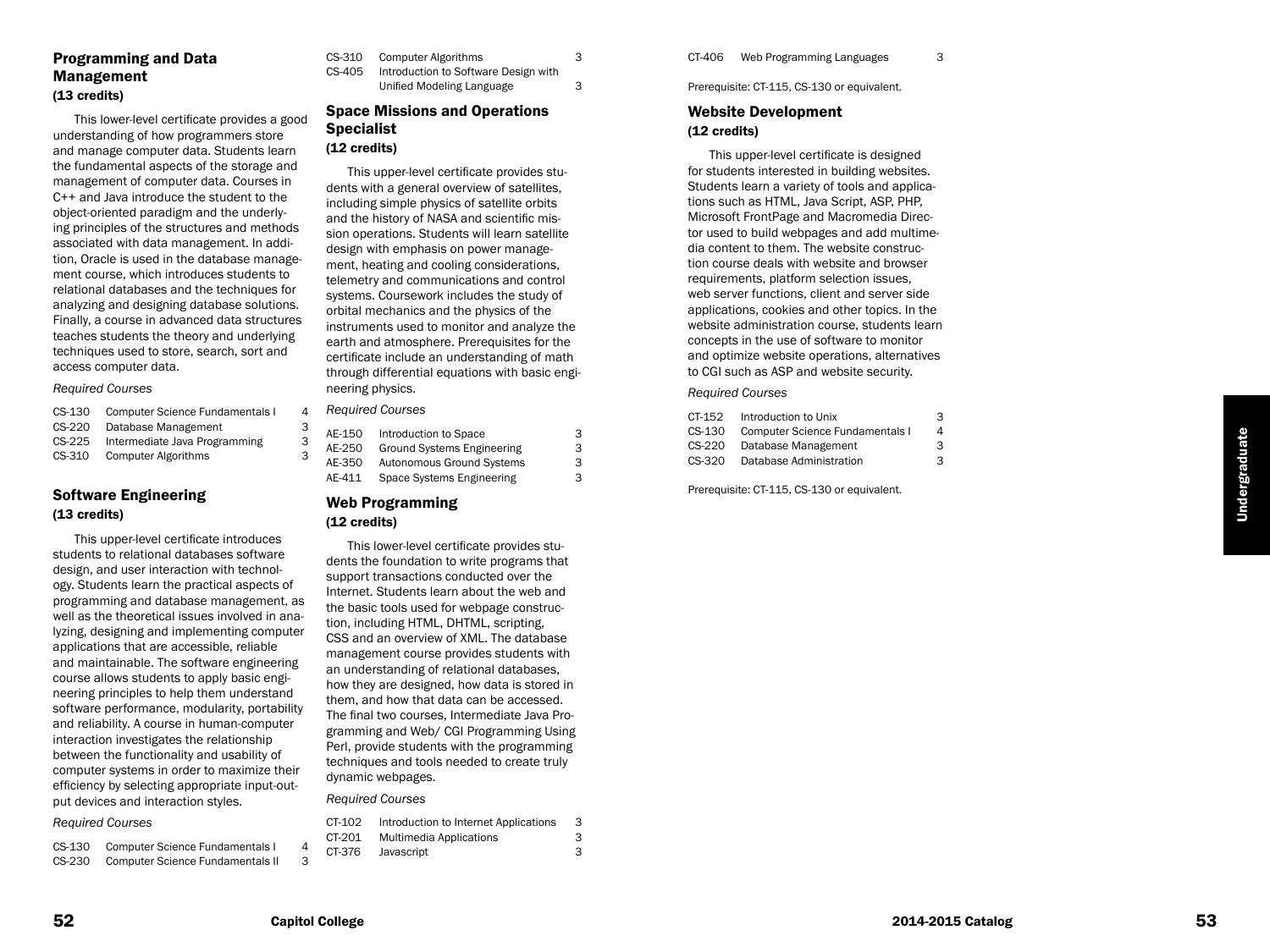# Graduate Program **Offerings**

# Doctor of Science (DSc) Degree

•Information Assurance

Doctoral classes are taught in real-time, accelerated 8-week classes except for three residency courses which are held on campus over three weekends.

# Master of Business Administration (MBA) Degree

# Master of Science (MS) Degrees

- •Astronautical Engineering
- •Computer Science
- •Electrical Engineering
- •Information Assurance
- •Internet Engineering
- •Information and Telecommunications Systems Management

All master's degrees and certificates are taught online in real time alternating between regularly scheduled live lectures and asynchronous learning sessions. The majority of courses are offered in 8-week accelerated terms. However, some courses in the MSCS, MSIA and MSIE programs are offered only in the 16-week semester format. All courses in the MSEE program are the 16-week semester format.

# Post-baccalaureate Certificates

- •Acquisitions Management
- •Client/Server and Wireless Devices
- •Component Technologies and Online Collaboration
- •Information Assurance Administration
- Information Technology
- •Project Management
- •Network Protection
- •Security Management

# Doctorate Admissions

### Requirements

- •Master's degree in information assurance, computer science, information technology or related field from a regionally accredited college or university
- •Minimum of five years of direct work experience
- •Three letters of recommendation
- •Currently hold one of the following industry certifications: CISSP, GSE, CGEIT or CISM. Applicants who do not have one of these certifications must pass a comprehensive entrance exam. Information about the exam and how to register will be sent to students lacking a certification.

### Application Deadline

All application materials must be submitted by the following dates to be considered for admission to the program:

#### Start Application Deadline

Fall July 1 (classes start late Aug.) Spring Oct. 1 (classes start early Jan.)

Once an applicant's file is complete, it will be sent to the Admissions Committee for review. Applicants will be notified of their acceptance status.

# Master's Degree Admissions

Applications for admission are accepted at any time and are processed and reviewed upon receipt of all necessary documents, on a case-by-case basis. Students whose application packages are incomplete will be classified as decision-pending.

# Full Acceptance Status

For full acceptance, students must have a completed undergraduate degree from a regionally accredited institution, with a cumulative GPA of no less than 3.0 on a 4.0 scale. In addition, students must also meet the program-specific prerequisites for their intended program.

# Provisional Acceptance Status

Students who have not met the 3.0 undergraduate cumulative GPA requirements or do not meet all of the program specific prerequisites are provided an opportunity to gain full acceptance. Depending on the degree program, additional information may be requested. In this case, students are provisionally admitted and limited to three courses of enrollment. To achieve full acceptance, provisional students must maintain a 3.0 cumulative GPA in their first three graduate courses. Upon doing so, students are automatically converted to full acceptance status. If a provisional student fails to achieve a minimum 3.0 cumulative GPA after completing three courses, then he or she will be academically dismissed, and will not be permitted to enroll in any further courses.

# Decision-Pending Status

Students with incomplete application packages (missing transcripts, missing essay, etc.) are classified as decision-pending until the application package is complete.

Decision-pending students who have been approved to register are limited to two courses of enrollment and are not permitted to enroll in a third class until their application is complete.

# Program-Specific Prerequisites

### Astronautical Engineering

- •Bachelor of science in astronautical engineering with a minimum cumulative GPA of 3.0; or, a bachelor of science in a closely related field with minimum GPA of 3.0 and a minimum of three years of work experience.
- •A current resume
- Personal essay describing your vision for achieving your career goals in the field of astronautical engineering.

Students who do no meet these requirements may still be considered for admission to the program under the provisional status. Additional documents such as letters of recommendation or an interview by a member of the faculty may be required. Applicants may also be required to take additional prerequisite courses.

#### Business Administration (MBA)

Applicants who possess an undergraduate degree in business are waived from completing MBA-600 "Fundamentals of Professional Management." All other MBA-students must complete it. MBA-600 provides a broad foundation in accounting, finance, economics and statistics.

#### Computer Science

- •Bachelor of science in computer science or related field preferred, but not required
- Proficiency in computer topics including object oriented programming, multiple languages, algorithm development, operating systems, databases, software architecture, distributed programming and other advanced work
- •Fluency in mathematics: Calculus I, Calculus II and Linear Algebra

### Electrical Engineering

- •Bachelor of science in electrical engineering is preferred, but not required
- •Fluency in mathematics: Calculus I, Calculus II, Linear Algebra, Ordinary and Differential Equations, Laplace and Fourier Analysis, and Probability and Statistics for Engineers required.
- •Engineering and Science: upper level courses in Control Theory, Signals and Systems, Communication Theory and Microprocessors required. Students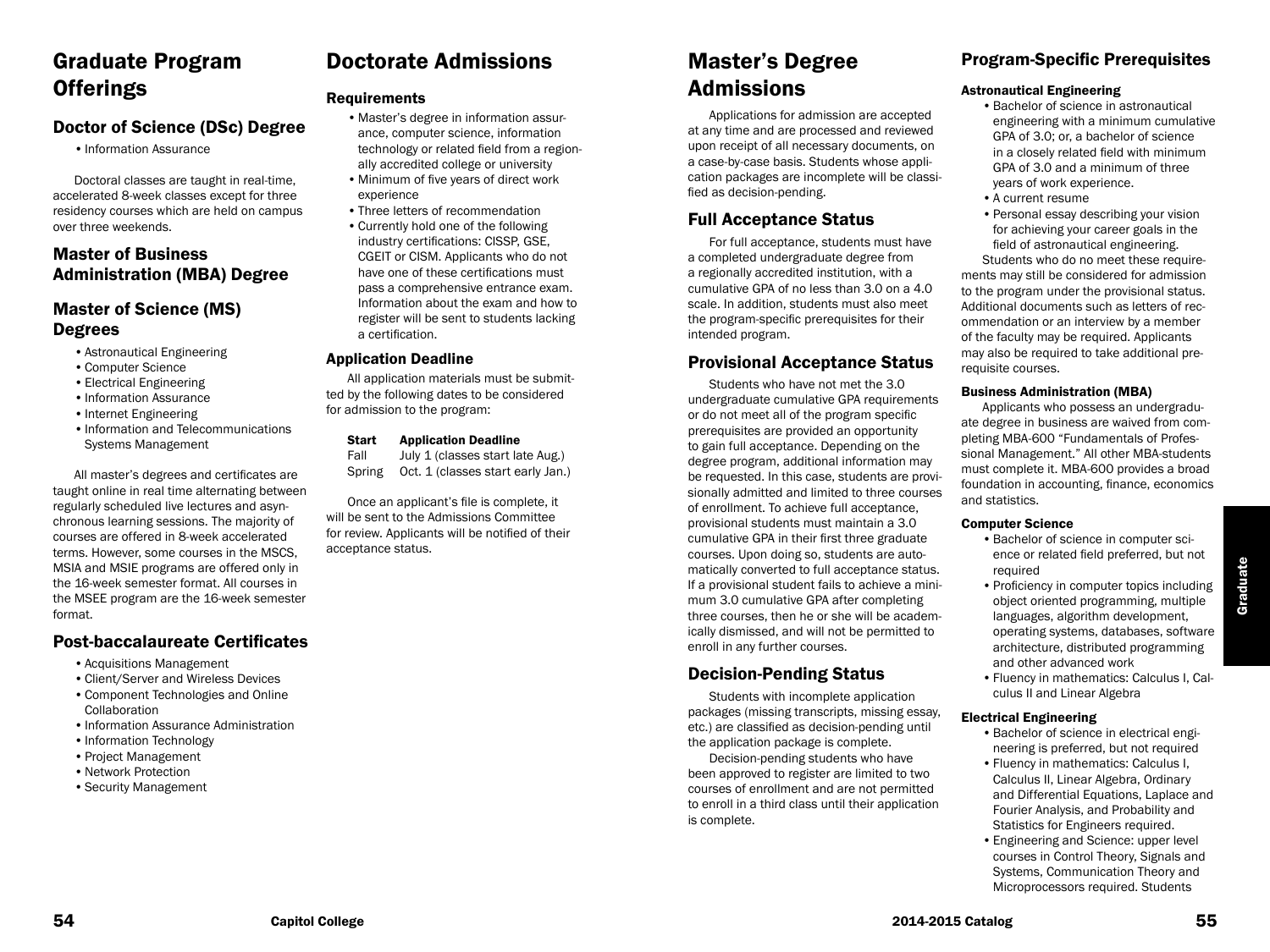with a BSET or equivalent are likely missing these course pre-requisites, and can gain access to the curriculum by completing the summer bridge course, EE-500 Advanced Signals and Systems .

#### Information Assurance

Courses are written to accommodate stu dents with backgrounds in computer informa tion systems, computer networking, telecom munications, information technology, network security, or computer science. Students are expected to have a working knowledge of servers, routers, hubs, switches, TCP-IP, etc. CCNA, Security+, SSCP, or CISSP certifications provide an excellent foundation for prepara tion, but are not required.

#### Information and Telecommunications Systems Management

- •Working knowledge of statistics, eco nomics, finance and accounting
- •An undergraduate course in each topic is preferred

#### Internet Engineering

- •Working knowledge of object-oriented programming
- •C++ or Java is preferred, but not required

# Doctor of Science in Information Assurance

The Doctor of Science in information Assurance degree program integrates content from academia, government, and industry into a challenging curriculum that adheres to high federal standards, prepares individuals for the rigors of federal agencies and industry, and results in graduates who are prepared to lead the field's top organizations.

Students take courses in small cohort groups comprised of government, industry, and military personnel. Upon graduation, doc toral students are able to conduct research as a foundation for executive action, demon strate innovation and creativity as it relates to the strategic performance of an agency or organization, and apply a local, national, and global perspective to the decision-making process.

The program provides students an aca demic environment to support the develop ment of high-level critical thinking and lead ership skills, technical skills and research experience in order to provide significant con tributions to the IA body of knowledge. The program maintains balance between a strong theoretical foundation, hands-on experience and innovative research.

See page 17 for matriculation information .

#### Course Sequence of Study

|                                                                                                                                                                                                                                                                                                                                                                   | IAE-87                   |
|-------------------------------------------------------------------------------------------------------------------------------------------------------------------------------------------------------------------------------------------------------------------------------------------------------------------------------------------------------------------|--------------------------|
|                                                                                                                                                                                                                                                                                                                                                                   | <b>IAE-88</b>            |
|                                                                                                                                                                                                                                                                                                                                                                   | <b>IAE-88</b>            |
|                                                                                                                                                                                                                                                                                                                                                                   | <b>IAE-88</b>            |
|                                                                                                                                                                                                                                                                                                                                                                   | <b>IAE-88</b>            |
| 6                                                                                                                                                                                                                                                                                                                                                                 | <b>IAE-88</b>            |
|                                                                                                                                                                                                                                                                                                                                                                   | RSC-8                    |
|                                                                                                                                                                                                                                                                                                                                                                   |                          |
|                                                                                                                                                                                                                                                                                                                                                                   | DSR-9                    |
| 3                                                                                                                                                                                                                                                                                                                                                                 | DSR-9                    |
|                                                                                                                                                                                                                                                                                                                                                                   | DSR-9                    |
|                                                                                                                                                                                                                                                                                                                                                                   | As ney                   |
| 3                                                                                                                                                                                                                                                                                                                                                                 | Pleas                    |
|                                                                                                                                                                                                                                                                                                                                                                   | new e                    |
|                                                                                                                                                                                                                                                                                                                                                                   |                          |
|                                                                                                                                                                                                                                                                                                                                                                   | F۱                       |
| 3                                                                                                                                                                                                                                                                                                                                                                 | cours                    |
| RSC-801 Fundamentals of Doctoral Learning<br>IAE-830 IA Research Literature (Term One)<br>RSC-810 Professional Research: Theory<br>and Practice I (Term Two)<br>RSC-820 Situation Awareness Analysis and<br>Action Plan Processes (Residency<br>Course, 3-day weekend)<br>RSC-825 Applied Research in IA (Term One)<br>RSC-813 Professional Ethics and Leadership | 54-66 Credits<br>Credits |

| First Semester        |                                            |   |
|-----------------------|--------------------------------------------|---|
| IAE-860               | Advanced Research Methods                  |   |
|                       | (Term One)                                 | З |
|                       | Elective (Term Two)                        | 3 |
| Second Semester       |                                            |   |
|                       | RSC-812 Professional Research:             |   |
|                       | Theory and Practice II/Comp Exam I         | 3 |
|                       | (Term One)                                 |   |
| IAE-880               | Special Topics in IA (Term Two)            | 3 |
|                       | DSR-925 Dissertation Preparation           |   |
|                       | (Residency Course, 3-day weekend)          | 3 |
| <b>Third Semester</b> |                                            |   |
|                       | Electives (Term One)                       |   |
|                       | Electives (Term Two)                       | 3 |
|                       | YEAR 3 - First 16 weeks/Term One/Term Two  |   |
| <b>First Semester</b> |                                            |   |
|                       | DSR-900 Writing the Doctoral Dissertation, |   |
|                       | Part I: Proposal/Comp Exam II              | 3 |
|                       | (Term One)                                 |   |
|                       | Elective (Term Two)                        | 3 |
| Second Semester       |                                            |   |
|                       | DSR-935 Dissertation Preparation,          |   |
|                       | Part II: Proposal (Term One)               | 3 |
|                       | DSR-950 Dissertation Presentation and Oral |   |
|                       | Defense (Residency Course,                 |   |
|                       | 3-day weekend)                             | 3 |

YEAR 2

#### Electives 22 Credits

| IAE-690        | <b>Healthcare Information Security</b>             | 3 |
|----------------|----------------------------------------------------|---|
| IAE-835        | Information Assurance Strategic                    |   |
|                | Management                                         | 3 |
| <b>IAE-837</b> | Contemporary Issues in IA                          | 3 |
| <b>IAE-845</b> | Pedagogy and Information Assurance                 | 3 |
| <b>IAE-871</b> | Software Assurance Assessment                      | 3 |
| IAE-872        | Software Assurance Development                     | 3 |
| <b>IAE-873</b> | Syllabus Software Assurance                        |   |
|                | Management                                         | 3 |
| <b>IAE-874</b> | <b>Assured Software Analytics</b>                  | 3 |
| <b>IAE-880</b> | Special Topics in IA                               | 3 |
| <b>IAE-881</b> | Special Topics in IA, Part II                      | 3 |
| <b>IAE-882</b> | Special Topics in IA, Part III                     | 3 |
| <b>IAE-883</b> | Special Topics in IA, Part IV                      | 3 |
| IAE-884        | Special Topics in IA, Part V                       | 3 |
| RSC-815        | Problem Solving and Decision Making                |   |
|                | with Quantitative Methods                          | 3 |
| DSR-940        | Proposal Writing I (as needed)                     | 3 |
| DSR-941        | Proposal Writing II (as needed)                    | 3 |
| DSR-942        | Proposal Writing III (as needed)                   | 3 |
|                | As new electives are added, this list will expand. |   |
|                | Please consult the IA department to inquire about  |   |
|                | new elective offerings or to propose new ones.     |   |

or descriptions of required courses, see ses beginning on page 67.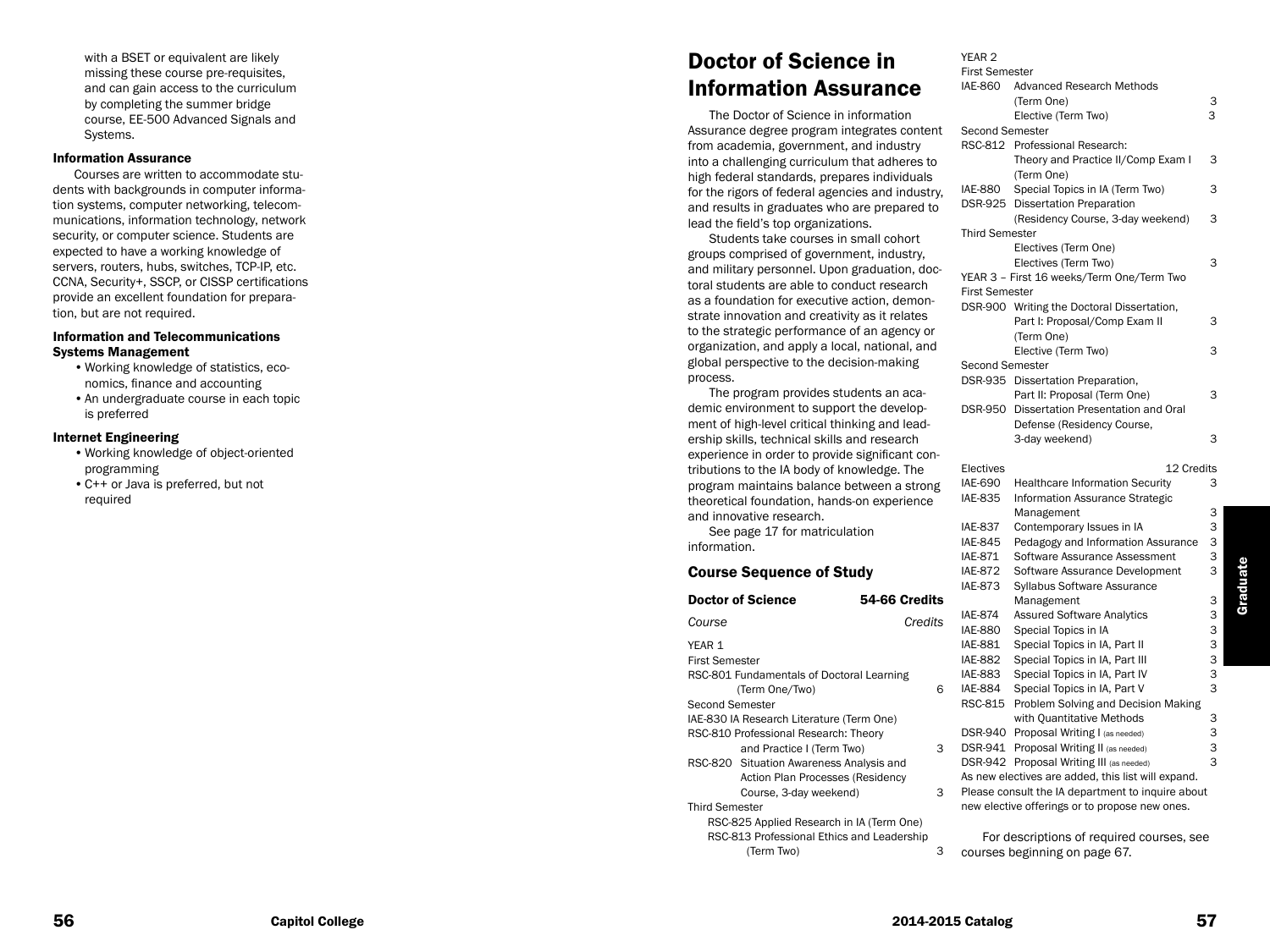# Master of Business Administration

The master of business administration (MBA) program is crafted to support professionals who are seeking credentials necessary to qualify for high level management and leadership positions, both in government and industry. MBA-core coursework and projects focus on strengthening your leadership skills, enhancing your understanding of new technologies, expanding your ability to use technology to solve business problems, and understanding the process of innovation. Specialization options include leadership, information assurance, information technology, or technology management law and policy. An additional specialization option emphasizing federal acquisition and DoD contracting is under development. Students complete the 36-39 credit hour program through a combination of accelerated 8-week terms and 16-week semesters.

#### Course Requirements

#### Master of Business Administration 36-39 Credits

| Course               |                                                    | Credits       |
|----------------------|----------------------------------------------------|---------------|
| Core Courses         |                                                    | 24-27 Credits |
|                      | MBA-600 Fundamentals of Professional Mgmt          | 3*            |
|                      | MBA-615 Financial Management                       | 3             |
|                      | MBA-620 Managerial Accounting                      | 3             |
|                      | MBA-625 Organizational Behavior                    | 3             |
|                      | MBA-630 Marketing Process and Strategy             | 3             |
|                      | MBA-635 Production and Operations                  |               |
|                      | Management                                         | 3             |
|                      | MBA-640 Managerial Economics                       | 3             |
|                      | MBA-646 Project Management                         | 3             |
|                      | MBA-650 Strategic Management                       | 3             |
| Capstone Course      |                                                    | 3 Credits     |
|                      | MBA-700 Capstone Project                           | 3             |
| <b>MBA-Electives</b> |                                                    | 9 Credits     |
|                      | Complete a 9-credit specialization option, or with |               |

permission, choose any three graduate-level courses from the college inventory.

Specialization options:

#### Leadership

| The leadership specialization combines the best<br>theories with proven strategies to help lead-<br>ers manage change and achieve organizational<br>objectives.                                    |   |
|----------------------------------------------------------------------------------------------------------------------------------------------------------------------------------------------------|---|
| MBA-657 Transformational Leadership and<br>Innovation                                                                                                                                              | 3 |
| MBA-658 Legal, Political, and Ethical<br>Implications for Leadership                                                                                                                               | 3 |
| MBA-659 Leadership and Managing Human                                                                                                                                                              |   |
| Capital                                                                                                                                                                                            | 3 |
| Information Assurance<br>The IA specialization emphasizes information<br>assurance challenges, to include general security<br>issues, protection methodologies, and malicious<br>software defense. |   |

| IAE-670 | <b>Network Systems Security Concepts</b> | 3 |
|---------|------------------------------------------|---|
| IAE-682 | Internal Protection                      | 3 |
| IAE-677 | <b>Malicious Software</b>                | 3 |

#### Information Technology

|                                                    | The information technology specialization provides |   |  |
|----------------------------------------------------|----------------------------------------------------|---|--|
| a broad overview of IT management issues, to       |                                                    |   |  |
| include the supporting role of info systems, tele- |                                                    |   |  |
| communications fundamentals, and the role of       |                                                    |   |  |
| computers in management.                           |                                                    |   |  |
| SM-563                                             | <b>Managing Information Systems</b>                | З |  |
| SM-567                                             | <b>Business Data Communications and</b>            |   |  |
|                                                    | Networking                                         | 3 |  |
| SM-569                                             | Decision Support and Expert                        |   |  |
|                                                    | <b>Systems</b>                                     | з |  |
|                                                    |                                                    |   |  |

Technology Management Law & Policy

|        | This specialization focuses on regulatory compli- |   |
|--------|---------------------------------------------------|---|
|        | ance, to include transacting and marketing law.   |   |
|        | cyber security law, and the law that governs the  |   |
|        | legal use of intellectual property.               |   |
|        | IAE-671 Legal Aspects of Computer Security        |   |
|        | and Information Privacy                           | 3 |
| IE-717 | Invention, Innovation, and the Use                |   |
|        |                                                   |   |

of Intellectual Property 3 SM-587 Law and Regulation of E-Commerce 3

\*MBA-600 is waived for students with a recent undergraduate degree (completed within the past 5 years) in business.

Courses are offered only online in 16-week or 8-week accelerated formats. For descriptions of required courses, see courses beginning on page 67.

# Master of Science in Astronautical Engineering

The astronautical engineering (AE) degree is structured to focus on satellite and mission operations, and systems engineering. Coursework focuses on project management, remote sensing, systems engineering, satellite operations and mission planning.

AE majors study all phases of a satellite mission design, planning and operations, and systems engineering. Concepts relating to cybersecurity in Astronautical engineering are also stressed.

The master of science in astronautical engineering is a 30-credit degree program. All students complete two capstone classes involving research methods and, in consultation with faculty, develop a project-based research paper by integrating prior coursework and experiences. Students may choose to use two elective courses in conjunction with the capstone courses to specialize in one area of astronautics.

#### Course Requirements

|              | <b>Master of Science</b>            | <b>30 Credits</b> |
|--------------|-------------------------------------|-------------------|
| Course       |                                     | Credits           |
| Core Courses |                                     | 18 Credits        |
| AE-602       | Spacecraft Mission Architecture and |                   |
|              | Management                          | З                 |
| AE-611       | Space Systems Engineering           | 3                 |
| AE-652       | Orbital Mechanics II                | 3                 |
| AE-654       | Spacecraft Propulsion               | 3                 |
| AE-655       | <b>Spacecraft Sensors</b>           | 3                 |
| IA-572       | Software Assurance Development      | 3                 |

| <b>Elective Courses</b> |                                    | 6 Credits |
|-------------------------|------------------------------------|-----------|
|                         | Choose any two below.              |           |
| AE-621                  | Satellite Ground Systems Operation | 3         |
| AE-662                  | Atomic and Molecular Spectroscopy  | 3         |
| AE-701                  | <b>Project Management</b>          | 3         |
| AE-712                  | Principles of Space Navigation     | 3         |
| AE-711                  | Space Mission Analysis and Design  | 3         |
| AE-720                  | Space Mission Design               | 3         |
| EE-600                  | Mathematical Modeling and          |           |
|                         | Analysis                           | 3         |
| IAE-571                 | Software Assurance Assessment      | 3         |
| IAE-573                 | Software Assurance Management      | 3         |
| <b>IAE-574</b>          | <b>Assured Software Analytics</b>  | 3         |
|                         |                                    |           |
| <b>Capstone Courses</b> |                                    | 6 Credits |
| AE-708                  | Master's Project Research          | З         |

Courses are offered only online in 16-week or 8-week accelerated formats. For descriptions of required courses, see courses beginning on page 67.

AE-758 Master's Project 3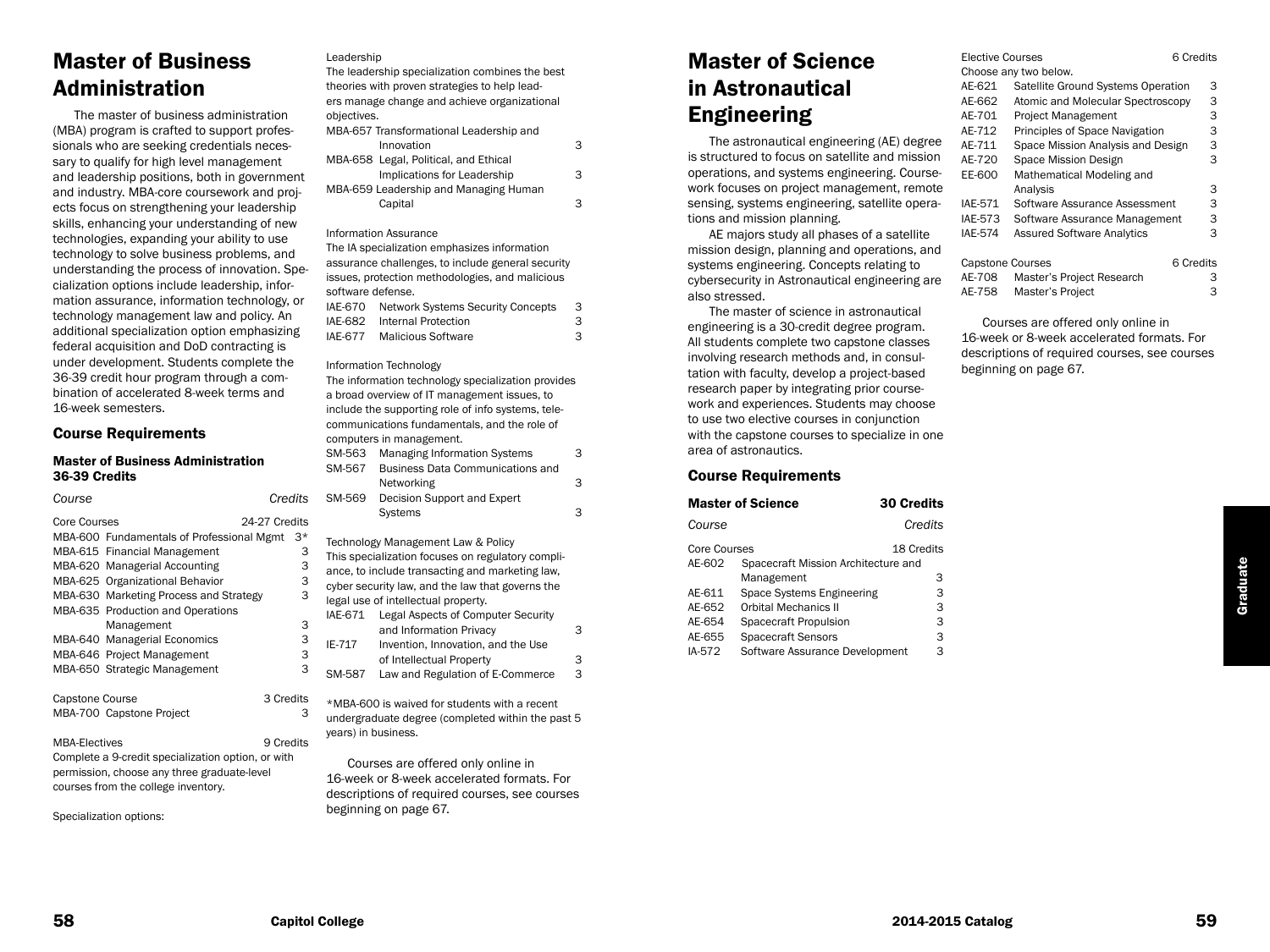# Master of Science in Computer Science

The computer science (CS) degree is structured to focus on new technologies, graphics aimed at virtual realities, and the Internet. The main objective of the program is to provide students with the advanced knowledge and skills necessary to design and use modern computer-based systems, with an emphasis on emerging technologies such as embedded languages, wireless technologies, miniaturization (PDAs), and data security.

CS majors study computer language design, intelligent systems design, and Multithreaded and distributed programming and may specialize in an area of their choice, including information architecture, network security or advanced computer science.

The master of science in computer science is a 30-credit degree program. All students complete a capstone course pair of Research Methods and the Capstone Research Project in which they identify a research topic in consultation with the faculty and develop a major project-based research paper by integrating prior coursework and personal experiences.

### Course Requirements

|                         | <b>Master of Science</b>      | <b>30 Credits</b> |
|-------------------------|-------------------------------|-------------------|
| Course                  |                               | Credits           |
| Core Courses            |                               | 12 Credits        |
| CS-504                  | Theory of Computation         | З                 |
| CS-512                  | Computer Language Design      | 3                 |
| CS-701                  | Designing Intelligent Systems | 3                 |
| CS-705                  | Multithreaded and Distributed |                   |
|                         | Programming                   | З                 |
| <b>Elective Courses</b> |                               | 12 Credits        |

| Choose any four below. |  |  |
|------------------------|--|--|
|------------------------|--|--|

| CS-507                  | Database Systems Implementation          | 3         |
|-------------------------|------------------------------------------|-----------|
| CS-511                  | Numerical Methods                        | 3         |
| CS-513                  | Gaming Theory - Real-time 3D             |           |
|                         | Graphics                                 | З         |
| <b>IAE-670</b>          | <b>Network Systems Security Concepts</b> | 3         |
| <b>IAE-673</b>          | Secure Information Transfer and          |           |
|                         | Storage                                  | 3         |
| <b>IAE-677</b>          | <b>Malicious Software</b>                | 3         |
| IAE-682                 | Internal Protection                      | 3         |
| IAE-684                 | <b>Complimentary Security</b>            | 3         |
| IE-705                  | <b>Comparison of Operating Systems</b>   |           |
|                         | and Web Servers                          | 3         |
| IE-707                  | Network Architecture Convergence         |           |
|                         | Using Wireless Technology                | 3         |
| IE-713                  | Multimedia and Web Casting               | 3         |
| IE-719                  | <b>Capstone Course</b>                   | 3         |
| <b>Capstone Courses</b> |                                          | 6 Credits |
| CS-712                  | Research Methods                         | З         |
| CS-714                  | Capstone Research Project                | 3         |

Courses are offered only online in 16-week formats. For descriptions of required courses, see courses beginning on page 67.

# Master of Science in Electrical Engineering

The electrical engineering (EE) degree is structured to educate students to design and develop applications from the inception stage through the manufacturing, testing, and delivery of a product. The main objective of the program is to provide traditional engineers with the fundamentals of circuit modeling and design, circuit analysis, circuit construction and testing, government and industry regulations, and the advanced knowledge and skills necessary to design and use modern computer-based design and analysis software.

EE majors study mathematical modeling and analysis, electromagnetic interference and compatibility, and advanced concepts of design for reliability, manufacturability and testability with the emphasis of the program on the practical applications of theoretical principles to the design and construction of circuits to meet industrial, military and international standards.

The master of science in electrical engineering is a 30-credit degree program. All students complete a capstone course pair in which they choose a project in consultation with the faculty and carry the research of the project through proposal, design, testing and delivery. Students may choose to use the two elective courses in conjunction with the capstone courses to obtain a four-course certificate in an area of specialization.

The college has developed a bridge course, EE-500 Advanced Signal Processing, to allow students who do not meet the upperlevel prerequisites an opportunity to qualify for acceptance. Credit for EE-500 is not awarded toward MSEE degree completion.

#### Course Requirements

|                                         | <b>Master of Science</b>                                        | <b>30 Credits</b> |
|-----------------------------------------|-----------------------------------------------------------------|-------------------|
| Course                                  |                                                                 | Credits           |
| <b>Core Courses</b><br>EE-600<br>EE-601 | Mathematical Modeling and Analysis<br>Modern Circuit Design and | 18 Credits<br>3   |
|                                         | Simulation                                                      | 3                 |
| EE-606                                  | Signal Processing                                               | 3                 |
| EE-607                                  | Electromagnetic Interference and                                |                   |
|                                         | Compatibility                                                   | 3                 |
| EE-710                                  | Designing for Reliability and                                   |                   |
| EE-720                                  | Manufacturability<br>Designing for Testability                  | 3<br>3            |
|                                         |                                                                 |                   |
| Electives                               | Courses                                                         | 6 Credits         |
|                                         | Choose any two courses below.                                   |                   |
| AE-611                                  | Space Systems Engineering                                       | 3                 |
| EE-614                                  | Large Scale Integrated Design                                   | 3                 |
| EE-651                                  | <b>Communications Theory</b>                                    | 3                 |
| EE-652                                  | Microcontroller System Development                              | 3                 |
| EE-653                                  | Analog and Digital Control Theory                               | 3                 |
| EE-656                                  | Image Processing                                                | 3                 |
| EE-665                                  | Microwave Circuit Theory and Design                             | 3                 |
| IAE-621                                 | Applied Wireless Network Security                               | 3                 |
| IE-701                                  | Principles of Designing and                                     |                   |
|                                         | <b>Engineering Computer Networks</b>                            | 3                 |
| IE-707                                  | Network Architecture Convergence                                |                   |
|                                         | <b>Using Wireless Technology</b>                                | 3                 |
| <b>Capstone Courses</b>                 |                                                                 | 6 Credits         |
| EE-708                                  | Master's Project Research                                       | 3                 |
| EE-758                                  | Master's Project                                                | 3                 |

Courses are offered only online in 16-week or 8-week accelerated formats. For descriptions of required courses, see courses beginning on page 67.

Graduate

Graduate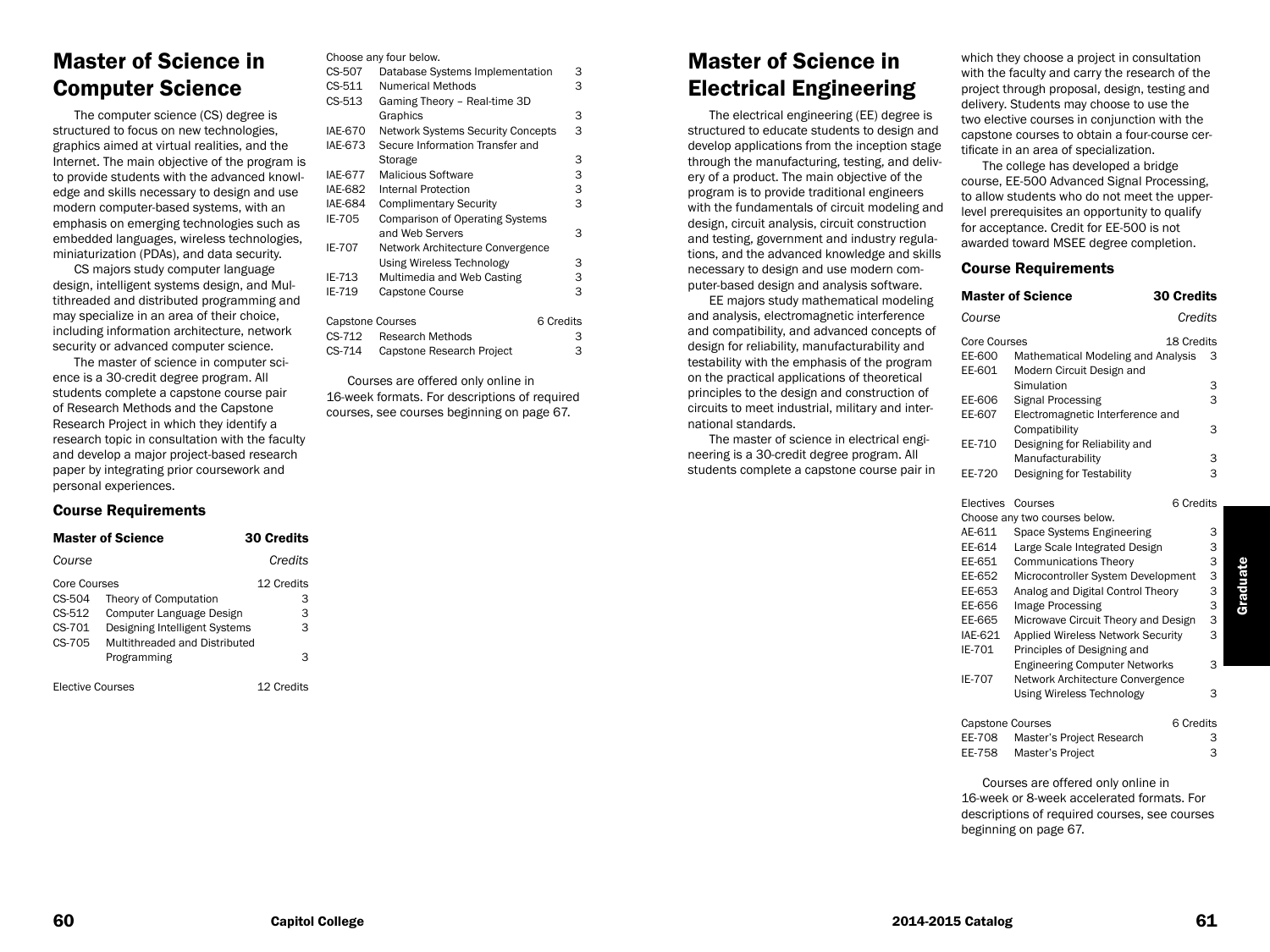# Master of Science in Information Assurance

The information assurance (IA) degree is structured to meet the needs of government and industry to understand, prepare for, respond to, and recover from threats to our information infrastructures. The main objective of the program is to provide information system and security professionals with in-depth instruction on new security ideas, concepts and techniques to prevent and react to malicious intrusion and to secure information assets. The National Security Agency and Department of Homeland Security have designated Capitol College a National Center of Academic Excellence in Information Assurance Education. The Master of Science in Information Assurance (MSIA) curriculum is mapped to all current federal domains at the most advanced level specified in the standards, and also covers the 10 domains of the CISSP (Certified Information Systems Security Professional), considered the gold-standard of industry IA certification. Some students may be required to take IAE-500 and CS-620; however, waivers may be granted in some cases with department chair or dean approval. CS-620 can be used as an elective.

### Course Requirements

|                                               | <b>Master of Science</b>           | 36-39 Credits |  |
|-----------------------------------------------|------------------------------------|---------------|--|
| Course                                        |                                    | Credits       |  |
| Core Courses                                  |                                    | 24-27 Credits |  |
| <b>IAE-500</b>                                | Intro/Information Assurance*       | З             |  |
| $CS = 620$                                    | Operating System Principles for    |               |  |
|                                               | for Information Assurance*         | З             |  |
| IAF-671                                       | Legal Aspects of Computer Security |               |  |
|                                               | and Information Privacy            | З             |  |
| IAE-673                                       | Secure Information Transfer and    |               |  |
|                                               | Storage                            | 3             |  |
| IAE-677                                       | Malicious Software                 | 3             |  |
| <b>IAE-680</b>                                | <b>Perimeter Protection</b>        | 3             |  |
| IAE-682                                       | Internal Protection                | 3             |  |
| *IA-500 abd CS 620 may be waived with depart- |                                    |               |  |
| ment chair or dean approval)                  |                                    |               |  |

Capstone Course IAE-674 Security Risk Management (Should be taken after IAE-680) Elective Courses 12 Credits Choose any combination of four courses from the following list of electives or, with permission, choose any courses from graduate course inventory:

Computer Network Operatons Slectives CNO-679 Intro/Computer Network Operations 3

#### Information Assurance Electives IAE 610 Advanced Penetration Testing 3 IAE-611 Mobile Computing Security 3 IAE-620 Mobile Device Forensics IAE-621 Applied Wireless Network Security 3 IAE-630 SCADA Networks and ICS Security 3 IAE-640 Access and Identity Management 3 IAE-670 Network Systems Security Concepts 3 IAE-672 Cryptography 3 IAE0673 Secure Information Transfer and Storage 3

IAE-679 Vulnerability Mitigation 3 IAE-684 Managing Information Security 3 Network Engineering Electives **I**<br>**Principles of Designing and** 

| IE-701 | Principles of Designing and          |   |
|--------|--------------------------------------|---|
|        | <b>Engineering Computer Networks</b> | 3 |
| IE-707 | Network Architecture Convergence     |   |
|        | Using Wireless Technology            | 3 |
| IE-712 | Design and Practice of Secure        |   |
|        | <b>Information Networks</b>          | 3 |
| IE-730 | <b>SCADA Networks and Industrial</b> |   |
|        | <b>Control Systems</b>               | З |
|        |                                      |   |

Project Management Electives MBA-501 Professional WRiting Practicum MBA-646 Project Management MBA-647 Methods of Project Management MBA-648 Project Management/Competitive Advantage

- Software Assurance Electives
- IAE-571 Software Assurance Assessment IAE-572 Software Assurance Development
- IAE-573 Software Assurance Management
- IAE-574 Assured Software Analytics
- Courses are offered only online in
- 16-week or 8-week accelerated formats. For
- descriptions of required courses, see courses
- beginning on page 67.

# Master of Science in Information and **Telecommunications** Systems Management

The online Master of Science in Information & Telecommunications Systems Management (ITSM) degree is structured as an interdisciplinary study of systems management theory and practices. As a technology management oriented degree, the main objective of the program is to develop student abilities to anticipate, recognize, and solve organizational and technological problems, optimize their own capabilities and the capabilities of others, allocate and effectively use resources, and apply systems management theory to organizational situations. Specialization options include leadership, information assurance, or technology management law and policy. ITSM is a 36-credit degree program. All students complete the 27-credit core and select three remaining elective options of their choice.

| <b>Master of Science</b>                   | <b>36 Credits</b> |
|--------------------------------------------|-------------------|
| Course                                     | Credits           |
| Core Courses                               | 27 Credits        |
| MBA-625 Organizational Behavior            | З                 |
| MBA-640 Managerial Economics               | 3                 |
| MBA-646 Project Management                 | 3                 |
| Systems Management and<br>SM-513           |                   |
| Organization Theory                        | 3                 |
| SM-517<br>Psychological Factors in Systems |                   |
| Management                                 | 3                 |
| Principles of Systems<br>SM-518            | з                 |

| SM-563 | <b>Managing Information Systems</b>     | 3 |
|--------|-----------------------------------------|---|
| SM-567 | <b>Business Data Communications and</b> |   |
|        | Networking                              | 3 |
| SM-569 | Decision Support and Expert             |   |
|        | Systems                                 | 3 |
|        |                                         |   |

Specialization Options 9 Credits Complete a 9-credit specialization option, or with permission, choose any three graduate-level courses from the college inventory.

#### Leadership

| Luuunn         |                                                       |   |
|----------------|-------------------------------------------------------|---|
|                | MBA-657 Transformational Leadership and<br>Innovation | 3 |
|                | MBA-658 Legal. Political, and Ethical                 |   |
|                | Implications for Leadership                           | 3 |
|                | MBA-659 Leadership and Managing Human                 |   |
|                | Capital                                               | 3 |
|                | Information Assurance                                 |   |
| <b>IAE-670</b> | <b>Network Systems Security Concepts</b>              | 3 |
| <b>IAE-677</b> | <b>Malicious Software</b>                             | 3 |
| IAE-682        | Internal Protection                                   | 3 |
|                | Technology Management Law & Policy                    |   |
| IAE-671        | Legal Aspects of Computer Security                    | 3 |
| IE-717         | Invention, Innovation, and the Use of                 |   |
|                | Intellectual Property                                 | 3 |
| SM-587         | Law and Regulation of E-Commerce                      | 3 |

Courses are offered only online in 16-week or 8-week accelerated formats. For descriptions of required courses, see courses beginning on page 67.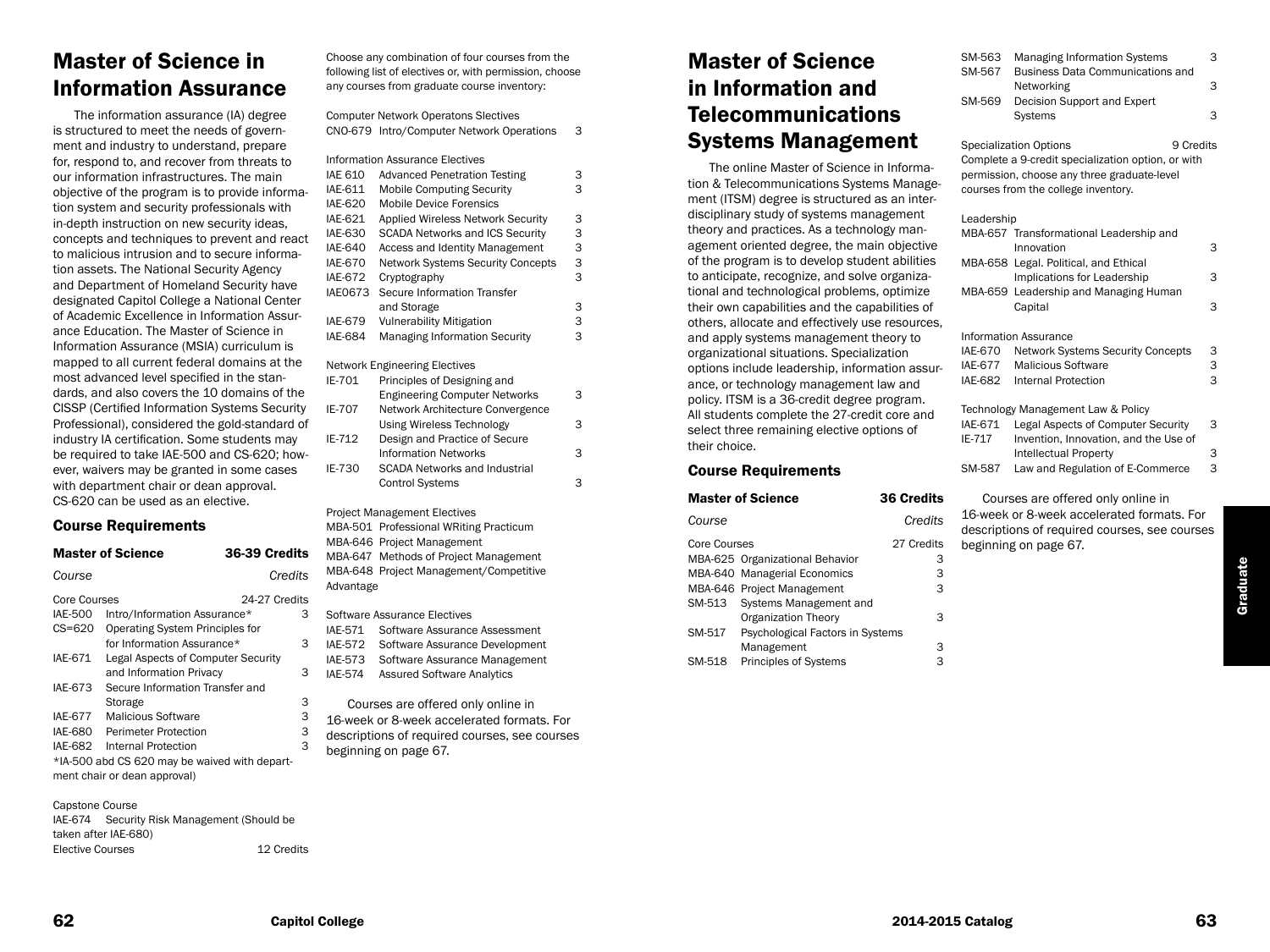# Master of Science in Internet Engineering

Technological advances are driving the convergence of separate voice, data, message switch and video networks onto a single, network-based platform using TCP/IP technology. To stay competitive, companies must if they want to integrate their existing network or rebuild from scratch. The master of science in Internet engineering degree (IE) prepares students to choose the best option.

The 30-credit graduate program is designed to fill the need for professionals who know how to build new networks or migrate existing ones onto platforms based primarily on TCP/IP technology. Network reliability, survivability and outage-recovery design techniques are also featured in the program, as is the practical use and integration of wireless networks.

Network security is taught and practiced throughout the degree program.

Graduates of this degree program are prepared for career opportunities as senior network administrators, engineers and consultants, chief technical officers and chief information officers.

Many of the courses use OPNET, recognized by network engineers and planners as the most advanced network modeling software in the world. Throughout the MSIE program, students will practice network convergence and migration techniques by accessing the OPNET lab applications remotely from personal computers. OPNET lab exercises also include network design techniques that increase the security, survivability and recoverability of networks.

### Course Requirements

| <b>Master of Science</b>    | <b>30 Credits</b>                                                                                                                                                                         |
|-----------------------------|-------------------------------------------------------------------------------------------------------------------------------------------------------------------------------------------|
|                             | Credits                                                                                                                                                                                   |
| Core Courses                | 27 Credits                                                                                                                                                                                |
| Principles of Designing and |                                                                                                                                                                                           |
|                             | 3                                                                                                                                                                                         |
|                             |                                                                                                                                                                                           |
|                             |                                                                                                                                                                                           |
| Architecture and Web 2.0    | 3                                                                                                                                                                                         |
|                             |                                                                                                                                                                                           |
| and Web Servers             | 3                                                                                                                                                                                         |
|                             |                                                                                                                                                                                           |
| Using Wireless Technology   | 3                                                                                                                                                                                         |
|                             | <b>Engineering Computer Networks</b><br>Thin and Fat Client Deployment<br>with Multitiered/Service-Oriented<br><b>Comparison of Operating Systems</b><br>Network Architecture Convergence |

| IE-709          | Comparison of Object-Oriented and     |           |
|-----------------|---------------------------------------|-----------|
|                 | <b>Scripting Languages</b>            | З         |
| IE-712          | Design and Practice of Secure         |           |
|                 | <b>Information Networks</b>           | 3         |
| IE-713          | Multimedia and Web Casting            | 3         |
| IE-715          | Identifying and Integrating Component |           |
|                 | <b>Collaboration Technologies</b>     | з         |
| IE-717          | Invention, Innovation, and the Use    |           |
|                 | of Intellectual Property              | З         |
| Capstone Course |                                       | 3 Credits |
|                 |                                       |           |
| IE-719          | Capstone Course*                      |           |

\* Students may substitute an elective according to their specific career goals.

Courses are offered only online in 16-week or 8-week accelerated formats. For descriptions of required courses, see courses beginning on page 67.

# Post-baccalaureate **Certificates**

The post-baccalaureate certificates are targeted toward systems managers and information assurance professionals seeking to augment or update their skills and career with graduate-level credentials. Certificate students must complete the specific courses listed for the certificate; no substitutions are permitted. Once the course requirements are completed, students must apply for the certificate through the Office of Registration and Records. A \$25 processing fee is due with the certificate request. A student must have a minimum cumulative GPA of 3.0 in all certificate coursework to be awarded the certificate.

The courses required for these certificates are offered only online in accelerated 8-week terms and 16-week semesters. Consult the schedule of classes for more information.

For descriptions of required courses, see courses beginning on page 67.

#### Acquisition Management (12 credits)

This certificate is designed to provide students with knowledge of the broad concepts and strategies of procurement and contract management, which contributes to the ability to make sound business decisions. Major topics include the foundations of pricing and negotiations, basic aspects of contracting, procurement of services and products, software acquisitions, and mergers and acquisitions.

*Required Courses*

MBA-646 Project Management 3 MBA-701 Federal Acquisitions Management 3 MBA-702 Mergers and Acquisitions 3 MBA-703 Software Acquisitions 3

### Client/Server and Wireless Devices (12 credits)

This certificate provides students with a specialization in the hardware and software that drive local, Internet and wireless computing. Students learn the technical aspects of network and wireless devices and the standards and protocols of connectivity. An introductory course in network devices explores the technologies that link personal computers to servers and servers to servers. The three additional courses explore the movement from cable-connected terminals to remote server technology, the similarities and differences between operating systems and web servers, and the various wireless technologies and devices for personal and business communications.

#### *Required Courses*

| IE-701 | Principles of Designing and            |   |
|--------|----------------------------------------|---|
|        | <b>Engineering Computer Networks</b>   | 3 |
| IE-703 | Thin and Fat Client Deployment         |   |
|        | with Multitiered/Service-Oriented      |   |
|        | Architecture and Web 2.0               | 3 |
| IE-705 | <b>Comparison of Operating Systems</b> |   |
|        | and Web Servers                        | 3 |
| IE-707 | Network Architecture Convergence       |   |
|        | <b>Using Wireless Technology</b>       | з |
|        |                                        |   |

### Component Technologies and Online Collaboration (12 credits)

This certificate provides students with an advanced understanding of the sophisticated technologies used to develop, integrate, and deploy e-business solutions. Students learn aspects of programming tools for online applications, technologies and policies of multimedia products, and component integration for on-demand communications. Courses in object-oriented and scripting languages and component collaboration technologies explore the development and optimization of electronic commerce applications. A multimedia and web casting course and a policy course in intellectual property explore the technical, marketing and legal aspect of online multimedia.

- *Required Courses*
- IE-709 Comparison of Object-Oriented and Scripting Languages 3 IE-713 Multimedia and Web Casting 3 IE-715 Identifying and Integrating Component Collaboration Technologies 3 IE-717 Invention, Innovation, and the Use of Intellectual Property 3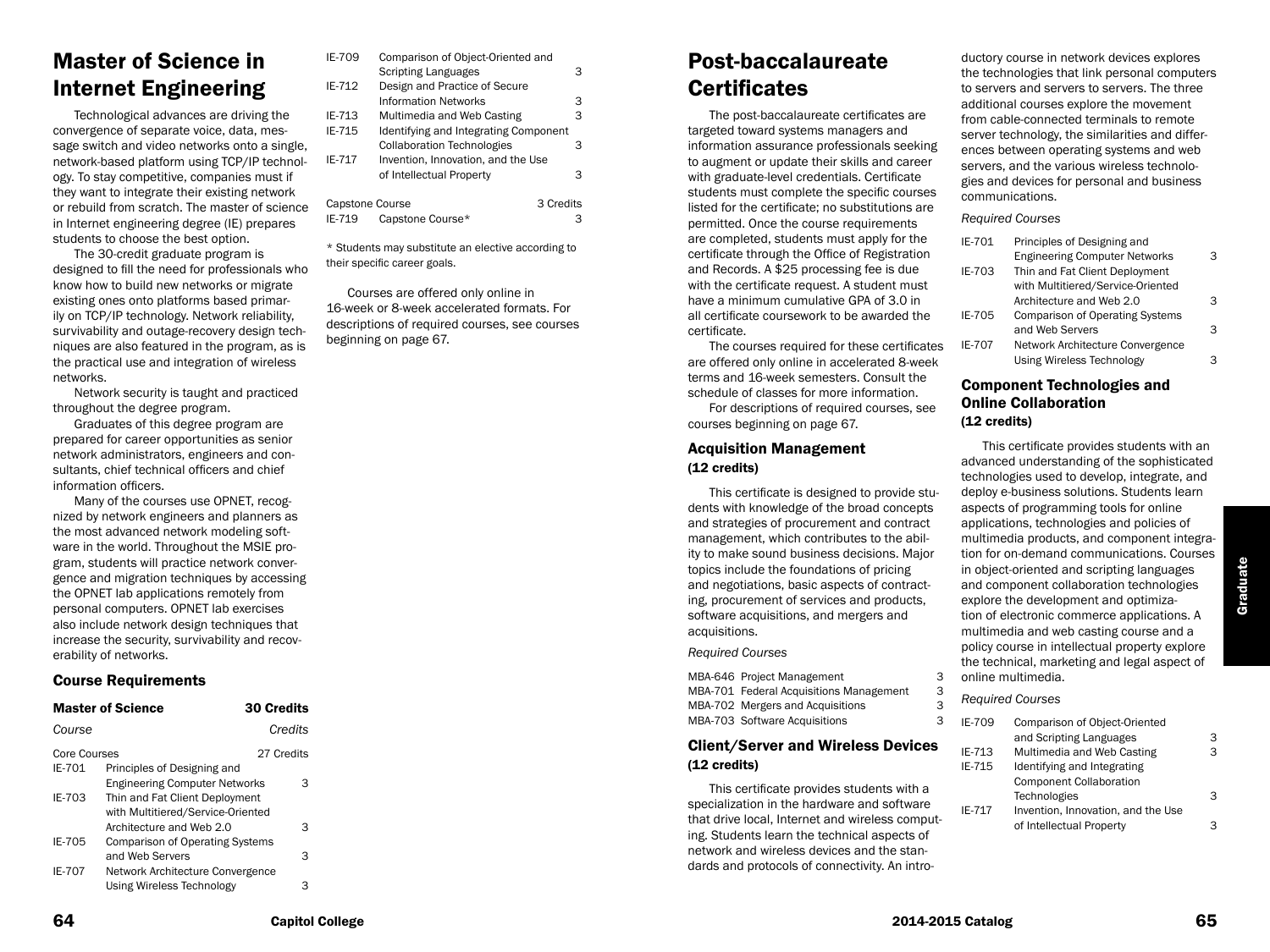# Information Technology (12 credits)

This certificate provides students with a foundational knowledge of systems management with respect to telecommunications systems as well as the computer systems that support managerial decision-making. Students learn principles of technology management and information systems. Introductory courses in systems management and telecommunications networks provide the fundamental principles applied in the decision support and expert systems course. A course in strategic management of business technology lays the foundation for business management in a global environment with specific attention given to electronic commerce management goals.

#### *Required Courses*

|        | MBA-650 Strategic Management        | 3 |
|--------|-------------------------------------|---|
| SM-563 | <b>Managing Information Systems</b> | 3 |
| SM-567 | <b>Business Data Communications</b> |   |
|        | and Networking                      | 3 |
| SM-569 | Decision Support and                |   |
|        | <b>Expert Systems</b>               | З |

### Project Management (12 credits)

The graduate certificate in Project Management is built on core processes defined in the Project Management Body of Knowledge (PMBOK). The certificate consists of four core courses, which provide students the opportunity to learn the basic concepts and strategies of project management required to successfully manage projects in both government and private industry.

#### *Required Courses*

MBA-646 Project Management MBA-647 Methods of IT Project Management MBA-648 Project Management Competitive Advantage 3 MBA-659 Leadership and Managing Human Capital 3

### Security Management (12 credits)

This certificate provides students with a fundamental understanding of network systems security as it applies to the overall

enterprise mission. Students learn aspects of detection, recovery and damage control methods as well as the laws and rights to privacy. An introductory course in network systems security concepts introduces students to the terminology, principles and special issues facing industries, including the importance of user involvement, security training, ethics, trust and informed management. The three additional courses focus on secure data transfer and storage with a history of cryptography and a study of public- and private-key algorithms, risk management with detailed instruction in contingency/disaster recovery planning research and security policy formulation and enforcement, and computer forensics and incident handling with a focus on legal and ethical issues of privacy associated with information and intellectual property and managing trouble tickets and analyzing events.

*Required Courses*

| IAE-611        | <b>Mobile Computing Security</b>         | 3 |
|----------------|------------------------------------------|---|
| <b>IAE-670</b> | <b>Network Systems Security Concepts</b> | 3 |
| IAE-673        | Secure Information Transfer and          |   |
|                | Storage                                  | 3 |
| IAE-684        | <b>Managing Information Security</b>     | 3 |

# Non Credit Course and Certificate Offerings

# Professional Development and Workforce Training

Capitol College has a long history of supporting workforce development in industry and government. From technical training in areas such as Computer Forensics and SCADA protection to managerial areas such as project management and supply chain management, CTU provides dedicated faculty who bring years of experience with theory and concepts. These customized programs are offered through our Critical Infrastructure and Cyber Protection Center (CICPC). Our programs can be delivered on customer site, on campus, and/or via our synchronous distance-learning platform. For more information about the center, see page 7.

# Credit Bearing Courses

The numbers in parentheses indicate the following: for undergraduate, (in sequence) class hours – laboratory hours – semester credit hours; for graduate, the number of semester credit hours. Students must have completed the listed prerequisite or its equivalent before registering for a course.

# Course Descriptions

#### AE-100 Introduction to Astronomy

Provides a general overview of topics in astronomy. Includes the history and evolution of our understanding of the solar system, stars, galaxies and cosmos. Basic processes that explain observations of phenomenon in our universe are discussed. May be used as a science elective. Corequisite: MA-114. Offered fall semester only. (3-0-3)

#### AE-150 Introduction to Space

Introduces the student to elements of astronomy and space sciences, the history of NASA and earth missions and operations and simple physics of satellite orbits, types of orbits and orbital terminology. Space environment and its effects on satellite and equipment. Discussion of satellites, types of satellites and their uses. Prerequisite: MA-114 or Corequisite: MA-261. Offered fall semester only. (3-0-3)

#### AE-200 High Vacuum Testing Techniques

This course covers the basic theory and practical knowledge to use, operate, manage or conduct tests in vacuum chambers. Terminology, equipment and methods of obtaining and maintaining vacuum environments, especially in regards to space simulation testing are covered. Topics will include types of vacuum pumps, system components, vacuum gauges, fittings, flanges, materials and their integration. Basic test procedures and standards. Offered fall semester only in even years. (3-0-3)

#### AE-205 CubeSat Engineering

End-to-end rapid development of a CubeSat-type satellite sensor system, power bus, and Arduinobased CPU. Students will form multi-disciplinary teams to collectively build, integrate and test a working design. Emphasis on design formalism, key trades, resource calculations, and integration of systems. Recipes and hardware components will be provided. Prerequisites: AE-150 or CS-130 or El-100 (3-2-2)

#### AE-250 Ground Systems Engineering

Provides an introduction to the components that make up a satellite ground system. Included is the design and analysis of ground system components. Provides an introduction into satellite telemetry, command and control subsystems, as well as the software needed to build and run a ground system. Introduction to CCSDS standards and mission planning. Corequisite: CS-130, Prerequisite: AE-150. Offered spring semester only. (3-0-3)

#### AE-311 Spacecraft Systems

Design of spacecraft for different applications and missions. Passive and active devices. Designing with redundancy and reliability. Heating and cooling thermal issues. Power handling, telemetry and communications with antenna design. Propulsion, Thrusters and maneuvering. Command and control systems. Prerequisite: AE-150 or equivalent background. Offered fall semester only. (3-0-3)

#### AE-350 Autonomous Ground Systems

Provides an in-depth introduction to the components that compose satellite ground systems in the commercial, military, and civil sectors from the inception of the space program to present day. Discusses conceptual and planned software development, integration and testing, launch operations, sustainment engineering, decommissioning of ground systems components and the system engineering processes involved in these activities. Introduces students to the tools and methods needed to create dynamic ground system components based on automation and autonomic principles. Cover CCSDS, ISO-900X, CMMI, UML, mission planning, flight dynamics principles and risk mitigation/anomaly resolution practices. Provides an introduction to STOL, CECIL, XML, and XTCE languages. Prerequisite: AE-150, AE-311, CS-130 (or equivalent), and EN-102. Offered fall semester in even years only. (3-0-3)

#### AE-351 Orbital Mechanics

Newton's equations and Keplers laws. Use of spherical coordinates to solve for orbital equations. Corrections to basic equations caused by earth's geometry, the moon and the sun. Other effects depending on orbital parameters. Prerequisite: MA-340 and MA-263. Offered fall semester only. (3-0-3)

#### AE-361 Introduction to Satellite Imaging

This is an introductory remote sensing and sensor course with a focus on methods, instruments and techniques used to obtain satellite imagery. Students will be introduced to physical principles of remote sensing, Earth and other planetary observing systems and sensors, and various digital processing techniques related to satellite sensing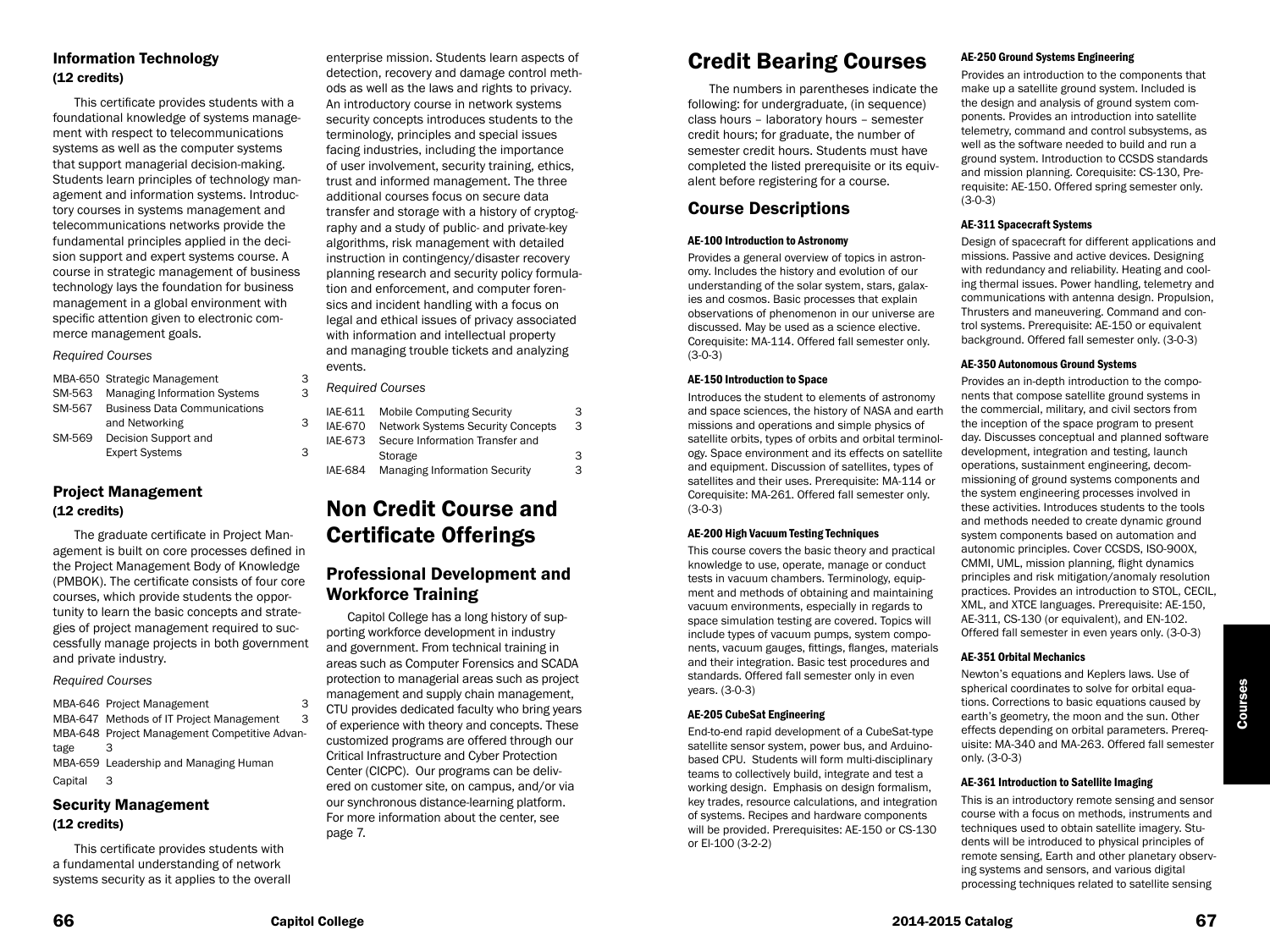imagery. Topics include optics, solar radiation, principles of satellite imaging, image quality analysis, introduction to charged coupled devices (CCDs), and basics of sensor design. Prerequisite: PH-263 and AE-311. Offered spring semester only in even years. (3-0-3)

#### AE-400 Special Topics in Astronautical Engineering

Research into astronautical engineering subjects. Student primarily works in a guided study format with a mentor. Permission required from the instructor and academic dean. This course may be repeated with different projects. (1-4)

#### AE-401 Computational Dynamics

Advanced Orbital Mechanics: Effects of various gravitational variations of the earth, moon sun and other bodies on orbital equations. Perturbation and modeling of orbital equations. Use of numerical methods and commercial computer modeling to determine orbital paths. Prerequisites: MA-300 and AE-351. Offered spring semester only in even years. (3-0-3)

#### AE-402 Special Topics in Astronautical Engineering II

Research into astronautical engineering subjects. Student primarily works in a guided study format with a mentor. Permission required from the instructor and academic dean. This course may be repeated with different projects. (3)

#### AE-410 Spacecraft Contamination

To understand the effective implementation of contamination control (CC) from component level to spacecraft level for mission success, including missions with planetary protection requirements. The importance of winning management and team support for the CC program will be emphasized. Definitions; nomenclature; symbols; units of measure; similarities and differences between aerospace, semiconductor and pharmaceutical cleanrooms. Discuss the ISO 14644 family of cleanroom standards. Missions lost or compromised by contamination from the early days to present Prerequisites: CH-120, PH-263, MA-340, AE-311. Offered fall semester only in even years. (3-0-3)

#### AE-411 Space Systems Engineering

Understand the basic principles and processes for designing effective systems, including how to determine customer needs vs wants, translate customer requirements into designs for systems that provide required performance and that are reliable, supportable and maintainable throughout the system life-cycle. Explore illustrative case studies. Team projects are assigned. Written reports and oral presentations are required. This is the undergraduate version of AE-611. Prerequisites: AE-311, AE-351 or permission of instructor. (3-0-3)

#### AE-454 Spacecraft Dynamics and Control

Analysis of methods of monitoring maintaining and controlling spacecraft attitude and positioning. Propulsion systems. Effects of gravity gradients, space environment and atmospheric drag. Stabilization using controllers, actuators, sensors and impulse devices. Design of control subsystems. Systems engineering approach. Corequisite: EE-453. Offered spring semester only in odd years. Prerequisite: AE-351. (3-0-3).

#### AE-455 Satellite Communications

Analysis of satellite communications systems. Communications subsystems, telemetry, tracking and monitoring, data handling, satellite link design, propagation effects, modulation techniques and performance, error control. Satellite control networks SN, GN. TDRSS systems, positioning command and control. Prerequisites: EL-261 and MA-262 or equivalent. Offered fall semester only in even years. Prerequisite: AE-311.  $(2-2-3)$ 

#### AE-458 Senior Project in Space Science

Continuation of EN-408 into project implementation phase of project. Students work on senior project and submit progress reports and design reviews. Presentation of final project with written and oral report required. Prerequisite: EN-408 (3-0-3)

#### AE-602 Spacecraft Mission Architecture and

Provides an overview of all aspects of space mission design for practical approaches to reducing cost. Also, will examine the different programmatic/conceptual design/choice creation methods for space missions. Aerospace system engineering/architecture tools will be used to create innovative projects (3)

#### AE-611 Space Systems Engineering

Understand the basic principles and processes for designing effective systems, including how to determine customer needs vs wants, translate customer requirements into designs for systems that provide required performance and that are reliable, supportable and maintainable throughout the system life-cycle. Explore illustrative case studies. Team projects are assigned. Written reports and oral presentations are required. This is the graduate version of AE-411. (3)

#### AE-621 Satellite Ground Systems Operation

Provides an introduction to satellite control centers in both the NASA and NOAA environments. Examines the roles of flight operations, communications, mission planners, and other entities needed to perform successful satellite ground systems operations. (3)

#### AE-652 Orbital Mechanics II

Continuation of Orbital Mechanics I. Theory of perturbations of orbits; numerical methods in orbital mechanics; satellite dynamics; averaging methods; resonance; mission analysis. Pre-requisite: AE-351 (3)

#### AE-654 Space Propulsion

Introduction to rocket engineering, space missions and thrust requirements, liquid and solid-fueled rockets,nuclear and electric propulsion, propellant thermodynamics. Prerequisites: AE-351 or equivalent, AE-311 or equivalent (3)

#### AE-655 Spacecraft Sensors

The operation, accuracy, resolution, and application of instruments which either produce images of ground scenes or probe the atmosphere as viewed primarily from space. Design of thermal and other satellite detectors and instrumentation as related to remote sensing applications. (3)

#### AE-661 Remote Sensing II

This course will build on the understanding and concepts of remote sensing introduced in the AE-361, Remote Sensing I, course. The course will emphasize the use of remote sensing data and image interpretation and processing techniques for environmental and urban applications. The main objective of this course is to provide students with the conceptual foundations and technical skills to work on remote sensing missions in the NASA and NOAA environments. Through laboratory projects students will be able to practice the concepts learned in lecture. Weekly discussion of peer reviewed journal articles or book chapters. (3)

#### AE-662 Atomic and Molecular Spectroscopy

The course will cover topics in Atomic and Molecular Spectroscopy applied to satellite-borne remote sensing instruments designed to study and monitor the earth system. The topics will include: Structure of one-electron and many electron atomic systems; Influence of external magnetic and electric fields on atomic systems; Spectra of molecules and the signatures for rotational and vibrational energy transitions; Atmospheric scattering processes including Rayleigh, Mie and Raman scattering; Spectroscopic instruments including spectrometers, detectors, and filters; Fourier spectroscopy; Optical properties of materials. (3)

#### AE-700 Research Topics in AE

Research into astronautical engineering subjects. Students primarily works in a guided study format with a mentor. Permission required from the instructor and academic dean. (3)

#### AE-701 Project Management

Provides an introduction of planning, scheduling, and controlling a system project during its life cycle. Focus on ethical, theoretical, and practical challenges of the project management framework, including the basic project management phases from initiation to closure and interactions. Projects will focus on the integration of project management and strategic management of satellite missions. (3)

#### AE-708 Master's Project Research

This course will cover all aspects of proposing and executing a research and development task. Pin response to Broad Agency Announcements. Creating Preliminary response, including quad charts and white papers. Techniques for providing a rough order of magnitude (ROM) cost. Preparing the full final proposal, including abstract, statement of work, schedule, milestones, deliverables, risk mitigation, preplanned follow-on efforts, procurement, subcontracts, describing the labor mix, and developing a full cost proposal. Attention will be given to protection of proprietary information, protection of intellectual property, and to compliance with Federal Acquisition Regulations (the FAR). The course will culminate with the execution of a mock project, with final deliverables, and final closeout of the project. Examples from Federal R&D projects in public domain will be used throughout the course. (3)

#### AE-711 Space Mission Analysis and Design

Spacecraft mission design, space environment, attitude determination and control, telecommunications, propulsion, structures and mechanisms, thermal control, power systems, launch systems and facilities. System components; vehicle structure, propulsion systems, flight dynamics, thermal control, power systems, telecommunication. Interfaces and trade-offs between these components. Testing, system reliability, and integration. Emphasis on studying NASA and NOAA past and current space mission. (3)

#### AE-712 Principles of Space Navigation

Statistical orbit determination: least squares, batch and Kalman (sequential) processing, online ephemeris generation, determination of potentially hazardous bodies/objects; launch vehicles, payloads, and staging. Prerequisites: AE-401 and EE-600 (3)

#### AE-720 Space Mission Design

Focus is on the development of human spacecraft from Vostok to the International Space Station. Spacecraft design requirements based on the

Courses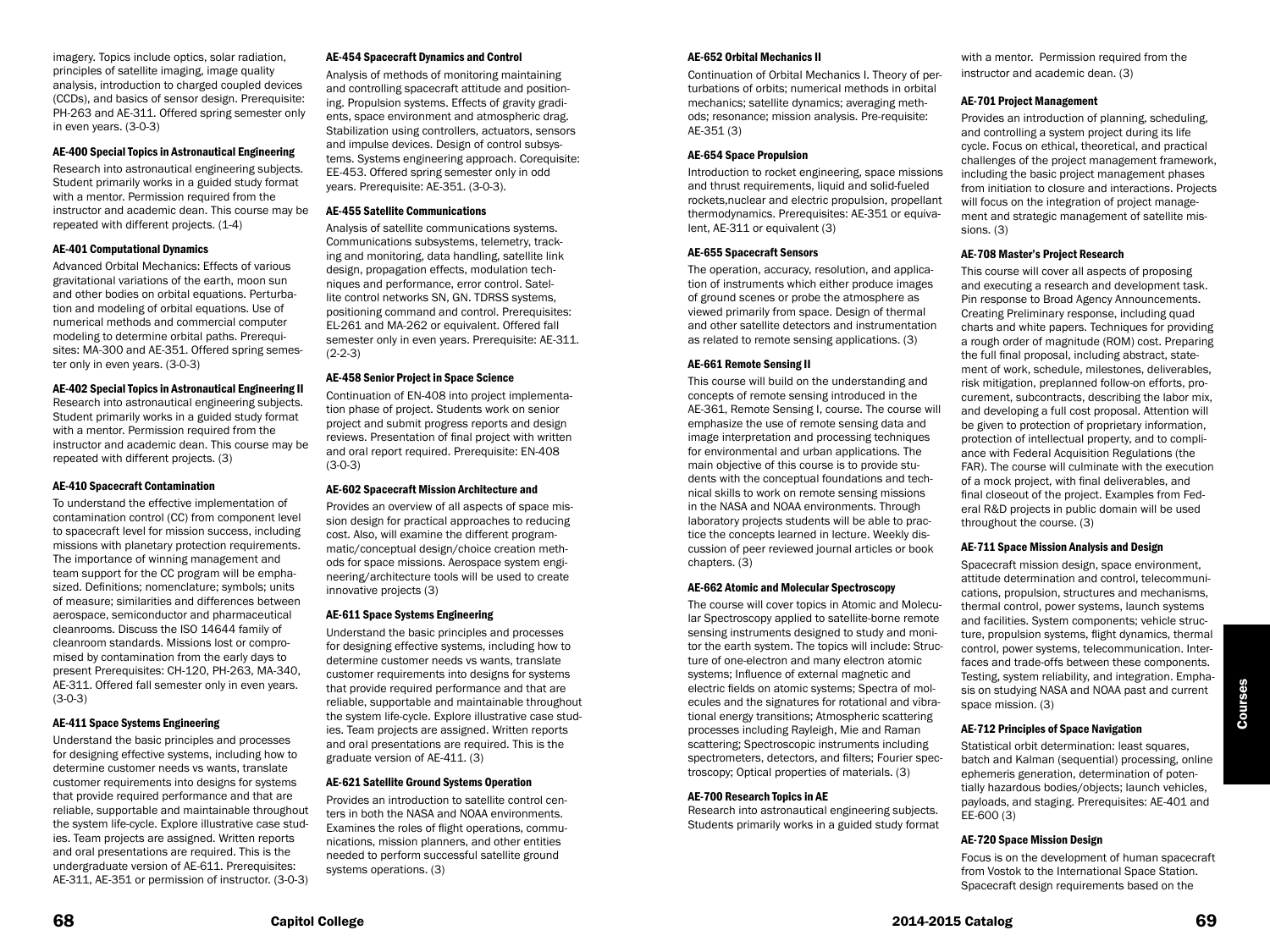space environment and human physiology will be discussed and a design process will be with taught using systems providing life support. Students will study the designs of a spacecraft for a human interplanetary exploratory mission and will include technical design and program management. Course includes a student spacecraft system design project with presentation of proposals, design reviews and completed design projects. Prerequisite: AE-711 (3)

#### AE-758 Master's Project

Students integrate prior course work and personal experiences into a master's project. Students develop a full final proposal, including abstract, statement of work, schedule, milestones, deliverables as learned in EE-708. Proposal must be delivered to class and approval of project advisor required. Regular progress reports required. Final presentation will be live over the Internet. Prerequisite: AE-708. (3)

#### BUS-174 Introduction to Business and Management

This course presents a survey of the general business and management environment. Topics include an introduction to the various forms of business, organizational structure, and their legal implications. Modern management and supervision concepts, history and development of theory and practice, the roles of managers, and the relationship between manager and employee are examined. This is a seminar course with emphasis on class discussion and collaborative learning. Prerequisite or Corequisite EN-001 or EN-101. (3-0-3)

#### BUS-200 Business Communications

This course includes preparation for various kinds of both written and oral business communication. The course will develop and sharpen the critical thinking and writing skills, including report/proposal preparation and presentation, needed in the workplace. Strategies for effective communication will also be explored. Prerequisite: EN-101. (3-0-3)

#### BUS-208 E-Commerce and the Law

This course examines legal concepts that arise out of conducting business through the Internet. This course examines a wide variety of concepts and issurs that have a significant influence on the use of the Internet for business or personal gain. In addition to basic legal terms, topics such as how courts assert personal and subject matter jurisdiction, the use of long-arm statutes, the state and federal court systems, patents, copyrights, trademarks, trade secrets, and statutes that deal with hacking, on-line privacy and the protection of data are introduced. International jurisdiction issues will also be discussed. The class is structured as a seminar course with an emphasis

on in-class discussion and collaborative learning. Prerequisite: EN-101 (3-0-3)

#### BUS-250 Database for Managers

A course that introduces the student to the basic concepts, organization, and implementation models of databases, with an emphasis on the relational model. Projects include hands-on work with entity-relationship and relational models. (3-0-3)

#### BUS-270 Financial Accounting I

This is an introductory accounting course that will provide students with a strong basic knowledge of accounting terms, concepts, and procedures. Analyzing business transactions as they relate to the General Ledger and the use of special journals will be addressed as well as the various processes and procedures related to the full accounting cycle. The accounting principles described are those endorsed by the Financial Accounting Standards Board. Corequisite: MA-110. (3-0-3)

#### BUS-271 Financial Accounting II

This course continues the focus on accounting principles, theories, and applications introduced in Financial Accounting I. It builds additional skills in ledger entry and organization, payroll accounting, and the development of financial statements. The foundation acquired in Accounting I is integral to exploring topics as accounting for partnerships and corporations, promissory notes, and valuation of assets. Prerequisite: BUS-270. (3-0-3)

#### BUS-275 Human Resource Management

Human Resource Management is a course with dual purposes. First, the development of employer-employee relations in both the private and public sector in order to facilitate organization productivity. Second, the management of scarce human resources in terms of planning and development techniques in both the private and public sector will be covered. Wage and salary administration, forecasting employment needs, recruiting and selection, evaluation, and training issues will be the focus of discussion and lecture. Prerequisites: EN-102 and BUS-279. (3-0-3)

#### BUS-279 Introduction to Leadership

This course overviews the disciplines and competencies associated with leadership in the 21st Century. In particular, the study and application of skills, theories, and concepts in a multicultural society will be examined. This is a seminar course with emphasis on class discussion and collaborative learning. Prerequisite: BUS-174 Corequisite EN-101.

#### BUS-280 Macroeconomics

This course is an introduction to macroeconomic concepts and analysis. It deals with the relationship between government, business, and the overall economy. The key areas focused on include gross domestic product, the public sector, unemployment, and aggregate supply and demand. The global economy is covered with discussion of issues such as international trade and protectionism. Prerequisite: EN-101 (3-0-3)

#### BUS-281 Microeconomics

This course is an introduction to microeconomic concepts and analysis. The course focuses on competitive market dynamics including individual and firm behavior through the study of market structure and economic decisions regarding production, pricing, and personnel. Labor markets and labor unions are addressed as well as regulatory and distributional issues. Prerequisite: EN-101. (3-0-3)

#### BUS-283 Managerial Accounting

This course focuses on budgeting and planning. Emphasis is on the use of accounting information to plan and redirect allocations to support business decisions. Managerial Accounting is designed to follow Principles of Accounting. Prerequisite: BUS-270. (3-0-3)

#### BUS-289 Entrepreneurship and Small Business Management

This course provides an overview of the principles and processes of entrepreneurship and small business management. Students learn to identify characteristics of entrepreneurs; identify business innovations; conduct feasibility analyses; develop formal business plans; and finance, organize, and operate a small business. Prerequisite: EN-101 (3-0-3)

#### BUS-301 Project Management

This course is a full range introduction to project management. It covers the origins, philosophy, methodology, and involves actual applications and use of tools such as MS Project. The System Development Cycle is used as a framework to discuss project management in a variety of situations. Illustrative cases are used and project leadership and team building are covered as integral aspects of good project management. Prerequisite: BUS-174 and EN-101, or permission of department chair (3-0-3)

#### BUS-302 Methods of IT Project Management

Methods of IT Project Management focuses on IT project management and is built around the Project Management Body of Knowledge (PMBOK). You will learn how IT projects differ from other kinds of projects and how the methods and techniques of project management must be modified/ adapted for IT projects. In addition, you will gain an increased understanding of what managers do (or should be doing) and why managers ask you to do the things that they do. The course presents methods, tools, and techniques that can be used to effectively manage IT projects, both large and small. Prerequisite: BUS-301, Project Management, or equivalent (3-0-3)

#### BUS-303 Project Management Competitive Advantage

Project Management takes decision-making and a business-oriented approach to the management of projects, which is reinforced throughout the course with current examples of project management in action. Project management is central to operations within the context of a variety of successful organizations, whether publicly held, private, or not-for-profit. Prerequisite: BUS-301, Project Management, or equivalent (3-0-3)

#### BUS-350 Decision Models with Spreadsheets

The main objective of this course is to teach how to solve modern business problems using a spreadsheet application. Popular spreadsheet applications are examined. Students will use the case study method to address analytical problems. Prerequisite: MA-128, BUS-301 and BUS-384. (3-0-3)

#### BUS-362 Information Systems for Managers

Computer-based information systems and online information systems to increase individual and organizational efficiency and productivity constitute the foundation of this course. Topics include information systems for database management, transaction processing, knowledge worker, office automation, management information, decision support, and executive support. The course also includes system security, troubleshooting, and disaster recovery, system upgrading, and client/ server issues. Prerequisites: EN-102 and BUS-279. (3-0-3)

#### BUS-372 Financial Management

This course is designed to familiarize the student with the principles that guide a firm's financial resources management. The primary philosophy around which this course is organized is wealth maximization and the decision criterion used to achieve such a state. Topics such as capital management, fixed-asset investment, cost of capital, capital structure, long-term finance, mergers, leasing, and multinational finance are covered. In addition, accounting terminology and concepts relevant to financial analysis and decision making will be presented. Prerequisite: BUS-270, MA-111 or MA-114. (3-0-3)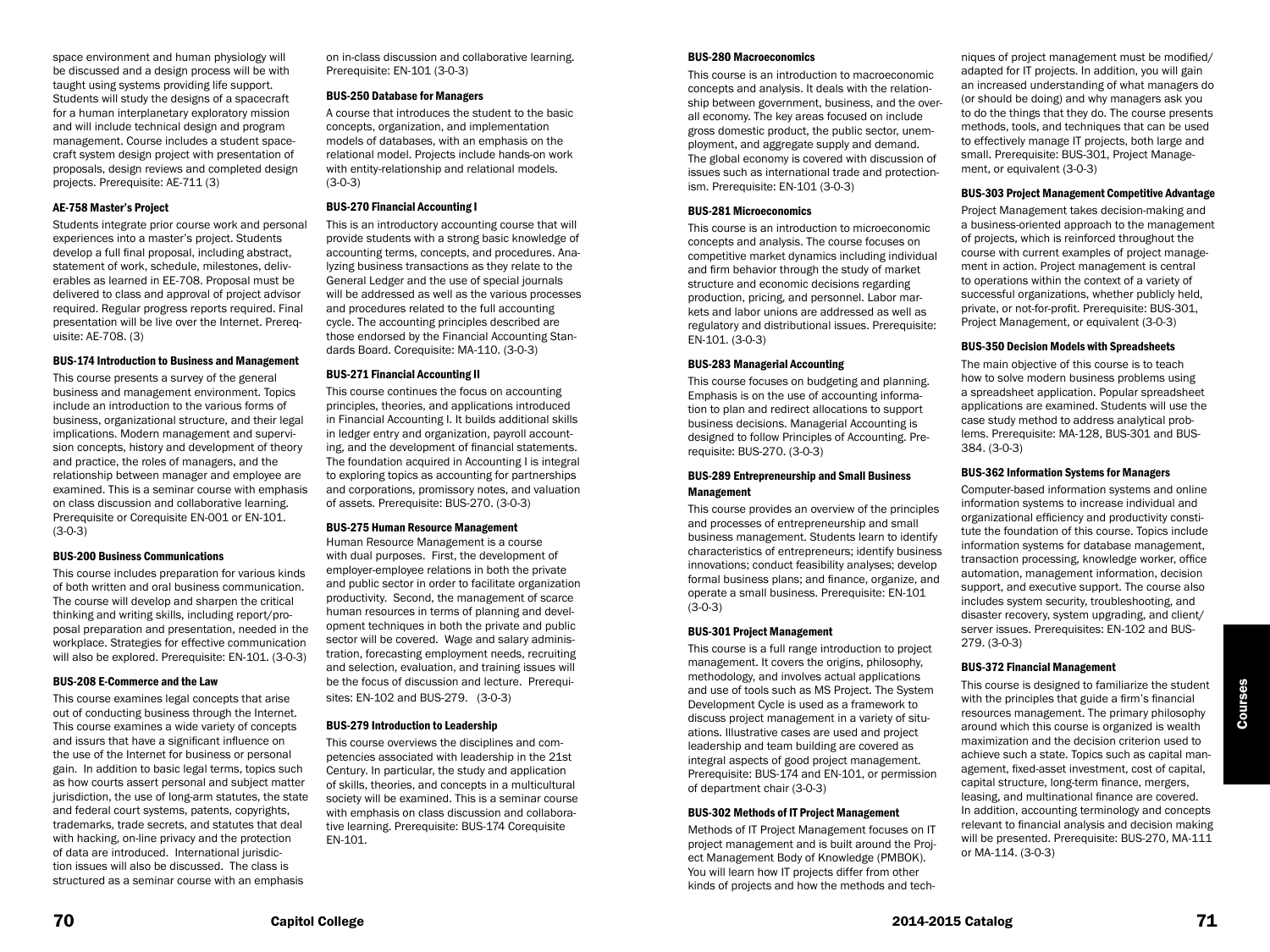#### BUS-376 Marketing Principles

The role of marketing and the strategies used by marketing managers to solve problems is the content of this course. Emphasis is placed on the relationship among consumers, business, and government is regard to product, promotion, pricing, and distribution strategies. Industry standards and ethical practice are focal points of the course. Prerequisites: BUS-386 and MA-128. (3-0-3)

#### BUS-377 Special Topics in Marketing

This is an advanced course in selected issues in the theory and application of marketing. Actual topics and cases will be chosen by the instructor and may vary from term to term. Prerequisites: BUS-200, BUS-375, BUS-386 and BUS-208 or BUS-378. (3-0-3)

#### BUS-378 Legal Environment of Business

This course introduces the student to legal reasoning; ethical norms; the legal process and the American legal system; administrative law process and the role of business people in that process; the study of selected areas of public and private law, such as securities regulation, antitrust, labor, product liability, contracts, and consumer and environmental law; and international dimensions of the legal environment of law. The purpose of the course is to establish legal literacy and to develop an understanding of legal dynamics, particularly in the business world. Prerequisites: EN-102 and BUS-279. (3-0-3)

#### BUS-379 Integrated Marketing Communications

This course examines the development of marketing strategies and creative campaigns utilizing multiple marketing disciplines (paid advertising, public relations and promotions) and media (print, broadcast, online and social). Emphasis is placed on the coordinated impact of these communicatiion tools in reaching target audiences. Prerequisite: BUS-376 (3-0-3)

#### BUS-384 Productions and Operations Management

This course stresses the decisions that managers make in increasing productivity in a world economy, productions and operations management examines the processes by which goods and services are produced. Strategies, techniques and problems in forecasting, statistical quality control, total quality management, inventory management, scheduling, maintenance and reliability, product, process, technology, location, layout, and purchasing are the core topics of this course. Prerequisites: BUS-386 and MA-128. (3-0-3)

#### BUS-385 Federal Acquisitions and Contracting

This course covers the fundamentals of federal acquisitions and contracting and will provide a

comprehensive understanding of the acquisition environment. Students will develop professional skills for making business decisions and advising other acquisition team members to successfully meet customers' needs. Participation in small group simulation exercises will prepare students to provide contracting support within the overarching business relationships of government and industry. Prerequisite: BUS- 301 and BUS-384 or equivalent. (3-0-3)

#### BUS-386 Organizational Theory and Behavior

The content of this course represents a synthesis of behavioral sciences providing a broad framework for management. Topics include organization goals, authority and leadership, motivation and morale, work groups and group dynamics, communications, planning and management by objectives, concepts of organizational development, organizational structure and processes, and organizational conflict and change. Prerequisites: BUS-279 and EN-102. (3-0-3)

#### BUS-387 Mergers and Acquisitions

This course surveys the drivers of success in mergers and acquisitions (M&A) and develops your skills in the design and evaluation of these transactions. The M&A transactions will cover the foundation for a wide range of mergers and acquisition fields including corporate development, investment banking, consulting, and advising senior management. Prerequisite: BUS- 301 and BUS-384 or equivalent. (3-0-3)

#### BUS-388 Software Acquisitions

This course covers the acquisition of open systems and commercial off-the-shelf (COTS) products an increasingly vital element of corporate and government software development. Properly managed software acquisition offers potential for significant time and cost savings over a system's lifetime. The transition from proprietary, custombuilt systems to systems based on standards and commercial products is not easy, however. Managers and their staff must understand the risks and opportunities associated with this acquisition approach. Prerequisite: BUS- 301 and BUS-384 or equivalent. (3-0-3)

#### BUS-389 Logistics & Supply Chain Management

This course examines the efficient flow of materials, products and information within and among organizations. Logistics management examines a wide variety of activities that have a significant influence on customer service, including inventory control, transportation, warehousing, facility location analysis, packaging, materials handling, parts and service support and product returns. Supply chain management examines the integration of business processes across organizations, from material sources and suppliers through manufacturing and processing, to the final customer. Prerequisites: BUS-386 and MA-128 (3-0-3)

#### BUS-390 eMarketing

This class will prepare students for the dynamic and evolving field of Internet Marketing. Through classroom and hands-on activities, students will gain experience with e-marketing approaches including websites, search engine marketing, online advertising, email marketing, various forms of social media, and mobile commerce. The emphasis is on the practical application of e-marketing technologies, including promotional methods, web analytics tools, and customer relationship management (CRM) processes used for consumer, business, and institutional markets. Students will study both current and emerging online marketing methods, along with their benefits and limitations. The objective is for students to develop an understanding of Internet marketing both in terms of strategy and tactics. Prerequisite: BUS-174, BUS-376 (3-0-3)

#### BUS-391 eCommerce

This course examines the opportunities and challenges faced in an increasingly digital world. More and more product information and selling strategies are linked to the worldwide web. The course is for those students who wish to learn the principles and processes of electronic commerce. The course provides an overview of web promotional strategies, technology and infrastructure concerns, security, supply chain management, and back-office processes. Students will study topics such as: website development and promotion, online marketing and advertising, outsourcing or in-house development decisions, back office operations and information technology, and sourcing and cost analysis of key services and technologies. Prerequisite: BUS-376, BUS-384 (3-0-3)

#### BUS-392 Retail Management

This course examines retailing theory and research to understand the way retailing works. Methods, strategies, resources and techniques required for retail management are stressed. Both brick and mortar and online retailing are covered. Prerequisite:BUS-386 (3-0-3)

#### BUS-393 Consumer Analysis

This course examines the identification and evaluation of distinguishing customer characteristics so as to better segment them in the marketplace and target marketing efforts to them. Prerequisites: BUS-376, MA-128 and SS-171 (3-0-3)

#### BUS-400 Research Methods

Introduction to business research methods. Through the coursework students will learn elements of the research process including problem definition, literature review, hypothesis development, types of research design and data collection methods; sampling strategies; data analysis and interpretation; qualitative research approaches; ethical issues in research; and the reporting of research results. The course encourages students to step outside the classroom and engage in research projects based on the real life case studies. Prerequisites: EN-102 and MA-128. (3-0-3)

#### BUS-410 Strategic Management

This senior level course is designed to provide students with a general overview of systematic and continuous planning processes used by management to gain strategic and competitive advantage. The students are exposed to, and practice, the complex interrelationships between strategy, structure, culture, and management. Strategic and tactical strategies are explored using case studies, projects and discussions. Students develop and assess the role of management in strategy formulation, implementation and evaluation. Prerequisites: BUS-372, BUS-375, BUS-384 and BUS-208 or BUS-378. (3-0-3)

#### BUS-454 International Business

Drawing upon previous management and business courses, this course studies the nature and scope of international trade and investment, international institutions, the international monetary system and exchange markets, and the cultural factor affecting international business operations and their influence on the principal business functions. The effects of the revolution in electronic technologies on global business are also examined. Case study analysis and a variety of current media are used in this course. Prerequisites: BUS-372, BUS-376 and BUS-386. (3-0-3)

#### BUS-458 Senior Project

This is a BA/MIT capstone course designed to challenge students as they work individually or in small teams on a real-world business/industry problem requiring technical expertise and management acumen. Drawing upon the course in technical report writing, students are required to submit a major report outlining and analyzing the problem and proposing management solutions. Prerequisite: BUS-400, BUS-410 and EN-408. EN-408 should be taken immediately before this course. (3-0-3)

#### BUS-460 Special Topics in Business

Research into business subjects. Student primarily works in a guided study format with a mentor. Permission required from the instructor and academic dean. This course may be repeated with different projects. Prerequisite: EN-102. (3-0-3)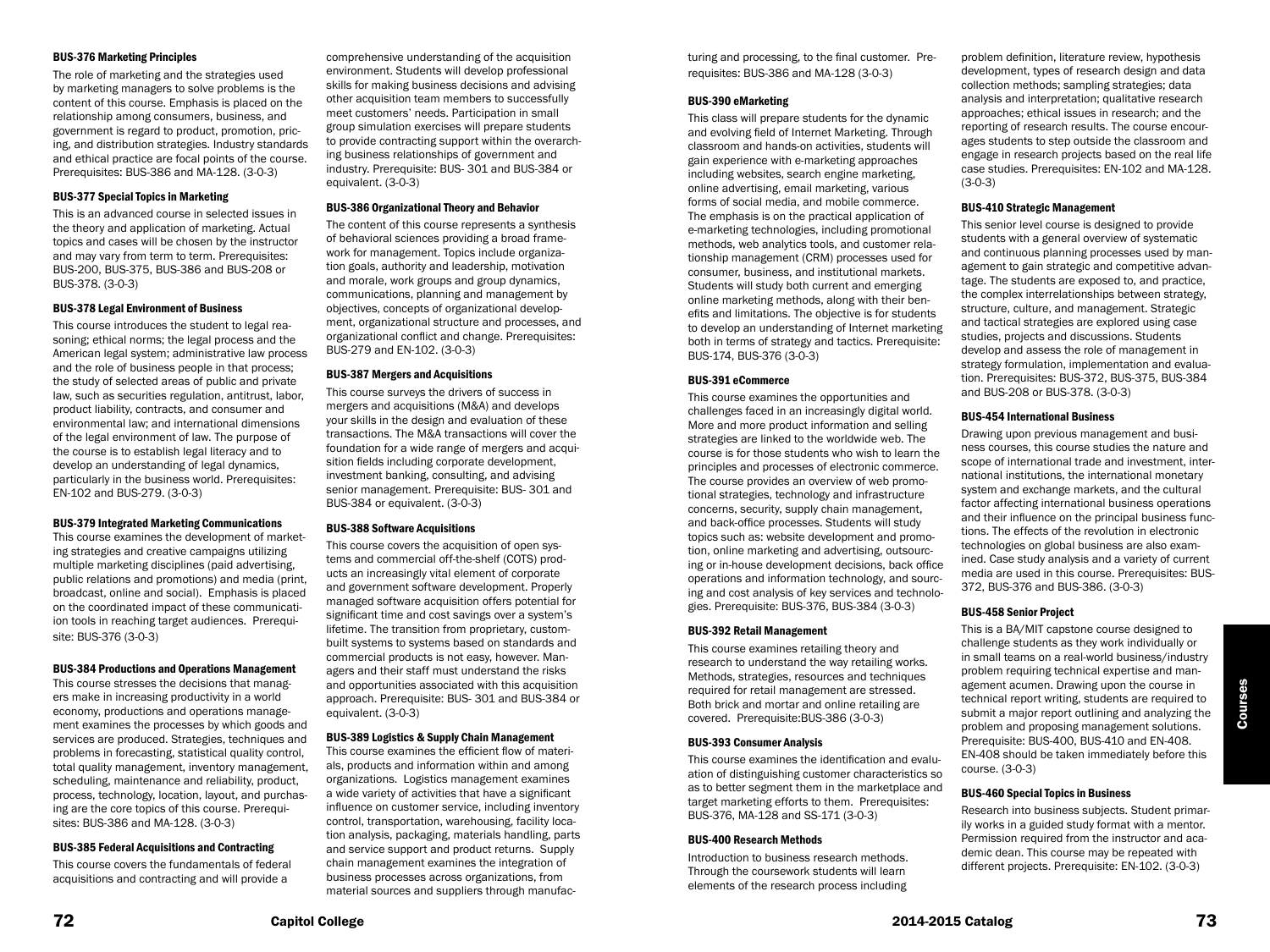#### CH-120 Chemistry

Metric system and significant figures; stoichiometry; fundamental concepts of atomic structure and its relationship to the periodic table; electron configuration; bonds and electronegativity; gases; oxidation states and redox; solutions, acids and bases, changes of state, thermodynamics, chemical kinetics and equilibrium. (2-2-3)

#### CS-100 Introduction to Programming Logic

This course will introduce students to the various techniques used in programming logic. The purpose of this course is to build baseline skills in the building of logic for procedural and object oriented programming with minimal coding but with an in-depth approach to design.This course is an excellent choice for programming beginners that want to obtain a good foundation to program in various languages using various programming approaches. (3-0-3)

#### CS-130 Computer Science Fundamentals I

Introduces students to the discipline, methodologies, and techniques of software development. The emphasis is on developing essential programming skills, an understanding of object-oriented design and good software engineering practices using the Java programming language. Program constructs include selection, looping, arrays, graphical output of data, the use of the standard Java class library, and construction of simple user-defined classes. Programming projects are assigned as part of the homework requirements. Placement exam required. Co-requisite: MA-110, MA-112 or higher. (4-0-4)

#### CS-150 Introduction to Programming Using C

This introductory course in programming will enable students to understand how computers translate basic human instructions into machine executable applications. The language of choice for this course is C. The C syntax that will be covered includes functions; variables and memory allocations including pointer notation; conditional statements and looping. Students will also learn binary to hexadecimal and decimal conversions along with basic computer architecture. Memory management, data input output and file manipulations will be among some other topics discussed and applied during this course. (3-2-2)

#### CS-200 Intro to Object-Oriented Programming in C++

Students learn how to program in C++ using an object oriented approach. Design of classes and objects. Inheritance and polymorphism: Use of

pointers and data structured based projects. Prerequisite CT-115 or CS-130 or CS-150. (2-2-3)

#### CS-220 Database Management

An overview of database systems, with an emphasis on relational databases. Terminology, basic analysis and design using Entity-Relationship diagrams and relational schemas. Database implementation, queries and updates using SQL. Client/server and middleware. An overview of database administration, transactions and concurrency. Data warehouses. Projects, which are assigned as homework, are implemented in Oracle. Prerequisite: A grade of C or better in CS-130 or CT-115. You may take this course and CS-130 concurrently. (3-0-3)

#### CS-225 Intermediate Java Programming

This course provides a deeper look into the Java language with a special emphasis on object oriented design. Topics include multidimensional arrays, inheritance, interfaces, polymorphism, graphical user interfaces, exception handling, I/O, multithreading and Java Database Connectivity (JDBC). Programming projects are assigned as homework. Prerequisite: CS-130 Corequisite: CS-220. Offered spring semester only. (3-0-3)

#### CS-230 Computer Science Fundamentals II

Advance pointers and dynamic memory usage. Concepts of object-oriented design and programming. Includes classes, friend functions, templates, operator overloading, polymorphism, inheritance, exception handling, containers, iterators and the standard template library. Applications involve the use of simple data structures such as stacks, queues, linked lists and binary trees. Recursion, searching and sorting algorithms. The above concepts are implemented through a series of hands-on programming projects, all of which are completed as part of the homework requirements. Prerequisite: CS-130. (3-0-3)

#### CS-250 Introduction to Network Programming Using C

An introductory network programming course using the C programming language. Students will be provided an overview of the principles of computer networks with a detailed look at the OSI reference model and the TCP/IP stack. The emphasis is on understanding UNIX interprocess communication and developing network programs using connectionless and connection-oriented sockets. Extensive programming assignments will include the development of client/server and peer-to-peer network applications. Prerequisite: CS-150 (2-2-3)

#### CS-305 Android Application Development

Writing applications for mobile devices using the Android operating system. Installing and using

the Android SDK. Creating GUI layouts, menus and dialog boxes. Graphics and event handling. Interfacing with built-in GPS, accelerometer, audio and video. User and file input and output. Web interfaces and sockets. Writing native applications. Debugging native applications from a host. Preparing an application for publication. High-level programming will be performed using Java and XML. Native programming will be performed in C/ C++. Programming in ARM-7 assembly language will be introduced. Prerequisites: CS-115 or CS-230. Some Unix/Linux experience is recommended. (3-0-3)

#### CS-310 Computer Algorithms

Mathematical fundamentals of algorithms and algorithmic techniques. Running Time Analysis of an algorithm. Searching, Sorting, and other techniques associated with retrieving information. Advanced Data structures such as Binary Search Trees and Heaps. Graph algorithms. Dynamic Programming (Knapsack, Floyd, DNA Algorithms). Greedy algorithms (Coins, Scheduling, Huffman encoding). Course requires written programming assignments. Prerequisites: CS-230 and MA-124. Offered fall semester only. (3-0-3)

#### CS-316 Intelligent Systems

Fundamental techniques and concepts of intelligent systems: tree searching techniques including recursive searches, minmax algorithms, heuristics, alpha beta pruning. Lisp and Prolog programming languages. Genetic and a priori algorithms. Homework and programming assignments. Prerequisites: CS-230 and MA-124. Offered spring semester only. (3-0-3)

#### CS-320 Database Administration

This course covers the tasks performed by a database administrator. Topics include database architecture, capacity and performance requirements, database creation, user management, transaction management, backup and recovery, security, performance tuning and other administrative functions. Students will work with an Oracle database server. Prerequisite: CS-220 (3-0-3)

#### CS-330 iPhone App Development

Introduction to objective C, the programming language used for iPhone app development. Overview of the xcode development environment, including debugging tools, versioning tools, object library, object attributes tools. Object oriented programming using Objective C. Model-View-Controller architecture in xcode. Graphical User Interface library and components. File system on the iPhone; SqlLite and the iPhone. Students learn how to make a complete iPhone app with significant functionality and industry-standard user interface from scratch. Security issues with

iPhone software development. Prerequisite: CS-230 (3-0-3)

#### CS-351 Assembly Language Programming

This course introduces the student to assembly language, specifically which is used with the Intel 80x86 computer architecture. Topics include data representation, branching and looping, procedures, string operation, bit manipulation and macros. Secure coding techniques will be taught by exploring integer overflow and buffer overflow attacks. By learning how to write in assembly language, the student will better understand how programs are executed in a computer and how to optimize performance of programs written in highlevel languages, such as C++. The student will be assigned programming projects as homework. Prerequisite: CS-130 (3-0-3)

#### CS-356 Dynamic Web Page Development

This course teaches the student how to generate dynamic web pages using data from a database. The course begins with an overview of the C# programming language and object-orientation. Using ASP.NET, this course explores the processing of web forms and controls, state management, validation and error handling, SQL database access and secure web site coding. Programming projects, including a group project, are assigned as part of the homework requirements. Prerequisites: CS-220 or understanding of SQL. (3-0-3)

#### CS-400 Special Topics in CS

Applications of computer science principles or research into computer science subjects. Student primarily works in a guided study format with a mentor. Permission required from the instructor and academic dean. This course may be repeated with different projects. (1-4)

#### CS-405 Introduction to Software Design with UML

Undergraduate version of CS-505. Object Oriented principles and concepts, classes, objects and interfaces; as well as inheritance, encapsulation, polymorphism and aggregation; Students will explore the Unified Process and Object Oriented software life cycle. CASE tools and iterative and incremental software development approaches are also covered. Advantages of Object Oriented design patterns are demonstrated. Prerequisite: CS-225 or CS-230. (3-0-3)

#### CS-407 Database Systems Implementation

This is an undergraduate version of the graduate database course CS-507. Emphasis on DBMS architecture and implementation issues such as storage structures, multidimensional index structures, query optimization, concurrency control and recovery, distributed processing, database security, and parallel database systems. Prerequisite: CS-220 or equivalent. (3-0-3)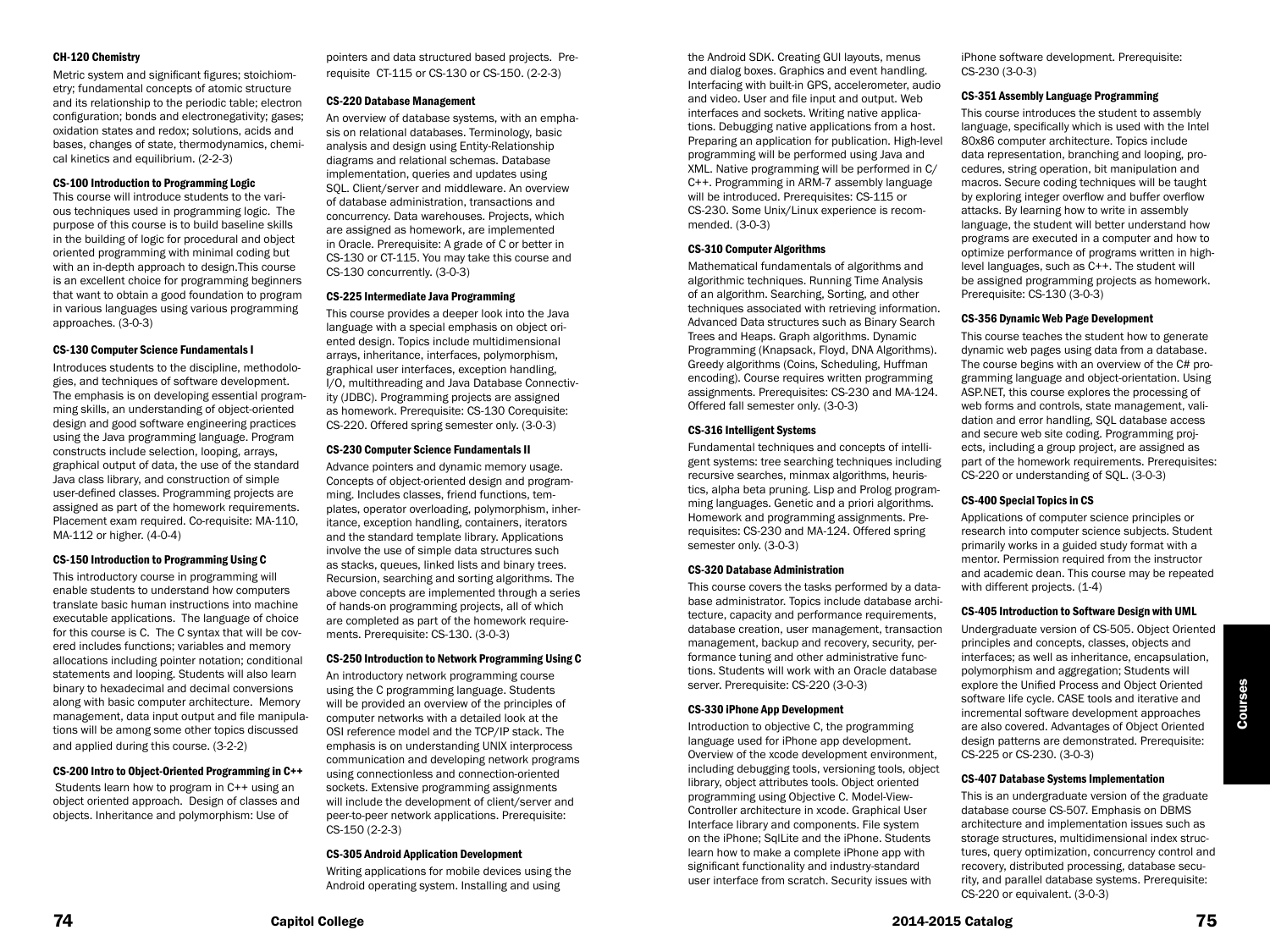#### CS-418 Operating Systems

Principles underlying computer operating systems are presented from a computer designer's perspective. Concepts explained include process concurrency, synchronization, resource management, input/output scheduling, job and process scheduling, scheduling policies, deadlock, semaphore, consumer/producer relationship, storage management (real storage management policies in a multiprogramming environment), virtual memory management (segmentation and paging), secure memory management, access control lists and kernal protection. An overview of contemporary operating systems with these principles. Students program in a high-level language. Projects are assigned as part of the homework requirements. Prerequisites: CS-150 and senior status. Offered fall semester only. (3-0-3)

#### CS-430 Game Programming on iPhone Platform

Students learn how to develop a game on the iPhone/iPad portable. Students learn the xcode development environment and use the Model-View-Controller architecture. Students will learn animation of objects, control of characters, collision avoidance and tracking the state of a game. Real world projects will be assigned as part of requirements. Prerequisite: CS-330. (3-0-3)

#### CS-432 Computer Graphics

Discussion of some basic types of computer graphic devices. Graphics and text modes, point plotting and line drawing, area filling image array plotting, mathematics and generation off two and three-dimensional translations. Rotations, scaling, reflections, orthogonal and perspective transformations. Projects are assigned as part of the homework requirements. Prerequisite: MA-262 and either CS-230 or CS-225. Offered on demand. (3-0-3)

#### CS-504 Theory of Computation

An investigation into the fundamental ideas and models underlying computing. Automata languages, determinism, Chompsky hierarchy, computability, Turing machines, Church's Thesis, complexity, NP-completeness, intractability. (Offered as a full semester course.) (3)

#### CS-505 Software Design with UML

Object Oriented principles and concepts, such as classes, objects and interfaces; as well as inheritance, encapsulation, polymorphism and aggregation; etc. Students will explore the Unified Process and Object Oriented software life cycle. CASE tools and iterative and incremental software development approaches are also covered. Advantages of Object Oriented design patterns are demonstrated. (3)

#### CS-507 Database Systems Implementation

Emphasis on DBMS architecture and implementation issues such as storage structures, multidimensional index structures, query optimization, concurrency control and recovery, distributed processing, database security, and parallel database systems. (3)

#### CS-511 Numerical Methods

Analysis of errors in numerical computations, solution of linear algebraic systems of equations, matrix inversion, eigenvalues, roots of nonlinear equations, interpolation and approximation. (3)

#### CS-512 Computer Language Design

Using parsers and code generation techniques to fashion new mini-languages that can be used to creatively modify the interface between a user and the computer. Topics include language design; grammars; regular expression grammers; parsers and parser construction; parsing expressions; tokenizing; assemblers; engines vs. interpreters; logic, query and imperative language parsers and assemblers. (3)

#### CS-513 Gaming Theory-Real-Time 3D Graphics

The growing importance of virtual realities in training, scientific modeling, and communication comes on the heels of increasing processor capabilities, new innovations in hardware, increasingly sophisticated programming languages, and advanced math-based modeling techniques. Real-time 3D graphics are at the leading edge of these developments. Topics include mathematical foundations and modeling techniques, mapping, anti-aliasing, real-time rendering, Binary Space Partition Trees, object control issues. Uses C++ and the OpenGL graphics interface. (Offered as a full semester course.) (3)

#### CS-620 Operating System Principles for IA

This course is an overview of the UNIX operating system. The content will include shell programming, memory management, process management, processor management, storage management, scheduling algorithms, resource protection and system programming. The course will include programming projects focused on Information Assurance problem solving utilizing the C programming language primarily. Note: Student familiarization with virtual machines, the Linux/UNIX command line and a basic programming language would be helpful. (3)

#### CS-701 Designing Intelligent Systems

The artificial intelligence revival of the late 1980s has produced many new and innovative approaches to the creation of intelligent systems. Such systems permeate today's computer environment supporting everything from computer games

to autonomous robotic systems and intelligent agents. The focus of this course will vary over time. Topics include knowledge representation and rule-based systems, fuzzy-logic systems, learning systems such as artificial neural networks and genetic algorithms, genetic programming and evolutionary computing, hybrid intelligent systems, and intelligent agents. (3)

#### CS-705 Multi-threaded and Distributed Program

Modern applications such as GUI interfaces use multi-threaded programming to achieve responsiveness and to make efficient use of computer resources. In addition, the Internet has made distributed programming an integral part of almost every computing system. In today's world programmers and computer professionals must understand the principles underlying both these paradigms. Topics include concepts and applications of multi-threaded and distributed programs. Process interaction using shared variables and message passing; systematic development of correct programs; general problem solving techniques; scientific computing; distributed systems. (3)

#### CS-710 Big Data Warehousing and Analytic Systems

This advanced course will equip the student with the necessary skills to solve complex problems and design solutions using Big Data. The student will be able to gain an understanding of how to design databases to manage large volumes of data, and how that data can be analyzed and translated into meaningful results. The student will be introduced to the field of Analytics, gain an understanding of Enterprise Data Warehousing models, be introduced to Data Mining techniques and tools used for mining the data warehouse, and build specific Data Marts. The student will be introduced to predictive analysis, and will be expected to develop models to extract data, perform trend analysis, establish patterns, and make projections. Prerequisite: Understanding of Database Design and Statistics. (3)

#### CS-712 Research Methods

This is part one of a two course sequence in research and writing. In part one, students work to identify a research topic and, as initial research begins, they investigate the requirements for maintaining a research journal, writing a research paper, and presenting a research paper. (3)

#### CS-714 Capstone Research Project

This is part two of a two course sequence in research and writing. The course is in graduate seminar format. Students integrate prior course work and personal experiences into researching an approved topic to produce a project-based paper. (Offered as a full semester course.) (3)

#### CSP-101 Introduction to Engineering Methods I

Students are introduced to MATLAB. Using MATLAB to do calculations, solving systems of equations. Using data for data analysis statistics, graphing with applications in engineering. Special focus on trig and advanced trig functions, precalculus. Prerequisite placement exam. (2-2-3)

#### CSP-102 Introduction to Engineering Methods II

Students are introduced to MATLAB. Using MATLAB to do calculations, solving systems of equations. Using data for data analysis statistics, graphing with applications in engineering. Introduction to C++, classes and objects, CGI programming, Graphics and GUI's. Prerequisite placement exam. (2-2-3)

#### CT-101 Introduction to Software Applications

This is an introductory course on software that is essential for the successful use of a Windowsbased PC system. Students are introduced to the basic features and functions of the Windows operating system, word processing, the use of spreadsheets and tools that accompany spreadsheets, setting up a simple database and the creation of PowerPoint presentations. Students will learn how to use and integrate the various applications into one larger document and produce a written, electronic and oral presentation. (3-0-3)

#### CT-102 Introduction to Internet Applications

Introduces students to dynamic HTML Web pages, designed using tables,style sheets, cascading style sheets (CSS), images, and dynamic images, with emphasis on page layout, navigation bars and forms. Scripting languages are used to enhance Web page features. Graphic, video and audio file standards, such as GIF, TIF, JPEG, WAV and MIDI are discussed. SGML and XML are defined, and role of XML in enabling the communication of data between disparate applications is discussed. Students are required to complete assignments as part of the homework requirements. (3-0-3)

#### CT-152 Introduction to UNIX

Unix file and operating system. Understanding multi-user and multitasking concepts. Editors, X-windows, Awk, email, Internet commands, shell commands and shell scripts. Projects, which provide practical experience, are completed as part of the homework requirements. (3-0-3)

#### CT-201 Multimedia Applications

Use online and resident window tools to create, edit and enhance text, audio, and video for multimedia applications, including multimedia Web pages and presentations. Study the philosophy, aesthetics and theory behind the layout, construction and display of multimedia material. Flash

Courses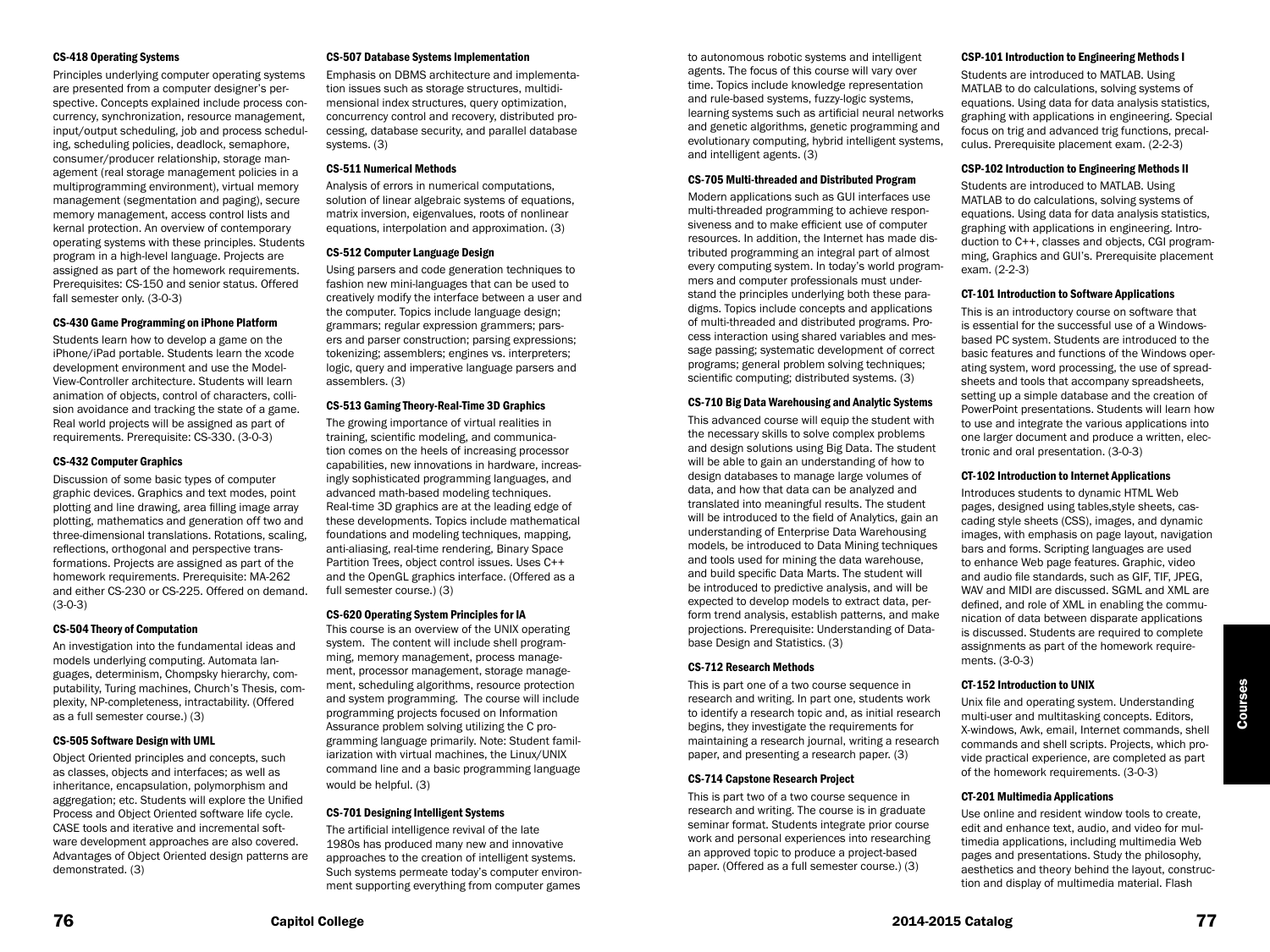projects that include drawing, painting tools, color animation, buttons and actionscript are completed as part of the homework requirements. Prerequisite: CT-102 or equivalent. (3-0-3)

#### CT-206 Scripting Languages

Introduces students to the use of scripting and the scripting languages of Perl, Python, and Ruby on Rails. The class will cover the use of scripting to solve short problems, automate routine tasks, integrate across pieces of software, and prototype code ideas. The merits of code-complete design versus on-the-fly coding as well as coding and code documentation styles will be discussed. Tasks involving input/out, regular expressions, and file operations are included. Students are expected to fully script solutions for real-world tasks assigned as part of the course. Prerequisites: CS-130 or CS-150 or permission of instructor. (3-0-3)

#### CT-240 Internetworking with Routers/Switches

Configuring routers and switches to build multiprotocol internetworks. OSI reference model, basic LAN and WAN design, dial access services, TCP/ IP protocol suites, IP addressing, subnetting, static and dynamic routing, WAN technologies such as HDLC, PPP, Frame Relay, ATM and ISDN. Prerequisites: NT-150 or professor approval. (2-2-3)

#### CT-376 Javascript

This course introduces the student to client-side web programming. Students learn javascript. Topics include programming fundamentals using javascript, functions, event handlers, how to create and use javascript libraries. Labs include how to use the prototype and scriptaculous libraries for visual effects. Use of google maps from a programmer's perspective. Debugging of javascript code. Other topics include CSS style sheets, XML, JSON and AJAX. Programming projects are assigned as part of the homework requirements. Prerequisites: CS-150 or CS-130. (2-2-3)

#### CT-406 Web Programming Languages

This course will explore how to make a dynamic website using five programming languages: Perl, PHP, Java Servlets, Java Server Pages and C#. Students will have access to a Unix server including an Apache Web Server and a MySql Database. Prerequisites: CS-220 and CS-225. (3-0-3)

#### CT-451 Special Topics

Students research current trends in telecommunications and emerging technologies. Oral presentation required. Prerequisite: Senior status. (3-0-3)

#### DSR-900 Writing the Doctoral Dissertation

Students work individually with the dissertation mentor to complete the dissertation proposal and prepare for the competency examination.(3)

#### DSR-920 Dissertation Workgroup

This dissertation workgroup course is set up for Blackboard access. It is on a no credit, no grade and no charge basis. (3)

#### DSR-925 Dissertation Preparation I

(Residency) Students will generate significant portions of the dissertation proposal and receive faculty feedback on completed sections. (3)

#### DSR-935 Dissertation Preparation II

Students complete the dissertation milestones developed by the student and the mentor. Students who are not prepared to defend after completing DSR-935 must enroll in DSR-940. Prerequisite: DSR-900. (3)

#### DSR-940 Proposal Writing I

This course focuses on completion of chapters one and two.(3)

#### DSR-941 Proposal Writing II

This course focuses on completion of chapters two and three. (3)

#### DSR-942 Proposal Writing III

This course focuses on submission of proposal to IRB and ARB. (3)

#### DSR-950 Dissertation Presentation and Oral Defense

Learners prepare the dissertation for publication. Learner research is examined through an oral defense. Prerequisite: DSR-935. (3)

#### DSR-951 Dissertation Research I

This course is a continuation of research in preparation for the submission of a doctoral dissertation proposal. (3)

#### EE-159 Circuit Theory

Network analysis, mesh analysis, nodal analysis, Thevenin, Norton, superposition, reciprocity, capacitors, inductors, RC circuits, RL circuits, RLC circuits. Steady state and transient conditions involving RC time constants, RL time constants. AC circuit analysis involving sine waves, phasors, reactance, impedance in series circuits, parallel circuits, and series-parallel circuits. Thevenin, Norton, network theorems. Power, effective power, resonance and filter circuits. Prerequisite: MA-114. Students who have taken EL-100 and EL-150 may not take this course for credit. (3-2-4)

#### EE-300 Power Supply and Regulator Design

Design and analysis of power supplies and regulators. Includes special adjustable and fixed voltage regulator ICs, three-pin regulators, switch-mode supplies. DC to DC convertors. Supply topologies, power handling, current limiting methods. Prerequisites: EL-250 and MA-261. (2-2-3)

#### EE-304 Digital Design I

Minimization of Boolean functions using Kamaugh Maps and Quine-McCluskey Tabulation. Multilevel circuits: PLAs, PALs, gate arrays. Combinational logic design with MSI LSI. Chip count reduction. Sequential circuit analysis and design. State tables and state diagrams. Asynchronous circuit design. Introduction to PAL design software. Students design, simulate and build circuits. Design using programmable devices. Prerequisite: EL-204. (2-2-3)

#### EE-309 Circuit Design and Simulation

An advanced circuit analysis course that introduces students to computer-aided electronics packages and automated design. Students design and analyze circuits both mathematically and with computer simulation. Students build the circuits and compare predicted results with measured results obtained in the laboratory. Prerequisites: MA-261 and EL-250 or equivalent. (2-2-3)

#### EE-353 Power System Engineering

Fundamentals of power transmission and electric motors. Single versus three-phase, poly-phase systems, synchronous, asynchronous machines. DC and compound DC motors, induction motors. Equivalent circuit modeling of motors. Start-up conditions. Transformers, Transmission of Electrical Energy, Energy Distribution and Harmonics. Prerequisites: EE-159 and MA-261. (3-0-3)

#### EE-354 Digital Design II

Continuation of Digital Design I. Students explore larger-scale digital arithmetic and logic circuits using PAL programmer and related software. Extension to VHDL design and implementation. Programming CPLDs and FPGAs. Students design and build circuits according to design objectives in two parts: students first design, compile and verify their circuits using timing simulation on computers; students build and test circuits. Final project involves design, assembly, and testing of a PLD-based system. Prerequisite: EE-304. Offered during spring semester only. (2-2-3)

#### EE-359 High Frequency Circuit Design

Students are taught to design, build and test microwave amplifiers using S-parameters and Smith Charts in conjunction with modern circuit design and simulation software. Both bipolar and field effect transistors are used to design amplifiers to specifications regarding signal flow gain, noise figure and intercept point. Students fabricate microstrip circuit boards using an in-house milling machine and then test the completed amplifiers in the laboratory. Actual and simulated results are presented. Prerequisite: EE-309. (2-2-3)

#### EE-362 Microcontroller System Design

Study of the MC68HC11 Microcontroller and related families. Evaluation board hardware preparation and checkout. PC to EVB interfaces. S-records, utilities and I/O routines. Expanded MUX-Modes, EPROM-based CONFIG register. Onchip memories. Synchronous serial Peripheral Interface, Asynchronous Serial Communication Interface. A/D converter, real-time interrupts. Design case studies and projects. Students will be required to build, write drivers for and test their circuits using the 68HC11 EVB. Written report and oral presentation required. Prerequisite: EL-262 or microcomputer, micro-assembly background. (2-2-3)

#### EE-364 Computer Architecture

Design and architecture of modern computers. System components: processor, memory and interfaces. Instruction sets and operations. Reduced instruction sets (RISC) and RISC architecture. Processor design to support RISC instruction set. Evolution to parallel processing and multiprocessing. Prerequisite: EE-304. Offered during spring semester only. (2-2-3)

#### EE-382 Robotic Systems

An introduction to the design and control of autonomous robots. Mechanical considerations and review. Interfacing issues and programming. Sensors for perception and environmental detection and navigational ability. Students will develop algorithms and use machine learning techniques to generate programs to control electromechanical systems to perform tasks. Team based projects and laboratories. Prerequisites: EL-262. (2-2-3)

#### EE-400 Special Projects in Engineering

Application of engineering principles of research into a special project. Projects vary from semester to semester. Students primarily work in a guided study environment with a faculty mentor. Prerequisites: permission of instructor and department chair and at least junior standing. This course may be repeated with different projects. (1-4-3)

#### EE-404 Large-Scale Digital Design

Analysis and modeling of digital systems, VLSI, VHDL timing, objects and classes. VHDL-based design processes, concurrent and sequential assignments. Variable modes and operators, entities and architectures, behavioral descriptions. Dataflow, synchronous and asynchronous processes using procedures and sub-functions. Library support packages and generation of testbench data. Prerequisite: EE-354. Offered during fall semester only. (2-2-3)

Courses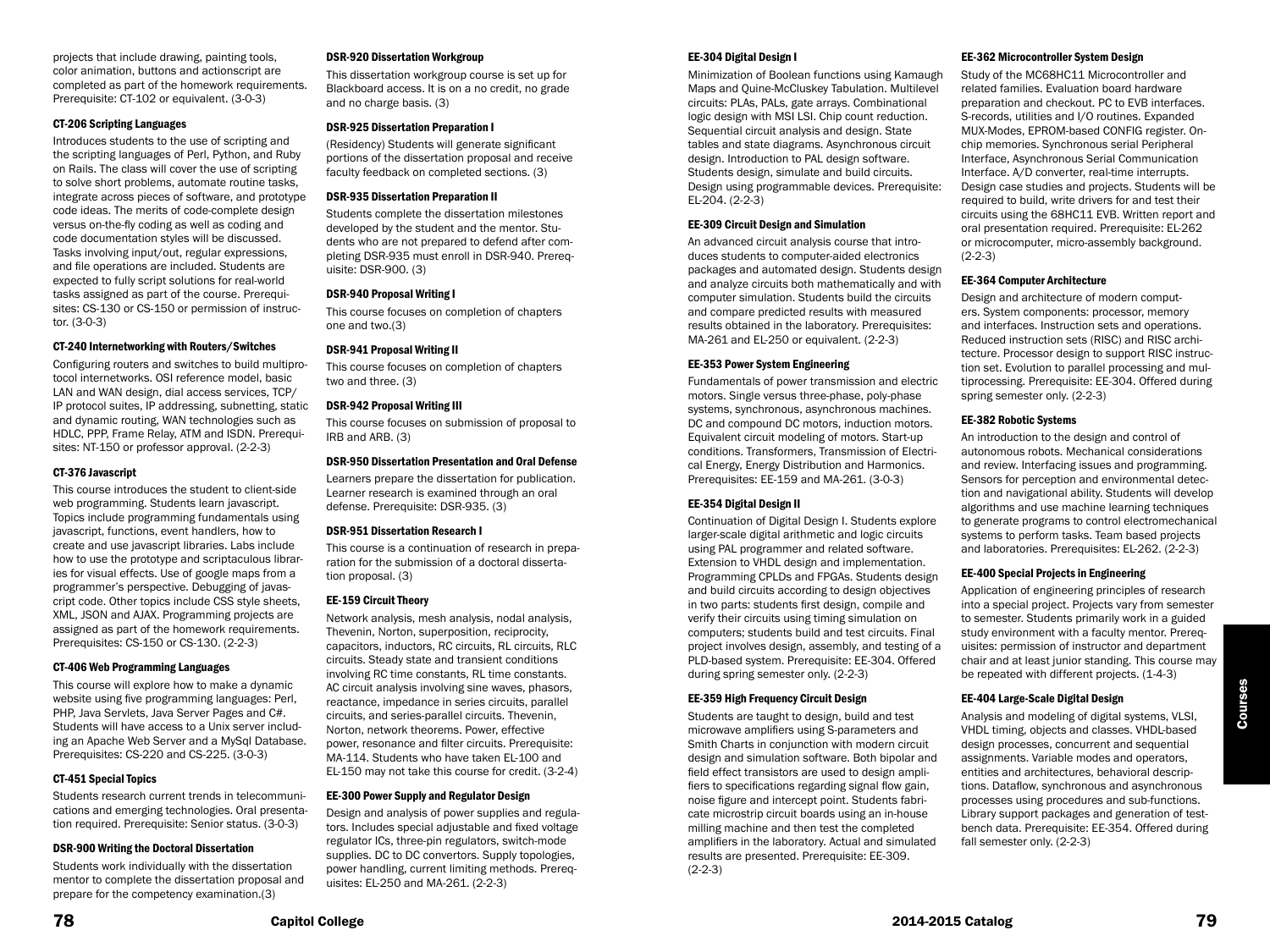#### EE-406 Signals and Systems

Mathematical models, systems, signal classifications, I/O differential and difference equations, block diagram realizations, discrete-time systems. Convolutions: discrete-time and continuous-time. The Z-transform in linear discrete-time systems, transfer functions. Trigonometric Fourier series, polar and rectangular forms, odd/even functions, response of a linear system to periodic input. Fourier transform, symmetry properties, transform theorems, linear filtering, modulation theorem. Prerequisite: MA-360. Offered during fall semester only. (3-0-3)

#### EE-409 Network Analysis and Synthesis

Comparison of analysis and synthesis. Transfer function and frequency response: phase and time delay. Familiarization with complex impedance and admittance functions. Active filter design: bandpass, bandreject, FDNR and gyrator. Impedance evaluation: Foster I, Foster II, Cauer I and Cauer II. Synthesis of Butterwork and Chebyshev filters. Sensitivity of networks to parameter changes. Prerequisites: EE-309 and MA-360 or knowledge of Laplace transforms. (2-2-3)

#### EE-415 Microwave Theory and Devices

Waveguide theory: modes of operation. Waveguide components: tuners, windows, sifters, tees and couplers, filters, mixers, isolators, circulators. Microwave tubes. Klystrons: multi-cavity and reflex. Magnetron, traveling wave tubes, backward wave oscillators, amplifier techniques, microwave semiconductors: operations and applications. Microwave measurement techniques. Prerequisite: MA-340 and PH-262. Offered during fall semester only. (2-2-3)

#### EE-419 Electrostatics

Stationary electric and magnetic fields. Gauss's Law, Laplace and Poisson's equations. Solutions to static field problems. Ampere's Law, Faraday's Law. Prerequisites: PH-263 and MA-340. Offered during fall semester only. (3-0-3)

#### EE-452 Advanced Microcontroller System Design

Extension of EE-362. Project course utilizing commercially available microcontroller EVB boards. Fuzzy logic introduction. Programming using fuzzy logic rules and high performance design techniques. Students design, select, build, and generate code for microcontroller-based systems. Prototypes are evaluated and debugged before final assembly. Written report and oral presentation required. Prerequisite: EE-362. Offered spring semester only. (1-4-3)

#### EE-453 Control I

Introductory concepts. Feedback control systems and derivation of transfer function. System

response for undamped and damped systems. Testing for system stability, coefficient test, Routh-Hurwitz technique. System performance, system types, steady state error and error coefficients calculation. Design of compensator. System bode plots, crossover frequencies, gain and phase margins. The course will stress use of a variety of famous industrial computer-aided control system design software packages. Prerequisite: MA-360 or knowledge of Laplace transforms. (2-2-3)

#### EE-456 Digital Signal Processing

Discrete-time methods applied to continuous-time processes. Use of Z, fast-Fourier and discrete transforms. Design methods for digital filters. Digital filter software packages introduced. Prerequisite: MA-360. Offered during spring semester only. (2-2-3)

#### EE-458 Senior Design Project

Students propose design, create and test a functioning product using engineering standards and realistic constraints. This is a major design experience based on the knowledge and skills acquired in earlier course work. The project includes design reviews as scheduled by the professor, progress reports, and a final project demonstration with oral presentation. Issues such as cost, maintainability, environmental impact, ethical, social, manufacturability and safety must be considered in developing the final product. For EE, TET, EET, CE and CET programs. CE and CET students should see advisor before registering. Prerequisites: EN-408 and Senior standing. (1-4-3)

#### EE-459 Electromagnetic Field Theory

Continuation of EE-419. Time-varying electric and magnetic fields. Boundary conditions. Maxwell's equations and applications to wave phenomena. Relation of classical circuit theory to Maxwell's equations. Prerequisite: EE-419. Offered during spring semester only. (3-0-3)

#### EE-461 Communications Theory

Fourier analysis. Signal and spectral analysis of AM and FM systems. Noise representations; power spectral density and quadrate decomposition. Signal-to-noise improvement in AM and FM demodulators. Maximum likelihood digital signal detection. Signal space representation of modulated signals. Modulated signal detection and biterror rate calculations for OOK, BPSK, QPSK, QAM, M-ary PSK and M-ary FSK. Prerequisites: EL-261, MA-360 and MA-345. (3-0-3)

#### EE-463 Control II

Introduction to state diagrams and state equations. Solutions of state equations for simple systems. Root-locus techniques, compensation, optimization of stability and error. Multi-parameter root locus. Nyquist criterion and time domain

design. System performance indexes: ISE, IAE, ITAE and ITSE. Modern control engineering: state variable methods, controllable and observable/ estimator, observer design and design of optimal control system. Prerequisites: EE-453. Offered during spring semester only. (3-0-3)

#### EE-471 Remote Sensing

The course is a survey of remote sensing techniques including photogrammetry, RADAR, and GPS. The fundamental topics are numerical methods for tracking applications, Bayesian state estimation equations for general non-linear Gaussian and non-Gaussian stochastic systems, Markov dynamic models, observation models for different sensors, uncertainty models for noise, and sensor fusion from different data sources. Emphasis will be placed on the design and implementation of various trackers using MATLAB and the analysis of their behavior. Prerequisite: EE-406 (3-0-3)

#### EE-500 Advanced Signals and Systems

Signal representation using step and impulse functions. Differential equation description of linear systems and classical solutions. Laplace transforms in linear systems. Trigonometric and complex exponential Fourier series. Fourier transforms. Parseval's theorems. State-variable equations and solutions. The sampling theorem and the Nyquist criterion. Using Z-transforms to represent and analyze sampled data systems. (3)

#### EE-600 Mathematical Analysis

Advanced mathematics for scientists and engineers as either a review or an advanced introduction. Differential equations, Laplace transforms, linear algebra, vector analysis, introduction to tensor analysis, complex variables and probability. Many calculation techniques using MATLAB are introduced. Projects are performed using MATLAB and Simulink. Offered during fall semester. (3)

#### EE-601 Modern Circuit Design and Simulation

A study of the various SPICE based software tools used by engineers to design and simulate circuits. Analog, digital and mixed simulation. Component selection and modeling use of libraries and customizing components and models. Students design and calculate theoretical results and compare results to simulations. Students will be required to obtain software for purchase. Prerequisite: normal undergraduate course in circuit modeling. Offered during fall semester. (3)

#### EE-606 Signal Processing

Review of Laplace and Z-transforms. Synthesis of networks from transfer functions. Complex variable theory applied to Z-transforms. Filter design techniques from "brick wall" specifications. Mixedradix FFT's. Spectral estimation. Quantization theory. Introduction to recursive estimation. Prerequisite: normal undergraduate course in signal processing. Offered during spring semester. (3)

#### EE-607 Electromagnetic Interference and Compatibility

Overview of Electromagnetic Interference with examples. Conducted and radiated emission. Mutual Capacitance and Inductance. Coupling Paths. Crosstalk. Shielding Theory and Applications. Modeling of circuits in noise applications. Parasitics and their reduction. Ferrite beads and chokes. Open Area Test Sites. Anechoic chambers. TEM cells. Reverberation chambers. Frequency and time domain analysis of noise. Grounding issues and their reduction. Bonding Electrostatic Discharge. Extremely Fast Transients, Surge EMI filteres Cables, Connectors and Components. Electromagnetic pulses and Lightning. Offered during spring semester. (3)

#### EE-614 Large-Scale Integrated Design

Introduction to VLSI and VLSI CAD software tools. Digital design and logic verification, layout, timing analysis and programing, with synthesis, simulation and verification. Applications change from semester to semester. Subjects included designing ASIC's, DSP, and processor chips. Students design and verify chip. Offered based on demand. Prerequisite: Advanced course in digital chip design equivalent to EE-354. (3)

#### EE-651 Communications Theory

State-Space Model of Signals. Calculation of bit-error-rate for BPSK, QPSK, M-ary PSK, M-ary Orthogonal Signals. Trellis-Code Modulation and Demodulation (using trellis diagrams). Fading channels and random phase in analog systems. Offered during spring semester. Prerequisite: EE-600 or equivalent. (3)

#### EE-652 Microcontroller System Development

The course covers both the hardware and software aspect of the 16-bit Motorola microcontroller. Overview of onboard chip components and available instruction sets with emphasis on the newer and enhanced version. Student is required to develop a hardware application and write and test modular code. Software developmental tools will be employed. High level language compliers will be discussed. Students are required to purchase an evaluation board and deliver a final project for testing. Availability of course based on demand.(3)

#### EE-653 Analog and Digital Control Theory

State Equations, Simulation and Modeling, Controllability and Observability, Specification and Structures, Feedback System Stability Classical and Modern Approach, Multivariable Control, Sampled-Data Digital Control System, Impulse Samples, Aliasing, Zero-Order Hold, Z-Transform, Discrete-Time Systems, Sampled-Data Systems, Stability by Jury Criterion, Root Locus, Nyquist Cri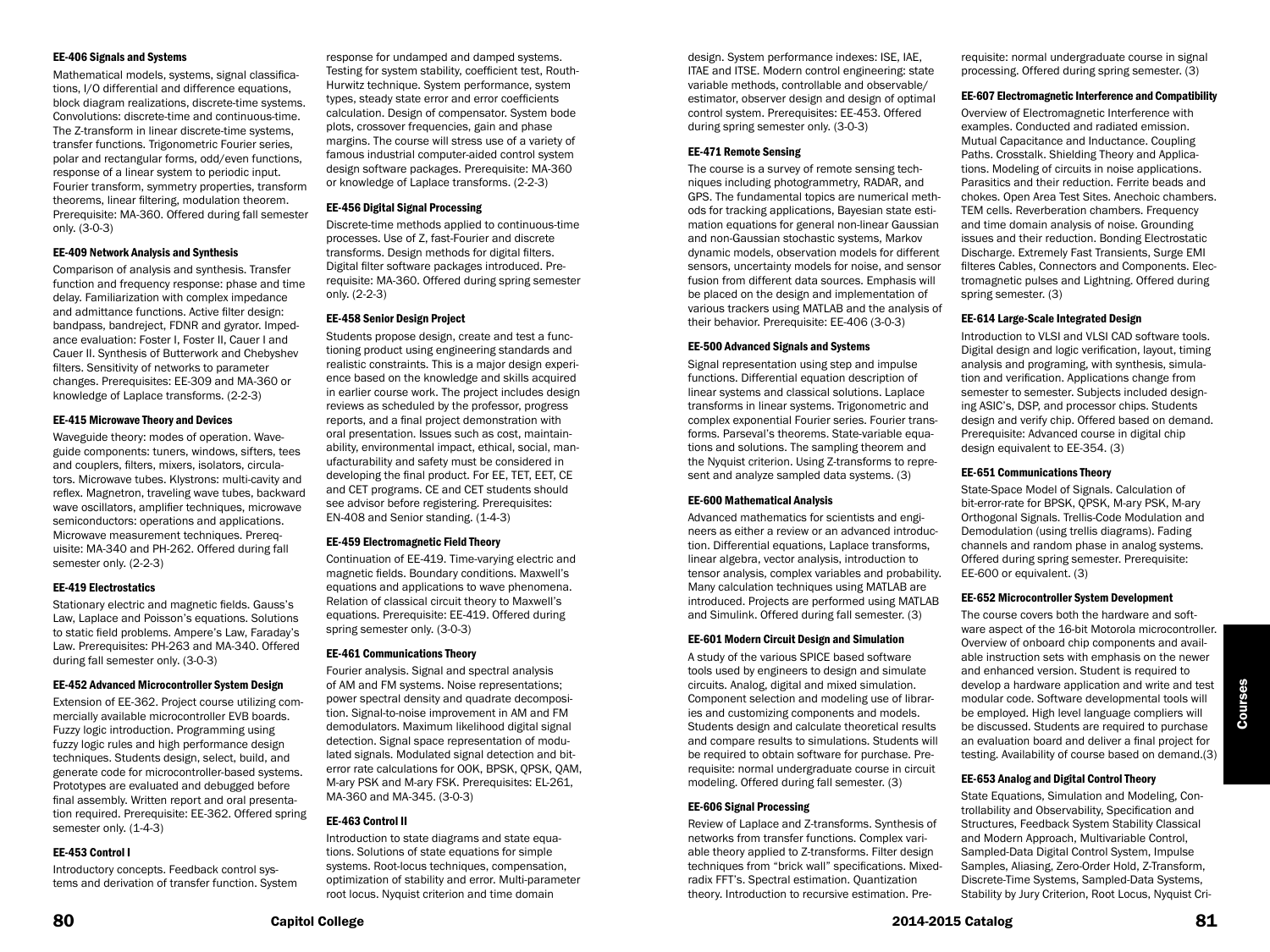terion, Discretization of Continuous-Time Design. Prerequisite: EE-600 and EE-601 or equivalent. (3)

#### EE-656 Image Processing

Two-dimensional Fourier Transforms and Z-Transforms. Two-dimensional convolution. Filtering and masking. Discrete Cosine transforms, Haddamard transforms, Karhunen-Loeve transforms. Radon transformations. Contour estimation (Sobel, Snake algorithm). Motion estimation and compensation. Compression techniques (JPEG,MPEG). Prerequisite: EE-606. (3)

#### EE-665 Microwave Circuit Theory and Design

Transmission lines, two port networks scattering parameters. Measuring scattering parameters. The Smith Chart and impedance matching. Impedance matching circuits. Microstrip design. Microwave amplifiers. Broadband amplifiers. Applications to broadband circuit design. Prerequisite: EE-601 and EE-607. (3)

#### EE-708 Master's Project Research

This course will cover all aspects of proposing and executing a research and development task, in respond to Broad Agency Announcements. Creating preliminary response, including quad charts and white papers. Techniques for providing a rough order of magnitude (ROM) cost. Preparing the full final proposal, including abstract, statement of work, schedule, milestones, deliverables, risk mitigation, preplanned follow-on efforts, procurement, subcontracts, describing the labor mix, and developing a full cost proposal. Attention will be given to protection of proprietary information, protection of intellectual property, and to compliance with Federal Acquisition Regulations (the FAR). The course will culminate with the execution of a mock project, with final deliverables, and final closeout of the project. Examples from Federal R&D projects in public domain will be used throughout the course. Offered during fall semester. (3)

#### EE-710 Design for Reliability and Manufacturing

Design methodology and standards applied in the construction and assembly of electronic circuits for reliability. Redundancy, parallel structure and majority rule circuits. Materials and component selection. Vibrational analysis, thermal analysis and packaging. Classification of hardware for commercial, military or space applications. MIL-spec and IPC standards discussed. Normally offered during summer semester. (3)

#### EE-720 Designing for Testability

Design for testability. Types of testing, functional testing, and structural testing. Automatic test pattern generation. Scanning and scan based design rules. Critical paths. Memory test and diagnostics. Built-in self-testing. ATE equipment, local and

remote testing and limitations. Students will have access to on-line test workstations. Normally offered during summer semester. (3)

#### EE-758 Master's Project

Students integrate prior course work and personal experiences into a master's project. Students develop a full final proposal, including abstract, statement of work, schedule, milestones, deliverables as learned in EE-708. Proposal must be delivered to class and approval of project advisor required. Regular progress reports required. Final presentation will be live over the Internet. Offered during spring semester. Prerequisite: EE-708. (3)

#### EL-100 Introduction to DC/AC Circuits

Basic electrical concepts and laboratory techniques. Current, voltage, resistance and power. Ohm's law, series and parallel resistive circuits. Kirchhoff's voltage and current laws. Loading effects on meters and supplies. Capacitors and Inductors. Charging and discharging. RC and RL time constants. Introduction to AC. Sinusional waveforms, phasors and use of the J operator. Reactance and admittance. Average values and RMS. Laboratory emphasis is on the proper use of standard meters, testing equipment and circuit breadboarding. Corequisite: MA-114. (2-2-3)

#### EL-150 DC/AC Circuits and Analysis

Applications of Kirchhoff laws to multiple source and complex series-parallel circuits. Determinants and matrices. Mesh and nodal analysis. Network Theorems: Thevenin, Norton, superposition, maximum power transfer. Review of complex number manipulation. Application to capacitive and inductive circuits, impedance. Complex Mesh analysis. Network theorems applied to complex RLC networks. Frequency response of RL and RC circuits. Plotting frequency response. Bode plots. Laboratory emphasis on the use of standard test equipment to verify theory. Prerequisites: EL-100 and Math (MA-114 or MA-114 Placement Test equivalent or MA-261 or MA-261 Placement Test equivalent). (2-2-3)

#### EL-200 Electronic Devices and Circuits

Principles and characteristics of semiconductor devices. Devices covered include diodes, Zener diodes, bipolar junction transistors, field-effect transistors, and operational amplifiers. Includes bias networks, operating points, maximum output and optimum bias, and DC and AC load lines. Input and output impedances, and voltage and current gains for each amplifier configuration. Prerequisite: EL-100 or EE-159. (3-2-4)

#### EL-204 Digital Electronics

Number systems, including binary, octal and hexadecimal bases. Binary arithmetic. Boolean algebra, Karnaugh map simplification. Design of

combinational circuits. Decoders, multiplexers, flip-flops and other multi-vibrator circuits. Logic families including TTL, CMOS, ECL and others. Memory, shift registers and counters. (2-2-3)

#### EL-212 Transmission Lines

Study of transmissions lines: characteristic impedance, propagation constant, standing wave ratio and reflection coefficient. Transmission line response to transients. Bounce diagrams. Lossless and lossy line analysis using classical approach as well as graphical approach (Smith Chart). Voltage and power calculations on transmission lines. Matching techniques for transmission lines and discrete circuits. Measurements using vector network analyzers. Prerequisite: EE-159 or EL-150. Offered spring semester only.  $(2-2-3)$ 

#### EL-220 Fabrication and Troubleshooting

Covers the basic methods of circuit construction and troubleshooting, including IC fabrication, wire wrapping, soldering, etching and chassis layout. Identification and removal of components; project oriented; may be used as a technical elective. Prerequisite: EL-100. (1-4-3)

#### EL-250 Advanced Analog Circuits

Amplifier theory. Analysis of circuits in small signal operation, equivalent circuit models, frequency response and Bode plots. Cascaded stages with direct, capacitor and transformer coupling of amplifier stages, loads and signal sources. Analysis of power transfer, efficiency, thermal effects, and distortion of amplifier circuits in large signal operation, amplifier operating classes and push-pull amplifier circuits. Operational Amplifier applications. Regulators. Oscillators: Wein Bridge, RC phase shift, Hartley, Colpitts, Clapp, Negative resistance and crystal types. Prerequisites: EE-159 or EL-150 and EL-200. (3-2-4)

#### EL-255 Introduction to Control and Robotics

Open and closed loop control systems compared with examples. Conditions, which determine a robot. Permanent magnet, brushless, series and shunt motors. Stepper motors. Reversing circuits and speed control techniques. Gear trains and effect on speed, acceleration and torque. Robot power supplies, robot arm and gripper, degrees of freedom and work envelope. Frequency response of control system components. Introduction to Power electronics. Transducers used in robotics. Prerequisite: EL-150 or EE-159 and EL-200.  $(2-2-3)$ 

#### EL-261 Introduction to Communication Circuits and Systems

Fundamental concepts in communications. Amplitude and frequency modulation. Waveform and

waveform analysis. Spectral content of signal. Circuits used to generate signal. Signal recovery circuits. Introduction to digital modulation and digital waveforms. Students build and test circuits. Prerequisites: EL-150 or EE-159, and EL-200. Corequisite: MA-261. Offered during spring semester only. (2-2-3)

#### EL-262 Microprocessors and Microassembly

Introduction to microprocessors. Architecture. Fetch and execute cycles. Microprocessor instruction set and assembly language programming. Hardware configuration, pin functions and modes of operation of a typical microprocessor. Basic I/O timing, control and memories. Prerequisite: EL-204. (2-2-3)

#### EL-301 Advanced Communication Circuits and Systems

A continuation in the study and analysis of communications circuits as they apply to communications systems. Circuits such as voltage controlled oscillators, modulators, mixers, phase-locked loops, frequency synthesizers, passive and active filters are analyzed and mathematically discussed. Students build and test their circuits. Prerequisites: EL-250, EL-261 and MA-261. Offered during fall semester only. (2-2-3)

#### EL-307 Noise and Shielding

Noise types and specifications. Natural, manmade and intrinsic noise sources. Thermal, shot, contact, popcorn and avalanche noise as related to electronic devices. Reactive network effects on thermal noise. Signal-to-noise ratio, noise figure, noise factor, noise temperature and noise bandwidth. Low noise design techniques, measurement techniques for noise factor and noise bandwidth. Ground loops and how to eliminate them. Grounding techniques, shielding, digital circuit radiation, electrostatic discharge and electromagnetic pulse. Prerequisites: EL-261. (2-2-3)

#### EL-400 Special Projects in Technology

Guided Study. Project-oriented course. Students are expected to design and build electronic systems in their specialization. Students will produce a final project including a written report and an oral presentation. Prerequisite: permission of instructor. (0-6-3)

#### EL-452 Automated Test Systems

Systems design course for automating the testing of electronic circuits and systems in both the engineering and production environments; stresses both hardware design and system software development. Begins with simple PC-based systems assembly for circuit testing as part of the design process and progresses to the design and development of full-scale systems for testing of large production volumes. Detailed study of the operation of the IEEE STD-488 and its use in test sys-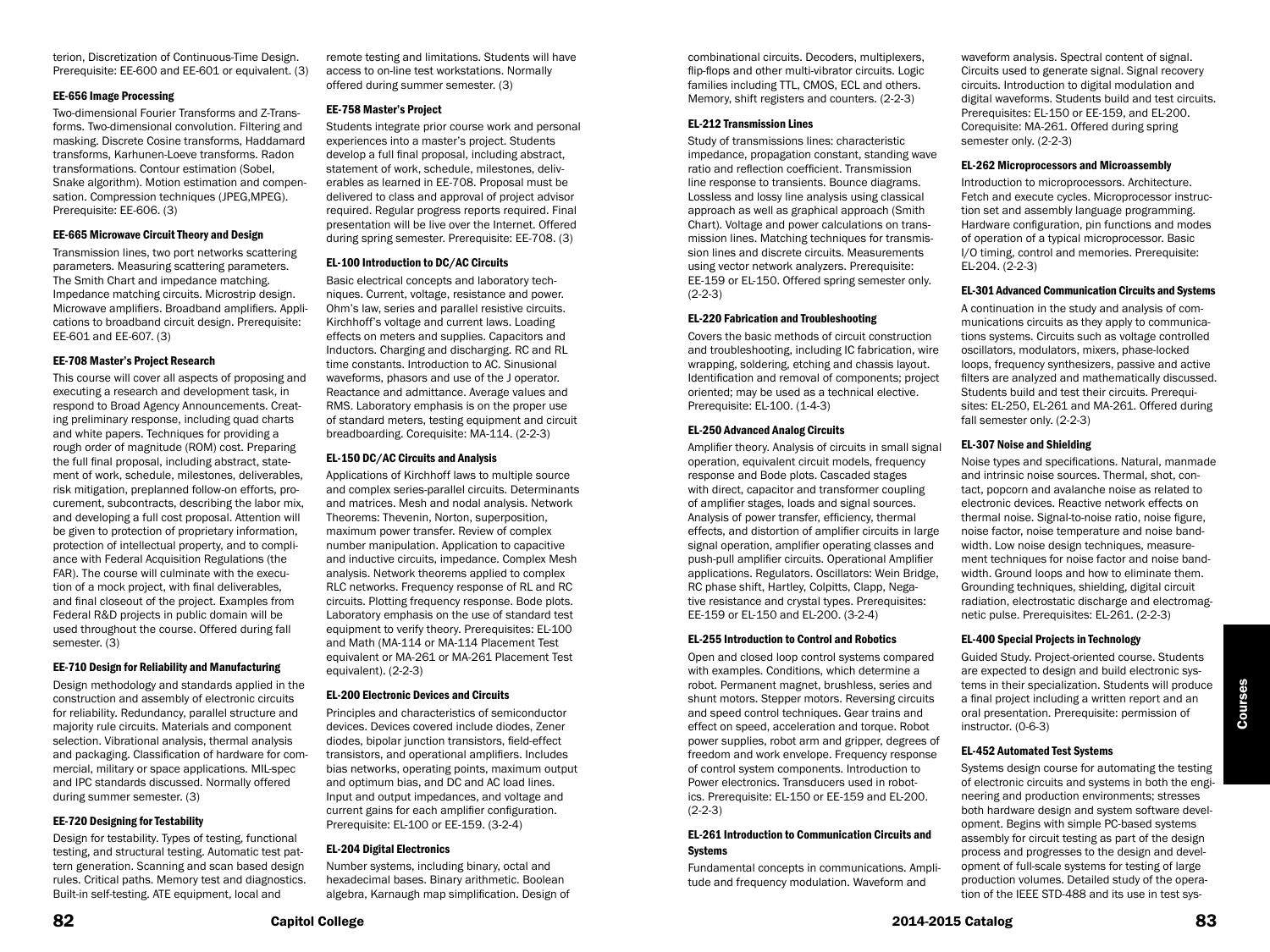#### EN-001 Basic Writing Skills

Course in the basic skills of written expression, reading comprehension and vocabulary building, which will enable the students to clearly present feelings, ideas and opinions. It includes a review of spelling, punctuation, and word usage plus sentence construction and other basic writing skills. Students will be expected to complete numerous short writing assignments with an emphasis on paragraphs. Study skills are also stressed. This course is required of all students whose test scores and writing samples indicate the need. This course provides three semester credits but does not meet the AAS, BS degree requirements for graduation. Grades given will be P-pass or R-repeat. (3-0-3)

#### EN-002 Reading Development

This course is designed to provide students with the skills they need to develop their comprehension of the written word. Content will include: expansion of written and spoken vocabulary, improved reading comprehension and the promotion of critical thinking. The course will focus on teaching students to use active strategies such as graphic organizers, SQ3R, Cornell Note-Taking, text-marking and annotating. The reading will be focused on non-fiction materials to increase knowledge in specialized areas. This course provides three semester credits but does not meet the AAS, BS degree requirements for graduation. Grades given will be P=pass R=repeat (3-0-3)

#### EN-101 English Communications I

This introductory college-level course focuses on effective oral and written communication skills and the development of analytical abilities through various reading and writing assignments. Students must be able to demonstrate competence in writing mechanics, including grammar, structure and logical content development when writing essays, summaries, and short reports. Rhetorical modes may include description, compare/contrast, personal experience, definition, illustration and process demonstration. Oral presentation skills are developed through the delivery of two speeches on related topics. Prerequisites: acceptance based on placement test scores (3-0-3)

#### EN-102 English Communications II

This sequel to EN-101 involves more sophisticated research, reading, writing, and speaking assignments. Emphasis is on summarizing and analyzing short articles, including one in-class analysis. Students will demonstrate competence in research and documentation methods by conducting one

major research project during the semester. Prerequisite: EN-101. (3-0-3)

#### EN-408 Writing Seminar in Technical Research

This course prepares students for the senior design course. It requires the application of certain basic principles in developing documentation needed for technical communication. Each student must be able to identify a particular problem and devise a proposal for solving it. A series of written assignments should provide a thorough literature review and analysis of relevant issues, expert opinions, and the author's (student's) recommendations for solving the problem. Students are also expected to present their work via oral presentations. Prerequisite: EN 102 and senior status (earned 96 or greater credits). (3-0-3)

#### ENI-101 English Communications I – Intensive

This introductory college-level course focuses on effective oral and written communication skills and the development of analytical abilities through various reading and writing assignments. Students must be able to demonstrate competence in writing mechanics, including grammar, structure and logical content development when writing essays, summaries, and short reports. Rhetorical modes may include description, compare/contrast, personal experience, definition, illustration and process demonstration. Oral presentation skills are developed throughout the delivery of two speeches on related topics. Prerequisite: acceptance based on placement test scores. (3-0-3)

#### ENI-LAB English Communications Intensive Lab

Based on placement test scores, students in this lab will focus on specific areas for improvement including punctuation, grammar, verb formation and usage. Must be taken with EN-001 and ENI 101, and can be taken with EN 101.(0-1-0)

#### FS-100 Freshman Seminar

Throughout this course students will learn skills to better prepare them for the rigors and challenges of college. Students will learn and practice various proven techniques and tools to help them be successful with college level work. Additionally students will explore the personal characteristics necessary for success, learn about the college culture, and develop a support network. (2-0-1)

#### HP-252 Critical Issues US History I

This is a survey course designed to give students an overall view of the development of the United States from the time of its founding through the Civil War. This course is directed toward the emergence of American political, economic, and social traditions through critical analysis and student research. Prerequisite: EN-101. (3-0-3)

#### HP-253 Critical Issues in US History II

This is survey course designed to give students an overall view of the United States from after the Civil War until recent history. This course is directed toward the emergence of American political, economic, and social traditions through critical analysis and student research. Prerequisite: EN-101. (3-0-3)

#### HU-163 Horror Fiction

This course offers the student a survey of horror fiction beginning with Edgar Allan Poe and ending with present-day writers such as Stephen King. Students read short stories as well as novels. The translation of horror literature into film is also examined. Prerequisite or Corequisite: EN-101. (3-0-3)

#### HU-164 Science Fiction

This course will examine science fiction from the early 20th century to the present, with some attention to the cultural and historical issues that shaped its development. Special attention will be placed on the role of science in science fiction. The relationships between literature, film and television as expressions of science fiction will also be studied. Prerequisite/Corequisite: EN-101 (3-0-3)

#### HU-165 History Through Fiction

This course provides a broad survey of a selected historical period and compares/contrasts fictional historical accounts with what is generally regarded as historical fact. Both oral and written presentations are required of students. The selected time period and associated literature is chosen by the professor, and will vary over time. Students will learn to distinguish between historical fact and fiction, as well as to apply critical thinking toward identifying the fine lines that often exist between disparate accounts of history. Prerequisite: EN-101. (3-0-3)

#### HU-175 Ancestral Research

This course offers students a survey of library research methods and tools to do research on their family through the use of electronic resources. Students will learn how to document their finds, conduct oral interviews and utilize governmental records and resources. Students will conduct genealogical research to find their "roots" both in the United States as well as overseas. Students will be required to do oral and written presentations discussing their family research. Assignments will direct students in documenting research, utilizing proper research methods and forms and developing their own "family tree." Corequisite: EN-001 or EN-101. (3-0-3)

#### HU-205 Twenty-First Century Mass Media

A broad survey of contemporary mass media such as film, radio and television with particular attention paid to emerging media such as the Internet, related technological and commercial infrastructures, as well as the globalization of the new media. Corequisite: EN-101 (3-0-3)

#### HU-210 Game Design and Theory

This course teaches how to design a standalone game that is balanced, playable and has that intangible of 'fun'. Topics include history of games, player psychology, mathematical game theory, topology, statistics, multiplayer interactions, and art and aesthetics. We also cover the milestones needed to produce a game. Each student will take their concept from idea to creating their choice of a tabletop game or a paper prototype for a future marketable game. (3-0-3)

#### HU-220 Critical Thinking

This course explores the process of thinking critically and guides students in thinking more clearly, insightfully and effectively. Concrete examples from personal experience and contemporary issues help students develop the abilities to solve problems, analyze arguments and issues, as well as make informed decisions in their academic career and personal lives. Readings, structured writing assignments and ongoing discussions help students develop sophisticated thinking abilities. Prerequisite: EN-102 (3-0-3)

#### HU-225 Writing for the Internet

This course introduces students to writing for the Internet allowing more effective online communication in such forums as blogs and Websites. Students will learn how to write in a more active voice, bringing more energy and vibrancy to their articles and commentaries. Course material examines the work flow and demands of Internet writing and publishing. Students will learn how to launch their own blog and develop an audience as well learn how to prepare articles for other blogs and web sites. This course is designed for all students, regardless of their communication, writing, or journalism experience. This is not a Web design course. Prerequisite: EN-101. (3-0-3)

#### HU-310 African American Literature

Introduction to African American Literature will trace the development of an African American literary tradition. Study includes major genres of black writers: plays, poetry and fiction. Prerequisite: EN-102. (3-0-3)

#### HU-331 Arts and Ideas

This course enables students to study and appreciate various forms of art, including painting, sculpture, architecture, music, drama, film, and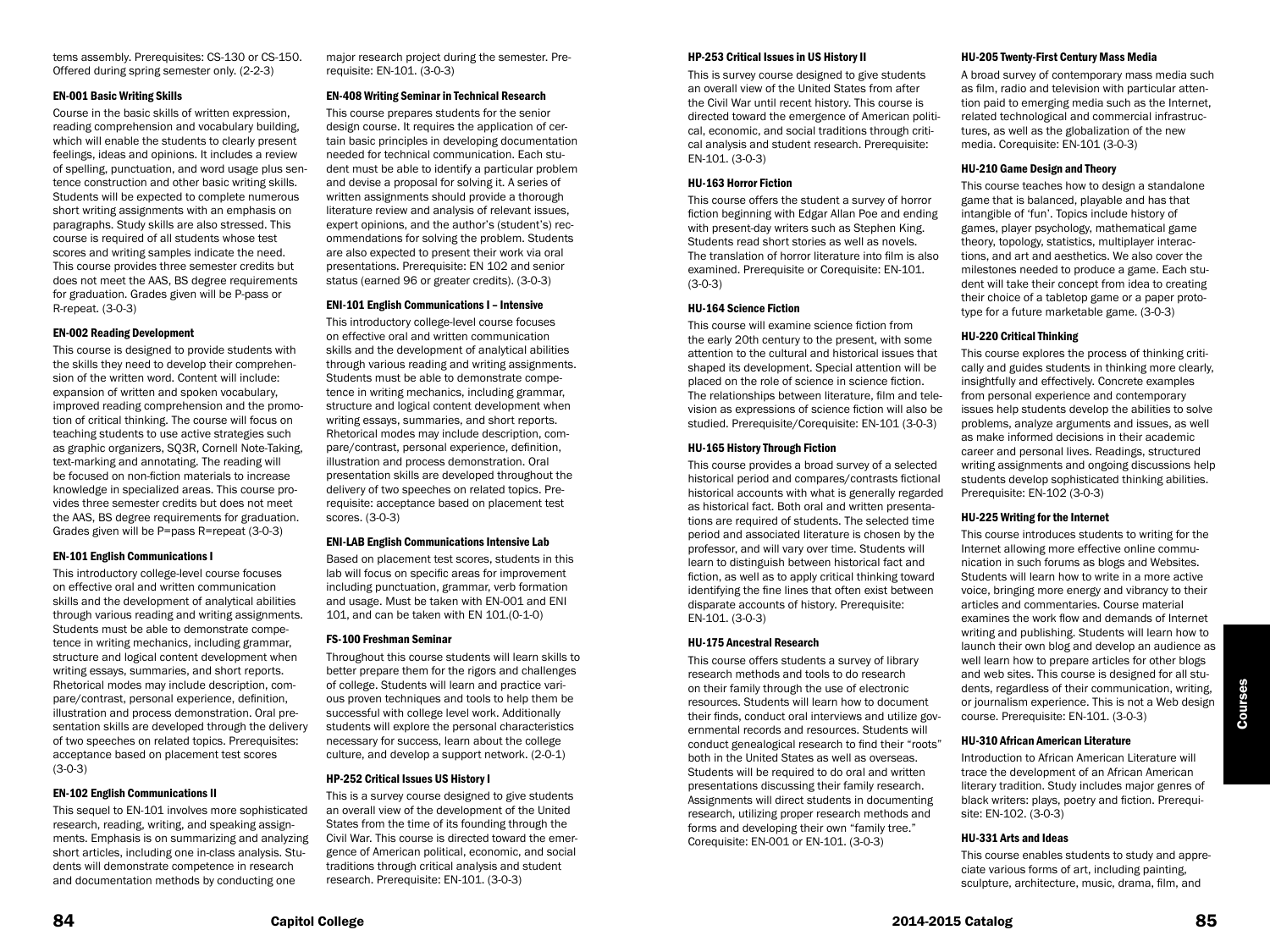literature through in-class and on-site experiences. The arts are also surveyed from an historical perspective, focusing primarily on eras in Western civilization. This enables students to sense the parallel development of the arts, of philosophy, and of sociopolitical systems and to recognize various ways of viewing reality. Prerequisite: EN-102. (3-0-3)

#### HU-332 Arts and Ideas: Special Topics

This course has the same general requirements as HU-331, but the orientation of the course will be on alternate traditions to the Western canon. Students will study various forms of art, including painting, sculpture, architecture, music, drama, film, and literature through in-class and on-site experience. Students will gain an appreciation for the arts as they are represented by a particular culture or national identity. The course will concentrate on how the arts are shaped by cultural/ social forces that result in distinct philosophies and ideologies. Prerequisite: EN-102. (3-0-3)

#### HU-364 Science Fiction Literature

This course will examine science fiction and social commentary. Special attention will be placed on critical analysis and discussion on the role of science fiction in determining the impact of social growth and events in modern society. Prerequisite: EN-102 (3-0-3)

#### HU-365 Mystery Literature

This course will examine the genre of mystery literature from the early 20th century to the present, with some attention to mystery writers prior to this time period who built the foundation of the genre. Special attention will be given to the elements of a mystery story, the characters and plot development of the "who done it" through reading of popular authors as well as classical authors. Also the class will look at the relationships between mystery literature, film and television as literary art forms. (3-0-3)

#### HU-400 Humanities: Special Topics

Research into humanities. Student primarily works in a guided study format with a mentor. Permission required from the instructor and academic dean. Prerequisite: EN-101. (3)

#### IAE-201 Introduction to Information Assurance **Concepts**

This course covers topics related to administration of network security. Topics include a survey of encryption and authentication algorithms; threats to security; operating system security; IP security; user authentication schemes; web security; email security protocols; intrusion detections; viruses; firewalls; Virtual Private Networks; network management and security policies and procedures.

Laboratory projects are assigned as part of the homework requirements. Corequisites: MA-110 or MA-114 or MA-261 and EN-101. (3-0-3)

#### IAE-301 Comprehensive Computer and Network **Security**

Building on IAE-201, this course provides learners with detailed and hands-on knowledge of computer and network security. The course emphasizes current topics such as network security, compliance and operational security, threats and vulnerabilities, application security, access control, as well as cryptography. Additionally, underlying theory and concepts are presented in order to extend learners' understanding of computer and network security. Weekly laboratory exercises are utilized to reinforce practical, real-world security techniques. Classes are a mixture of lecture, current event discussions, and laboratory exercise review and will prepare learners for the CompTIA Security+ certification. Pre-requisite: IAE-201 (3-0-3)

#### IAE-310 Strategies for Cyber Competition

This course prepares students to participate in national and international cyber competitions. Two competition archetypes, are explored in detail: Capture The Flag (CTF) and Jeopardy. Students will gain practical experience in these competition archetypes, as well as specific competition subtypes, through a rigorous schedule of hands-on challenges, laboratory exercises, and full scale competitions. This course will explore strategies of game play within the competition archetypes, review the skills necessary to compete in cyber competitions, as well as the cognitive science that empowers competitions as learning devices. Individual classes will be a mixture of lecture, laboratory exercises, as well as puzzle solving. The course will conclude with students participating in a real cyber competition. Prerequisites: IAE 201, IAE 301 or permission from Professor.

#### IAE-311 Mobile Computing Security

Emphasizing wireless computing security, this course addresses how to secure mobile wireless computing devices and applications, and wireless network security as it impacts those portable computing devices. Wireless network security is discussed as it pertains to decisions on which network security works best with particular applications loaded into wireless computing devices. The course covers security of CMRS and PCS (Cellular Mobile Radio Service and Personal Communications Service), CMRS and PCS second, third and fourth generations (2G, 3G and 4G), laptops equipped with Wireless Network Interface Cards (WNICs), Personal Digital Assistants (PDAs), Bluetooth and Zigbe devices, and Radio Frequency Identity (RFID) devices. Retail store security and

proximity payment application security are also discussed. Note: Students are required to purchase a mobile device specifically to fulfill course lab requirements. Prerequisite: Prerequisite: IAE-301. (3)

#### IAE-315 Secure System Administration and Operation

This course introduces students to security settings and requirements of Linux and Windowsbased systems and web services. It also introduces students to Linux and Windows-based web services, including methods of configuring, testing the security and the implementing of countermeasures to discovered vulnerabilities. Topics include Linux security settings, IP tables, securing IIS web service, securing Apache web service, access control methods and host auditing and tools. Prerequisite: CT-152 and IAE-301. (3-0-3)

#### IAE-320 Mobile Device Forensics

Mobile device forensics is a branch of digital forensics relating to recovery of digital evidence or data from a mobile device under forensically sound conditions. The scope of devices can include mobile phones and any digital device that has both internal memory and communication ability such including PDA and GPS devices and tablet computers. This course focuses on the forensic study of mobile devices due to the rapid proliferation of smartphones and applications such as contacts, photos, calendars and notes, SMS and MMS messages, video, email, web browsing information, location information, and social networking. This increased usage has also seen a marked increase in cybercrime involving smartphones. Students will learn how to perform the forensic examination of mobile devices using the most advanced tools available. Note: Students are required to purchase a mobile device specifically to fulfill course lab requirements. Prerequisite: IAE 301, and 311 (3)

#### IAE-321 Applied Wireless Network Security

This course will explore the unique challenges presented by wireless networking, including the management of dual network devices (Bluetooth, 3G, 4G, and WiFi). Students will evaluate emerging business and technical initiatives, such as bring your own device (BYOD) and securely implement mobile IP networks based on IPv4, IPv6 and the 3GPP. Students will learn penetration testing strategies to effectively evaluate currently implemented security controls, utilizing cutting edge tools such as BackTrack 5, Vistumbler, Wireshark, and inSIDDer for network discovery and packet analysis. Additionally, students will be exposed to the site survey, network management and analysis capabilities of industry leading software such as Air Magnet, Ekahau and OmniPeek. Prerequisites: IAE-301 and CT-240 (3-0-3)

### IAE-325 Secure Data Communications and Cryptography

This course follows the protocol education provided in IAE-301 with a more detailed and practical look at secure transactions and correspondence, as well as protection of data in storage. Within the confines of the ISO-OSI model, this course discusses data communication with emphasis on the security available at the layers, secure sockets layer, and both wired and wireless security topics. One-way message digests/hashes and encryption history and protocols are explored in-depth. Topics include virtual private networks, one-way hashes/message digests, digital signatures, secret-key and public key cryptography processes and algorithms. Prerequisite: IAE-301 and CT-152 (3-0-3)

#### IAE-351 Intro to Cyber Network Operations

Full spectrum information superiority and dominance is key to influencing operations associated with war or Military Operations Other Than War (MOOTW). This survey of Computer Network Operations (CNO) introduces the concept of how Computer Network Attack (CNA), Computer Network Defense (CND) and Computer Network Exploitation (CNE) are leveraged to collect information, disrupt, deny, degrade or destroy the information within computers and computer networks and/or the computers/networks that host them. Strategic and operational considerations will be considered to affect an adversary's decision cycles with information superiority. (3-0-3)

#### IAE-372 Cryptography

Cryptography is indispensable for providing confidentiality of information in computer systems. This course explains the inner workings of cryptographic primitives and how to correctly use them. Students will learn how to reason about the security of cryptographic constructions and how to apply this knowledge to real-world applications. Students will examine many deployed protocols and analyze mistakes in existing systems. The course discusses public-key techniques that let two or more parties generate a shared secret key. Students will cover the relevant number theory and discuss public-key encryption and basic keyexchange. Prerequisite: IAE 301, MA 114 (3)

#### IAE-400 Special Topics in Information Assurance

Cryptography is indispensable for providing confidentiality of information in computer systems. This course explains the inner workings of cryptographic primitives and how to correctly use them. Students will learn how to reason about the security of cryptographic constructions and how to apply this knowledge to real-world applications. Students will examine many deployed protocols and analyze mistakes in existing systems. The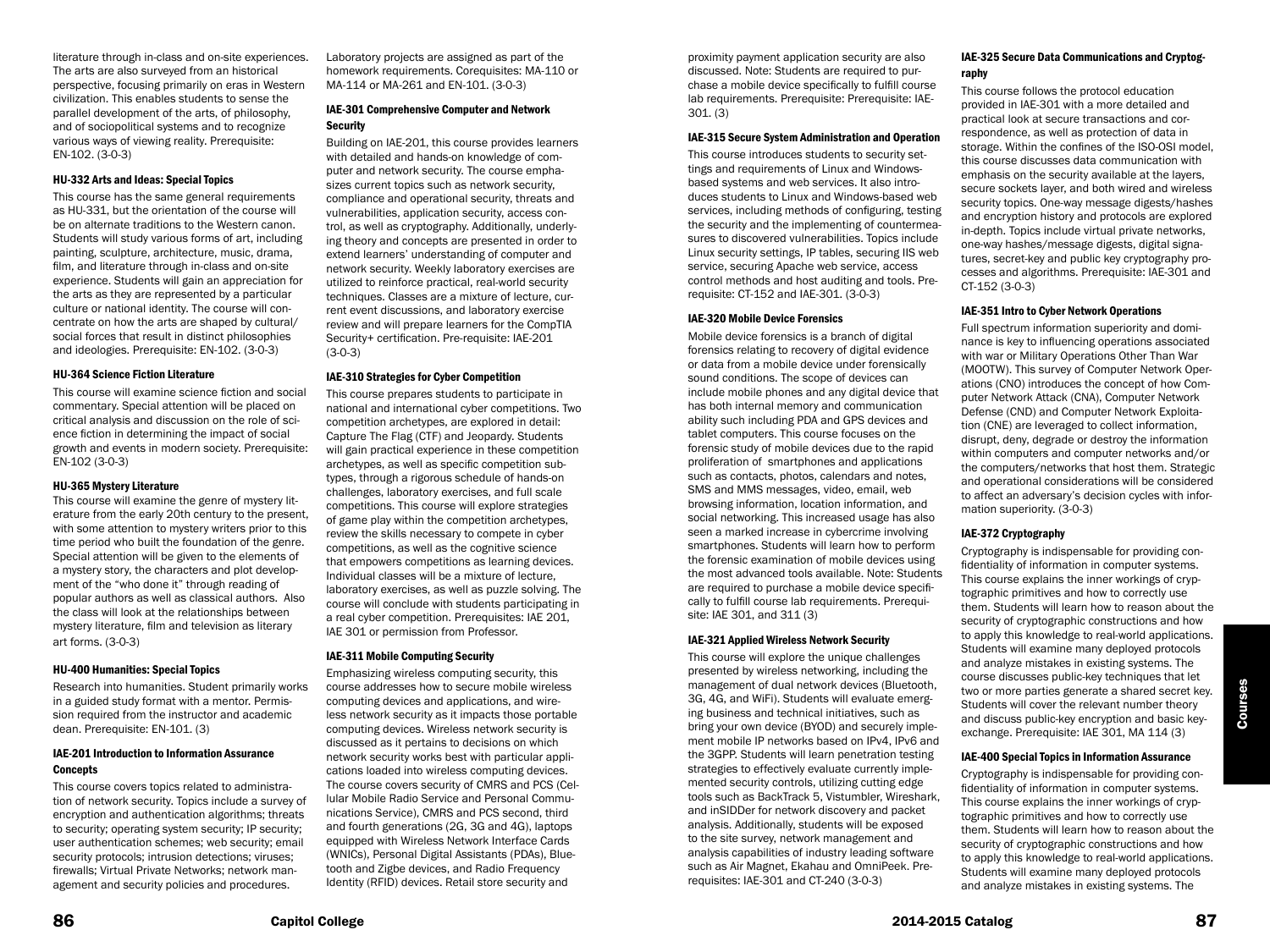course discusses public-key techniques that let two or more parties generate a shared secret key. Students will cover the relevant number theory and discuss public-key encryption and basic keyexchange. Prerequisite: IAE 301, MA 114 (3)

#### IAE-400 Special Topics in Information Assurance

Research into information assurance subjects. Student primarily works in a guided study format with a mentor. Permission required from the instructor and academic dean. This course may be repeated with different projects. Prerequisite varies. (1-4)

#### IAE-402 Introduction to Incident Handling and Malicious Code

This course provides a detailed understanding of incidents from attacks of malicious software. This course addresses the history and practice of coding that occurs in viruses, worms, spyware, Trojan horses, remote management back doors and root kits. Students learn preventative measures and tools, and explore how to rid systems of malicious software and prevent re-infection. Recovery processes and backup methods are explored. In addition to covering basic incident handling preparation, response and recovery practices, and the course goes into detail regarding malicious software. Prerequisite: IAE-315 (3-0-3)

#### IAE-405 Malware Analysis/Reverse Engineering

This course introduces students to malware research and analysis. The course will provide students an overview of malware research, intelligence gathering related to malware, and provide students basic skills required to analyze and dis-assemble malicious programs. Students will explore the tools required for analysis and reverse engineering of malicious code, learn malware defense techniques, how malware functions, and will perform live analysis and reverse engineering exercises. Prerequisite: IAE-402 (3-0-3)

#### IAE-406 Digital Forensics and the Investigative Process

Students explore forensics and the investigation processes. Students explore current computer forensics tools, conduct live computer forensic analysis, conduct e-mail investigations, recovery of graphics files and data carving, and engage in report writing for high-tech investigations. Prerequisites: IAE-315 and CT-152. (3-0-3)

#### IAE-410 Penetration Testing

This course explores the foundational concepts, methods and techniques in preparing and conducting penetration tests. Throughout the course students are introduced to various tools as well as unravel complex methods for exploiting client-side, service side and privilege escalation attacks. Most importantly students learn how to construct a final

report outlining discovered vulnerabilities, make suggested recommendations to remediate and/ or mitigate those vulnerabilities. Students also learn how to describe the findings wherein nontechnical personnel understand the ramifications of these vulnerabilities in a business sense. Prerequisites: CT-240 and IAE-315. Recommended co-requisite: IAE-402. (3-0-3)

#### IAE-412 File System Analysis

This course explores the rudimentary foundations of data structures, encoding, FAT16/32, exFAT, NTFS, EXT2/3/4, and UFS1/2 file systems as well as a look into volume analysis, including multiple disk volumes and volume spanning. This course also discusses the basic fundamentals of hard disk drives and solid state drives, their components and their role in information systems. Prerequisites: MA-111 or MA-114 and IAE-315 (3-0-3)

#### IAE-440 Secure Access and Identity Management

Students will learn fundamental and advanced IdM (Identity Management) topics, concepts, and current issues. The course will prepare the students for real-world IdM challenges faced by professionals in industry and government today. Students will leave the course with an awareness and understanding of a variety of topics pertaining to IdM, including broad technical aspects, legal and policy issues, implementation scenarios, case studies, and industry and government applications of IdM components. Students will be provided hands on design, implementation and operations of ICAM systems in a lab environment. Prerequisite: IAE 301 (3)

#### IAE-480 Perimeter Protection

In this Defense-in-Depth course, firewalls and network IDS issues will be discussed. A detailed understanding of firewall configuration and rule sets, load balancing, web farms, wireless access, web security issues and network intrusion detection will be explored to prepare the student with the basic tools to coordinate the design and implementation of perimeter network defenses for a high-volume, high-access site. Prerequisite: IAE-402 and IAE-406. (3-0-3)

#### IAE-500 Intro to Information Assurance

This course will provide the requisite computer, data communications, Internet and database skills to students embarking on careers in information assurance (IA), at the senior levels. It is designed primarily for professionals who seek concentrated professional education in one or more of the many fields associated with IA. Students who complete this course successfully will be able to master the more technical application and analysis skills demanded by the Master of Science in Information Assurance (MSIA) degree program,

and the several certificate programs offered in various IA concentrations. Labs, simulations and special problems will be used throughout the course. (3)

#### IAE-571 Software Assurance Assessment

This course covers the fundamentals of establishing a required level of software and system assurance, applying methods and determining measures to assess whether the required level of assurance has been achieved. Topics include assessment methods; defining product measures, process measures and other performance indicators; measurement processes and frameworks; performance indicators for business survivability and continuity; and comparing selected measures to determine whether the software/system meets its required level of assurance. These fundamentals are applied to newly developed software and systems as well as during the acquisition of software and services. (3)

#### IAE-572 Software Assurance Development

This course covers the fundamentals of incorporating assurance practices, methods, and technologies into software development and acquisition life-cycle processes and models. With this foundation, the course provides students with rigorous methods for eliciting software and system assurance requirements, using threat identification, characterization, and modeling; assurance risk assessment, and misuse/abuse cases. Students will also learn how to evaluate methods and environments for creating software and systems that meet their functionality and security requirements. (3)

#### IAE-573 Software Assurance Management

This course covers the fundamentals of software and system assurance management, including making the business case for assurance; planning and managing development projects that include assurance practices; compliance with laws, regulations, standards and policies related to assurance; and risk assessment, identification, analysis, mitigation and monitoring for assurance. The focus is on how to manage business and technical requirements. (3)

#### IAE-574 Assured Software Analytics

This course covers methods for assuring the security and functionality of existing software and services, whether legacy, internally developed, or externally acquired, with emphasis on detection of vulnerabilities and malicious content. It also discusses assurance considerations for system architectures, networks and databases in their role as underlying enablers of software operations. Methods for structuring and reverse engineering of existing software are covered, as are techniques

for acquiring and assuring software and services through suppliers, service-oriented architectures and cloud computing environments. (3)

#### IAE-600 Special Topics in Information Assurance

Research into information assurance subjects. Student primarily works in a guided study format with a mentor. Permission required from the instructor and academic dean. This course may be repeated with different projects. (1-4)

#### IAE-610 Advanced Penetration Testing

This course explores the foundational concepts, methods and techniques in preparing and conducting penetration tests. Throughout the course you will be introduced to various tools as well as unravel complex methods for exploiting client-side, service side and privilege escalation attacks. Most importantly you will learn how to construct a final report outlining discovered vulnerabilities, make suggested recommendations to remediate and/ or mitigate those vulnerabilities. You will also learn how to describe the findings in a way that non-technical personnel understand the ramifications of these vulnerabilities in a business sense. Prerequisite: IAE 684 (3)

#### IAE-611 Mobile Computing Security

Emphasizing wireless computing security, this course addresses how to secure mobile wireless computing devices and applications, and wireless network security as it impacts those portable computing devices. Wireless network security is discussed as it pertains to decisions on which network security works best with particular applications loaded into wireless computing devices. The course covers security of CMRS and PCS (Cellular Mobile Radio Service and Personal Communications Service), CMRS and PCS second, third and fourth generations (2G, 3G and 4G), laptops equipped with Wireless Network Interface Cards (WNICs), Personal Digital Assistants (PDAs), Bluetooth and Zigbe devices, and Radio Frequency Identity (RFID) devices. Retail store security and proximity payment application security are also discussed. Prerequisite: IAE-610 or IAE-670 or permission. (3)

#### IAE-620 Mobile Device Forensics

Mobile device forensics is a branch of digital forensics relating to recovery of digital evidence or data from a mobile device under forensically sound conditions. The scope of devices can include mobile phones and any digital device that has both internal memory and communication ability such including PDA and GPS devices and tablet computers. This course focuses on the forensic study of mobile devices due to the rapid proliferation of smartphones and applications such as contacts, photos, calendars and notes, SMS and MMS messages, video, email, web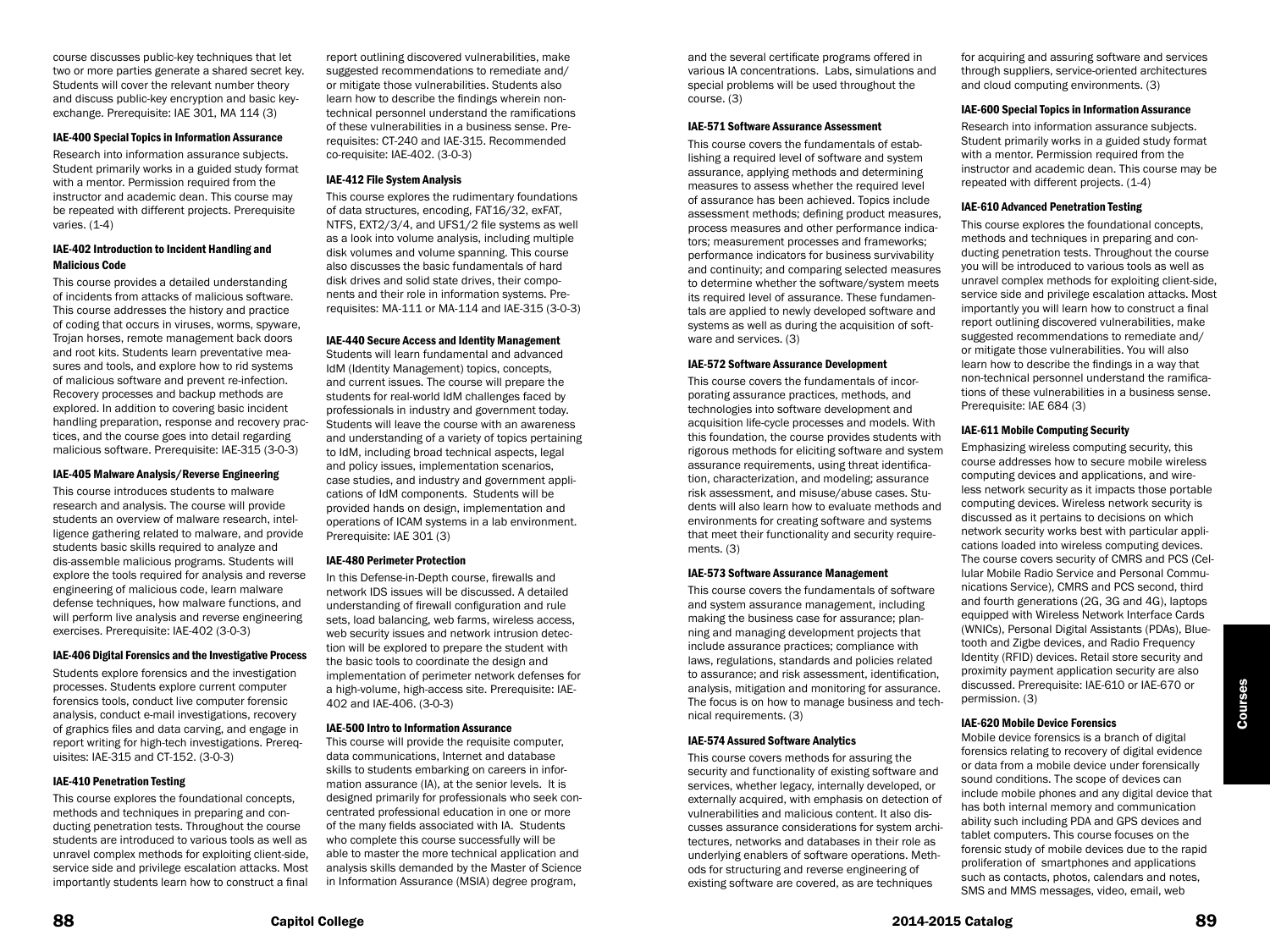browsing information, location information, and social networking. This increased usage has also seen a marked increase in cybercrime involving smartphones. Students will learn how to perform the forensic examination of mobile devices using the most advanced tools available. Note: Students are required to purchase a mobile device specifically to fulfill course lab requirements. Prerequisite: IAE 684 (3)

#### IAE-621 Applied Wireless Network Security

This course provides students with practical, realworld experience with an understanding of wireless fundamentals, wireless network threats, tools to test wireless security, and safeguards. Specifically, this course addresses the most popular hacking, cracking and wireless security network analysis tools and trains students to use them to test and secure wireless networks. Current industry best practices for managing wireless networks in a secure environment are addressed. Students need access to a second computer (for hacking) and will be required to purchase and install wireless network equipment to create a home wireless network for the purpose of conducting experiments on various wireless security vulnerabilities and countermeasures. NOTE: students must have access to a computer network they personally own and can modify. Case studies will be used throughout the course. Prerequisite: IAE-675 (3)

#### IAE-630 SCADA Networks and ICS Security

Industrial Control Systems (ICS) have been in existence for decades in the United States. These systems are relatively unknown to the general public and were designed to control our critical infrastructure such as utilities (electricity, nuclear power, and water treatment plant). Until recently, these systems were connected to company networks by privately owned IT networks based on private line technology. Public utility companies have begun to connect ICS networks to public networks such as the Internet as they transition to TCP/IP based networks. This trend is accomplishing the much needed modernization of the nation's IT networks supporting the critical infrastructure and setting the groundwork for developing the federally mandated Smart Grid. The ICS network transition to public networks has many benefits and risks. The increased risk to the smart grid must be addressed by the USG partnering with private industry: Prerequisite: IAE 684 (3)

#### IAE-652 Identity Management

Students will learn fundamental and advanced IdM (Identity Management) topics, concepts, and current issues. The course will prepare the students for real-world IdM challenges faced by professionals in industry and government today. Students will leave the course with an awareness and understanding of a variety of topics pertaining

to IdM, including broad technical aspects, legal and policy issues, implementation scenarios, case studies, and industry and government applications of IdM components. Prerequisite: IAE-684(3)

#### IAE-671 Legal Aspects Computer Security and Information Privacy

This course provides an overview of the legal rights and liabilities associated with operation and use of computers and information, including the legal and regulatory compliance issues critical for chief information security officers. It discusses the key statutes, regulations, treaties, and court cases (in the United States and abroad) that establish legal rights and responsibilities as to computer security and information privacy. The course also helps students to learn how to reduce their risk of potential legal liability for computer security or information privacy failures, and how to enforce their security and privacy rights against other parties. Case studies and lessons learned from information security failures are used throughout the course. Corequisite: IAE-684(3)

#### IAE-673 Secure Information Transfer and Storage

This course provides the student a history of cryptography from Caesar's cipher to elliptic-curve cryptography of today. Students study public and private key algorithms and understand their functionality, and how they work with network protocols. One-way hashes and digital signatures are discussed, and used by the students in submissions to the instructor. Public-key infrastructure with certificate authorities and web-of-trust infrastructure methods is addressed. Corequisite: IAE-670 (3)

#### IAE-674 Security Risk Management

This course begins with an understanding of why risk management evaluations are useful. The general methodologies for security risk assessment and security test and evaluation, including the interviews are discussed and documentation research necessary, the student is provided practical lab exercises to provide a hands-on analysis of a fictitious site. Detection, recovery, and damage control methods in contingency/disaster recovery planning research, documentation and training; methods of and procedures for contingency planning and security policy formulation and enforcement. Prerequisites: Completion of at least 24 credit hours of IAE coursework. This class is best completed in the last term. (3)

#### IAE-675 Computer Forensics and Incident Handling

This course begins with lectures discussing the laws and rights to privacy by individuals and what organizations may or may not do. Online ethics are considered. It then moves on to understanding incident handling and how incident response

teams work, managing trouble tickets, and basic analysis of events to determine if an incident has occurred. It concludes with computer forensics issues and practices, and rules of evidence. Corequisite: IAE-673. (3)

#### IAE-677 Malicious Software

This course provides a comprehensive overview of Malicious Software including conventional executable viruses, Scripting/Macro viruses, Root Kits, Back Doors, Worms and Botnets. Students will learn about the Cybersecurity Attack Lifecycle to understand how malicious attacks are planned, delivered and executed by Advanced Persistent Threats. Students will learn about how different classes of malicious software function including techniques to avoid detection, propagate and infect applications, operating systems, peripheral devices and network components. Students will learn about NIST sponsored National Vulnerability Database initiatives including Common Vulnerabilities and Exposures (CVE), Common Weakness Enumeration (CWE) and Common Attack Pattern Enumeration and Classification (CAPEC). Students will learn about proactive and reactive techniques to detect malware including whitelisting and blacklisting. To help enhance understanding of malicious software function, the course material includes reviews of computer hardware architecture, operating systems, computer networking, Cloud Computing, Mobile Devices, and Supervisory Control and Data Access (SCADA) Systems. Students will learn about methodologies for static analysis of malicious software and other vulnerability assessment techniques.

#### IAE-679 Vulnerability Mitigation

This "Defense-in-Depth" course provides the student detailed understanding of the need for internal and external vulnerability assessment. An integral technical part of any risk management program, this course goes hand-in-hand with the more analytical practices in IAE-674.

#### IAE-680 Perimeter Protection

In this "defense-in-depth" course, firewalls and network IDS issues are discussed. A detailed understanding of firewall configuration and rule sets, load balancing, web farms, wireless access, web security issues and network intrusion detection is explored to prepare the student with the basic tools to coordinate the design and implementation of perimeter network defenses for a high volume, high access site. Prerequisite: Completion of at least 24 credits hours in IAE coursework. (3)

#### IAE-682 Internal Protection

This course explores the protections available to the practitioner through host operating systems and third party equipment and software, to pro-

tect the inner network from the attacker who has successfully circumvented the perimeter or from the disgruntled insider. Use of methodologies including host-based intrusion detection methods, audit settings and review PC Firewalls, host operating hardening for Linux and Windows 2000, and Virtual LANs will be reviewed. Corequisite: IAE-670 and IAE-673. (3)

#### IAE-684 Complementary Security

This class explores the overarching security disciplines that are important for a more rounded understanding of information assurance and cyber defense. Discussions in this course will present the other, or complimentary, function areas of information assurance including personnel security, physical security, operational security, physical infrastructures, policy and standards, biometrics technologies, disaster recovery and business continuity, and certification accreditation and accreditation as these principles relate and interface with technology based information security / cyber security principles. Segments in this course will further address unethical behaviors, risk management and mitigation, and security liabilities from the trusted insider threat perspective as related to personnel security. Vetting practices to be considered for positions of trust are also discussed. Authentication standards in practice will discuss such things as operational security, and the considerations of ethical behaviors as it relates to the user community of an enterprise or system. This is the first course of the MSIA program. (3)

#### IAE-685 Managing Information Security

This class explores the overarching security architectures and vectors of information assurance from a management perspective. The course will provide a basic understanding of all aspects involving IA management, needs analysis, risk assessments, policy formulation, security planning, and integrating technologies. Students will gain an appreciation for systems, networks, processes, methodologies, documentation requirements, recovery processes, certification and accreditation processes as well as "best practice" implementation, training and continuous improvement. Discussions in this course will give the correct acumen of personnel security, physical security, and technical operational security as these principles relate and interface with information security principles. Defense-in-depth principles will also be covered for designing proper physical security programs. (3)

#### IAE-690 Healthcare Information System Security

This course addresses Healthcare IS within the framework of the guiding principles of Information Assurance (Confidentiality, Integrity, and Availability). This course covers the security and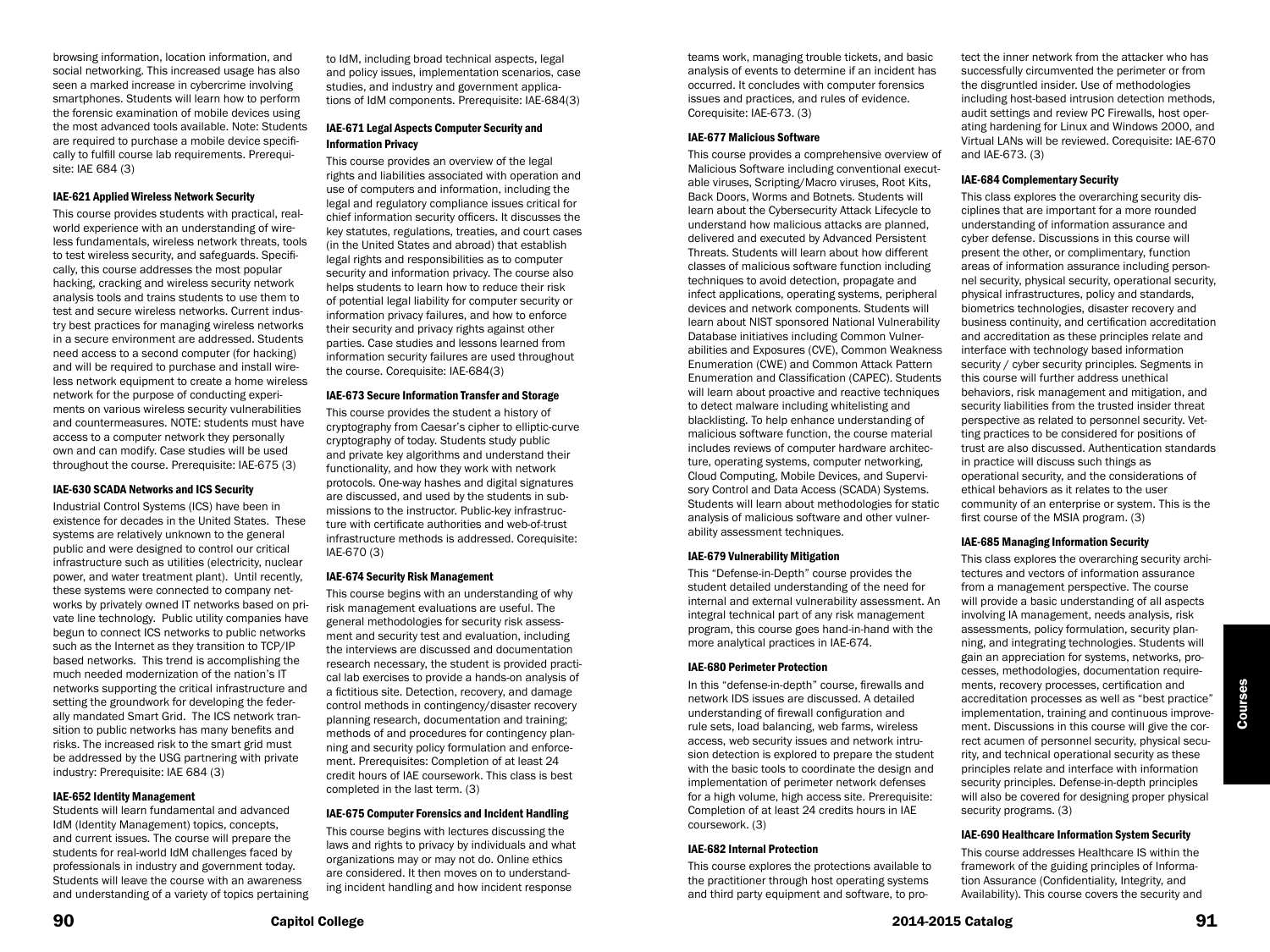privacy controls covering healthcare information systems, preventing loss and unauthorized access to healthcare information within Information Systems, and protecting the integrity of healthcare data (data-at-rest, and data-in-transit) within Information Systems. The student will gain and understanding of the mandated regulatory, legal, and governance requirements covering privacy and confidentiality of healthcare information. The student will also be able to identify and manage risks, and conduct Information Risk Assessments pertaining to healthcare information. Prerequisite: IAE 684 (3) or permission

#### IAE-820 Situation Awareness Analysis

This is a course in operational leadership from the long-term perspective to crisis intervention. Class activities will be designed to enhance student awareness of action plan processes leading to effective strategy execution. (3)

#### IAE-825 Applied Research in Information Assurance

This course prepares students to select topics and conduct successful research in information assurance's many fields. Topics include research such as the Computer Fraud and Abuse Act, the Electronic Communication Privacy Act and the National Research Act. Special considerations governing research using human subjects will be given in-depth treatment. The productive and legally sufficient use of the Department of Homeland Security's new Protected Repository for the Defense of Infrastructure against Cyber Threats (PREDICT) program will be discussed. (3)

#### IAE-830 IA Research Literature

Learners examine literature and research in the information assurance field. Literature will be examined in the context of both the historical and current environment. Prerequisite: RSC-801.(3)

#### IAE-835 Information Assurance Strategic Management

Learners examine the objectives, elements and framework of analysis for strategic management of information assurance management. Learners focus on synthesizing information and applying sound judgment. (3)

#### IAE-837 Contemporary Issues in IA

This course focuses on contemporary issues in the field of information assurance. It examines the ways in which science contributes to the study of significant problems in the contemporary world to help individuals and society make informed decisions about these issues. Students will engage in classroom discussion as well as generate scholarly writing suitable for publication. (3)

#### IAE-845 Pedagogy and Information Assurance

Learners are introduced to the fundamentals of teaching information assurance. Learners gain

experience in course and syllabus development. The development and integration of online labs as an academic component is explored. Learners examine the professional development and training that supports IA. (3)

#### IAE-860 Advanced Mixed Methods Research

This course builds on the knowledge acquired in RSC-810 and IAE-825. Students will examine research designs in detail, devise methods to conceptualize data collection and measurement instrumentation, as well as examine how to analyze collected data both qualitatively as well as quantitatively. Prerequisite: RSC-825. (3)

#### IAE-865 Special Topics in Human Resource Management

Learners examine human resource theories and practices in the context of the complex environment of information assurance. (3)

#### IAE-871 Software Assurance Assessment

This course covers the fundamentals of establishing a required level of software and system assurance, applying methods and determining measures to assess whether the required level of assurance has been achieved. Topics include assessment methods; defining product measures, process measures and other performance indicators; measurement processes and frameworks; performance indicators for business survivability and continuity; and comparing selected measures to determine whether the software/system meets its required level of assurance. These fundamentals are applied to newly developed software and systems as well as during the acquisition of software and services. (3)

#### IAE-872 Software Assurance Development

This course covers the fundamentals of incorporating assurance practices, methods, and technologies into software development and acquisition life-cycle processes and models. With this foundation, the course provides students with rigorous methods for eliciting software and system assurance requirements, using threat identification, characterization, and modeling; assurance risk assessment, and misuse/abuse cases. Students will also learn how to evaluate methods and environments for creating software and systems that meet their functionality and security requirements. (3)

#### IAE-873 Software Assurance Management

This course covers the fundamentals of software and system assurance management, including making the business case for assurance; planning and managing development projects that include assurance practices; compliance with laws, regulations, standards and policies related

to assurance; and risk assessment, identification, analysis, mitigation and monitoring for assurance. The focus is on how to manage business and technical requirements. (3)

#### IAE-874 Assured Software Analytics

This course covers methods for assuring the security and functionality of existing software and services, whether legacy, internally developed, or externally acquired, with emphasis on detection of vulnerabilities and malicious content. It also discusses assurance considerations for system architectures, networks and databases in their role as underlying enablers of software operations. Methods for structuring and reverse engineering of existing software are covered, as are techniques for acquiring and assuring software and services through suppliers, service-oriented architectures and cloud computing environments. (3)

#### IAE-875 IA Implementation

Learner focus is on deployment of information assurance technologies in the organization. Relevant literature and real world deployment is examined. (3)

#### IAE-880 Special Topics in Information Assurance

This course provides students the opportunity to examine in-depth issues relevant to information assurance. Students must request a faculty member who is a topic specific expert to facilitate the course. This course may result in a publishable paper in the IA field. Prerequisite:RSC-812(3)

#### IAE-881 Special Topics II in Information Assurance

This course provides students the opportunity to examine in-depth issues relevant to information assurance. Students must request a faculty member who is a topic specific expert to facilitate the course. This course may result in a publishable paper in the IA field. (3)

#### IAE-882 Special Topics III in Information Assurance

This course provides students the opportunity to examine in-depth issues relevant to information assurance. Students must request a faculty member who is a topic specific expert to facilitate the course. This course may result in a publishable paper in the IA field. (3)

#### IAE-883 Special Topics IV in Information Assurance

This course provides students the opportunity to examine in-depth issues relevant to information assurance. Students must request a faculty member who is a topic specific expert to facilitate the course. This course may result in a publishable paper in the IA field. (3)

#### IAE-884 Special Topics V in Information Assurance

This course provides students the opportunity to examine in-depth issues relevant to information assurance. Students must request a faculty member who is a topic specific expert to facilitate the course. This course may result in a publishable paper in the IA field. (3)

#### IAE-885 Software Assurance Assessment

This course covers the fundamentals of establishing a required level of software and system assurance and applying methods and determining measures to assess whether the required level of assurance has been achieved. Topics include assessment methods; defining product and process measures and other performance indicators; measurement processes and frameworks; performance indicators for business survivability and continuity; and comparing selected measures to determine whether the software/system meets its required level of assurance. These fundamentals are applied to newly developed software and systems as well as during the acquisition of software and services. (3)

#### IAE-890 Healthcare Information System Security

This course addresses Healthcare IS within the framework of the guiding principles of Information Assurance (Confidentiality, Integrity, and Availability). This course covers the security and privacy controls covering healthcare information systems, preventing loss and unauthorized access to healthcare information within Information Systems, and protecting the integrity of healthcare data (data-at-rest, and data-in-transit) within Information Systems. The student will gain and understanding of the mandated regulatory, legal, and governance requirements covering privacy and confidentiality of healthcare information. The student will also be able to identify and manage risks, and conduct Information Risk Assessments pertaining to healthcare information. Prerequisite: IAE 684 (3) or permission

#### IE-418 Design and Management of Operations Centers (MOC/NOC/SOC)

Modern organizations operate in a very dynamic and fast moving environment which requires collaboration with personnel both internally and externally via state of the art communications systems and technologies. Operations Centers (OC) can be chartered for daily operations as well as response to specific crisis or situations. This course will address the design and operation of an OC's to include Mission, Network, Intelligence and Security missions. This course is designed to address how such OC's are chartered; designed; built, operated, and maintained. This course can be taught in multi-disciplinary or departmental approach. The course is built upon a virtualized infrastructure which provides a look at the systems, databases, applications, personnel, and procedures required to perform the assigned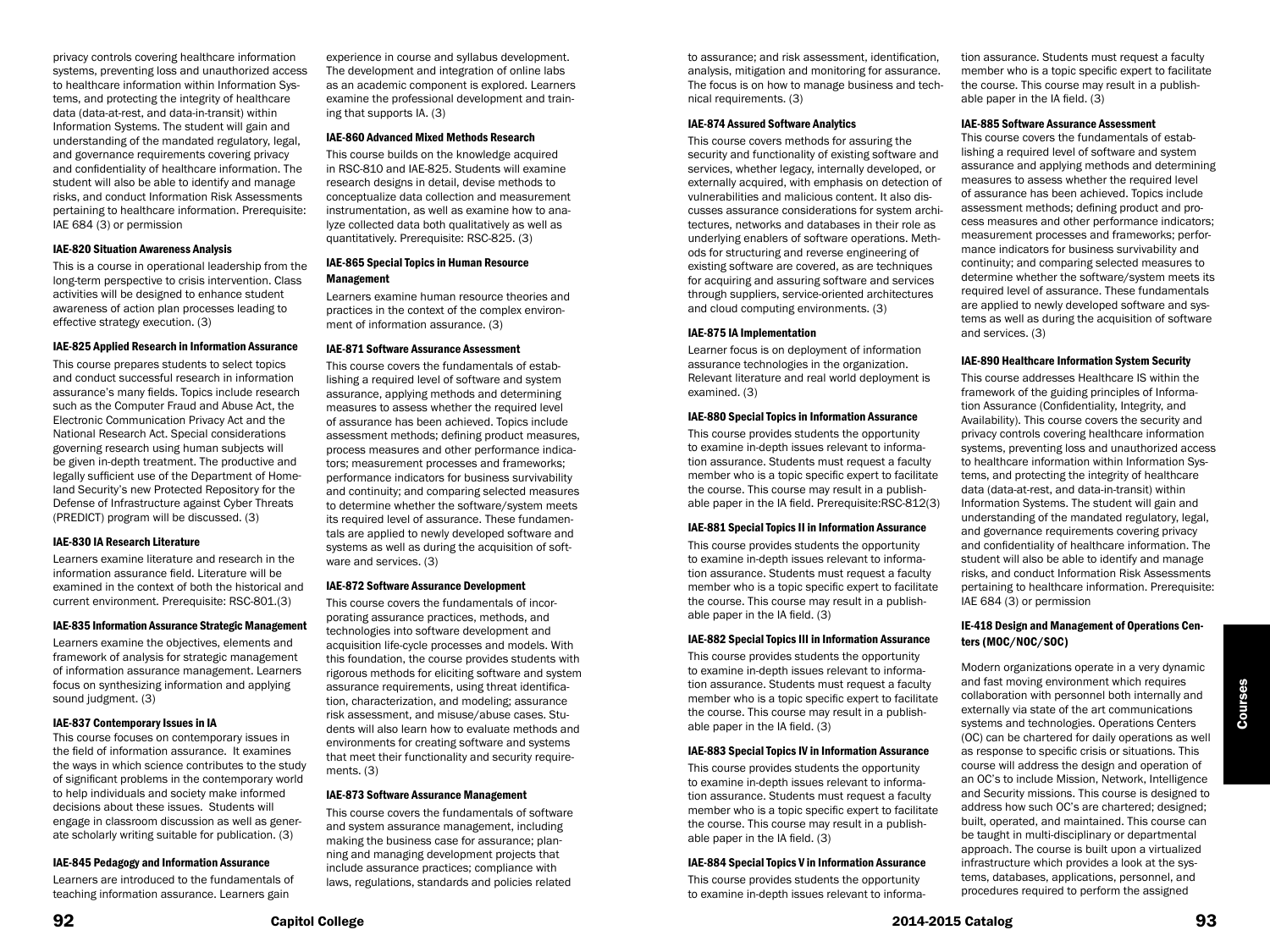mission. Tours of local OC's will be scheduled and students will conclude the course with a capstone exercise which they will plan and execute. Prerequisite: Permission (3)

#### IE-701 Principles Design Engineering Computer Networks

Networking and the Internet have introduced us to a new set of devices and protocols that link personal computers to servers, and servers to servers. This course explores all the hardware and software that drives local and Internet computing. Special emphasis on connectivity and throughput is explored. (3)

#### IE-703 Thin and Fat Client Deployment with SOA

Client/Server has been extended to multi-tiered environments, distributed communications via CORBA,COM/DCOM, service-oriented architecture (SOA) and Cloud computing models. To examine this shift and to understand the technologies involved, this course focuses on how these models are used to enable thin-and fat-clients as well as Web-based clients on desktops, servers and PDAs. This class will examine the mechanisms employed to bring legacy as well as modern computing to the information economy. (3)

#### IE-705 Comparison of Operating Systems and Web Servers

This course explores the operating software underlying Internet and intranet computing. The similarities and differences between operating systems and web servers are investigated with a view to choosing the best technology and optimization practices. Topics include NT, 2000 Server, Advanced Server, Windows CE, Unix and versions, Linux, IIS, Apache, third party, and public domain. (3)

#### IE-707 Network Architecture Convergence Using Wireless

This course investigates the techniques used by successful network engineers to create converged network architectures and provide optimum information access to their users. The course will provide an in-depth study of the current and contemplated mobile technologies that can facilitate network convergence. Students will test these mobile technologies and their applications via the virtual laboratory concept using OpNet, the most advanced network modeling software currently available. Technical information on specific equipment and software will be provided as instruction supplemental to the testbook, and case studies will be used throughout the course. (3)

#### IE-709 Comparison of Object-Oriented and Scripting Languages

For the first time in two decades, software developers now have to be proficient in multiple programming languages to deploy thin client or fat client Internet-based applications. Choosing the right set of languages has a dramatic impact on application performance and e-commerce. This course is designed to compare and contrast the various language tools for crafting Internet-based and Web-based applications. (3)

#### IE-712 Design of Cloud Networks and Services

This course examines Internet security concerning two key network design issues: information security and information privacy. Students learn and understand the technical tools to protect information from external compromise, internal and external threats, various network security technologies and protection systems, apply network design techniques capable of providing information security to local and wide-area networks, general information encryption techniques and protocols including symmetric and asymmetric cryptographic methodologies, one-way hashes and digital signatures, secure sockets layer and Internet Protocol Security (IPSEC), learn to evaluate and create corporate policies regarding privacy, the adoption of cloud computing and information network security. Prerequisite: IE-701 or department permission (3)

#### IE-713 Multimedia and Web Casting

The Internet and increased bandwidth management technologies has brought us a new venue to communicate with each other in either full duplex, half-duplex, or simplex modalities. Dot Com companies present us with radio stations, on demand streaming audio and video, and live casting of audio and video. To understand the integration, deployment, and optimization of these technologies, this course compares technical aspects, market positioning, and strengths, and weaknesses of various media products in the market. (3)

#### IE-715 Identifying and Integrating Component Collaboration Technologies

Software and hardware companies have utilized a component approach to product development in order to address the requirement that Internet and Intranet communications applications operate in a on-demand mode. This is the technical underpinning of the "any where, any time" mantra of the Internet. However, these components do not always integrate easily. This course identifies the various component technologies, standards, and issues with integration to provide on-demand communication capabilities. (3)

#### IE-717 Invention and the Use Intellectual Property

The Internet's ability to share ideas between millions of people instantaneously, and the ability of Internet users to improve upon those ideas and share them with everyone on the Internet instantaneously, has challenged intellectual property's status quo. This course examines the legal and regulatory limits of an e-business's ability to exploit intellectual value in the new paradigm. In addition, the latest changes to intellectual property law and regulation as a result of Internet commerce will be examined. (3)

#### IE-719 Capstone Course

The capstone course is in graduate seminar format. Students will integrate the prior course work and personal experiences into a major paper or a project. (3)

#### IAE-730 SCADA networks and Industrial Control Systems

Industrial Control Systems (ICS) have been in existence for decades in the United States. These systems are relatively unknown to the general public and were designed to control our critical infrastructure such as utilities (electricity, nuclear power, and water treatment plant). Until recently, these systems were connected to company networks by privately owned IT networks based on private line technology. Public utility companies have begun to connect ICS networks to public networks such as the Internet as they transition to TCP/ IP based networks. This trend is accomplishing the much needed modernization of the nation's IT networks supporting the critical infrastructure and setting the groundwork for developing the federally mandated Smart Grid. The ICS network transition to public networks has many benefits and risks. SCADA software runs chemical plants and factories, transmission systems and electric power plants. Prerequisite: IE 712 (3)

#### MA-005 Basic Mathematics

Designed for students needing math skills for MA-110, MA-112 and MA-114. Topics include operations on signed numbers and fractions, products and factoring, exponents and roots, graphs, and solutions of first degree and quadratic equations. Credits from this course are not applicable toward a degree. (3-0-3)

#### MA-006 Basic Business Math

This course is designed for students needing math skills for MA-110. Topics include operations on signed numbers and fractions, percentages, products, compounding and quadratic equations. (3-0-3)

#### MA-110 Business Mathematics I

A general introduction to the mathematics used in U.S. business. Focus is on developing the mathematical and critical thinking skills needed to solve math problems encountered in typical business situations. This course will help prepare the student for courses in statistics and accounting. Topics include the essentials of business mathematics and accounting mathematics. Prerequisite: Score on placement testing. (3-0-3)

#### MA-111 Business Mathematics II

A continued introduction to the mathematics used in U.S. business. Builds on the mathematical and critical thinking skills developed in MA-110 to address the topics of retail mathematics and introductory financial mathematics. This course will help prepare students for courses in marketing and finance. Prerequisite: MA-110. (3-0-3)

#### MA-112 Intermediate Algebra

Designed for students needing mathematical skills and concepts for MA-114 and MA-216. In this course students are introduced to equations and inequalities, and learn the language of algebra and related functions, including polynomial, rational, exponential, and logarithmic functions. Other topics include solving equations, inequalities, and systems of linear equations; performing operations with real numbers, complex numbers, and functions; constructing and analyzing graphs of functions; and using mathematical modeling to solve application problems. Prerequisite: MA-005 or acceptance based on placement test scores (3-0-3)

#### MA-114 Algebra and Trigonometry

Designed for students needing mathematical skills and concepts for MA-216; topics in this course are as follows. Algebra: basic operations on real and complex numbers, fractions, exponents and radicals. Determinates. Solution of linear, fractional, quadratic and system equations. Trigonometry: definition and identities, angular measurements, solving triangles, vectors, graphs and logarithms. Prerequisite: MA-112 or acceptance based on placement test score. (4-0-4)

#### MA-124 Discrete Mathematics

Logic sets and sequences; algorithms, divisibility and matrices; proof, induction and recursion; counting methods and probability; relations, closure and equivalence relations, graphs and trees; Boolean algebra. Prerequisite: MA-112, MA-114 or acceptance based on placement test score. Fallevening only, Spring-daytime only. (3-0-3)

#### MA-128 Introduction to Statistics

Probability: definitions, theorems, permutations and combinations. Binomial, hypergeometric,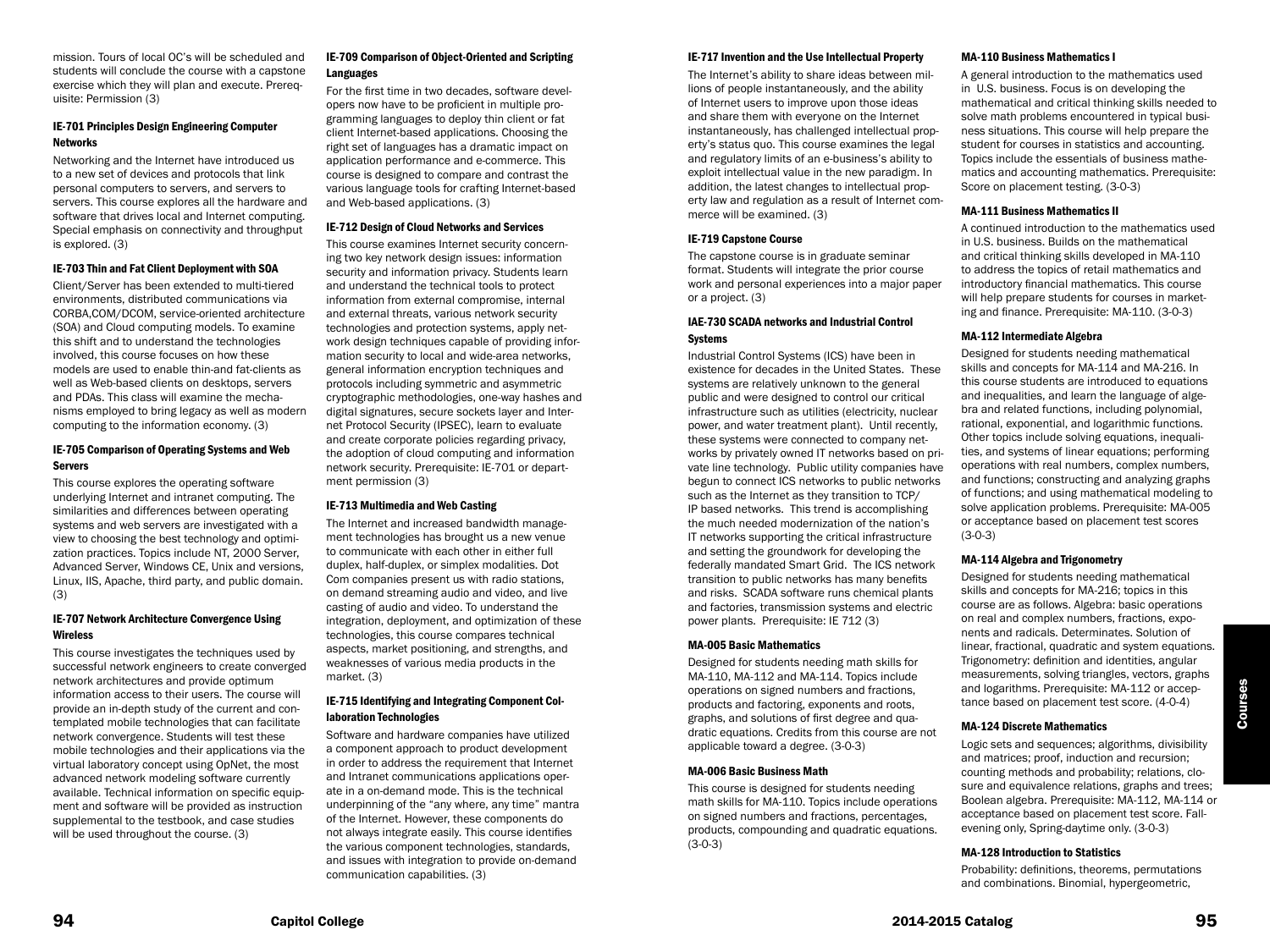Poisson and normal distributions. Sampling distribution and central limit theorem, estimation and hypothesis testing. Prerequisite: MA-110 or MA-114. Fall-daytime only; Spring-evening only. (3-0-3)

#### MA-230 Introduction to MATLAB

Intended for students with little or no experience with the software. Introduction to MATLAB is a short course covering its basic operations and features. In addition, we will work through applications in engineering, physics and mathematics, provide a grounding for developing tools for your own projects. Topics include Import/export data, Create and manipulate variables, Program and run scripts (M-files) Use graphics tools to display data. Use the built in help features. Prerequisites: CT-115. MA-114 Corequisites: MA-261, PH-261/201 (3-0-3)

#### MA-261 Calculus I

Lines, circles, ellipses. Functions and limits, differentiation, power rule, higher-order derivatives, product, quotient and chain rules, implicit differentiation, applications. Integration: definite integrals; indeterminate forms; exponential, logarithmic, trigonometric and hyperbolic functions; differentiation and integration, graphing. Prerequisite: MA-114. Fall - daytime only; Spring - evening only. (4-0-4)

#### MA-262 Calculus II

Methods of integration: completing the square, substitution, partial fractions, integration by parts, trigonometric integrals, power series, parametric equations. Partial derivatives. Directional derivatives. Introduction to multiple integrals. Prerequisite: MA-261. Fall-evening only; spring-daytime only. (4-0-4)

#### MA-263 Calculus III

Multivariable and vector calculus. Integrals in two and three dimensional coordinate systems. Cylindrical and spherical coordinates. Vector functions and their derivatives. Gradients, divergence and curl. Stokes theorem, Green's theorem, Gauss's theorem. Prerequisite: MA-262. (4-0-4)

#### MA-300 Mathematical Methods for Engineering

This course provides a basic understanding of MATLAB software for engineering, such as the basic matrix, matrix manipulation, college algebra and trigonometric concepts. In addition MATLAB techniques for solving problems by means of calculus and differential equations are introduced. Successful completion of this course will enable students to begin the study of more advanced topics such as the statics and dynamics classes taken by most engineering majors. Prerequisites: MA-261 and junior standing. (3-0-3)

#### MA-325 Mathematics of Cryptography

This course gives an introduction to the mathematics of cryptography. A survey of cryptography from Roman times up to today's current techniques. Cryptographic content for the course includes classical ciphers and their decryption (shift, affine and Vigenere ciphers), key exchange protocols (main example: Diffie-Hellman), public key ciphers (main example: RSA), block ciphers, modes of operation, hash functions and digital signatures. Mathematical formulations of security goals will be discussed as a method for determining weaknesses in designs. Prerequisites: MA-124 and CS-130 or CS-150. (3-0-3)

#### MA-340 Ordinary Differential Equations

Methods of solving first order equations with applications to mechanics and rate problems. Solutions of second order equations by undetermined coefficients and variations of parameters. Applications to circuits. Introduction to systems of equations and operational and numerical methods. Prerequisite: MA-262. (3-0-

#### MA-345 Probability and Statistics Engineers

Sets and methods of counting. Probability density functions, expected values and correlations. Binomial, Poisson, exponential and normal distribution. Central limit theorem and statistical estimation. Introduction to stochastic processes. Applications to noise and reliability. Prerequisite: MA-262. (3-0-3)

#### MA-355 Numerical Analysis

Number systems, floating-point arithmetic and error analysis. Taylor, interpolating and mini-max polynomials. Integration and differentiation. Methods of solving equations, systems of linear equations. Prerequisite: MA-262, and CT-115 or CS-130. (2-2-3)

#### MA-360 Laplace and Fourier Analysis

Definition of transform: Laplace transform of algebraic, exponential and trigonometric functions; basic theorems including shifting, initial and final-value theorems; unit-step, periodic and delta functions; methods of inverting transforms; solutions of differential equations by transform methods. Fourier series and coefficients; expansion of functions in Fourier series; complex Fourier coefficients; Parseval's Theorem; Fourier transform and its properties. Prerequisite: MA-340. (3-0-3)

#### MBA-501 Professional Writing Practicum

This course is designed to provide masters level students with the necessary writing skills to be successful writers in a professional environment. (3)

#### MBA-600 Fundamentals of Professional Management

A bridge course designed for students without a degree in business, this course addresses foundations of accounting, finance, statistics, and economics. Students are provided a broad overview of each of these topics for later application in the MBA program. This course is waived for students with an undergraduate degree in business management or business administration. (3)

#### MBA-601 Special Topics in Business Administration

Research into business administration subjects. Student primarily works in a guided study format with a mentor. Permission required from the instructor and academic dean. This course may be repeated with different projects. (1-4)

#### MBA-615 Financial Management

Provides an understanding of the business decision framework in the context of the economic environment in which decisions are made. Covers topics in capital investment policy, financing and capital structures, dividend policy, financial statement analysis, forecasting, and working capital management. It is preferable to complete MBA 620 before MBA 615. Prerequisite: MBA 600 or undergraduate degree in business. (3)

#### MBA-620 Managerial Accounting

The course examines the use of accounting data in corporate planning and control. The aim is student proficiency in the analysis and design of control systems in order to make decisions that allow management attention to be focused on long-term strategic issues. Covers internal and external auditing systems, financial reporting, and tax planning. Prerequisite: MBA-600 or undergraduate degree in business. (3)

#### MBA-625 Organizational Behavior

Analyzes the elements of organizational behavior. Theory and research in behavior science are explored. Topics include motivation, group dynamics, power, communication, ethics, conflict resolution, stress management, workforce diversity, and managing change. Cases are analyzed to develop skills in applying theories to common managerial problems. Students will apply ethical decision-making skills they learn in class to business matters involving conflicts of interest, work requirements, work conditions, and dealing with work-related problems. (3)

#### MBA-630 Marketing Process and Strategy

Explains key marketing concepts and their significance in domestic and international activities. Analyzes marketing problems and efforts regarding the organization's product and services, pricing activities, channel selection, and promotion strategies. Emphasis is on development and

implementation of marketing plans and programs. (3)

#### MBA-635 Operations Management

This course provides an analysis of the role of operations management in a global environment. Focus is on the interaction of production and operations management with other functional systems in the organization. Incorporates quantitative and qualitative tools to support the decision-making process. (3)

#### MBA-640 Managerial Economics

Application of relevant economic theory to business problems. Examines general principles that can be applied to the business decision-making process in the presence of risk and uncertainty. Analysis of demand, costs, productivity, pricing policies, market structure, and government policies toward business within various marketing structures. Prerequisite: undergraduate degree in business (3)

#### MBA-646 Project Management

This course provides an overview of the theory and practice of managing a project in an organizational setting. Fundamentals concepts are covered to provide a solid understanding and foundation of managing each phase of the project life cycle, adhering to organizational and cost constraints, setting goals for stakeholders, and utilizing best practices to complete the project on time and within budget. (3)

#### MBA-647 Methods of IT Project Management

Methods of IT Project Management focuses on IT project management and is built around the Project Management Body of Knowledge (PMBOK). You will learn how IT projects differ from other kinds of projects and how the methods and techniques of project management must be modified/ adapted for IT projects. In addition, you will gain an increased understanding of what managers do (or should be doing) and why managers ask you to do the things that they do. The course presents methods, tools, and techniques that can be used to effectively manage IT projects, both large and small. Prerequisite MBA-646 or equivalent (3)

#### MBA-648 Project Management/Competitive Advantage

Project Management takes decision-making and a business-oriented approach to the management of projects which is reinforced throughout the course with current examples of project management in action. Project management is central to operations within the context of a variety of successful organizations, whether publicly held, private or not-for-profit. Prerequisite: MBA-646 or equivalent (3)

Courses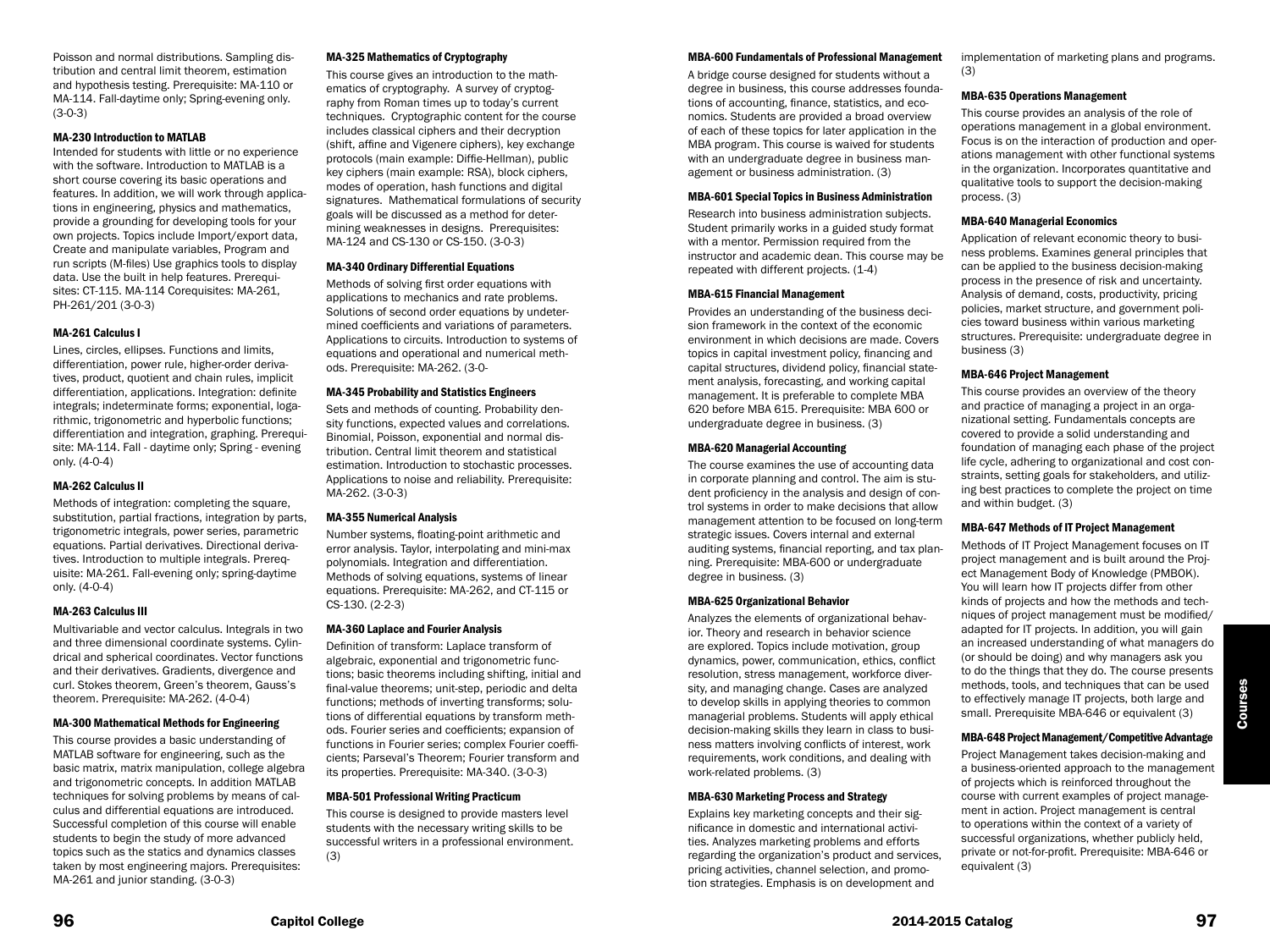#### MBA-650 Strategic Management

Examines the objectives, elements and framework of analysis for strategic management. Case studies will be used as the primary tool of learning and analysis. Working well with others, synthesizing information, applying sound business judgment, and communicating crisply are key skills for this class. This class should be taken as the last core class prior to the capstone project.(3)

#### MBA-657 Transformational Leadership and Innovation

Leadership is the process of influencing others to achieve results and this course examines leadership concepts applied to managing people, organizations and strategic processes. Leadership perspectives and philosophies of organization development, functions and systems are examined. Finally, students will examine how they can provide innovative leadership based on both leadership theory and practice. Students will be expected to apply the various leadership skills and techniques to address challenges and opportunities they face through the term project. (3)

#### MBA-658 Legal, Political and Ethical

As the comprehensive business law course, areas of law critical to the success of managers and entrepreneurs are examined. Topics include contract issues, torts and product liability, business crimes, intellectual property, the law and structure of business organizations, employment, and bankruptcy. These issues are also explored in the context of rapidly changing technology and business practices. (3)

#### MBA-659 Leadership and Managing Human Capital

This course examines the concept of leading an increasingly diverse and global workforce. Emphasis is placed on creating a work environment adaptable to the new challenges of the 21st century. This course is based on the understanding that human capital is critical to creating competitive advantage. Course material is examined from a systems perspective. Theory and practice will be explored by comparing and contrasting effective use of leadership in both the private and public sectors.(3)

#### MBA-660 Special Projects in MBA

Research into business administration and related subjects. Student primarily works in a guided study format with a mentor. Permission required from the instructor and academic dean. This course may be repeated with different projects to a maximum of 9 credits. (3 credits)

#### MBA-665 Entrepreneurship

Course focuses on all aspects of starting a new business. Emphasis is on the critical role of recognizing and creating opportunities. Topics include

attributes of entrepreneurs and entrepreneurial careers, evaluating opportunities, writing business plans, and financing the venture.(3)

#### MBA-700 Capstone Project

Students complete a research project in the field of major concentration. The research is supervised by a faculty member and must be defended by the student in an oral examination. Internships under the supervision of an academic advisor are an option. This course is to be taken last or next to last as the student applies accumulated knowledge of both core and concentration classes to this effort. (3)

#### MBA-701 Federal Acquisitions and Contracting

This course covers the fundamentals of Federal acquisitions and contracting and will provide a comprehensive understanding of the acquisition environment. Students will develop professional skills for making business decisions and advising other acquisition team members to successfully meet customers' needs. Participation in small group simulation exercises will prepare students to provide contracting support within the overarching business relationships of government and industry. Prerequisite: MBA-646 or equivalent. (3)

#### MBA-702 Mergers and Acquisitions

This course surveys the drivers of success in mergers and acquisitions (M & A) and develops your skills in the design and evaluation of these transactions. The M & A transactions will cover the foundation for a wide range of mergers and acquisition fields including corporate development, investment banking, consulting and advising senior management. (3)

#### MBA-703 Software Acquisitions

This course covers the acquisition of open systems and commercial off-the-shelf (COTS) products, an increasingly vital element of corporate and government software development. Properly managed software acquisition offers potential for significant time and cost savings over a system's lifetime. The transition from proprietary, custombuilt systems to systems based on standards and commercial products is not easy, however. Managers and their staff must understand the risks and opportunities associated with this acquisition approach.(3)

#### NT-100 Computer Architecture and Construction

Basic introduction to the design and construction of a current model PC including operating systems and some diagnostic software. Students build, configure, test and troubleshoot PCs in the laboratory. This material can be used as a basis for studying for the CompTIA A+ exam. (1-4-3)

#### NT-150 Computer Networking

This course is a continuation of NT-100 with major emphasis on local network equipment, network software and addressing schemes. Students build, configure, test and troubleshoot a network in the laboratory. Routers and switches are included. This material can be used as a basis for studying for the CompTIA Network + exam. (1-4-3)

#### NT-250 Microsoft Infrastructure Planning and Design

This course will address the design processes for Microsoft infrastructure technologies and services. These technologies include Windows server, workstation, and active directory to name a few. Students will also implement VPN's, firewalls, IDS's, PKI, and AAA servers to protect the infrastructure will be discussed. Students will be challenged in a lab environment with unique infrastructure technology scenarios to design and implement to both meet customer requirements and satisfy security policies to protect sensitive customer data. Prerequisite: NT 100, 150 or Permission (3)

#### NT-150 Computer Networking

This course is a continuation of NT-100 with major emphasis on local network equipment, network software and addressing schemes. Students build, configure, test and troubleshoot a network in the laboratory. Routers and switches are included. This material can be used as a basis for studying for the CompTIA Network + exam. (1-4-3)

#### NT-350 Virtualized Networks and Data Centers

Cloud computing services allow users to lease computing resources from large scale data centers operated by service providers. Using cloud services, users can deploy a wide variety of applications dynamically and on-demand. Most cloud service providers use machine virtualization to provide flexible and cost-effective resource sharing. Organizations must take the proper steps to transition to virtualized services by first consolidating their server farms, then virtualize infrastructure such as servers and work stations and databases. This course will use a intensive hands on approach to teach students to plan, design and build such a virtualized infrastructure to meet the needs of the organization on a cost effective, efficient and secure manner. Prerequisite: NT 100, 150, 250 or Permission (3)

#### OP-301 Fiber-Optic Communications

Lightwave propagation in fiber optics, including modal conditions, numerical aperture, attenuation and signal distortion in step-index and gradedindex fibers. Connectors, splices and analysis of coupling losses. Operating principles and characteristics of optical sources and detectors. Transmitter and receiver circuits for analog and digital communication. Design consideration for practical optical communication links using power budget and rise-time analysis. Discussion and comparison of latest multiplexing and coupling techniques used in optical networks. Contains labs. Prerequisites: EL-261 and MA-261. (2-2-3)

#### PH-201 General Physics I

Non calculus-based physics intended for credit in engineering technology courses. Use PH-261 for electrical, computer and software engineering courses. Mechanics: units, conversion factors: vector diagrams, translational equilibrium, friction, torque and rotational equilibrium: uniformly accelerated motion, projectiles: Newton's Law, work energy and power: kinetic and potential energy, conservation of energy: impulse and momentum. Heat: temperature scales, thermal properties of matter, heat and temperature change, heat and change of phase, physics of heat transfer; applications. Prerequisite: MA-114. Fall-evening only; Spring-daytime only. (2-2-3)

#### PH-202 General Physics II

Non calculus-based physics intended for credit in engineering technology courses. Use PH-262 for electrical, computer and software engineering courses. Light and sound: wave motion, nature of light, reflection and mirrors, refraction, prisms, dispersion lenses; simple harmonic motion; sound transmission, resonance, interference. Doppler Effect. Electricity and magnetism: Static electricity, electric fields, magnetic fields, electric potential, capacitance; electricity in motion; magnetic induction; electromagnetic relations. Alternating currents. Prerequisite: PH-201. Fall - daytime only; spring - evening only. (2-2-3)

#### PH-253 Energy and the Environment

This course covers fundamentals of energy generation (conversion), current diversity of energy resources from fossil fuels to renewable and alternative sources, and environmental impact of the generation and use of energy. Topics include the availability, economics and environmental consequences of energy generation, distribution and consumption from oil, coal, gas, hydrogen, nuclear, wind, solar, geothermal, hydro, biomass and other alternative sources currently under development and study by the scientific and engi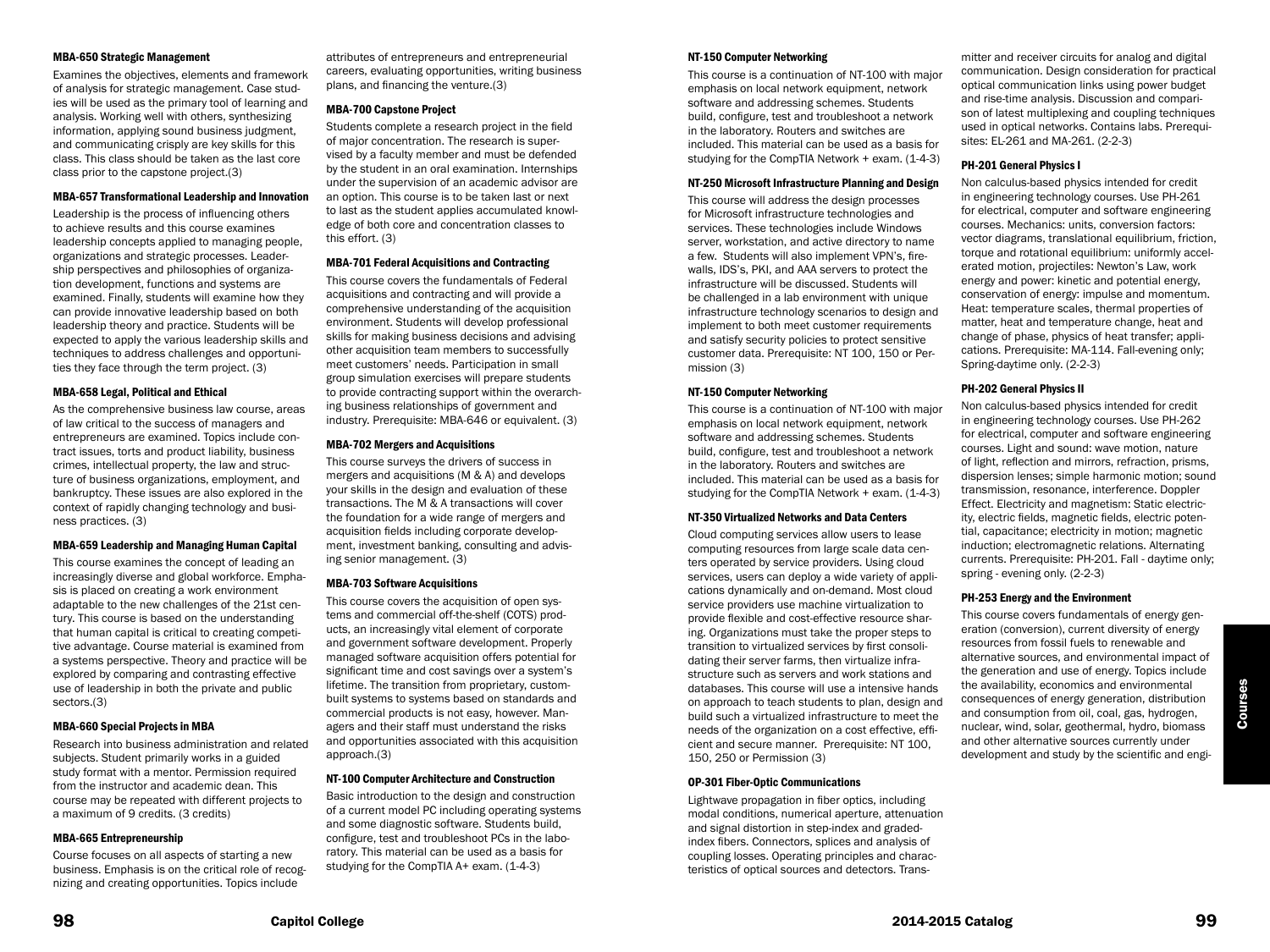neering communities. Efficient use of energy in the domestic, transportation and industrial sectors will be discussed. This course may be used as a general, technical, science or engineering elective. Prerequisite: PH-201 (3-0-3)

#### PH-261 Engineering Physics I

Calculus-based physics. Displacement, velocity and acceleration, equations of motion, Newton's laws of motion and their applications, gravitation, work and energy, impulse and momentum, conservation laws, rotational motion, rotational dynamics, equilibrium, elasticity, periodic motion. Prerequisite: MA-261. Corequisite: MA-262. Fallevening only; spring-daytime only. (3-2-4)

#### PH-262 Engineering Physics II

Calculus-based physics. A continuation of PH-261. Topics include wave motion, vibration and sound, electricity and magnetism, Coulomb's Law, electrical fields, induction. Prerequisite: PH-261. Falldaytime only; spring-evening only. (3-2-4)

#### PH-263 Engineering Physics III

Calculus based. Introduction to light, lens and diffraction. Photon and their interaction with matter. Wave-particle duality. Basic quantum discoveries leading the Bohr atom and atomic spectra. Interaction of electrons and photons with matter with special emphasis on the design of detectors and electronic devices that use quantum effects. Prerequisite PH-262. (3-2-4)

#### PH-400 Einstein's Theory of Relativity

Introduction to Einstein's Special and General Theory of Relativity. Topics covered: the physics of Lorentz contraction, time dilation, the "twin paradox" and energy, momentum in Special Relativity; mass in Relativity, Schwarzschild metric, Black Holes and Cosmology, behavior of light and applications to Global Positioning Systems. Prerequisites: PH-263 and MA-340 or permission of instructor. (3-0-3)

#### PH-463 Quantum Physics

Fundamentals of quantum physics: wave – particle duality, the Heisenberg uncertainty principle. Schrodinger's wave equation and solutions. WKB approximation, and time-dependent perturbation theory methods. Interaction of matter with radiation. Application to atomic and molecular spectra. Lasers and quantum computing. Prerequisites: MA-262 Calculus II and PH-262 Engineering Physics II, or permission of instructor. (3-0-3)

#### RSC-601 Professional Writing Practicum

This course is designed to provide doctoral learners the necessary writing skills to be successful at the doctoral level. (3)

#### RSC-801 Fundamentals of Doctoral Learning

Doctoral programs educate students for highly specialized careers in academe or practice. Students of doctoral level programs are taught the ability to create knowledge through original research in their areas of specialization. This course will orient new doctoral students to learning at the doctoral level and prepare them for the entire program of study. Students will each develop a Doctoral Learning Contract (DLC) that will serve as guides through graduation. (3)

#### RSC-805 IA Standards and Frameworks

This course covers Information Assurance (IA) umbrella standards and frameworks for cyber security and the broad areas of knowledge considered important for practicing professionals in information assurance. Students will acquire the means to identify a body of core knowledge and skills that all programs should contain as well as the ability to work with models of scope and assurance standards practices. With this foundation, the course provides students with rigorous methods for eliciting information assurance requirements using identification, characterization, categorization and modeling. Prerequisite: RSC-801. (3)

#### RSC-810 Professional Research Theory and Practice I

Students will examine the research process in the context of quantitative and qualitative methods. Students will develop a purpose statement, problem statement, and research question. Prerequisite: RSC-801. (3)

#### RSC-812 Professional Research Theory and Practice II

This course takes the foundational research designs established in IAE-860 and provides students with practical applications of research design in chapters one and three of the dissertation. Students will generate significant portions of the writing in these areas.. Prerequisite: RSC-825 and IAE-860 (3)

#### RSC-813 Professional Ethics and Leadership

This course examines the role of ethics. Cultural diversity, legal behaviors and the impacts of moral behaviors on business, corporations and agencies are presented in case studies. The various roles and impacts of unethical behaviors by system users, managers, executives and consultants will be analyzed and the positive and negative impacts discussed as they pertain to the overall trustworthiness. IRB requirements as it relates to research and human subjects will be examined in this course. Prerequisite: RSC-801. (3)

#### RSC-815 Problem Solving and Decision Making Using Quantitative Methods

The objective of this course is to provide students with the necessary knowledge to design and implement quantitative data analysis as part of scholarly research. The focus is on crafting research questions, hypotheses and proper data collection schemes. Students will explore a range of data analysis techniques useful for testing hypothesis and answering research questions. Research topics include: survey design, correlational design, casual-comparative design and experimental designs. Statistics topics include: types of data, parametric versus non-parametric classes of tests, descriptive statistics and inferential statistics. Prior experience with statistics is not required. (3)

#### RSC-820 Situational Awareness, Analysis and Action

(Residency) Students will generate a purpose statement, problem statement, Aand research question within their selected dissertation topic area. Prerequisite/Corequisite: RSC-810. (3)

#### RSC-825 Applied Research in IA

Building on RSC-810 and RSC-820, students will engage in formal research in order to develop the backgraound of their topic problem statement and to locate seminal research for the topic. Prerequisite: RSC-820. (3)

#### RSC-900 Writing the Doctoral Dissertation

Students work individually with the dissertation mentor to complete the dissertation proposal and prepare for the competency examination. Prerequisite: RSC-925. (3)

#### RSC-925 Dissertation Preparation I

(Residency) Students will generate significant portions of the dissertation proposal and receive faculty feedback on completed sections. Prerequisite: RSC-812. (3)

#### RSC-935 Dissertation Preparation II

Students complete the dissertation milestones developed by the student and the mentor. Students who are not prepared to defend after completing DSR-935 must enroll in DSR-940. Prerequisite: RSC-900. (3)

#### RSC-950 Dissertation Preparation III and Oral Defense

Learners prepare the dissertation for publication. Learner research is examined through an oral defense. Prerequisite: Approval of department dean. (3)

#### SE-301 Software Engineering

Introduction to software design. Software per-

formance, modularity, portability and reliability. Students apply engineering principles to create software solutions to specified problems. Software testing and CASE tools introduced. Emphasis on UML and object-oriented code. Prerequisite: CS-220. Offered during fall semester only. (2-2-3)

#### SE-321 Human Computer Interaction

Students learn user-centered design of computer systems with the goal of high usability. Emphasis is on designing systems that are efficient, easy-touse, enjoyable and effective. Explores the selection of interaction style, hardware, and the use of color, font, text and images. Explores design implications due to user characteristics such as age, dexterity, experience and disabilities. Students learn requirements gathering, prototype building and user testing. A group project is assigned. Prerequisite: CS-220 or BUS-250. Offered during Spring semester only. (3-0-3)

#### SE-351 Software Testing

Covers the techniques and concepts required for software testing. Topics covered include software testing at the unit, module, subsystem and system levels; coverage criteria, manual and automated techniques for test validation and data generation; formal testing processes and standards (with an emphasis on CMMI); rational tools suite; inspections; black box vs. white box testing; functional testing; and testability analysis. Prerequisites: SE-301 and CS-220 or permission of the instructor. (2-2-3)

#### SE-458 Senior Design Project

Student proposes, designs, builds, and tests a working software project. Students write a report according to specifications and deliver an oral presentation for review. For SE, WD, CS, CE and CET programs. CE and CET students should see advisor before registering. Prerequisites are EN-408 and senior standing. (3-0-3)

#### SM-513 Systems Management and Organization

Basic concepts applied to managing large-scale systems. Perspectives and philosophies of organization, functions and processes of systems management and organizational leadership. (3)

#### SM-513 Systems Management & Organization

Basic concepts applied to managing large-scale systems. Perspectives and philosophies of organization, functions and processes of systems management and organizational leadership. (3)

#### SM-517 Psychological Factors in Systems Management

Human characteristics and their bearing on systems management critical review of theory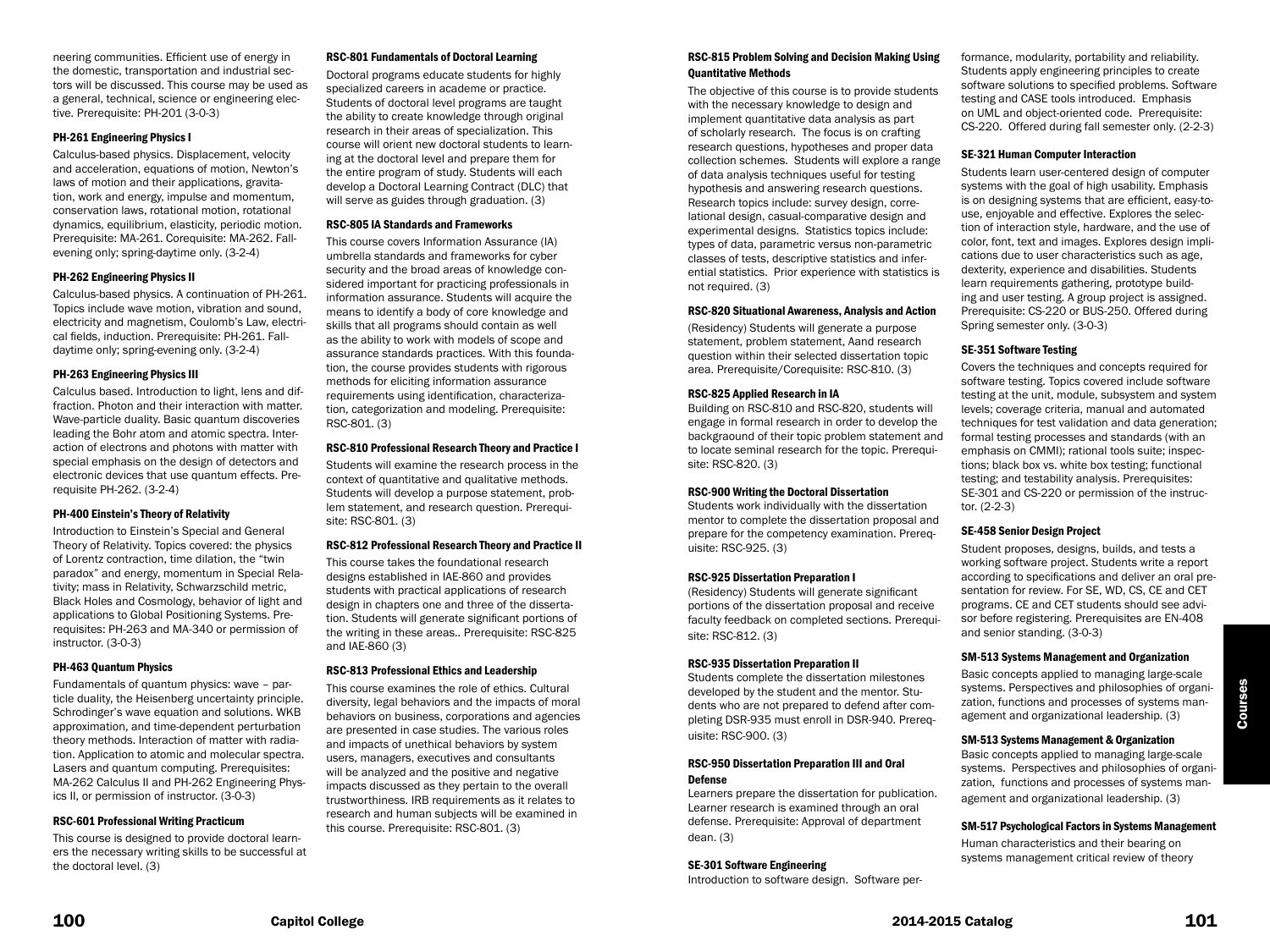and research on personality, motivation, values, stress, leadership skills and power bases. (3)

#### SM-518 Principles of Systems

Systems theories, methodologies, thinking and practice; hard and soft systems approaches; multidisciplinary approaches to organizational problem solving, feedback loops and system change. (3)

#### SM-563 Managing Information Systems

This course provides the student with an understanding of principles, practices, methodologies, and terminology used in planning, designing, implementing, operating, and managing information systems in government and industry. The overall approach is to examine the technology and roles of information systems within the organization, concentrating on how information systems are designed and how they operate. Knowledge of computer concepts will be provided to students new to this field. (3)

#### SM-567 Business Data Communications and Networking

This course is designed to develop skills and proficiency in information systems which use telecommunications facilities, computer networks, data communications, distributed processing, interactive systems, and the planning, design and analysis of telecommunications-based information systems for systems management. This course was formerly entitled "Telecommunications and Computer Networks." (3)

#### SM-569 Decision Support and Expert Systems

This course helps the student understand techniques, terminology, principles, concepts and methodologies for using computers in decision making in business, aerospace, and government. The overall approach examines the nature and process of decision making, using a framework of Decision Support Systems (DSS) and Expert Systems, and explores specific computer applications in a variety of management decision situations applying learned techniques in a project. (3)

#### SM-587 Law and Regulation of E-Commerce

The course is an examination of the complex political, legal and regulatory compliance issues influencing electronic commerce. This course will attempt to make sense of the status quo ante of electronic law and regulation to enable students to conduct business online. The future landscape, based upon developments in technology, applications, proposed legislation and administrative rule making, is discussed. (3)

#### SM-600 Special Topics in Systems Management

Research into systems management subjects. Student primarily works in a guided study format with a mentor. Permission required from the instructor and academic dean. This course may be repeated with different projects. (1-4)

#### SP-358 Internship Program

This is an elective course intended to provide students an alternate educational experience in industry and government that complements and strengthens their classroom education. Internship positions must be related to the students major and be creative and analytical in nature, for a minimum of eight weeks. The intern is under the supervision or mentorship of an experienced professional. Prerequisites: junior or senior status. Cumulative GPA 2.8+ and 3.0+ in major. Approval of appropriate dean required. (3-0-3)

#### SP-359 Internship Program II

This is the second of two elective courses intended to provide students an alternate educational experience in industry and government that complements and strengthens their classroom education. Prerequisites: junior or senior status. Cumulative GPA 2.8+ and 3.0+ in major. Approval of appropriate dean required. (3-0-3)

#### SP-400 Special Topics in Business and Technology

Students are provided the opportunity to examine topics of special interest in the field of business, management and technology. The student works in a guided study format with a mentor. Permission is required from the instructor and the academic dean. This course may be repeated with different projects. (3-0-3)

#### SS-171 Introduction to Psychology

This course is a fundamental study of human behavior exploring such topics as learning and cognition, memory, intelligence, motivation and emotion, consciousness, personality, and abnormal behavior. A discussion of the scientific character of psychology and the research methodology employed in the discipline will be included. Perquisite or Corequisite: EN-001 or EN-101. (3-0-3)

#### SS-175 Introduction to Sociology

A survey of the basic concepts and principles of sociology; culture, human nature, personality and the self, socialization, society, group behavior, norms and deviance, and institutions. The topic of social problems will be addressed by an in-depth examination of a contemporary issue. A primary text and newspapers, magazines and journals will be used for this unit in addition to the textbook. Prerequisite: EN-101. (3-0-3)

#### SS-181 Human Development

This course provides a comprehensive and integrated review of human development from a psychological perspective. The lifespan model provides a coherent time-line approach for students to study, observe, and reflect on personal life developments as well as how relationships with individuals, families, and communities are integral to our development as humans. Perquisite or Corequisite: EN-101 (3-0-3)

#### SS-272 Group Dynamics

Focuses on interpersonal relations and skills development; cross-cultural relations and communication; organizational climate and culture and their relationship to and impact on individuals and groups; personality traits and team building; and characteristics and functions of groups in hightech organizations both in the United States and abroad. Corequisite: EN-102. (3-0-3)

#### SS-275 History of Modern Culture

This course offers students a review and survey of world history and how it affected culture from 1946 to present through the use of the Internet. Students will learn the important historical events during this time period and how they impacted society, culture and politics. Students will learn major historical events, their geographical location and their world impact. Students will select a subject and throughout the semester be able to discuss their subject as it relates to the time period covered. Students will be required to do oral and written presentations covering 1946 to modern times. Corequisite: EN-101 (3-0-3)

#### SS-301 History of Technology

This is a survey course designed to give students an overall view of the development and effect of technology on American economic trends, social trends and cultural traditions through critical analysis. The focus is on the early twentieth century to the present day. Prerequisite: EN-102. (3-0-3)

#### SS-351 Ethics

This course is designed to help students improve their ability to make ethical decisions in business. This is done by providing a framework that enables the student to identify, analyze, and resolve ethical issues that arise when making decisions in business. Case analysis is a primary tool of this course. Prerequisite: EN-102. (3-0-3)

#### SS-400 Social Science: Special Topics

Research into social sciences. Student primarily works in a guided study format with a mentor. Permission required from the instructor and academic dean. Prerequisite: EN-101. (3)

#### TC-110 Introduction to Telecommunications

Telecommunications defined and its effects on our

daily lives. Structure of the telecommunications industry. Brief history. Basic terminology. Type of analog and digital communications systems. Data communications and networking. Introduction to local area networks, and wide area networks. Microwave and cellular systems. Satellite systems. Internet and its structure, World Wide Web, website technology and terminology. (2-2-3)

#### TC-309 Network Simulation and Modeling

Provides an introduction to probability, statistics, and discrete event simulation. Topics include survey of discrete and continuous simulation languages, elementary queuing theory, discrete and continuous random variable selection applied to computer networks. Information is used to generate random variables to study network traffic, network utilization, response time, throughput, capacity, and queuing delay for discrete event simulation models. Emphasis is placed on student design development. An introduction to the use of simulation software is included. Prerequisites: MA-128 or MA-345 and MA 261 and TC-110 or equivalent. (2-2-3)

#### TC-359 Networking Modeling and Design

A continuation of TC-309 where students are expected to design model, simulate and analyze networks to meet real-world situations. Networks are designed and tested for traffic handling capabilities and robustness. Alternate network solutions are proposed and tested. Virtual simulation software is used throughout course. Prerequisite TC-309 (2-2-3)

#### TC-400 Special Projects in Telecommunications

Guided study. This course is a project course in which students research a problem in the field of telecommunications under the guidance of a professor or member of the academic staff. Students are required to produce a final written and oral presentation of their effort. Prerequisite: Permission of instructor. (0-6-3)

#### TC-401 Advanced Topics in Telecommunications

Layered protocol models. Ethernet, TCP/IP with mathematical throughput analysis. SMTP, POP, HTTP analyzed using Ethereal. Number theory, encryption and authentication. The RSA algorithm. Routing algorithms (RIP, OSPF). Optimal capacity assignment. Laboratory exercises performed using actual constructed networks (Windows/Linux) and virtual networks (in VMWare). Prerequisites: CT-152 and MA-128 or equivalent. (2-2-3)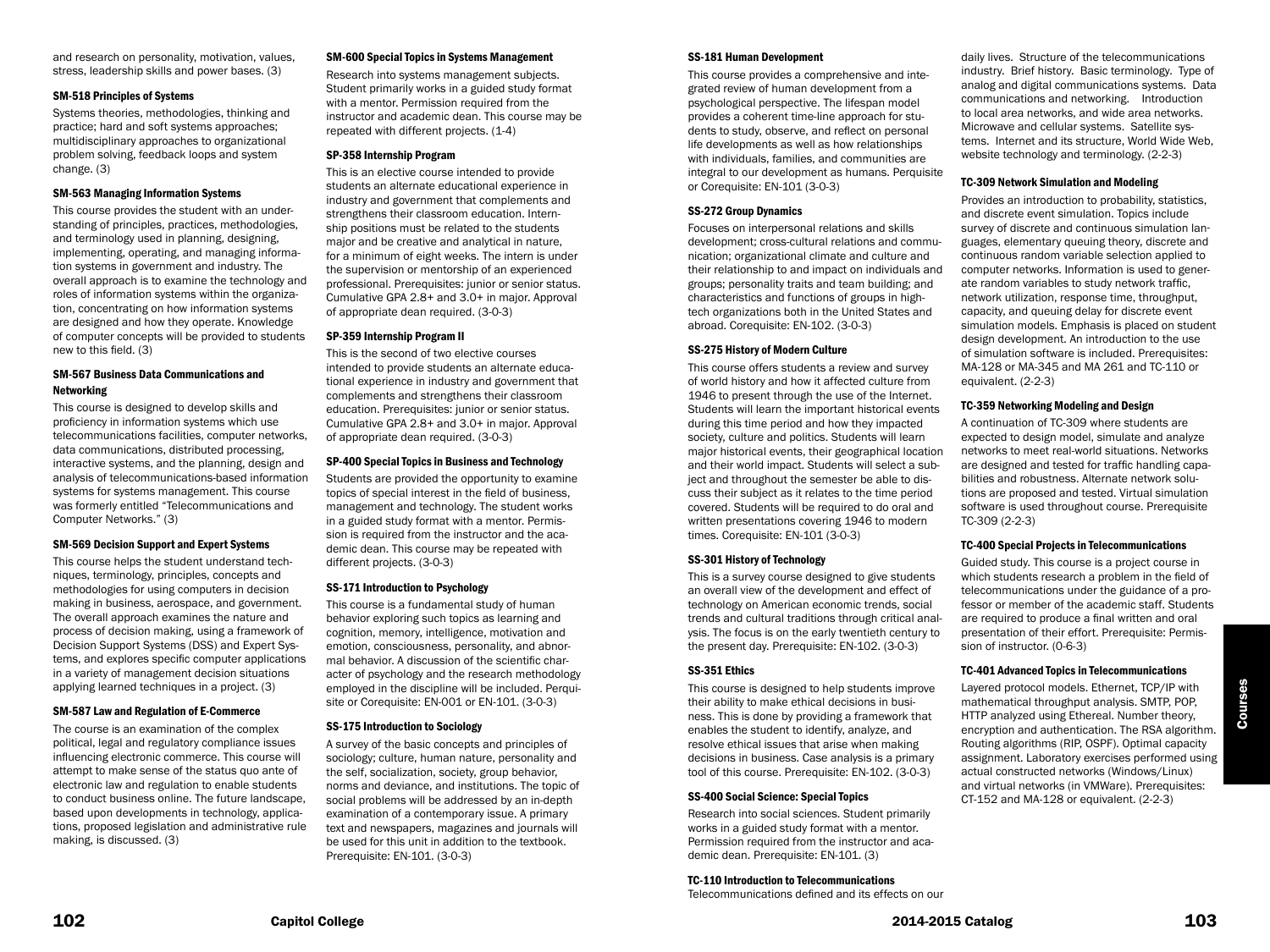# Board of Trustees

#### Chairman

Harvey L. Weiss CEO and President, Fortress America Acquisition Corporation

#### **Secretary**

Jorome T. Gibbon Telecommunications Specialist, J&BG Consultants, LLP

#### President

Michael T. Wood, PhD Capitol College

### Members

Susan Gerber Berning Owner, World Portico

J. Kelly Brown CEO, EMSolutions, Inc.

Frederica Darema Director, Directorate for Mathematics, Information, and Life Sciences Air Force Office of Scientific Research (AFOSR)

John E. Dettra, Jr. President, Dettra Communications, Inc.

Sandra English President, Lloyd International Director, West African Telecom

The Honorable Ana Sol Gutiérrez President and CEO, Sol Quality Systems, Inc. Director, Quality Management, Computer Sciences Corporation Delegate, Maryland State Legislature

Steven Johnson Senior Advisor for Corporate Development NeuStar, Inc

Haden Land Vice President. Research and Technology Lockheed Martin Information Systems & Global Solutions

Curtis KS Levinson US Cyber Defense Advisor, NATO Michael Plass Vice President and Director, Systems Integration U.S. Federal Government Markets Division, Motorola Solutions Sales and Services, Inc.

Eliot M. Shatzman Senior Vice President, Senior Portfolio Manager, Morgan Stanley Smith Barney

Harold Stinger President and CEO, SGT, Inc.

Alan S. Tilles Chairman, Telecommunications Department and Entertainment Practice Group Shulman, Rogers, Gandal, Pordy & Ecker

### Trustees Emeriti

Eugene H. Rietzke, DSc Founder of the college 1897-1983

Lillie Lou Rietzke Co-founder of the college 1910-2006

William Hider

John G. Puente

H. Brian Thompson Chairman, UTI Inc.

# Advisory Boards

# Astronautical Engineering Advisory Board

Thomas C. Bagg, III OSIRIS-REX Risk Manager ASRC Space and Defense

Jim Busch SGT/METS Systems Engineer

Ben Holt Honeywell Technology Solutions, Inc. EO-1 Flight Operations

John A. Hughes Explorers Program System Engineering General Dynamics

Edward J. Macie Mission Manager NASA

Rishabh Maharaja Systems Engineer, SE2 Honeywell International

Julio L. Marius Mission Manager NASA

Jeff Volosin Honeywell Technology Solutions, Inc. Goddard Space Flight Center

# Computer Engineering Technology Advisory Board

Rodney Colton CDR, USN (Ret.)

Dr. Max Dolinsky Department of the Treasury

Charles Edwards Department of Homeland Security

Allen H. Exner Director of Academic Computing Capitol College

Dr. Howard Van Horn It Partners Network, LLC

# Electrical Engineering and Technology Advisory Board

James Arida Retired Lockheed Martin Corp.

Jeffrey Banks, CSEP Sr. Systems Engineer/Architect DRS Technologies

Rodney Colton CDR, USN (Ret.)

Howard S. Feldmesser Principal Engineer/Section Supervisor Electronics Services Group JHU Applied Physics Lab

Daniel G. Jablonski, PhD Physicist/Electrical Engineer JHU Applied Physics Lab

George Stauffer Principal Electrical Engineer Retired Rockwell Collius

Larry W. Zimmerman, P.E., CVS, BCEE Retired Engineer and CM

# Information Assurance Advisory Board

Aaron J. Ferguson, PhD, CISSP, Security+ Technical Director Department of Defense

Daniel R. Ford, DSc Cyber Security and Mobile Strategist DMI

Yonathan Goitom President, Capitol College Alumni Association

Jennifer Havermann Director, Cyber Programs Raytheon Applied Signal Technology

Adam M. Meyer, CISSP Chief Information Officer Washington Metropolitan Area Transit Authority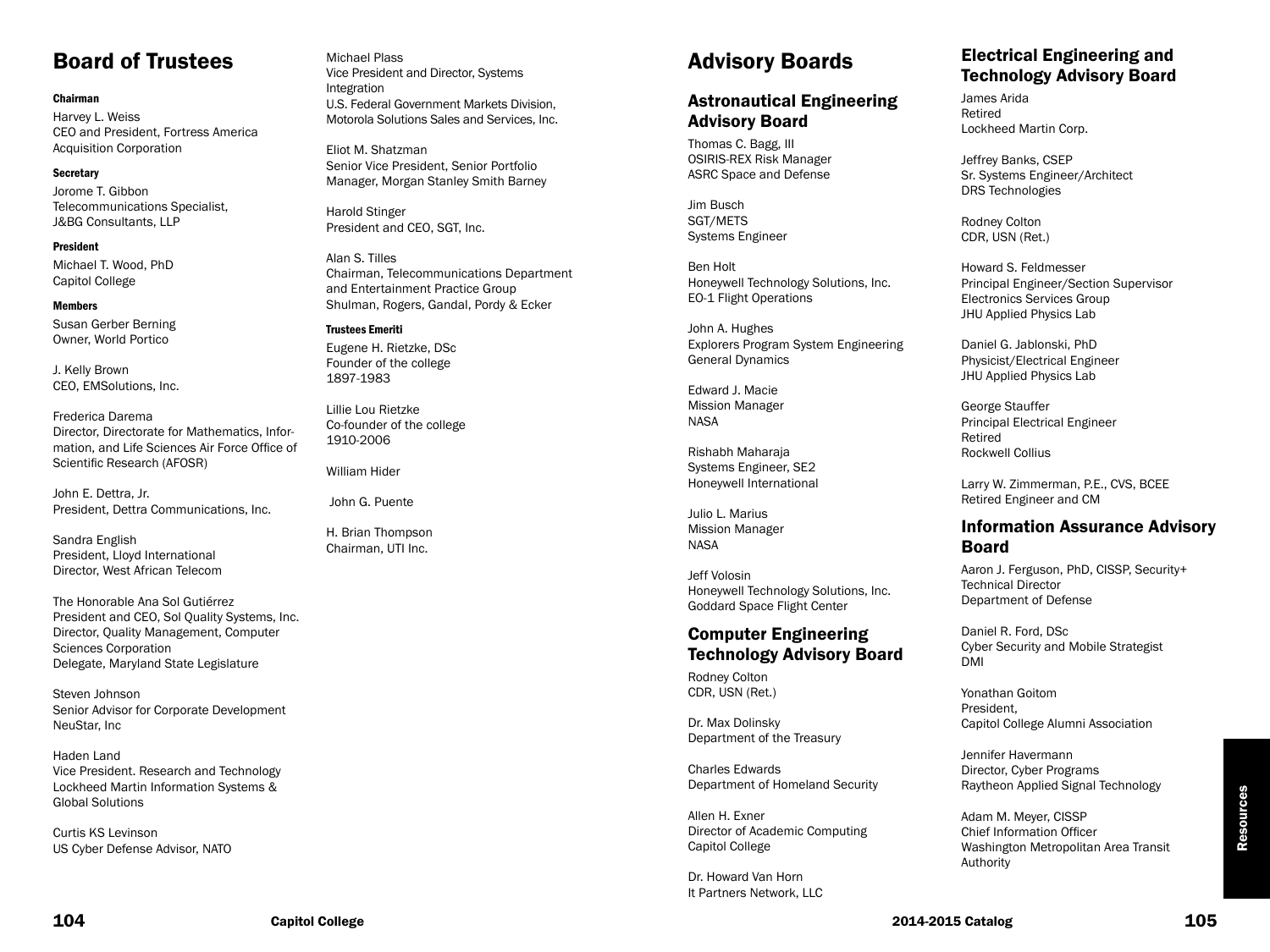Michael H. Nance, Sr., DSc Senior Fellow/CISO Lockheed Martin

Jason E. Pieters Senior Security Engineer 24 Hour Fitness, Inc.

Renee M. Forney Executive Director Cyberskills Managament Support Initiative Department of Homeland Security

Ray Letteer, DSc Chief, Cyber Security Division U.S. Marine Corps

Mark E. Potter Chief Information Security Officer Danya International, Inc.

# Leadership Advisory Council

Gabriel Battista

Jacqueline Boras President and Chief Operating Officer BCS Incorporated

Robert Conrad Senior Vice President and COO LJT, Inc.

James Dula, PhD Executive Director Image Consulting Group

David Edgerley Executive Vice President Harvest Bank of Maryland

Val Emery, PhD Program Outreach Directory U. S. Army Research Laboratory

Donald Fry President and CEO Greater Baltimore Committee

Len Hawkins Vice President BAE Systems

Martin Hill Vice President Booz-Allen Hamilton

Daniel Krieger ADR Program Manager NASA Goddard Space Flight Center

Arjun Makhijani, PhD President Institute for Energy and Environmental Research

Steven Newhouse Vice President of Business Development Manekin Construction, LLC

John Nugent, PhD Associate Professor University of Dallas

James O'Neill Corporate Vice President and President Northrop Grumman Information Technology

Clem Palevich President and CEO Constellation New Energy

Bob Patton President Patton Electronics

William Pickle Cornerstone Associates, LLC

Mildred Porter **Consultant** The Round Peg Group

Walt Townshend President and CEO Baltimore Washington Corridor Chamber of **Commerce** 

Kim Watson Vice President, Maryland Affairs PEPCO

Richard Zuschlag CEO and Chairman Acadian Ambulance Service

# Administration

#### Executive Council

President Michael T. Wood AB, University of Michigan MA, University of Toledo PhD, University of Illinois

Vice President for Academic Affairs William Victor Maconachy BS, MEd, Frostburg State College PhD, University of Maryland, College Park

Vice President for Advancement Donna G. Thomas BA, MLS, Simmons College PhD, Tufts University

Vice President for Finance and Administration Derick A. Veenstra

Vice President for Planning and Assessment Dianne M. Veenstra BS, University of Maryland, University College MS, Capitol College

#### Administrative Suite

Executive Assistant to the President Leah Caputo BA, University of Maryland, College Park

Administrative Assistant Deb Berger

Administrative Assistant René Kilgore

#### Office of Administration and Human Resources

Director of Administration and Human Resources Jacquelyn K. Enright BS, University of Maryland, College Park

Supervisor of Administrative Reception, Mailroom and Student Employment Office Casey Strawn

#### Office of Admissions

Senior Director of Admissions George H. Walls, III BA, North Carolina Central University MSA, Trinity University

Director of Admissions Operations Meghan A. Young AA, Howard Community College BA, MA, College of Notre Dame of Maryland

Associate Director of Graduate Admissions Xavier Richards BBA, MA, Marshall University

Assistant Director of Admissions Candace Rogers BSBIO, University of Arkansas MS, University of Maryland

Graduate Recruiter Jessea Gabbin BS, North Carolina A&T State University

Admissions Representative Samantha Van Sant BA, University of Maryland, Baltimore County

Office Manager Sheila Taylor

Graduate Admissions Administrative Assistant Sharonda Taylor

#### Office of Advancement

Assistant Director of Development Rachel Burns BS, University of Central Florida

Assistant Director of Foundation Relations Andrew H. Exner BA, BS, Messiah College MBA, Capitol College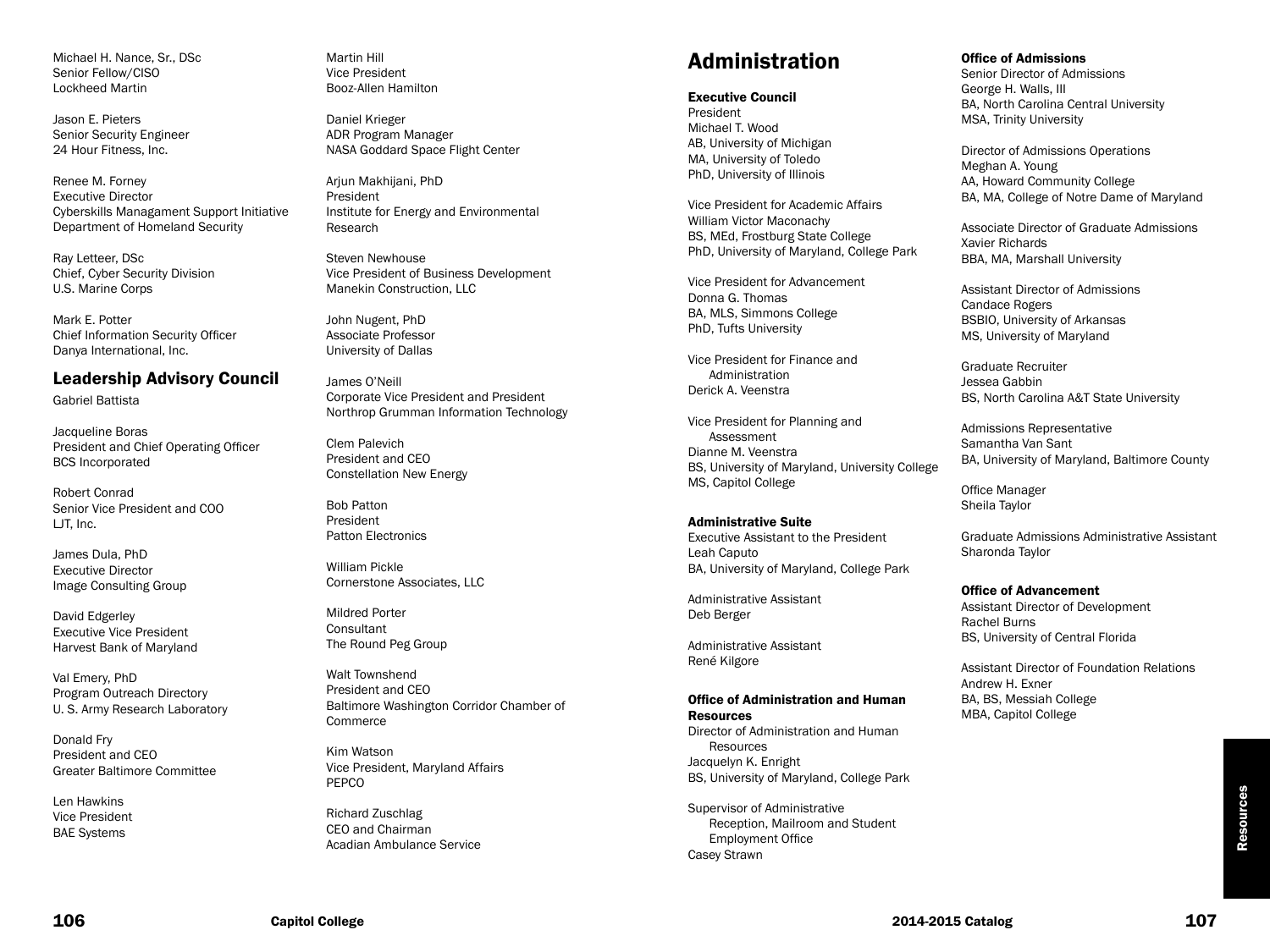#### Business Office

Director of Finance Kathleen M. Werner BS, University of Maryland, Baltimore County CPA

Accounts Payable Manager Nicole Magnani BS, University of Delaware

Undergraduate Students Account Representative Linda Pencarski

#### Office of the Deans

Dean, School of Business and Information **Sciences** Helen G. Barker BA, BS, Thomas Edison State College MS, Strayer University DM, University of Phoenix

Dean, School of Engineering and Computer Science Chair, Department of Electrical Engineering Robert Weiler BS, MS, PhD, University of Maryland, College Park

Chair, Astronautical Engineering Angela Walters BS, Arcadia University MS, Drexel University

Chair, Business and Humanities Claude Rankin BA, George Washington University MA, University of Maryland, College Park

Chair, Information Assurance William Butler BS, Brenau College MS, University of Maryland, College Park

Administrative Assistant Joy Exner

#### Distance Learning Services

Director of Distance and Distributed Learning **Services** Kenneth I. Mayer BA, Brown University MS, PhD, University of Texas at Austin

Assistant Director of Distance Learning Services Carrenda Jennings BS, Capitol College

Coordinator, Customer Support and Online Services Sheldon Bryan BS, Capitol College

### Office of Financial Aid

Director of Financial Aid Kim Wittler

Assistant Director of Financial Aid Tamika Dent BS, MBA, Capitol College

Assistant Director of Financial Aid Tracy Duffy AA, Howard Community College BS, Towson University

#### Information Services and Technology

Senior Director of Information Technology Lesly J. Elvard BS, Strayer University MS, The Johns Hopkins University

Director of Academic Computing Allen Exner BS, Capitol College

Network Administrator Michael Augustson

Computer Systems Manager Robert Martin

Report Writer Darren Rogers

#### Office of Communications and **Publications**

Director of Communications and Publications Robert A. Herschbach BA, University of Virginia MA, University of Southern Mississippi MFA, University of Iowa PhD, University of New Hampshire

#### Physical Plant

Supervisor of Buildings and Grounds Bruce R. Ribb

Maintenance Engineers Roger Cox Jonathan Johnson Harry Trapp

#### John G. and Beverly A. Puente Library

Director of Library Services and Information Literacy Rick A. Sample BA, MLS, University of Maryland, College Park

Librarian Susanna Carey BASc, Messiah College MLS, Drexel University

#### Office of Registration and Records

Director of Registration and Records Sallie J. McKevitt BS, University of Maryland, College Park

Assistant Director of Registration and Records Greg M. Hughes BA, Washington Adventist University

Transcript/Registration Specialist Carole Cook

#### Office of Student Life

Dean of Student Life and Retention Melinda Bunnell-Rhyne BA, Drew University MA, The George Washington University

Assistant Director of Career Services and Graduate Student Support Sarah L. Alspaw BS, MS Western Carolina University

Director of Student Life and Residential Services Jason L. Kilmer BA, Elmira College MS, Texas A&M University, Commerce

Assistant Director of Advising and Student **Success** Tricia S. Raysor BS, Morgan State University

Administrative Assistant Addie Plavetzky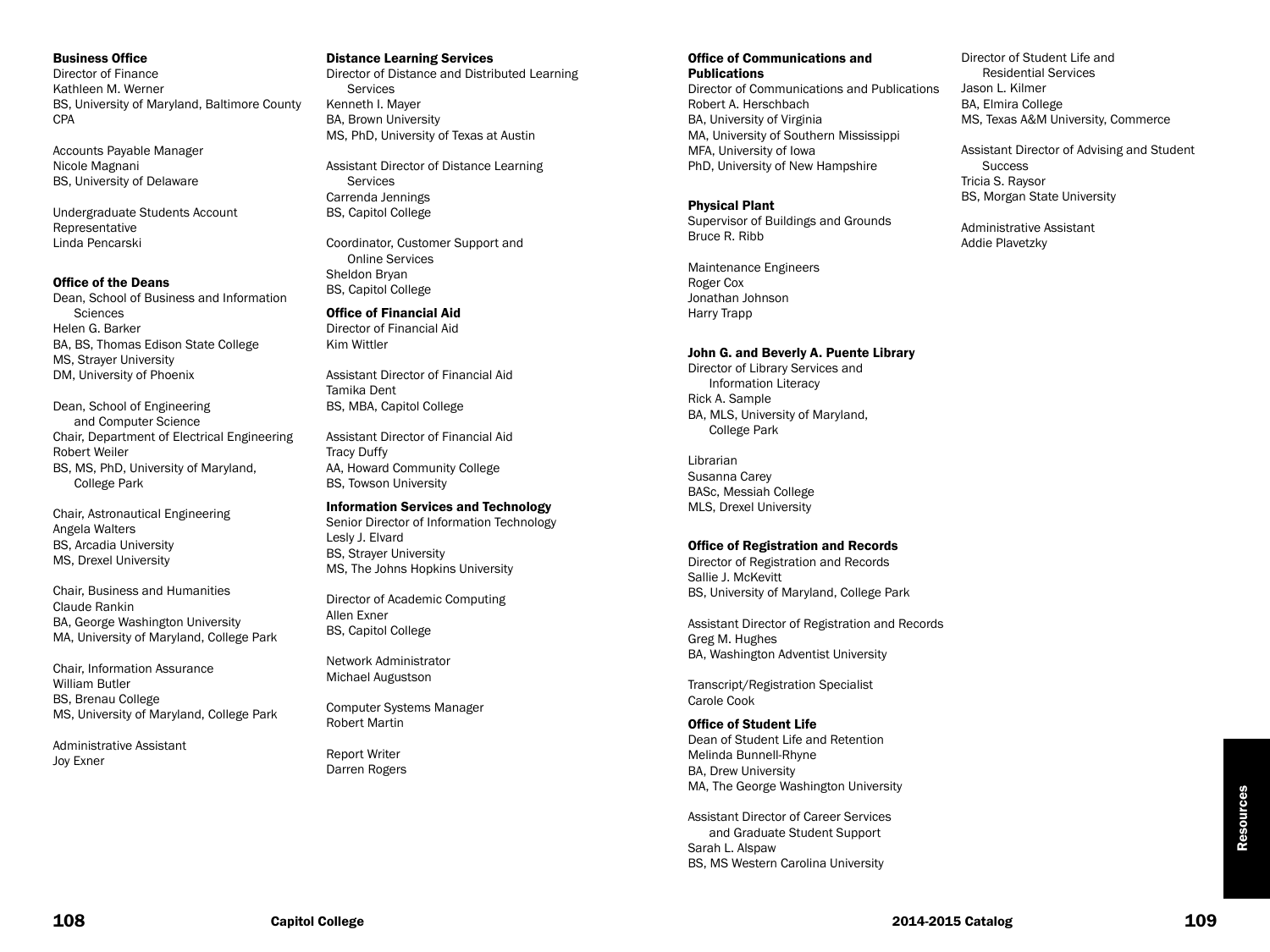# Faculty

Andres David Aguirre Adjunct Professor BA, Ashford University MS, Capitol College

Audrey L. Andrews Professor of Practice BA, Norfolk State University MBA, DM, University of Phoenix MS, Capitol College

Alex "Sandy" Antunes Assistant Professor BS, Boston University MS, Pennsylvania State University PhD, George Mason University

Andres Aquirre Adjunct Professor MS, Capitol College

James A. Arida Adjunct Professor BS, MS, Polytechnic University

Hasna Banu Adjunct Professor BS, University of Dhaka MS, University of Dhaka PhD, University of London

Tommy J. Bargsley Adjunct Professor BA, University of Texas, Austin MBA, George Washington University

Helen G. Barker Dean, School of Business and Information **Sciences** BA, BS, Thomas Edison State College MA, Strayer University DM, University of Phoenix

Charles E. Bass Adjunct Professor BA, University of Massachusetts, Amherst JD, Golden Gate University

Malcolm W. Beckett Adjunct Professor BS, Bluefield College MS, Capitol College

Kristen Ward Broz Adjunct Professor BA, University of Virginia JD, George Washington University

Juanita A. Butler Adjunct Professor BA, National University MS, National University MS, Washington University

William H. Butler Chair, Information Assurance Assistant Professor BS, Brenau College MS, University of Maryland, College Park

Valentin Buzduga Adjunct Professor MS, G.H. Asachi Technical University PhD, University Politechnica of Bucharest

Susanna Carey Adjunct Professor BA, Messiah College MLS, Drexel University

Jami M. Carroll Adjunct Professor BA, National University MBA, Southern New Hampshire University MS, Capitol College

Charles E. Case Professor BS, Capitol College MS, Loyola College Marshal of the College

Charles L. Cayot Adjunct Professor BS, New York University MS, Polytechnic University

Kellep Arnold Charles Adjunct Professor BS, North Carolina A&T State University MS, University of Maryland -- Univ. College

Karim J. Chichakly Adjunct Professor BA, Skidmore College BE, ME, Dartmouth College PhD, University of Vermont

Peter H. Christensen Adjunct Professor BA, Linfield College MS, U.S. Naval Postgraduate School

Wallace M. Ciepiela Adjunct Professor BA, Buffalo State College MS, Florida Institute of Technology

Rodney A. Colton Adjunct Professor BS, University of Nevada MS, U.S. Naval Postgraduate School

Charles D. Conner Professor BS, MS, University of Maryland, College Park PhD, The Catholic University of America

John Cordani Adjunct Professor BS, MS, State University of New York, New Paltz MEd, EdD, Columbia University EJD, Kaplan University

Max Dolinsky Adjunct Professor BS, MS, PhD, Ecole Polytechnique

Charles K. Edwards Adjunct Professor BS, Capitol College MS, Loyola College in Maryland PhD, Nova Scotia University

Randy N. Esser Adjunct Professor BS, Wayland Baptist University MS, Hawaii Pacific University

Rosalie Evans Adjunct Professor BS, The Johns Hopkins University MEd, Towson University PhD, University of Maryland, College Park

Andrew H. Exner Adjunct Professor BA, BS, Messiah College MBA, Capitol College

Danielle E. Faison Assistant Professor BS, James Madison University MS, Capitol College

Howard Feldmesser Adjunct Professor BS, Rutgers University MS, The Johns Hopkins University

Jack M. Felsher Adjunct Professor BS, University of Evansville MS, Embry Riddle Aeronautical University

Amanda-Diana Raye Fennel Adjunct Professor BS, Radford University MS, George Washington University

Navon C. Ferrell Adjunct Professor BS, Capitol College

William H. Flood Assistant Professor BS, MEd, University of Delaware MA, Regent University

Daniel R. Ford Adjunct Professor BS, Strayer University MS, Capitol College DSc, Capitol College

Hervé J. Franceschi Professor BS, Ecole Polytechnique BS, Ecole Nationale MS, Stanford University MS, University of Maryland, Baltimore County

James W. Genovese Adjunct Professor BA, MA, State University of New York, Stony Brook MS, Villanova University PhD, State University of New York, Albany

Justin M. Gensel Adjunct Professor BS, Capitol College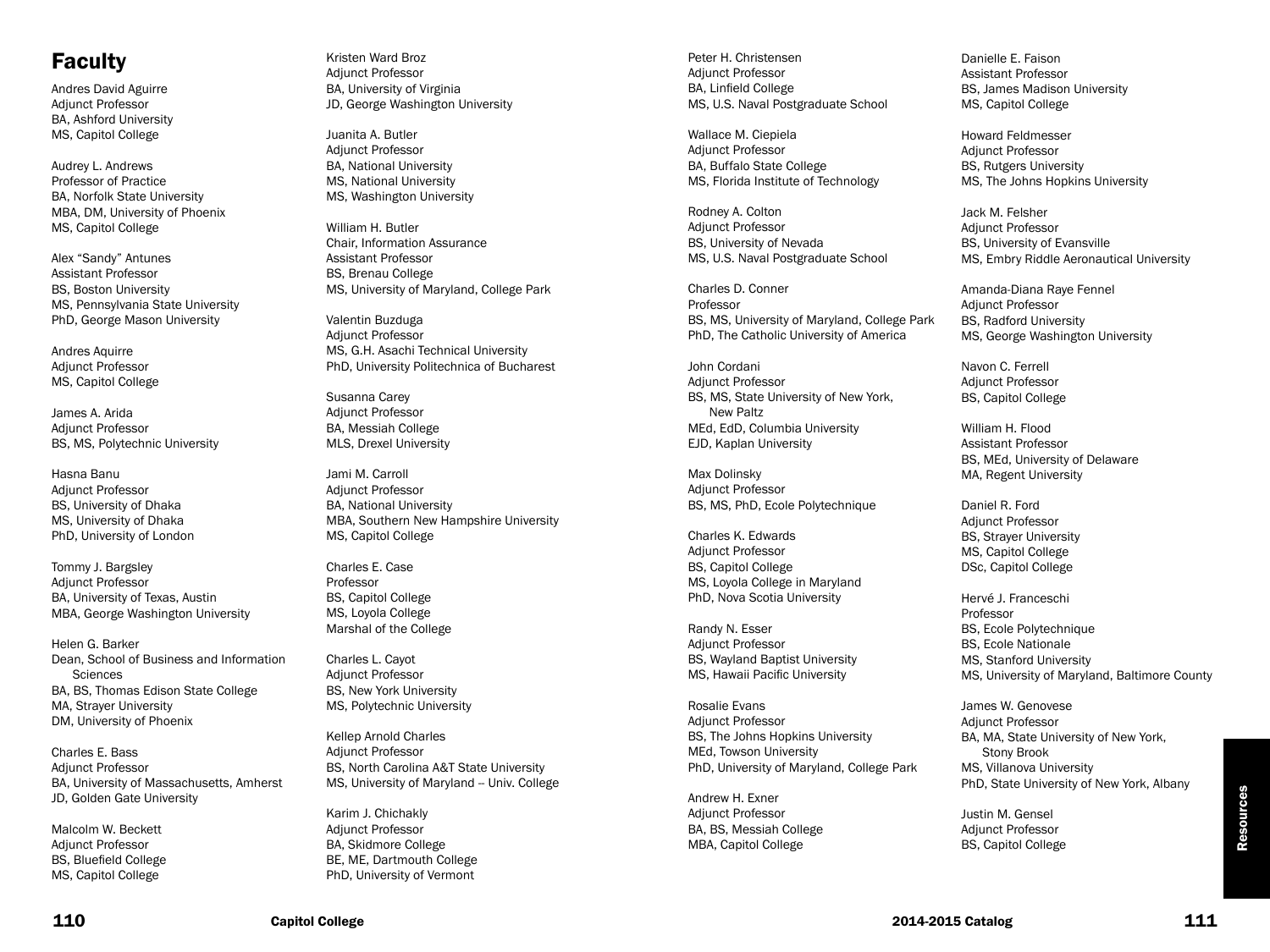James Haughton Adjunct Professor MA, George Mason University

Robert A. Herschbach Adjunct Professor BS, University of Virginia MA, University of Southern Mississippi MFA, University of Iowa PhD, University of New Hampshire

Bradley J. Hewitt Adjunct Professor BS, MBA, Capitol College

Dan Hickey Adjunct Professor BS, State University of New York MA, Webster University

George Hoffman Adjunct Professor BS, Clemson University MS, Capitol College

Warren Holt Adjunct Professor BS, Park University

Daniel G. Jablonski Adjunct Professor BS, MS, Massachusetts Institute of Technology PhD, University of Cambridge

Ilya Kerzhner Adjunct Professor MS, PhD, Ural State University

Barbara Key Adjunct Professor ME, Stevens Institute of Technology

Jamy D. Klein Adjunct Professor BS, University of Phoenix MS, Capitol College

Juanita Koilpillai Adjunct Professor MA, University of Kansas Warren Drew Lerner Adjunct Professor BS, University of Maryland MS, Florida Institute of Technology DSc, Capitol College

Darryl J. Lesesne Adjunct Professor BA, Howard University MS, University of Maryland

Rosana M. Lemus Adjunct Professor BA, University of Missouri MA, University of Missouri

Ray A. Letteer Adjunct Professor BA, University of Maryland MS, Capitol College D.Sc, Capitol College

Priscilla A. Lewis Adjunct Professor BA, University of Maryland MBA, University of Maryland DM, University of Maryland

William P. Littleton Adjunct Professor BS, Capitol College MS, Capitol College

Mary M. Magrogan Adjunct Professor BS, Capitol College

Rishabh Yogendra Maharaja Adjunct Professor BS, Capitol College MS, Capitol College

Ronald Martin Adjunct Professor MS, Frostburg State University

Vera McKee Adjunct Professor MSc, University of Oxford

Andrew A. Mehri Professor AAS, Montgomery County Community College BS, MS, Capitol College

Kenneth I. Mayer Adjunct Professor BA, Brown University MS, PhD, University of Texas at Austin

Adam N. Meyer Adjunct Professor BS, American Military University MS, Capitol College

Anthony G. Miller Adjunct Professor BS, Clarion University of Pennsylvania MBA, Capitol College

John P. Minogue Adjunct Professor BA, St. Mary's Seminary MA, DePaul University MDiv, DeAndreis Institute of Theology DMin, St. Mary of the Lake Seminary

David M. Monahan Adjunct Professor MS, Capitol College MS, North Carolina State University

Sandra D. Moore Adjunct Professor BA, University of Arizona BS, Utica College-Syracuse University MS, Utica College

Scott A. Moser Adjunct Professor AAS, BS, Capitol College MA, MS, Hood College PhD, Clemson University

Mark B. Moss Adjunct Professor BS, Massachusetts Institute of Technology MS, Stanford University PhD, Georgia Institute of Technology

Heather Marie Myles Adjunct Professor BA, Oakwood College MS, Columbia University Vincent J. Nestler Adjunct Professor BA, State University of New York College, New Paltz MA, Columbia University PhD, Idaho State University

Pamela J. Opeka Assistant Professor BS, Indiana University of Pennsylvania MEd, University of Maryland, College Park

Charles R. Parsons Adjunct Professor BS, Rice University PhD, University of Texas, Austin

Jason Michael Pittman Assistant Professor BA, Malone College MS, DSc, Capitol College

Lauren E. Player Adjunct Professor BS, Radford University MA, Towson University

Jeffrey Pullen Adjunct Professor MBA, DeVry University MS, DeVry University MS, Strayer University MS, University of Maryland

Claude A. Rankin Chair, Business and Humanities Associate Professor BA, George Washington University MA, University of Maryland, College Park

Calvin Reed Adjunct Professor BA, Michigan State University, Lansing MS, Capitol College

Thomas Reid Rivenburgh Adjunct Professor BS, Capitol College BS, MS, Embry Riddle Aeronautical University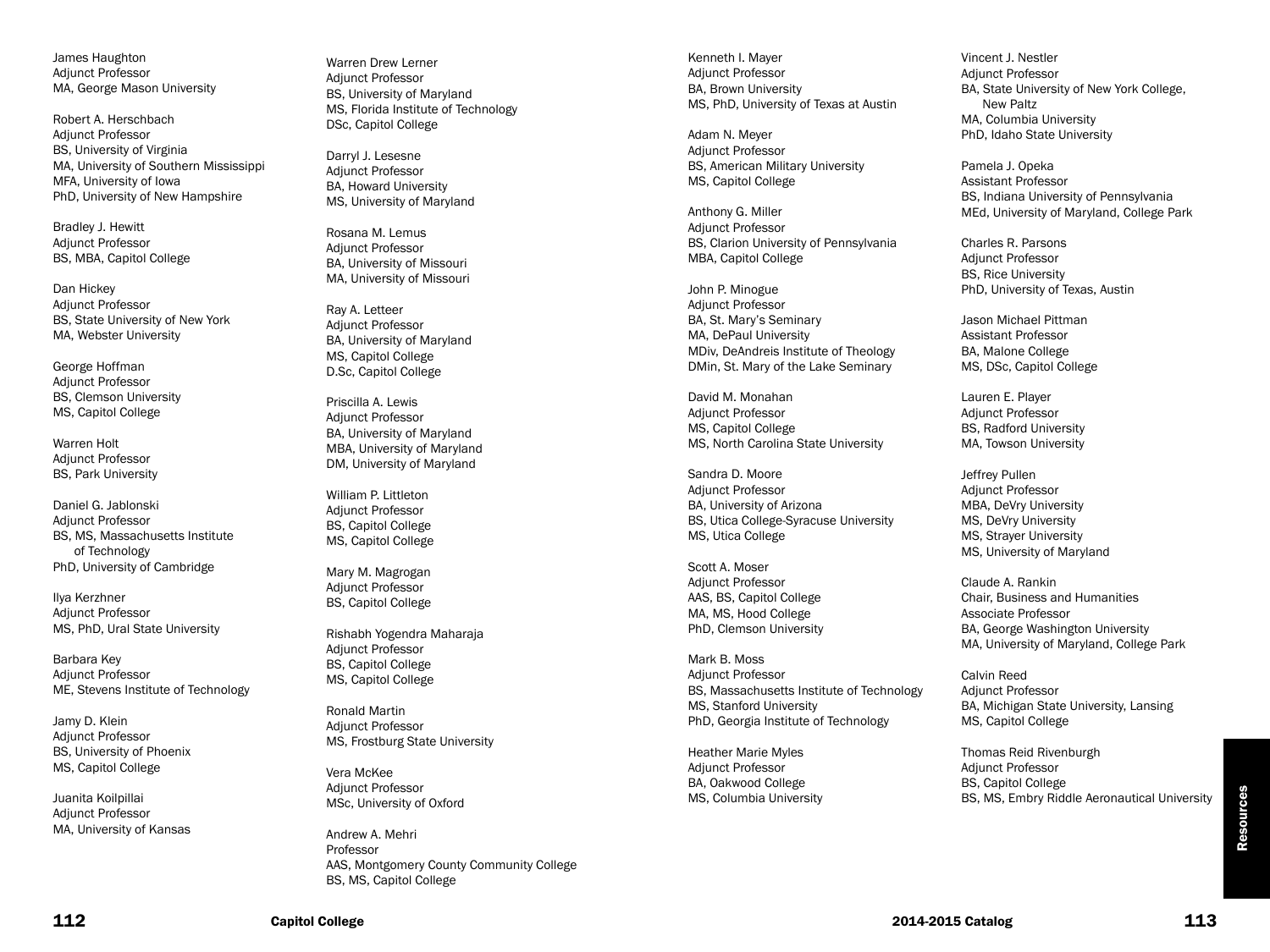John M. Ryan Professor BS, Capitol College MS, The Johns Hopkins University

Michael Christopher Shirk Adjunct Professor BS, Strayer University MS, Capitol College

David Albert Schug Professor of Practice BS, MS, PhD, University of Maryland, College Park

Patrick H. Stakem Adjunct Professor BS, Carnegie Mellon University MS, The Johns Hopkins University

George H. Stauffer Adjunct Professor BS, Lafayette College MS, The Johns Hopkins University

Hazel A. Thom Adjunct Professor MA, Bowie State University

Elizabeth G. Tolson Adjunct Professor BS, East Carolina University MS, Capitol College

Kshiti Vaghela Adjunct Professor BA, California State College, Bakersfield MS, University of Maryland, College Park

Howard H. Van Horn Professor of Practice BS, St. Francis College, New York MS, MS, Capitol College MS, Western Connecticut State College PhD, Union Institute

Charles A. Vergers Professor, Faculty Advisor to AAB AAS, BS, Capitol College

MS, The Johns Hopkins University Jeffrey F. Volosin Adjunct Professor BS, Florida Institute of Technology

Mary P. Wagner Adjunct Professor BS, MS, University of Maryland, College Park

David E. Waller Adjunct Professor BS, Park College MS, Capitol College

Angela M. Walters Chair, Astronautical Engineering Professor BS, Beaver College MS, Drexel University

Robert Weiler Dean, Engineering and Computer Science BS, MS, PhD, University of Maryland, College Park

Meghan A. Young Adjunct Professor AA, Howard Community College BA, MA, College of Notre Dame of Maryland

Hong Yu Director of Engineering Laboratories Associate Professor BS, Hunan University MS, PhD, The Catholic University of America **Calendar** 

# Fall Semester 2014

### Undergraduate Classes

*Semester-long Classes*

|          | Aug. 11-15 Registration for part-time students                          | Oct. 13 |                | <b>Final tuiti</b> |
|----------|-------------------------------------------------------------------------|---------|----------------|--------------------|
|          | Aug. 13-15 Orientation, registration and<br>residence hall check-in for | Oct. 22 |                | Last day<br>or aud |
|          | new students                                                            |         |                | Registrat          |
| Aug. 15  | Final day of registration                                               |         |                | begins             |
|          | December graduates notify Office                                        | Nov. 26 |                | Classes o          |
|          | of Registration and Records                                             |         |                | closes             |
| Aug. 16  | Residence hall check-in for                                             |         | Nov. 27-30     | Thanksgi           |
|          | returning students                                                      |         |                | closed             |
| Aug. 18  | Classes begin                                                           | Dec. 5  |                | Classes            |
|          | Last day for 100% refund                                                |         |                | Electroni          |
|          | First tuition installment due                                           |         |                | labs op            |
|          | Library opens                                                           |         |                | Learning           |
|          | Cooperative education work                                              |         |                | All library        |
|          | period begins                                                           |         |                | Last day           |
| Aug. 25  | Electronics, physics and chemistry                                      |         |                | work               |
|          | labs open                                                               |         |                | Last day           |
|          | <b>Learning Center opens</b>                                            |         | Dec. 8-12      | Final exa          |
| Sept. 1  | Labor Day - college closed                                              | Dec. 12 |                | Library cl         |
| Sept. 2  | Last day for 75% refund                                                 |         |                | Residend           |
|          | Last day to add a course                                                | Dec. 17 |                | College c          |
| Sept. 8  | Last day for 50% refund                                                 |         | Dec. 18-Jan. 1 |                    |
| Sept. 15 | Last day for 25% refund                                                 |         |                | Winter re          |
|          | Last day to drop without a W                                            |         |                |                    |
|          | Second tuition installments due                                         |         |                |                    |
|          | Sept. 16-22 Financial Aid Disbursement Week/                            |         |                |                    |
|          | Pell Census                                                             |         |                |                    |
| Sept. 23 | Career Day - no classes                                                 |         |                |                    |
|          | Faculty Colloquium, Noon -1 p.m.                                        |         |                |                    |

| Oct. 13        | Final tuition installment due      |
|----------------|------------------------------------|
| Oct. 22        | Last day to drop course with W     |
|                | or audit course                    |
|                | Registration for spring semester   |
|                | begins for continuing students     |
| Nov. 26        | Classes canceled - college         |
|                | closes at 5 p.m.                   |
| Nov. 27-30     | Thanksgiving recess - college      |
|                | closed                             |
| Dec. 5         | Classes end                        |
|                | Electronics, physics and chemistry |
|                | labs open                          |
|                | <b>Learning Center closes</b>      |
|                | All library materials are due      |
|                | Last day for cooperative education |
|                | work                               |
|                | Last day to withdraw               |
| Dec. 8-12      | <b>Final examinations</b>          |
| Dec. 12        | Library closes                     |
|                | Residence halls close at 5 p.m.    |
| Dec. 17        | College closes at 5 p.m.           |
| Dec. 18-Jan. 1 |                                    |
|                | Winter recess - college closed     |
|                |                                    |

**Resources** Resources

Refer to Capitol College's online calendar at www.capitol-college.edu for an updated calendar.

Refer to Capitol College's online calendar at www.capitol-college.edu for an updated calendar.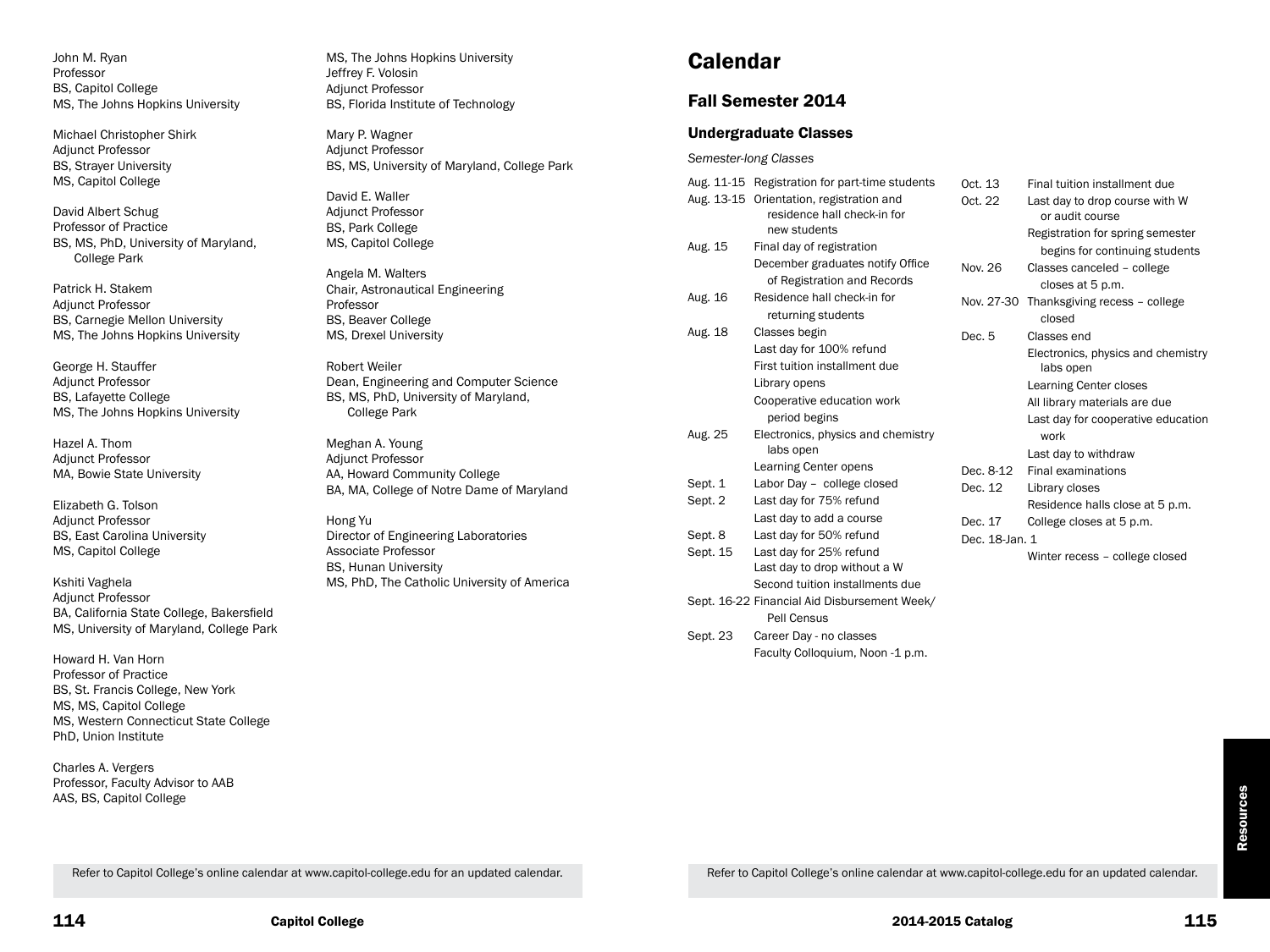### Graduate Classes

### *Fall – Term I* Aug. 22 Final day of registration Aug. 25 Classes begin Last day for 100% refund First 50% tuition installment due Sept. 1 Labor Day – college closed (Online classes will meet asynchronously.) Sept. 2 Last day for 75% refund Last day to add a course Sept. 8 Last day for 50% refund Sept. 15 Last day for 25% refund Sept. 16 Last day to drop or audit course Sept. 22 Final 50% tuition installment due Oct. 10 Last day to withdraw Oct. 17 Classes end *Fall – Term II* Oct. 17 Final day of registration Oct. 20 Classes begin Last day for 100% refund First 50% tuition installment due Oct. 27 Last day for 75% refund Last day to add a course Oct. 29 Registration for spring semester begins Nov. 3 Last day for 50% refund Nov. 10 Last day for 25% refund Nov. 11 Last day to drop or audit course Nov. 17 Final 50% tuition installment due Nov. 26 College closes at 5 p.m. (Online classes will meet asynchronously.) Nov. 27-30 Thanksgiving – college closed (Online classes will meet asynchronously.) Dec. 5 Last day to withdraw Dec. 12 Classes end Dec. 17 College closes at 5 p.m. Dec. 18-Jan. 1 Winter recess – college closed

# Spring Semester 2015

### Undergraduate Classes

#### *Semester-long Classes*

| Jan. 2-9   | Registration for part-time students | May 4    |
|------------|-------------------------------------|----------|
| Jan. 2     | College opens                       |          |
| Jan. 8     | Residence hall check-in for new     |          |
|            | students                            |          |
| Jan. 9     | Final day of registration           |          |
|            | Graduation applications due for     |          |
|            | Class of 2014                       |          |
|            | Orientation and registration for    |          |
|            | new students                        | May 5-11 |
| Jan. 10    | Residence hall check-in for         | May 11   |
|            | returning students                  | May 12   |
| Jan. 12    | Classes begin                       | May 16   |
|            | Last day for 100% refund            |          |
|            | First tuition installments due      |          |
|            | Library opens                       |          |
|            | Co-op work period begins            |          |
| Jan. 19    | Martin Luther King Jr. Day -        |          |
|            | college closed                      |          |
| Jan. 20    | Electronics, physics and chemistry  |          |
|            | labs open                           |          |
|            | Learning Center opens               |          |
| Jan. 26    | Last day for 75% refund             |          |
|            | Last day to add a course            |          |
| Feb. 2     | Last day for 50% refund             |          |
| Feb. 9     | Last day for 25% refund             |          |
|            | Last day to drop course without W   |          |
|            | Second tuition installments due     |          |
| Feb. 9-16  | Financial Aid Disbursement Week/    |          |
|            | Pell Census                         |          |
| Mar. 9     | Final tuition installment due       |          |
| Mar. 16-20 | Spring recess (service offices      |          |
|            | open)                               |          |
| Mar. 23    | Classes resume                      |          |
| Mar. 24    | Last day to drop course with W or   |          |
|            | audit course                        |          |
| Apr. 1     | Registration for summer semester    |          |
|            | begins for continuing students      |          |
| Apr. 8     | Pre-registration for fall semester  |          |
|            | begins for continuing students      |          |

| May 4    | Classes end                        |
|----------|------------------------------------|
|          | Last day to withdraw               |
|          | Electronics, physics and chemistry |
|          | labs close                         |
|          | <b>Learning Center closes</b>      |
|          | All library materials are due      |
|          | Last day for cooperative education |
|          | work                               |
| May 5-11 | <b>Final examinations</b>          |
| May 11   | Library closes                     |
| May 12   | Residence halls close at 7 p.m.    |
| May 16   | Commencement                       |

Refer to Capitol College's online calendar at www.capitol-college.edu for an updated calendar.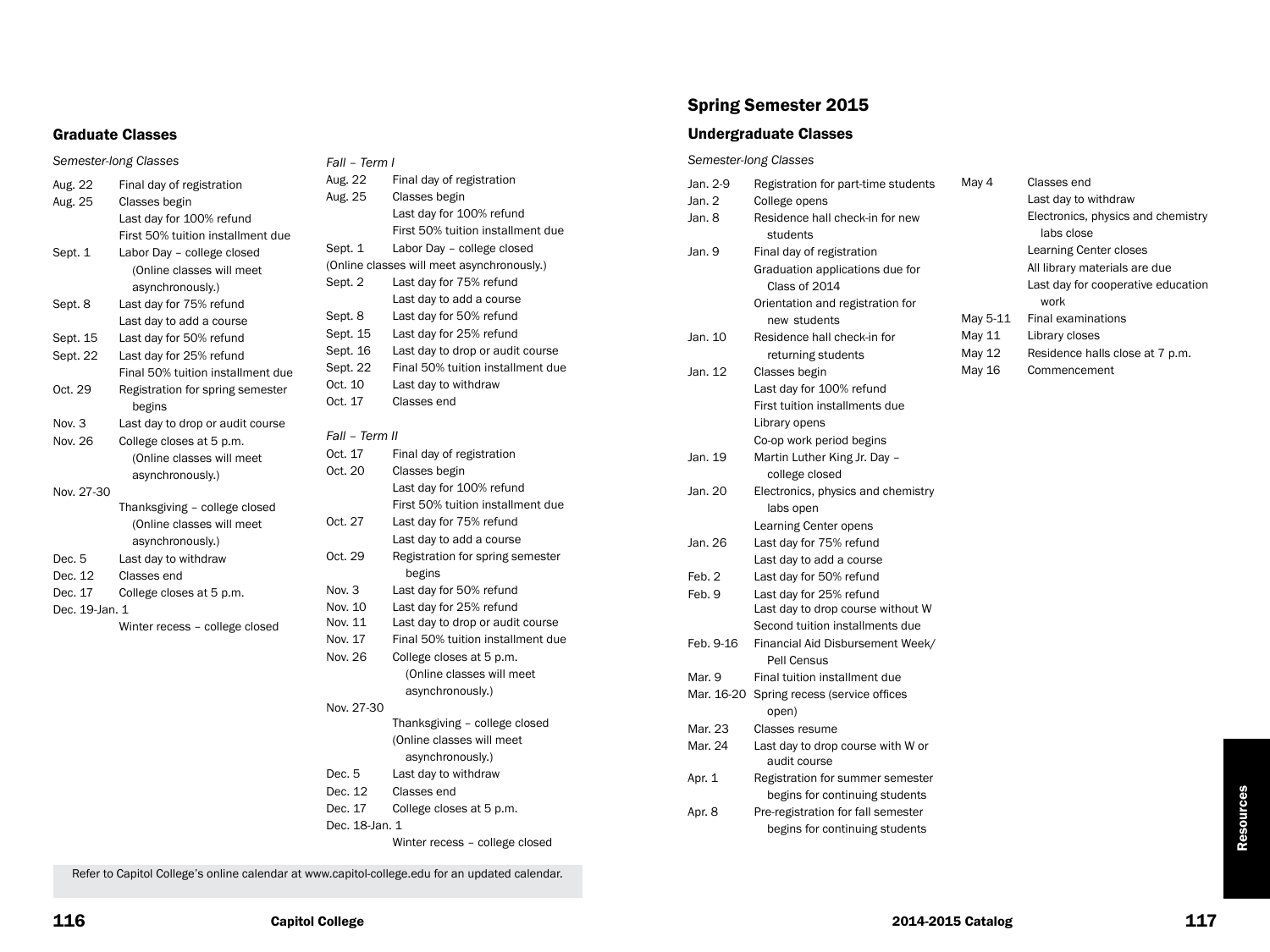#### Graduate Classes

#### *Semester-long Classes*

| Jan. 2          | College opens                      |
|-----------------|------------------------------------|
|                 | Final day of registration          |
| Jan. 5          | Classes begin                      |
|                 | Last day for 100% refund           |
|                 | First 50% tuition installment due  |
|                 | Graduation applications due for    |
|                 | Class of 2014                      |
| Jan. 19         | Martin Luther King Jr. Day -       |
|                 | college closed (Online classes     |
|                 | will meet asynchronously.)         |
| Jan. 20         | Last day for 75% refund            |
|                 | Last day to add a course           |
| Jan. 26         | Last day for 50% refund            |
| Feb. 2          | Last day for 25% refund            |
|                 | Final 50% tuition installment due  |
| Mar. 9          | Registration for summer session    |
|                 | begins                             |
| Mar. 16         | Last day to drop or audit course   |
| Apr. 13         | Pre-registration for fall semester |
|                 | begins                             |
| Apr. 17         | Last day to withdraw               |
| Apr. 24         | Classes end                        |
| May 16          | Commencement                       |
|                 |                                    |
| Spring - Term I |                                    |
| Jan. 2          | College opens                      |
| lan 3           | Final day of registration          |

| Jan. 3 | Final day of registration         |
|--------|-----------------------------------|
| Jan. 5 | Classes begin                     |
|        | Last day for 100% refund          |
|        | First 50% tuition installment due |
|        | Graduation applications due for   |
|        | Class of 2014                     |
|        |                                   |

| Jan. 12          | Last day for 75% refund            |
|------------------|------------------------------------|
|                  | Last day to add a course           |
| Jan. 19          | Martin Luther King Jr. Day -       |
|                  | college closed (Online classes     |
|                  | will meet asynchronously.)         |
| Jan. 20          | Last day for 50% refund            |
| Jan. 26          | Last day for 25% refund            |
| Jan. 27          | Last day to drop or audit course   |
| Feb. 2           | Final 50% tuition installment due  |
| Feb. 20          | Last day to withdraw               |
| Feb. 27          | Classes end                        |
| Spring - Term II |                                    |
| Feb. 27          | Final day of registration          |
| Mar. 2           | Classes begin                      |
|                  | Last day for 100% refund           |
|                  | First 50% tuition installment due  |
| Mar. 9           | Last day for 75% refund            |
|                  | Last day to add a course           |
|                  | Registration for summer semester   |
|                  | begins                             |
| Mar. 16          | Last day for 50% refund            |
| Mar. 23          | Last day for 25% refund            |
| Mar. 24          | Last day to drop or audit course   |
| Mar. 30          | Final 50% tuition installment due  |
| Apr. 13          | Pre-registration for fall semester |
|                  | begins                             |
| Apr. 17          | Last day to withdraw               |
| Apr. 24          | Classes end                        |
| May 16           | Commencement                       |
|                  |                                    |

### Summer Session 2015

### Undergraduate Classes

*Session-long Classes* May 15 Final day of registration August graduates notify Office of Registration and Records Cooperative education work period begins May 18 Classes begin Last day for 100% refund for 8- and 11-week courses First tuition installments due Library opens May 25 Memorial Day – college closed May 26 Last day for 75% refund for 8-week courses Electronics, physics and chemistry labs open Last day to add a course June 1 Second tuition installments due for 8-week courses Last day for 50% refund for 8-week courses Last day for 75% refund for 11-week courses June 8 Last day for 25% refund for 8-week courses Last day to drop 8-week course without W Last day for 50% refund for 11-week courses June 9 Last day to drop 8-week course with W or audit 8-week course June 15 Last day for 25% refund for 11-week courses Last day to drop 11-week course without W Second tuition installments due for 11-week courses June 16-22 Financial Aid Disbursement Week/ Pell Census June 30 Final tuition installment due for 8-week courses July 4 Independence Day – college closed July 6 Last day to withdraw from 8-week courses Last day to drop 11-week course with W or audit 11-week course Classes end for 8-week courses July 7-13 Final exams for 8-week courses July 13 Final tuition installment due for 11-week courses July 28 Classes end for 11-week courses Electronics, physics and chemistry labs close All library materials are due Last day to withdraw from 11-week courses July 29-Aug. 4 Final exams for 11-week courses

> Resources Resources

Refer to Capitol College's online calendar at www.capitol-college.edu for an updated calendar.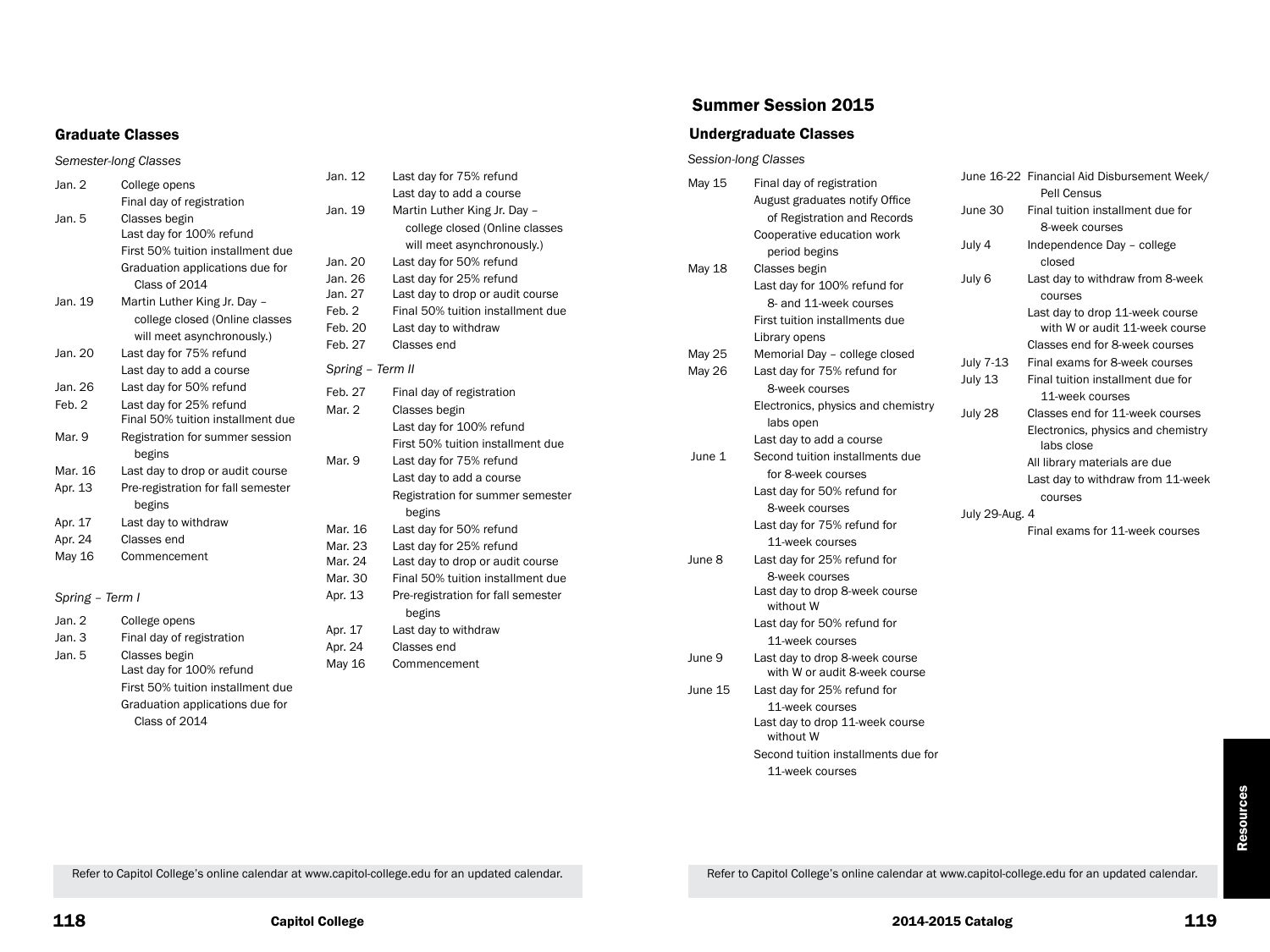### Graduate Classes

#### *Semester-long Classes*

| Apr. 24         | Final day of registration         |
|-----------------|-----------------------------------|
| Apr. 27         | Classes begin                     |
|                 | Last day for 100% refund          |
|                 | First 50% tuition installment due |
| May 11          | Last day for 75% refund           |
|                 | Last day to add a course          |
| May 16          | Commencement                      |
| May 18          | Last day for 50% refund           |
| May 25          | Memorial Day - college closed     |
|                 | (Online classes will meet         |
|                 | asynchronously.)                  |
| May 26          | Last day for 25% refund           |
|                 | Final 50% tuition installment due |
| July 4          | Independence Day - college        |
|                 | closed (Online classes will       |
|                 | meet asynchronously.)             |
| July 6          | Last day to drop or audit course  |
| Aug. 7          | Last day to withdraw              |
| Aug. 14         | Classes end                       |
|                 |                                   |
| Summer – Term I |                                   |
| Apr. 24         | Final day of registration         |
| Apr. 27         | Classes begin                     |
|                 | Last day for 100% refund          |

First 50% tuition installment due

Last day to add a course

May 4 Last day for 75% refund

May 11 Last day for 50% refund May 16 Commencement

| May 18           | Last day for 25% refund           |
|------------------|-----------------------------------|
| May 19           | Last day to drop or audit course  |
| May 25           | Memorial Day - college closed     |
|                  | (Online classes will meet         |
|                  | asynchronously.)                  |
| May 26           | Final 50% tuition installment due |
| June 12          | Last day to withdraw              |
| June 19          | Classes end                       |
| Summer – Term II |                                   |
| June 19          | Final day of registration         |
| June 22          | Classes begin                     |
|                  | Last day for 100% refund          |
|                  | First 50% tuition installment due |
| June 29          | Last day for 75% refund           |
|                  | Last day to add a course          |
| July 4           | Independence Day - college        |
|                  | closed (Online classes will       |
|                  | meet asynchronously.)             |
| July 6           | Last day for 50% refund           |
| July 13          | Last day for 25% refund           |
| July 14          | Last day to drop or audit course  |
| July 20          | Final 50% tuition installment due |
| Aug. 7           | Last day to withdraw              |
| Aug. 14          | Classes end                       |
|                  |                                   |
|                  |                                   |

# Fall Semester 2015

### Undergraduate Classes

#### *Semester-long Classes*

|          | Aug. 10-14 Registration for part-time students              |           |                | Ele |
|----------|-------------------------------------------------------------|-----------|----------------|-----|
|          | Aug. 12-14 Orientation, registration and                    |           |                |     |
|          | residence hall check-in for                                 |           |                | Le  |
|          | new students                                                |           |                | All |
| Aug. 14  | Final day of registration                                   |           |                | La  |
|          | December graduates notify Office                            |           |                |     |
|          | of Registration and Records<br>Residence hall check-in for  |           |                | La  |
| Aug. 15  |                                                             | Dec. 7-11 |                | Fir |
|          | returning students                                          | Dec. 11   |                | Lit |
| Aug. 17  | Classes begin                                               |           |                | Re  |
|          | Last day for 100% refund                                    | Dec. 16   |                | Co  |
|          | First tuition installment due                               |           | Dec. 17-Jan. 3 |     |
|          | Library opens<br>Cooperative education work                 |           |                | Wi  |
|          |                                                             |           |                |     |
| Aug. 24  | period begins<br>Electronics, physics and chemistry         |           |                |     |
|          | labs open                                                   |           |                |     |
|          | Learning Center opens                                       |           |                |     |
| Aug 31   | Last day for 75% refund                                     |           |                |     |
| Sept. 7  | Labor Day - college closed                                  |           |                |     |
|          | Last day to add a course                                    |           |                |     |
| Sept. 8  | Last day for 50% refund                                     |           |                |     |
| Sept. 14 | Last day for 25% refund                                     |           |                |     |
|          | Last day to drop without a W                                |           |                |     |
|          | Second tuition installments due                             |           |                |     |
|          | Sept. 14-21 Financial Aid Disbursement Week/<br>Pell Census |           |                |     |
| Sept. 22 | Career Day - no classes                                     |           |                |     |
|          | Faculty Colloquium, Noon -1 p.m.                            |           |                |     |
| Oct. 9   | Final tuition installment due                               |           |                |     |
| Oct. 26  | Last day to drop course with W<br>or audit course           |           |                |     |
|          | Registration for spring semester                            |           |                |     |
|          | begins for continuing students                              |           |                |     |
| Nov. 25  | Classes canceled - college                                  |           |                |     |
|          | closes at 5 p.m.                                            |           |                |     |
|          | Nov. 26-29 Thanksgiving recess - college                    |           |                |     |
|          | closed                                                      |           |                |     |
| Dec. 4   | Classes end                                                 |           |                |     |
|          |                                                             |           |                |     |

ectronics, physics and chemistry labs open earning Center closes Ilibrary materials are due ast day for cooperative education work st day to withdraw nal examinations orary closes esidence halls close at 5 p.m. ollege closes at 5 p.m.

inter recess - college closed

Refer to Capitol College's online calendar at www.capitol-college.edu for an updated calendar. Refer to Capitol College's online calendar at www.capitol-college.edu for an updated calendar.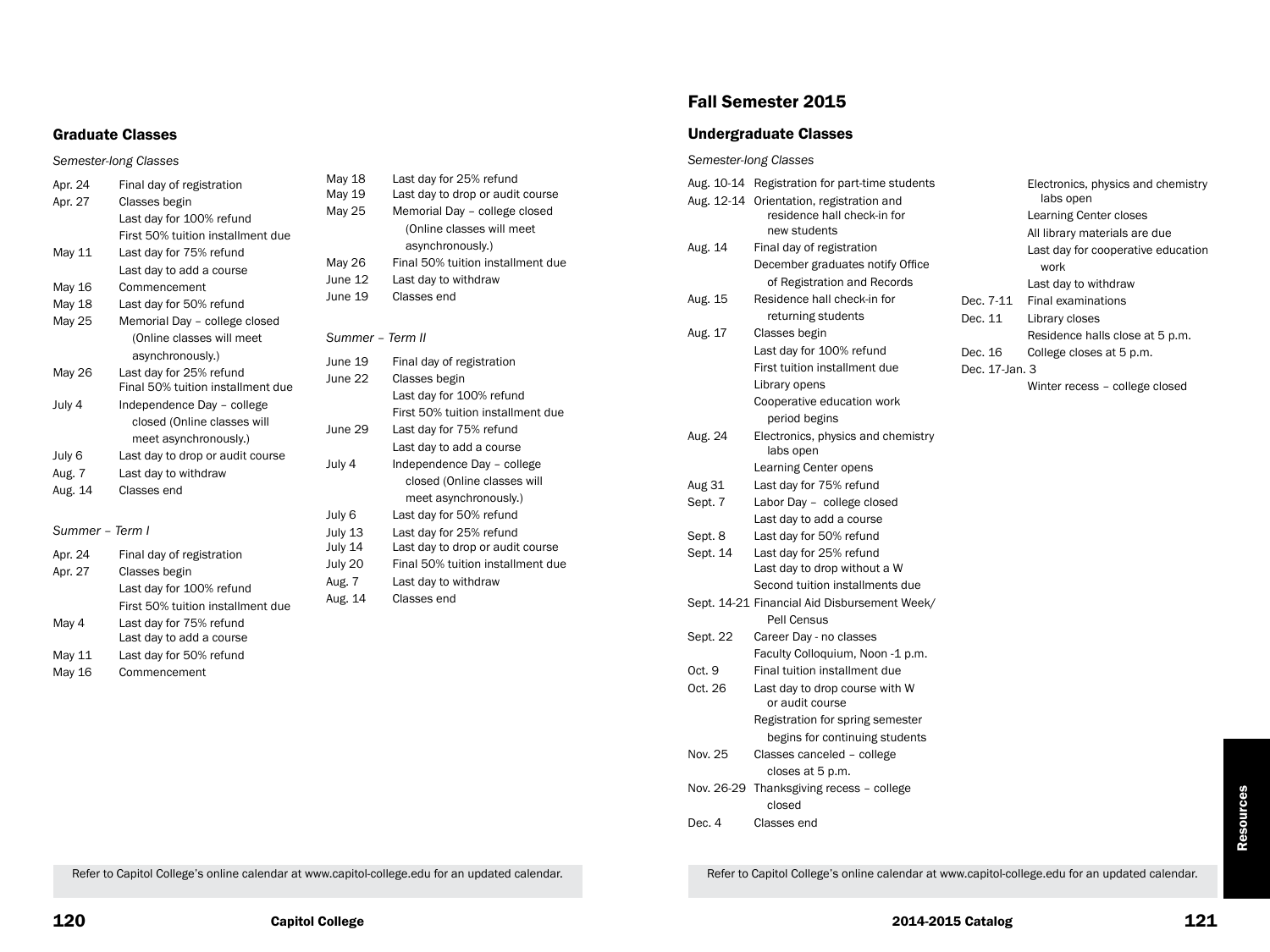# Spring Semester 2016

# Undergraduate Classes

*Semester-long Classes*

| Jan. 4-8  | Registration for part-time students | M  |
|-----------|-------------------------------------|----|
| Jan. 4    | University opens                    | M  |
| Jan. 7    | Residence hall check-in for new     |    |
|           | students                            | M  |
| Jan. 8    | Final day of registration           |    |
|           | Graduation applications due for     |    |
|           | Class of 2016                       | A۱ |
|           | Orientation and registration for    |    |
|           | new students                        | A۱ |
| Jan. 9    | Residence hall check-in for         | M  |
|           | returning students                  |    |
| Jan. 11   | Classes begin                       |    |
|           | Last day for 100% refund            |    |
|           | First tuition installments due      |    |
|           | Library opens                       |    |
|           | Co-op work period begins            |    |
| Jan. 18   | Martin Luther King Jr. Day -        |    |
|           | university closed                   | M  |
| Jan. 19   | Electronics, physics and chemistry  | M  |
|           | labs open                           | M  |
|           | Learning Center opens               | M  |
| Jan. 25   | Last day for 75% refund             |    |
|           | Last day to add a course            |    |
| Feb. 1    | Last day for 50% refund             |    |
| Feb. 8    | Last day for 25% refund             |    |
|           | Last day to drop course without W   |    |
|           | Second tuition installments due     |    |
| Feb. 8-15 | Financial Aid Disbursement Week/    |    |

Pell Census

| Mar. 4  | Final tuition installment due                     |
|---------|---------------------------------------------------|
|         | Mar. 14-18 Spring recess (service offices         |
|         | open)                                             |
| Mar. 21 | Classes resume                                    |
|         | Last day to drop course with W or<br>audit course |
| Apr. 6  | Registration for summer semester                  |
|         | begins for continuing students                    |
| Apr. 13 | Pre-registration for fall semester                |
|         | begins for continuing students                    |
| May 2   | Classes end                                       |
|         | Last day to withdraw                              |
|         | Electronics, physics and chemistry                |
|         | labs close                                        |
|         | <b>Learning Center closes</b>                     |
|         | All library materials are due                     |
|         | Last day for cooperative education                |
|         | work                                              |
| May 3-9 | <b>Final examinations</b>                         |

- May 9 Library closes
- Aay 10 Residence halls close at 7 p.m.
- Aay 14 Commencement

### Graduate Classes

| Semester-long Classes |         |                                    | Spring - Term 1   |                                    |
|-----------------------|---------|------------------------------------|-------------------|------------------------------------|
|                       | Jan. 4  | University opens                   | Jan. 4            | University opens                   |
|                       |         | Final day of registration          |                   | Final day of registration          |
|                       | Jan. 5  | Classes begin                      | Jan. 5            | Classes begin                      |
|                       |         | Last day for 100% refund           |                   | Last day for 100% refund           |
|                       |         | First 50% tuition installment due  |                   | First 50% tuition installment due  |
|                       |         | Graduation applications due for    |                   | Graduation applications due for    |
|                       |         | Class of 2016                      |                   | Class of 2016                      |
|                       | Jan. 18 | Martin Luther King Day --          | Jan. 12           | Last day for 75% refund            |
|                       |         | university closed. (Online courses |                   | Last day to add a course           |
|                       |         | will meet asynchronously.)         | Jan. 18           | Martin Luther King Day --          |
|                       | Jan. 20 | Last day for 75% refund            |                   | university closed. (Online courses |
|                       |         | Last day to add a course           |                   | will meet asynchronously.)         |
|                       | Jan. 26 | Last day for 50% refund            | Jan. 19           | Last day for 50% refund            |
|                       | Feb. 2  | Last day for 25% refund            | Jan. 26           | Last day for 25% refund            |
|                       |         | Final 50% tuition installment due  |                   | Last day to drop or audit course   |
|                       | Mar. 7  | Registration for summer session    | Feb. 2            | Final 50% tuition installment due  |
|                       |         | begins                             | Feb. 22           | Last day to withdraw               |
|                       | Mar. 15 | Last day to drop or audit course   | Feb. 29           | Classes end                        |
|                       | Alpr 11 | Pre-registration for fall semester |                   |                                    |
| begins                |         |                                    | Spring -- Term II |                                    |
|                       | Apr 18  | Last day to withdraw               |                   |                                    |
|                       | Apr 25  | Classes end                        | Feb. 29           | Final day of registration          |
|                       | May 14  | Commencement                       | Mar. 1            | Classes begin                      |
|                       |         |                                    |                   | Last day for 100% refund           |

|                  | Last day to drop or audit course             |
|------------------|----------------------------------------------|
| Feb. 2           | Final 50% tuition installment due            |
| Feb. 22          | Last day to withdraw                         |
| Feb. 29          | Classes end                                  |
| Spring – Term II |                                              |
| Feb. 29          | Final day of registration                    |
| Mar. 1           | Classes begin                                |
|                  | Last day for 100% refund                     |
| Mar. 7           | Registration for summer session              |
|                  | begins                                       |
| Mar. 8           | First 50% tuition installment due            |
|                  | Last day for 75% refund                      |
|                  | Last day to add a course                     |
| Mar. 15          | Last day for 50% refund                      |
| Mar. 22          | Last day for 25% refund                      |
|                  | Last day to drop or audit course             |
| Mar. 29          | Final 50% tuition installment due            |
| Apr. 11          | Pre-registration for fall semester<br>begins |

Refer to Capitol College's online calendar at www.capitol-college.edu for an updated calendar. Refer to Capitol College's online calendar at www.capitol-college.edu for an updated calendar.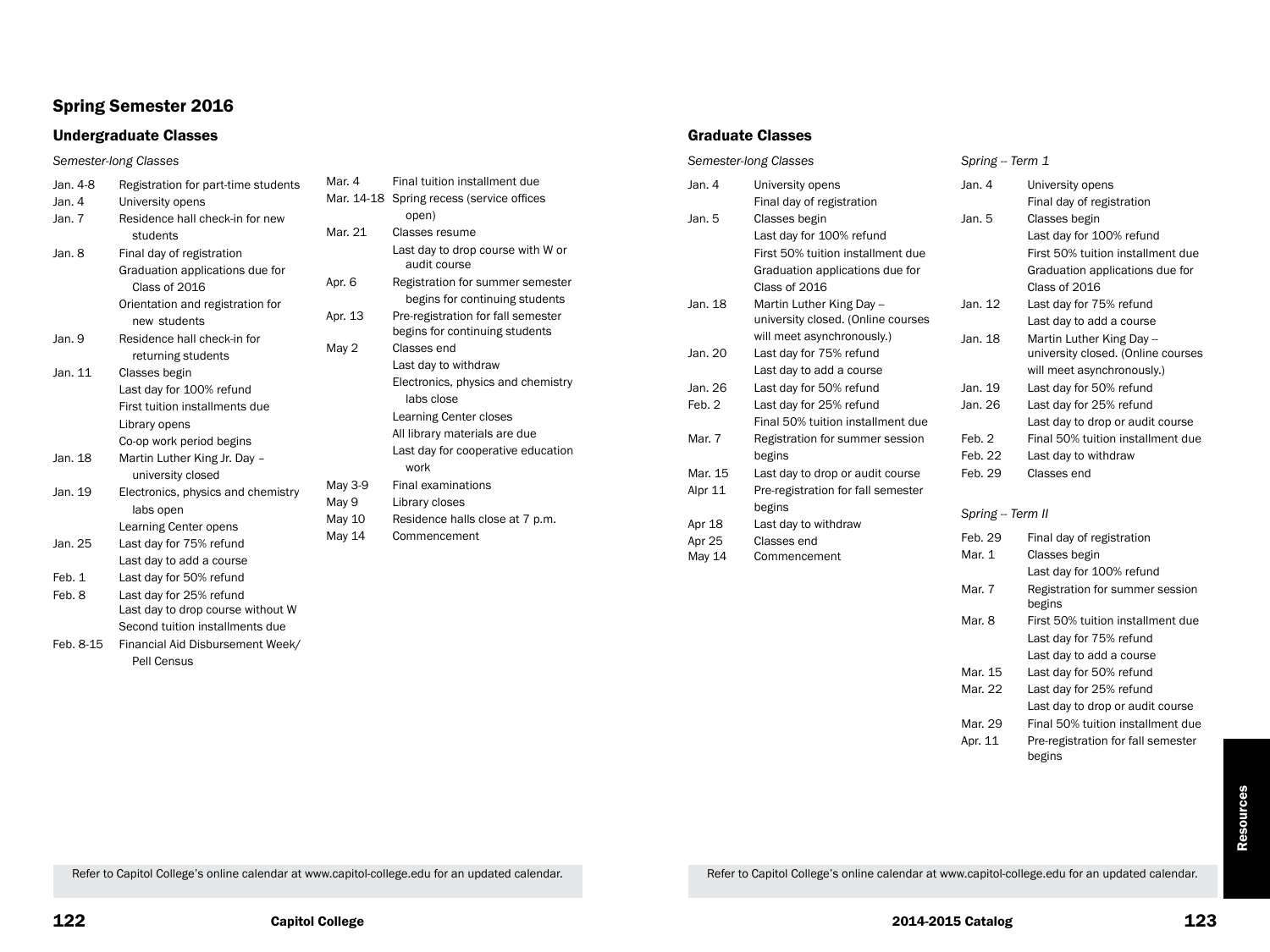# Summer Session 2016

# Undergraduate Classes

*Session-long Classes*

| May 13  | Final day of registration          | Jun  |
|---------|------------------------------------|------|
|         | August graduates notify Office     |      |
|         | of Registration and Records        | Jun  |
|         | Cooperative education work         |      |
|         | period begins                      | July |
| May 16  | Classes begin                      |      |
|         | Last day for 100% refund for       |      |
|         | 8- and 11-week courses             |      |
|         | First tuition installments due     |      |
|         | Library opens                      | July |
| May 23  | Last day for 75% refund for        |      |
|         | 8-week courses                     | July |
|         | Electronics, physics and chemistry | July |
|         | labs open                          |      |
|         | Last day to add a course           | July |
| May 30  | Memorial Day - university closed   |      |
| May 31  | Second tuition installments due    |      |
|         | for 8-week courses                 |      |
|         | Last day for 50% refund for        |      |
|         | 8-week courses                     |      |
|         | Last day for 75% refund for        | July |
|         | 11-week courses                    |      |
| June 6  | Last day for 25% refund for        |      |
|         | 8-week courses                     |      |
|         | Last day to drop 8-week course     |      |
|         | without W                          |      |
|         | Last day for 50% refund for        |      |
|         | 11-week courses                    |      |
| June 7  | Last day to drop 8-week course     |      |
|         | with W or audit 8-week course      |      |
| June 13 | Last day for 25% refund for        |      |

|                | June 13-20 Financial Aid Disbursement Week/                       |
|----------------|-------------------------------------------------------------------|
|                | Pell Census                                                       |
| June 27        | Final tuition installment due for                                 |
|                | 8-week courses                                                    |
| July 1         | Last day to withdraw from 8-week                                  |
|                | courses                                                           |
|                | Last day to drop 11-week course<br>with W or audit 11-week course |
|                | Classes end for 8-week courses                                    |
| July 4         | Independence Day - university                                     |
|                | closed                                                            |
| July 5-11      | Final exams for 8-week courses                                    |
| July 11        | Final tuition installment due for                                 |
|                | 11-week courses                                                   |
| July 26        | Classes end for 11-week courses                                   |
|                | Electronics, physics and chemistry<br>labs close                  |
|                | All library materials are due                                     |
|                | Last day to withdraw from 11-week                                 |
|                | courses                                                           |
| July 27-Aug. 2 |                                                                   |
|                | Final exams for 11-week courses                                   |
|                |                                                                   |
|                |                                                                   |
|                |                                                                   |

### Graduate Classes

| Semester-long Classes                    |                                                                                                                               | Summer - Term I            |                                                                                                                       |
|------------------------------------------|-------------------------------------------------------------------------------------------------------------------------------|----------------------------|-----------------------------------------------------------------------------------------------------------------------|
| Apr. 26<br>Apr. 27                       | Final day of registration<br>Classes begin<br>Last day for 100% refund<br>First 50% tuition installment due                   | Apr. 26<br>Apr. 27         | Final day of registration<br>Classes begin<br>Last day for 100% refund<br>First 50% tuition installment due           |
| May 12                                   | Last day for 75% refund<br>Last day to add a course                                                                           | May 5                      | Last day for 75% refund<br>Last day to add a course                                                                   |
| May 14<br><b>May 19</b><br><b>May 26</b> | Commencement<br>Last day for 50% refund                                                                                       | May 12<br>May 14<br>May 19 | Last day for 50% refund<br>Commencement<br>Last day for 25% refund                                                    |
| May 30                                   | Last day for 25% refund<br>Final 50% tuition installment due<br>Memorial Day - university closed<br>(Online classes will meet | <b>May 30</b>              | Last day to drop or audit course<br>Memorial Day - university closed<br>(Online classes will meet<br>asynchronously.) |
| July 4                                   | asynchronously.)<br>Independence Day - university<br>closed (Online classes will                                              | May 26<br>June 15          | Final 50% tuition installment due<br>Last day to withdraw                                                             |
|                                          | meet asynchronously.)                                                                                                         | June 21                    | Classes end                                                                                                           |
| July 6<br>Aug. 7                         | Last day to drop or audit course<br>Last day to withdraw                                                                      | Summer - Term II           |                                                                                                                       |
| Aug. 14                                  | Classes end                                                                                                                   | June 21<br>June 22         | Final day of registration<br>Classes begin<br>Last day for 100% refund<br>First 50% tuition installment due           |
|                                          |                                                                                                                               | July 1                     | Last day for 75% refund<br>Last day to add a course                                                                   |
|                                          |                                                                                                                               | July 4                     | Independence Day - university<br>closed (Online classes will<br>meet asynchronously.)                                 |
|                                          |                                                                                                                               | July 8                     | Last day for 50% refund                                                                                               |
|                                          |                                                                                                                               | July 15                    | Last day for 25% refund<br>Last day to drop or audit course                                                           |
|                                          |                                                                                                                               | July 22                    | Final 50% tuition installment due                                                                                     |
|                                          |                                                                                                                               | Aug. 10                    | Last day to withdraw                                                                                                  |

Refer to Capitol College's online calendar at www.capitol-college.edu for an updated calendar. Refer to Capitol College's online calendar at www.capitol-college.edu for an updated calendar.

Aug. 16 Classes end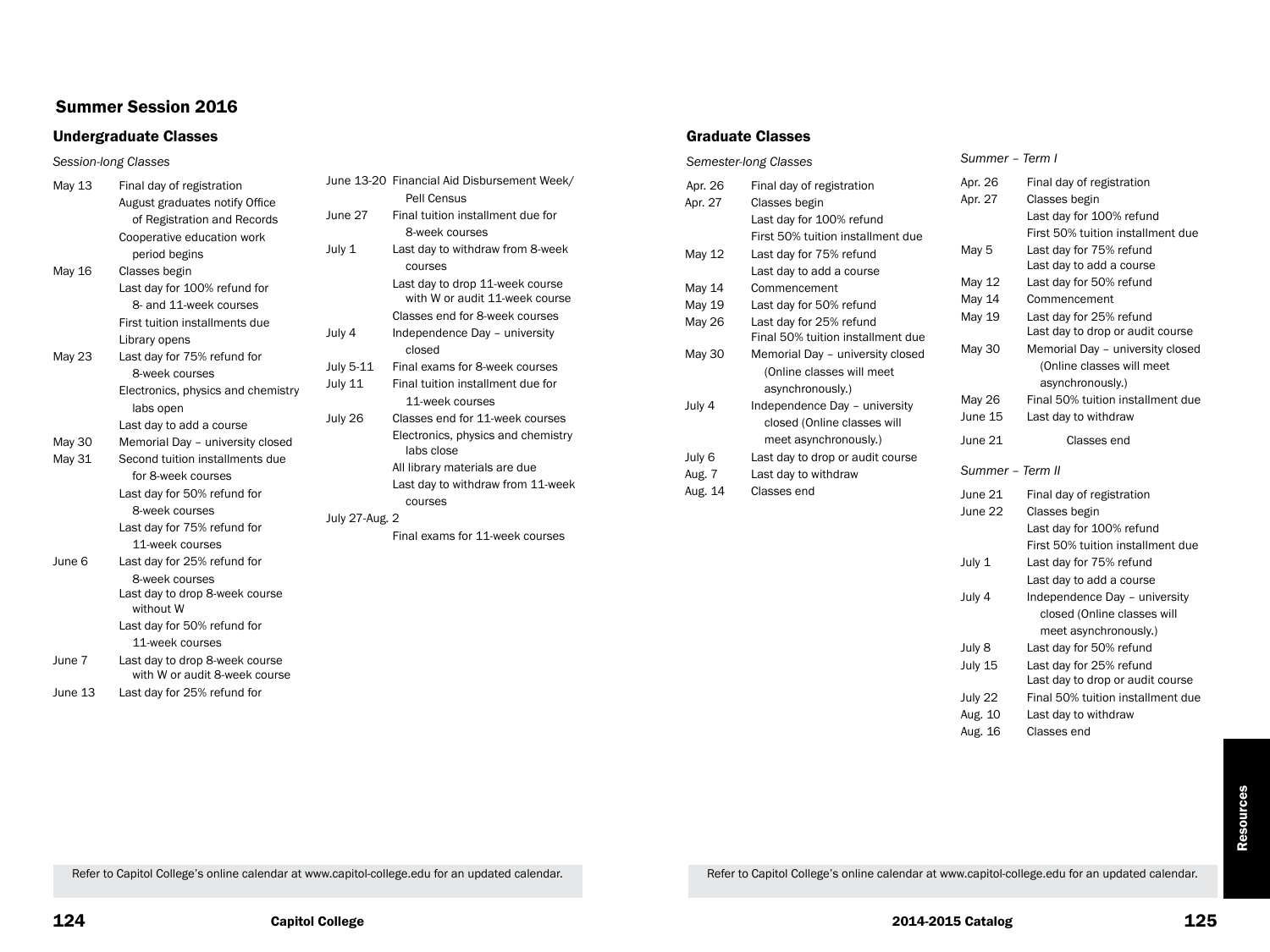# Index

# A

| Academic                                |
|-----------------------------------------|
| Calendar115-125                         |
|                                         |
|                                         |
| Performance  16                         |
| Policies and Procedures 12              |
| Probation  16                           |
| Programs 31, 36-50, 57-64               |
| Standing 16                             |
| Suspension  17                          |
|                                         |
| Administration  107                     |
| Admissions                              |
| Graduate 54,55                          |
| Undergraduate31                         |
| also see Transfer Credits               |
| Advisors  12                            |
| Advisory Boards  105                    |
|                                         |
|                                         |
| Appeal a Grade  15                      |
| Associate in Applied Science Degrees 31 |
| Astronautical Engineering 36,59         |
|                                         |
|                                         |
| Audited Courses 12                      |

# B

| Bachelor of Science Degrees  31 |  |
|---------------------------------|--|
|                                 |  |
| Business Administration 37, 58  |  |

# C

#### Course

| Cancellation $\ldots \ldots \ldots \ldots \ldots \ldots 14$ |
|-------------------------------------------------------------|
| Descriptions 67-103                                         |
|                                                             |
| Online  11                                                  |
| Prerequisites  14                                           |
|                                                             |
|                                                             |
|                                                             |
| Critical Infrastructures and Cyber                          |
| Protection Center (CICPC) 8                                 |
|                                                             |

# D

| Deferred Payment Plan 23            |
|-------------------------------------|
| Degree, Change of  12               |
| Degree Programs 31, 36-50, 57-64    |
|                                     |
| Department of Homeland Security  10 |
|                                     |
|                                     |
| Dismissal  17                       |
|                                     |
| Double Degree Requirements 13       |
|                                     |

# E

| Electrical Engineering 42, 61         |
|---------------------------------------|
| Electronics Engineering Technology 43 |
|                                       |
| Employment on Campus 29               |
| English Course Completion 14          |
| Enrollment Status  18, 31-35, 54-56   |
|                                       |
|                                       |

Faculty . . . . . . . . . . . . . . . . . . . . . . . . . . . . . 110 **FERPA** *see* Records, Student Financial Aid . . . . . . . . . . . . . . . . . . . . . . . . 25

# G

F

| Grade Reports  15             |
|-------------------------------|
|                               |
| Graduate Programs 54, 57-64   |
| Graduation Requirements 18    |
| Grade Point Average (GPA)  15 |
|                               |
|                               |

# H

| Help Desk  11                                                      |  |
|--------------------------------------------------------------------|--|
| History of Capitol College 6                                       |  |
| Homeland Security Department  9                                    |  |
|                                                                    |  |
|                                                                    |  |
|                                                                    |  |
| Housing Fees $\ldots \ldots \ldots \ldots \ldots \ldots \ldots 22$ |  |
|                                                                    |  |

# I

| Identification Cards  14                    |
|---------------------------------------------|
| Institute of Electrical and Electronics     |
|                                             |
| Incomplete Grades 15                        |
| Independent Study 12                        |
| Information Assurance 45, 57, 62            |
| Information and Telecommunications          |
| Systems Management 63                       |
| Innovation and Leadership Institute (ILI) 8 |
| International Students34                    |
| <b>Internet Classes</b>                     |
| see Online Learning                         |
|                                             |

| <b>SEE OTTILE LEATTING</b> |  |
|----------------------------|--|
| Internet Engineering  64   |  |
|                            |  |

# L

| Leave of Absence 14 |  |
|---------------------|--|
| Locations  4        |  |
|                     |  |

# M

| Management of Information Technology 46 |  |
|-----------------------------------------|--|
| Map 128                                 |  |
| Master of Business Administration       |  |
|                                         |  |
| Master of Science Degrees55             |  |
| Matriculation  17                       |  |
| Military Credits  20                    |  |
|                                         |  |

# N

| National Aeronautics and Space                 |
|------------------------------------------------|
| Administration (NASA)  8,36                    |
| National Defense University (NDU) 9            |
| National Security Agency (NSA) 9               |
| Non-degree Course/Certification Offerings . 66 |

# O

| $M+1$ |
|-------|

# P

| Post-baccalaureate Certificates 54, 65                          |
|-----------------------------------------------------------------|
| Prerequisites $\ldots \ldots \ldots \ldots \ldots \ldots 14,67$ |
| Probation, Academic  16                                         |
| Programs                                                        |
| Graduate 54, 57-64                                              |
| Undergraduate $\ldots$ 31, 36-50                                |

# $_{14}$  R

| Readmission13, 33           |  |
|-----------------------------|--|
| also see Transcripts        |  |
|                             |  |
| Registration Procedures  12 |  |
|                             |  |
| Residency Requirements 17   |  |
|                             |  |

# S

| Satisfactory Academic Progress  16, 26 |  |
|----------------------------------------|--|
| Scholarships28                         |  |
| Scholastic Standing 15                 |  |
|                                        |  |
| Software Engineering 47                |  |
| Space Operations Institute (SOI). 8    |  |
|                                        |  |
| Suspension, Academic 17                |  |
|                                        |  |
|                                        |  |

| Telecommunications Engineering |  |
|--------------------------------|--|
|                                |  |
|                                |  |
| Transcripts  14                |  |
|                                |  |
|                                |  |
| Trustees 104                   |  |
| Tuition and Fees22             |  |
|                                |  |
|                                |  |

# U

T

| Undergraduate Programs  31, 36-50 |  |  |
|-----------------------------------|--|--|
|-----------------------------------|--|--|

| V |                        |
|---|------------------------|
|   | Veterans' Benefits  29 |

| W                                                                   |  |
|---------------------------------------------------------------------|--|
| Web Development 50                                                  |  |
| Website $\ldots \ldots \ldots \ldots \ldots \ldots \ldots \ldots 1$ |  |
| Withdrawal 13.24                                                    |  |
| Work-Study Employment 29                                            |  |